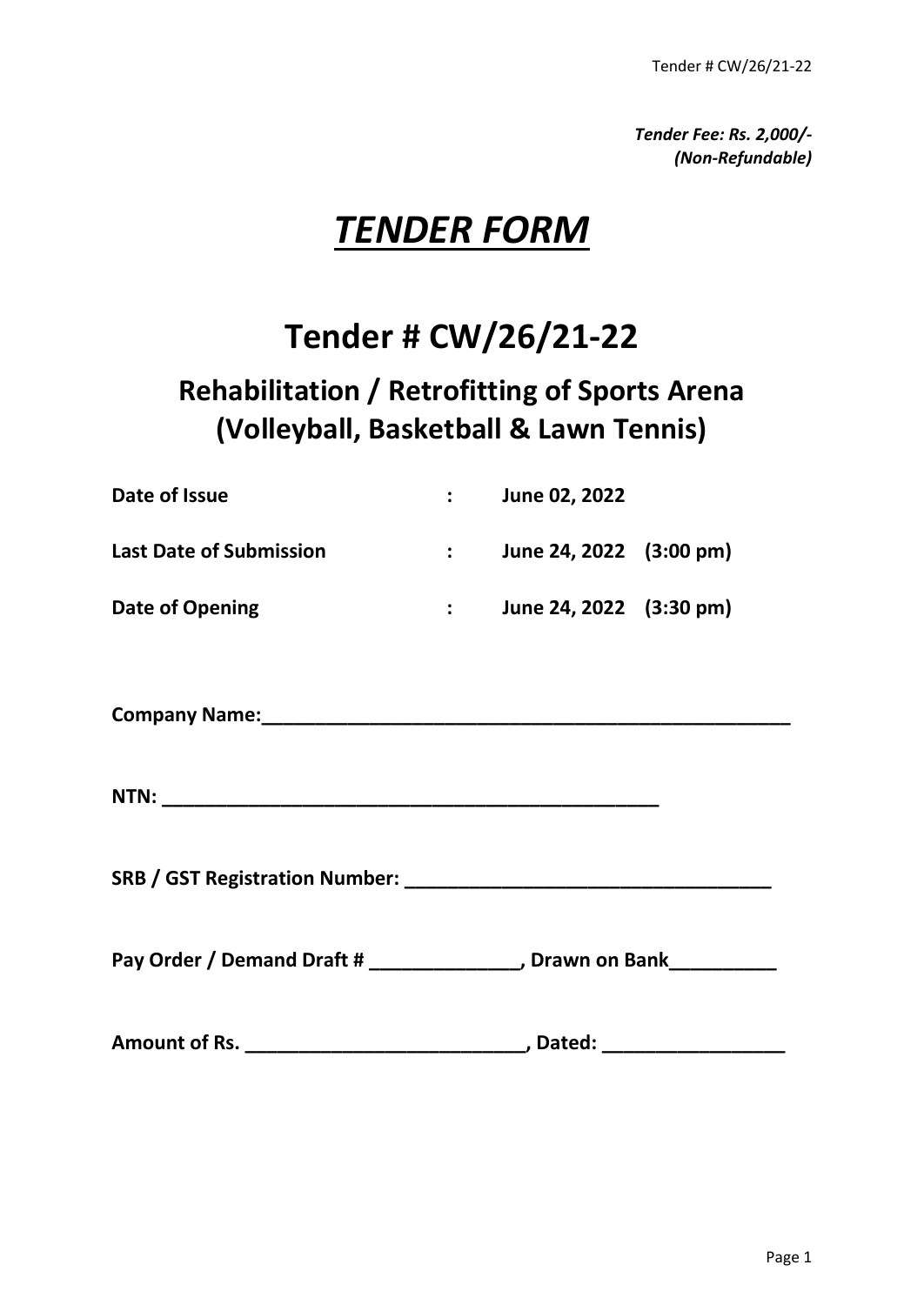#### **SUMMARY OF CONTENTS**

#### **Subject Page No. 2012**

| (II)  |  |
|-------|--|
| (III) |  |
| (IV)  |  |
|       |  |
|       |  |
|       |  |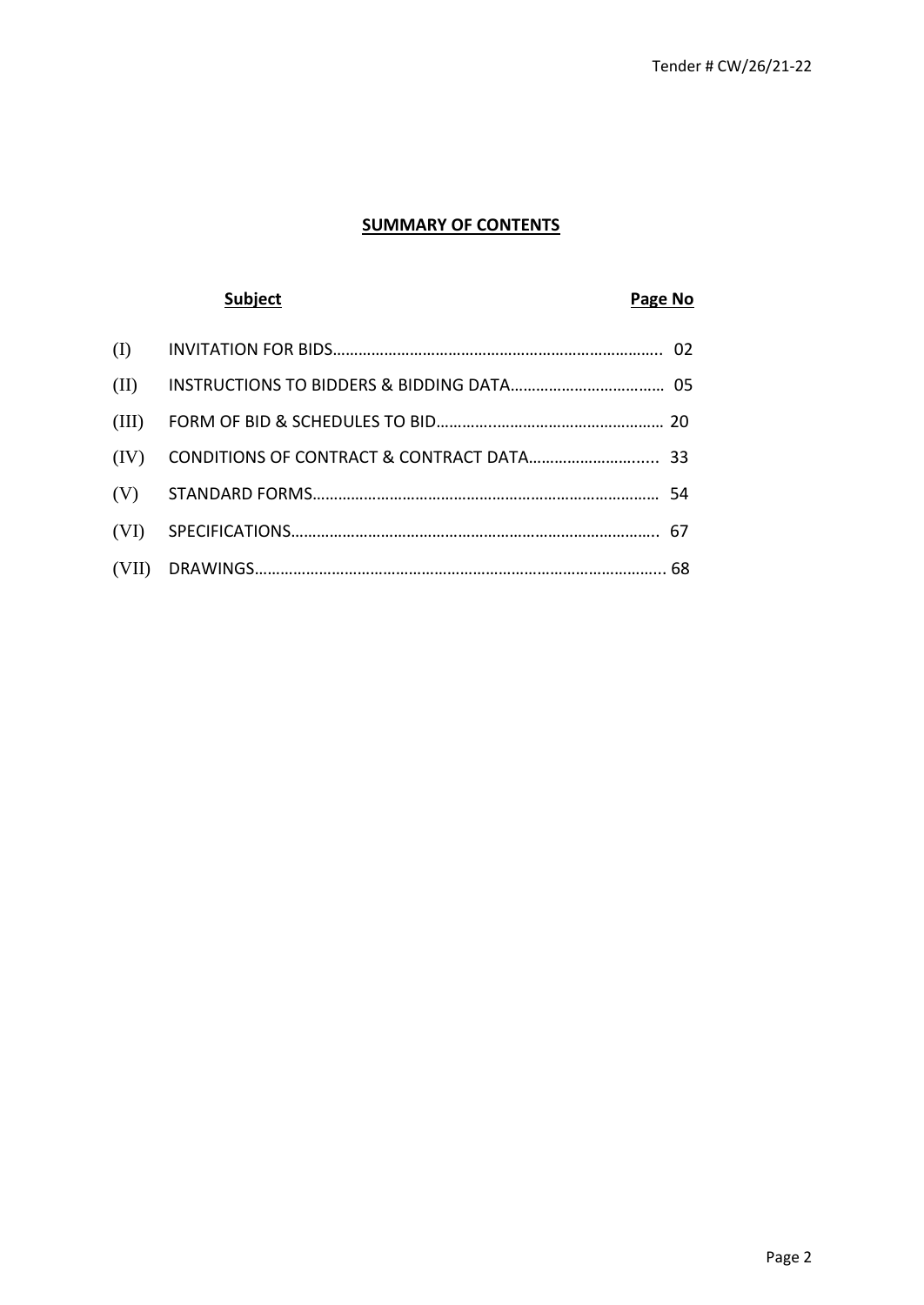### **INVITATION FOR BIDS**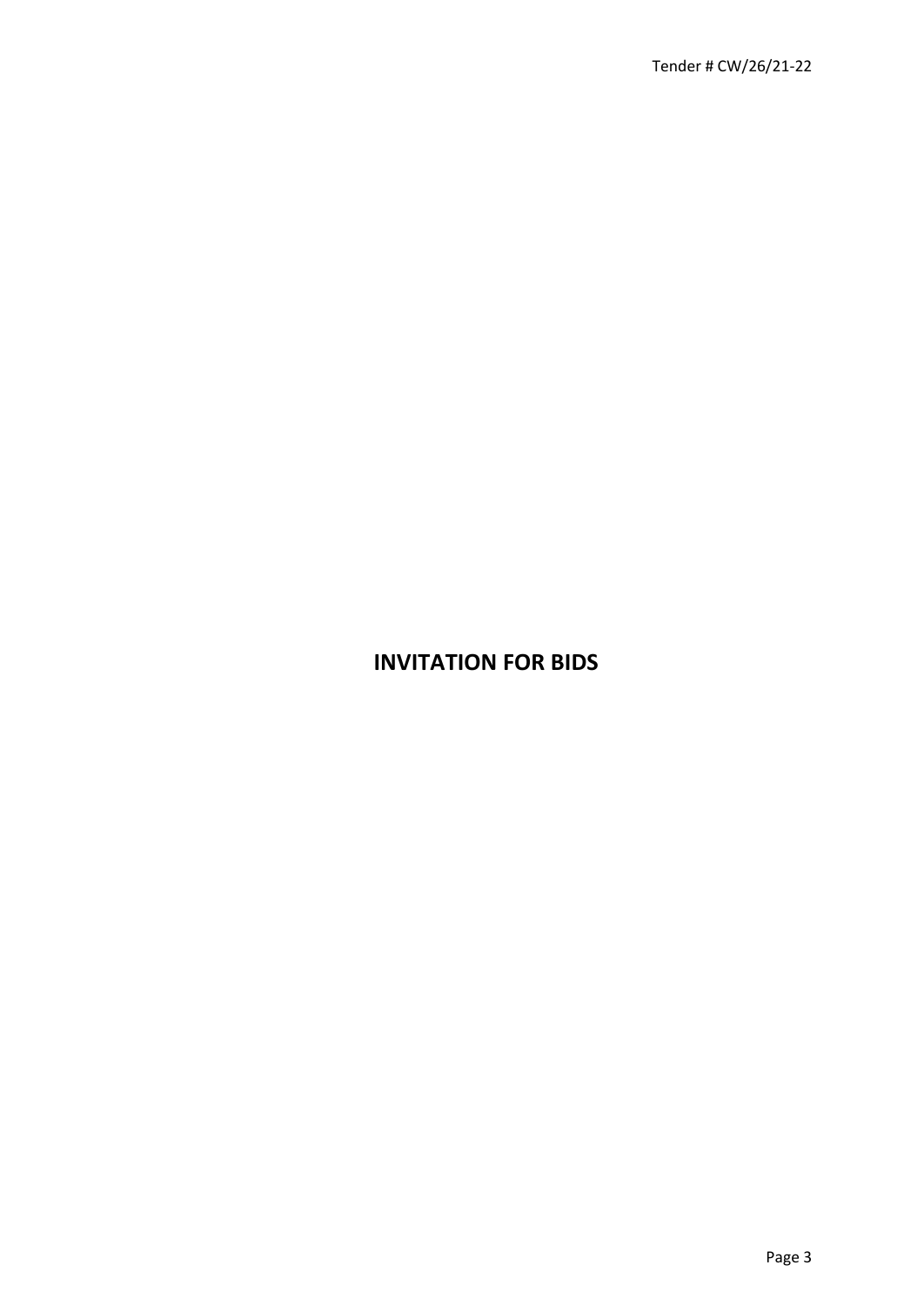### **Notice Invitation Tender (NIT)**

## **Tender Notice**

The Institute of Business Administration, Karachi (IBA) invites sealed bids from active taxpayers of civil work contractors registered with relevant tax authorities for the following tender.

| Tender Title (Ref. No.)                                                | Procedure                | <b>Bid Security</b> |
|------------------------------------------------------------------------|--------------------------|---------------------|
| Rehabilitation / Retrofitting of Sports Arena                          | Singe Stage One Envelope | 2%                  |
| (Volleyball, Basketball & Lawn Tennis)                                 |                          |                     |
| $(CW/26/21-22)$                                                        |                          |                     |
|                                                                        |                          |                     |
|                                                                        |                          |                     |
| <b>Tender Fee &amp; Dates</b>                                          |                          |                     |
| Fee: Rs.2,000/-                                                        |                          |                     |
| Issuance start date: June 02, 2022 at 9am                              |                          |                     |
| Issuance end date & time: June 24, 2022 at 3pm                         |                          |                     |
| Submission date & time: June 02, 2022 to June 24, 2022 from 9am to 3pm |                          |                     |
| Opening date & time: June 24, 2022 at 3:30pm                           |                          |                     |

Tender Document may be collected after submission of paid fee challan from the Office of **Head of Procurement, Fauji Foundation Building, IBA Main Campus, University Enclave, Karachi** on any working day (Monday to Friday). Alternatively, the tender document can be downloaded from the website. The Tender fee challan is to be generated from the IBA website [https://www.iba.edu.pk/tenders/](https://www.iba.edu.pk/tenders.) which may be deposited in any branch of Meezan Bank Ltd. Sealed bids should be dropped in Tender Box placed at the Security Office, Gate # 4, IBA Main Campus University Enclave Karachi and will be opened on same date & venue in the presence of the bidders representatives who may wish to attend. In case of holiday the tender shall be opened / received on the next working day at same place and time. Bid Security in the form of Pay Order or Demand Draft has to be submitted in favour of "**IBA Karachi**" along with the Financial Proposal.

Kindly mention "Tender Number" at top left corner of the envelope.

**N.B.** IBA Karachi reserves the right to reject any bid or cancel the bidding process subject to relevant provision of SPP Rules 2010.

#### **R E G I S T R A R**

IBA, Main Campus, Univeristy Enclave, Karachi 75270 111-422-422 Fax (92-21) 99261508 Contact Person Sr. Executive Purchase on 38104700 ext: 2150

Emai[l tenders@iba.edu.pk](mailto:tenders@iba.edu.pk)

Website<https://www.iba.edu.pk/tenders/>

<https://ppms.pprasindh.gov.pk/PPMS/public/portal/notice-inviting-tender>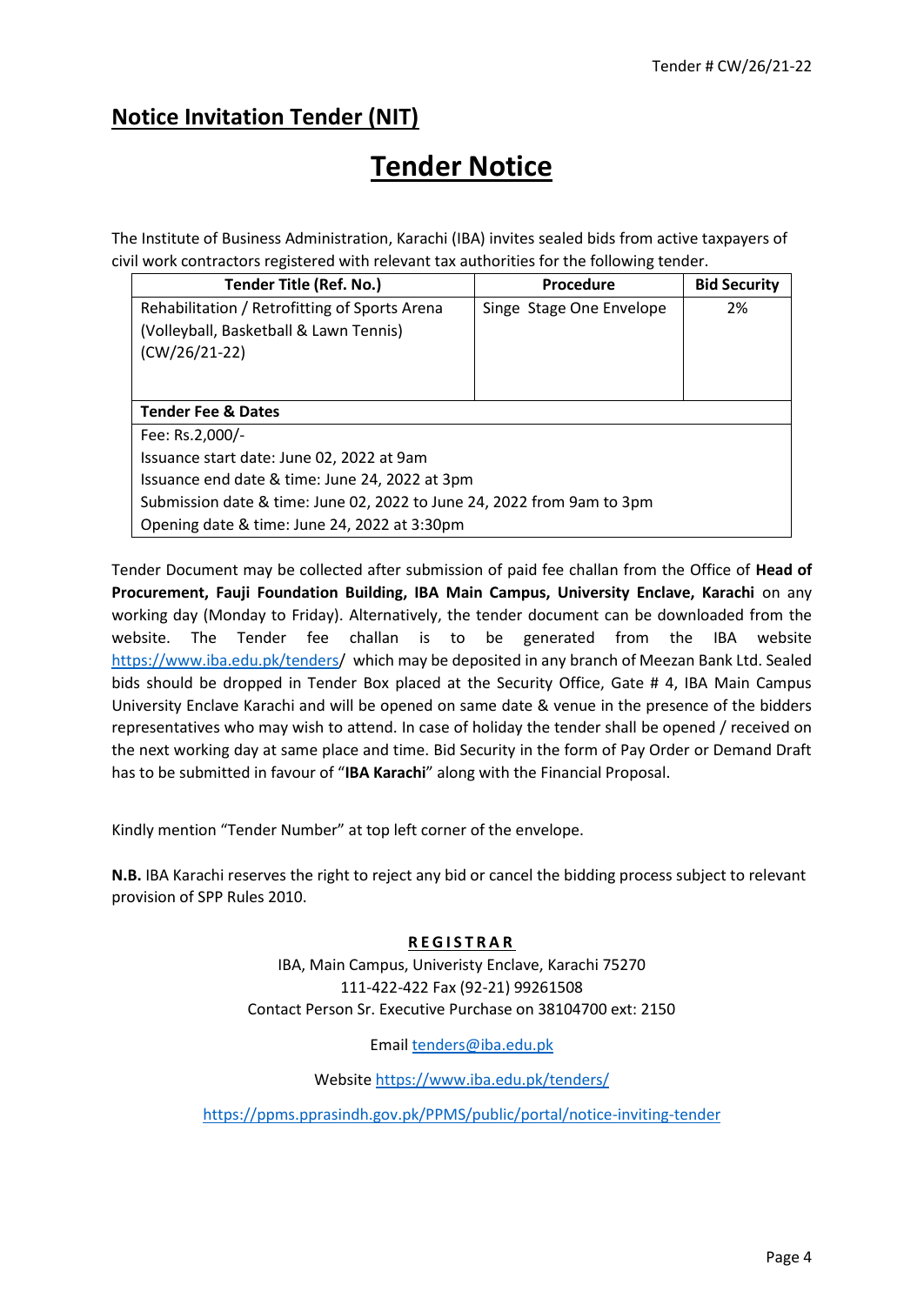### **INSTRUCTIONS TO BIDDERS & BIDDING DATA**

#### **Notes on the Instructions to Bidders**

This section of the bidding documents should provide the information necessary for bidders to prepare responsive bids, in accordance with the requirements of the Procuring Agency. It should also give information on bid submission, opening and evaluation, and on the award of contract.

Matters governing the performance of the Contract or payments under the Contract, or matters affecting the risks, rights, and obligations of the parties under the Contract are not normally included in this Section, but rather in the appropriate sections of the *Conditions of Contract* and/or *Contract Data.*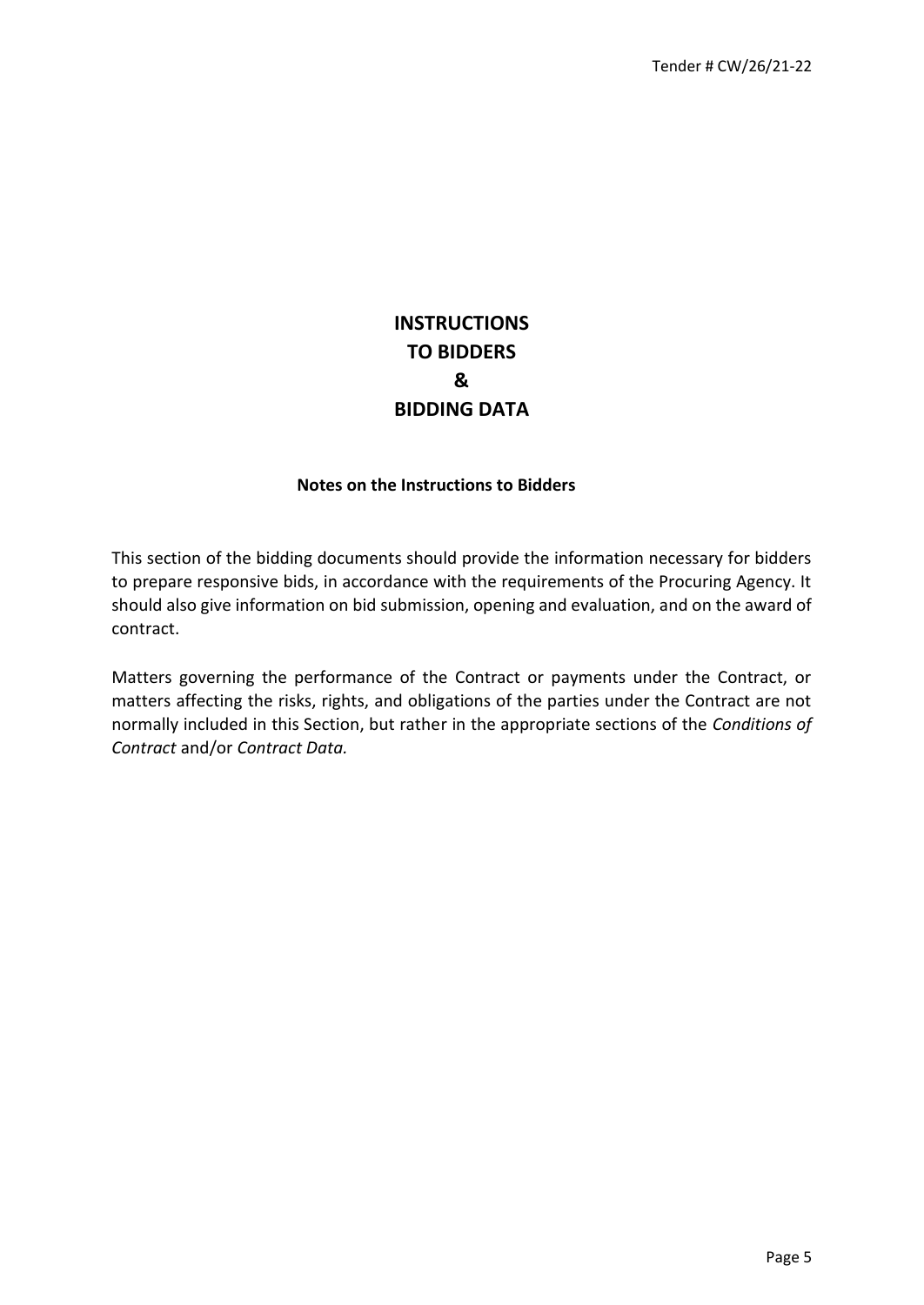#### **TABLE OF CONTENTS**

#### **INSTRUCTIONS TO BIDDERS**

**Clause No.** Description **Description Page No. Page No. A. GENERAL**  IB.1 Scope of Bid & Source of Funds………………………………… 6 IB.2 Eligible Bidders………………………………………………….. 6 IB.3 Cost of Bidding………………………………………………….. 7 **B. BIDDING DOCUMENTS** IB.4 Contents of Bidding Documents………………………………… 7 IB.5 Clarification of Bidding Documents…………………………….. 7 IB.6 Amendment of Bidding Documents…………………………….. 8 **C- PREPARATION OF BID**  IB.7 Language of Bid…………………………………………………. 8 IB.8 Documents Comprising the Bid…………………………………. 8 IB.9 Sufficiency of Bid……………………………………………….. 8 IB.10 Bid Prices, Currency of Bid & Payment………………………… 9 IB.11 Documents Establishing Bidder's Eligibility and Qualifications... 9 IB.12 Documents Establishing Works Conformity to Bidding Documents……………………………………………… 9 IB.13 Bidding Security…………………………………………………. 10 IB.14 Validity of Bids, Format*,* Signing and Submission of Bid………. 10 **D-SUBMISSION OF BID**  IB.15 Deadline for Submission*,* Modification & Withdrawal of Bids…. 11 **E. BID OPENING AND EVALUATION**  IB.16 Bid Opening, Clarification and Evaluation……………………… 12 IB.17 Process to be Confidential………………………………………... 13 **F. AWARD OF CONTRACT**  IB.18 Qualification……………………………………………………... 13 IB.19 Award Criteria & Procuring Agency's Right……………………. 14 IB.20 Notification of Award & Signing of Contract Agreement……… 14 IB.21 Performance Security……………………………………………. 14 IB.22 Integrity Pact…………………………………………………….. 15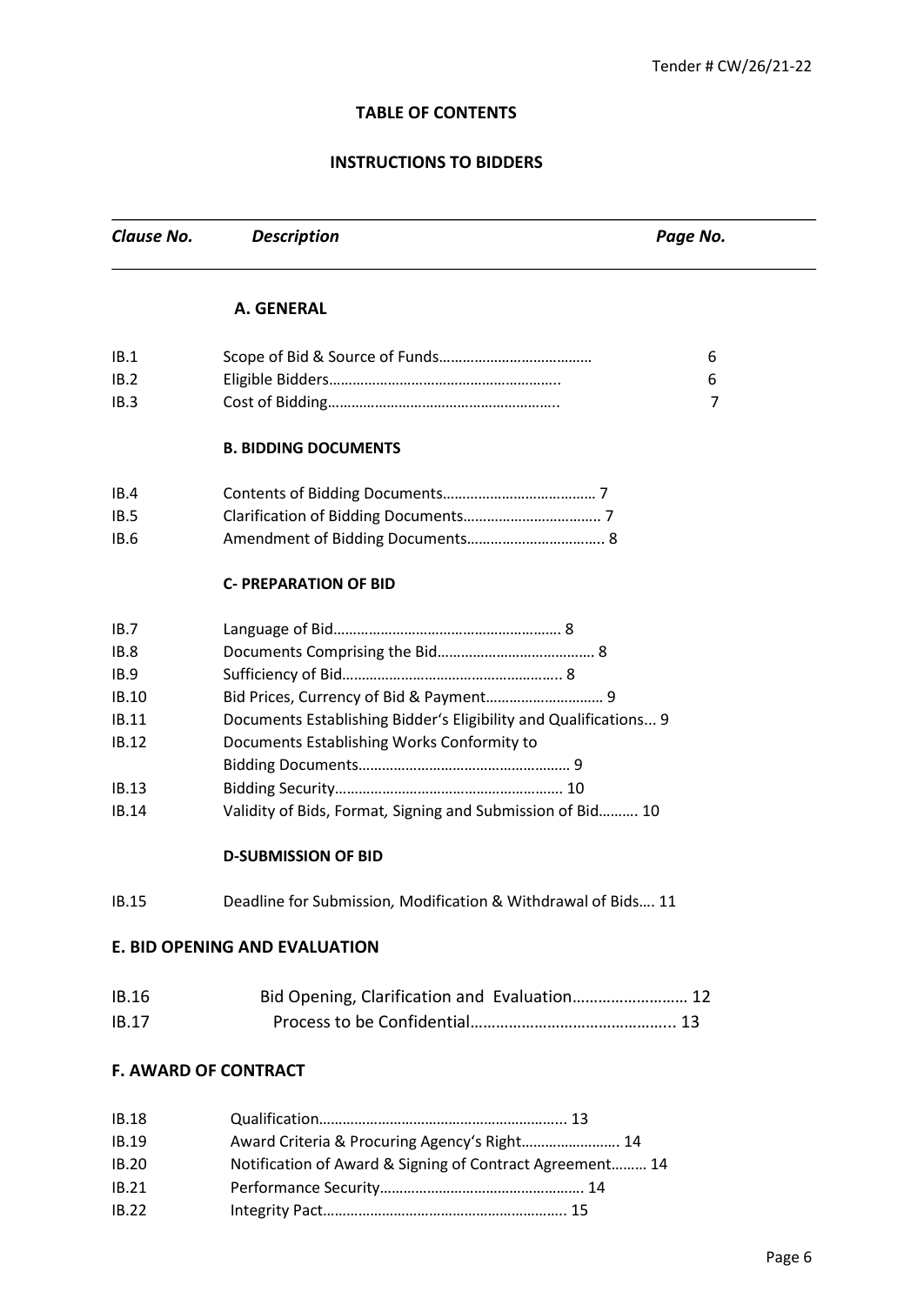#### **INSTRUCTIONS TO BIDDERS**

(Note: (*These Instructions to Bidders (IB) along with Bidding Data will not be part of Contract and will cease to have effect once the Contract is signed).* 

#### **A. GENERAL**

#### **IB.1 Scope of Bid & Source of Funds**

#### **1.1 Scope of Bid**

The Procuring Agency as defined in the Bidding Data (hereinafter called ―the Procuring Agency‖) wishes to receive Bids for the Works summarized in the Bidding Data (hereinafter referred to as ―the Works).

Bidders must quote for the complete scope of work. Any Bid covering partial scope of work will be rejected as non-responsive. Site visit will be held on June 17, 2022 at IBA Main Campus at 11am with Manager Administration for understanding the exact nature of the job.

#### **1.2 Source of Funds**

The Procuring Agency has arranged funds from its own sources or *Federal/ Provincial /Donor agency or any other source,* which may be indicated accordingly in bidding data towards the cost of the project/scheme.

#### **IB.2 Eligible Bidders**

- 2.1 Bidding is open to all firms and persons meeting the following requirements:
	- a) Duly licensed by the Pakistan Engineering Council (PEC) in the Cat C-6 or above.

 In the event that prequalification of potential bidders has been undertaken, only bids from prequalified bidders will be considered for award of Contract.

- b) if prequalification has not undertaken, the procuring agency may ask information and documents not limited to following:-
	- (i) company profile;

(ii) works of similar nature ( Rehabilitation/Retrofitting ) Minimum 3 Nos performed in last 5 years. Documentary evidence in the form of work order /agreement or experience certificate is mandatory.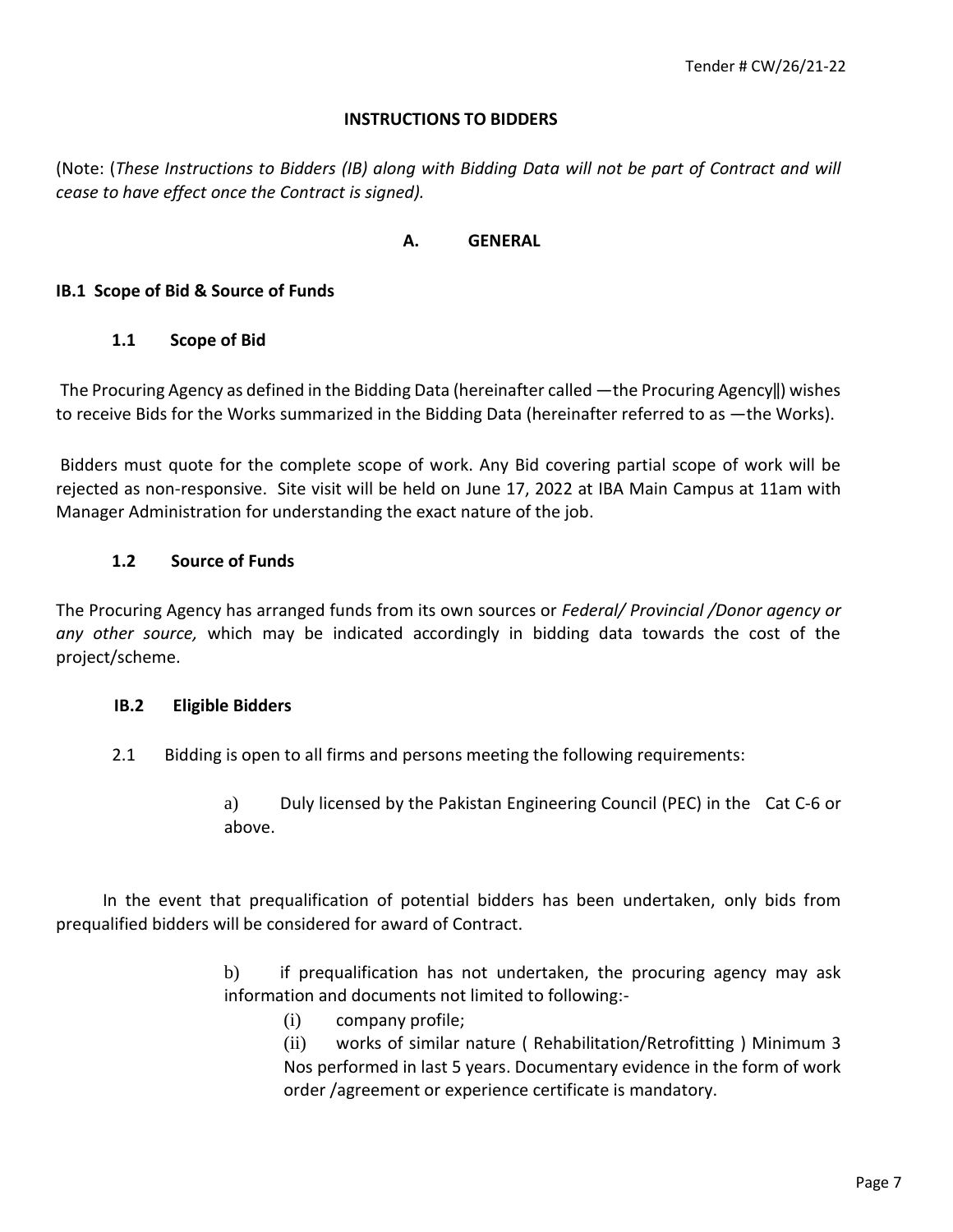(iii) construction equipment . Scaffolding Pipes & Joints.

(iv) qualification and experience of technical personnel and key site management.

- (v) Bank financial statement of last 3 years.
- (vi) information regarding litigations and abandoned works if any.

#### **IB.3 Cost of Bidding**

3.1 The bidder shall bear all costs associated with the preparation and submission of its bid and the Procuring Agency will in no case be responsible or liable for those costs, regardless of the conduct or outcome of the bidding process (SPP Rules 24 & 25).

#### **B. BIDDING DOCUMENTS**

#### **IB.4 Contents of Bidding Documents**

4.1 In addition to Invitation for Bids, the Bidding Documents are those stated below, and should be read in conjunction with any Addendum issued in accordance with Sub-Clause IB.6.1.

1. Instructions to Bidders & Bidding Data

2. Form of Bid, Qualification Information & Schedules to Bid Schedules to Bid comprise the following:

- (i) Schedule A: Schedule of Prices/ Bill of Quantities (BoQ).
- (ii) Schedule B: Specific Works Data
- (iii) Schedule C: Works to be Performed by Subcontractors.
- (iv) Schedule D: Proposed Programme of Works
- (v) Schedule E: Method of Performing Works
- (vi) Schedule F: Integrity Pact (works costing Rs 10 million and above)
- 3. Conditions of Contract & Contract Data
- 4. Standard Forms:
	- (i) Form of Bid Security,
	- (ii) Form of Performance Security;
	- (iii) Form of Contract Agreement.
	- (iv) Form of Bank Guarantee for Advance Payment.
- 5. Specifications
- 6. Drawings, if any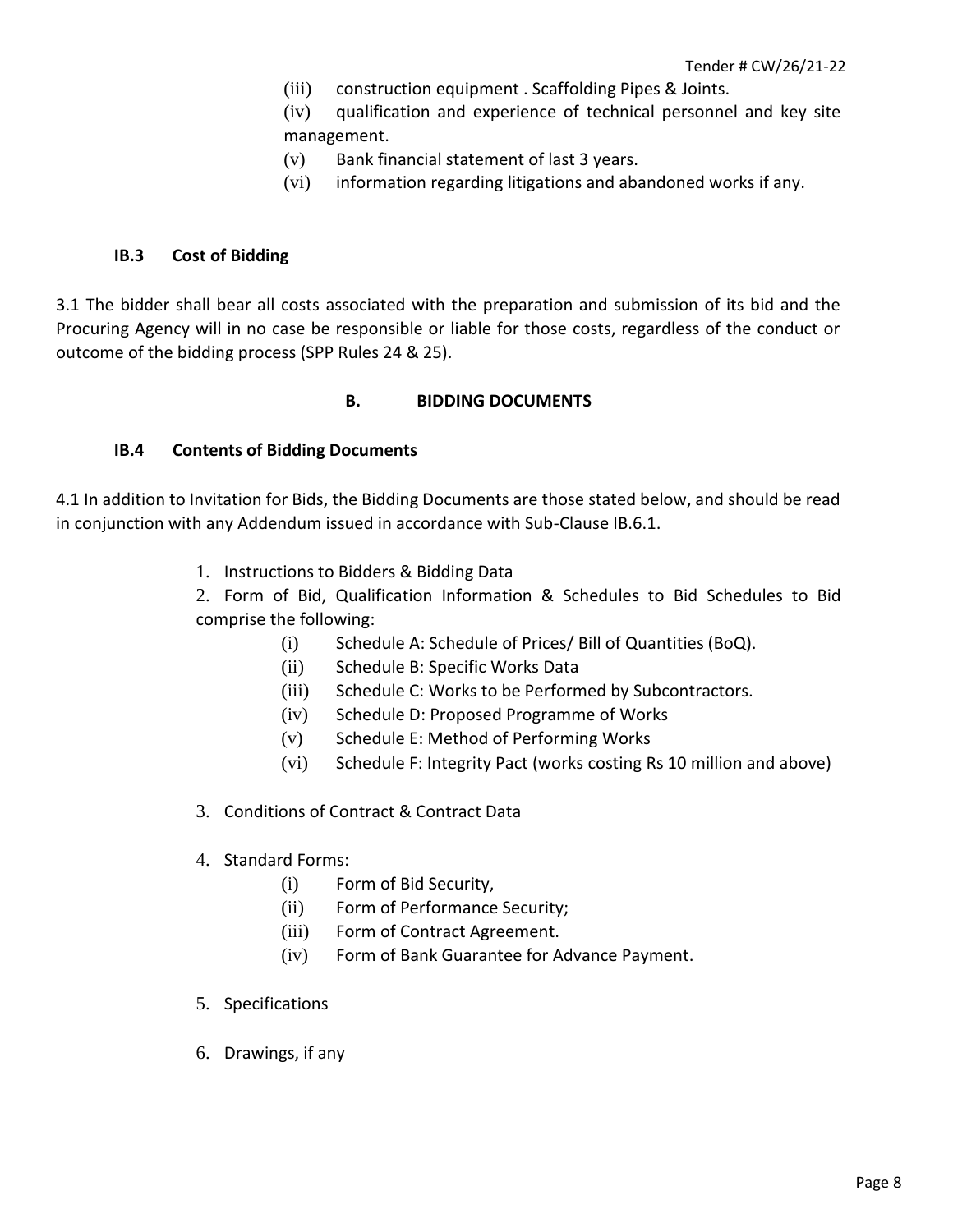#### **IB.5 Clarification of Bidding Documents**

5.1 A prospective bidder requiring any clarification(s) in respect of the Bidding Documents may notify the Engineer/Procuring Agency at the Engineer's/ Procuring Agency's address indicated in the Bidding Data.

5.2 An interested bidder, who has obtained bidding documents, may request for clarification of contents of bidding documents in writing and procuring agency shall respond to such quarries in writing within three calendar days, provided they are received at least five calendar days prior to the date of opening of bid (SPP Rule 23-1).

#### **IB.6 Amendment of Bidding Documents (SPP Rules 22(2) & 22).**

6.1 At any time prior to the deadline for submission of Bids, the Procuring Agency may, for any reason, whether at his own initiative or in response to a clarification requested by a interested bidder, modify the Bidding Documents by issuing addendum.

6.2 Any addendum thus issued shall be part of the Bidding Documents pursuant to Sub Clause

6.1 hereof and shall be communicated in writing to all purchasers of the Bidding Documents. Prospective bidders shall acknowledge receipt of each addendum in writing to the Procuring Agency.

6.3 To afford interested bidders reasonable time in which to take an addendum into account in preparing their Bids, the Procuring Agency may at its discretion extend the deadline for submission of Bids.

#### **C. PREPARATION OF BIDS**

#### **IB.7 Language of Bid**

7.1 All documents relating to the Bid shall be in the language specified in the Contract Data.

#### **IB.8 Documents Comprising the Bid**

- 8.1 The Bid submitted by the bidder shall comprise the following:
	- (a) Offer /Covering Letter
	- (b) Form of Bid duly filled, signed and sealed, in accordance with IB.14.3.

(c) Schedules (A to F) to Bid duly filled and initialed, in accordance with the instructions contained therein & in accordance with IB.14.3.

- (d) Bid Security furnished in accordance with IB.13.
- (e) Power of Attorney in accordance with IB 14.5.
- (f) Documentary evidence in accordance with IB.2(c) & IB.11
- (g) Documentary evidence in accordance with IB.12.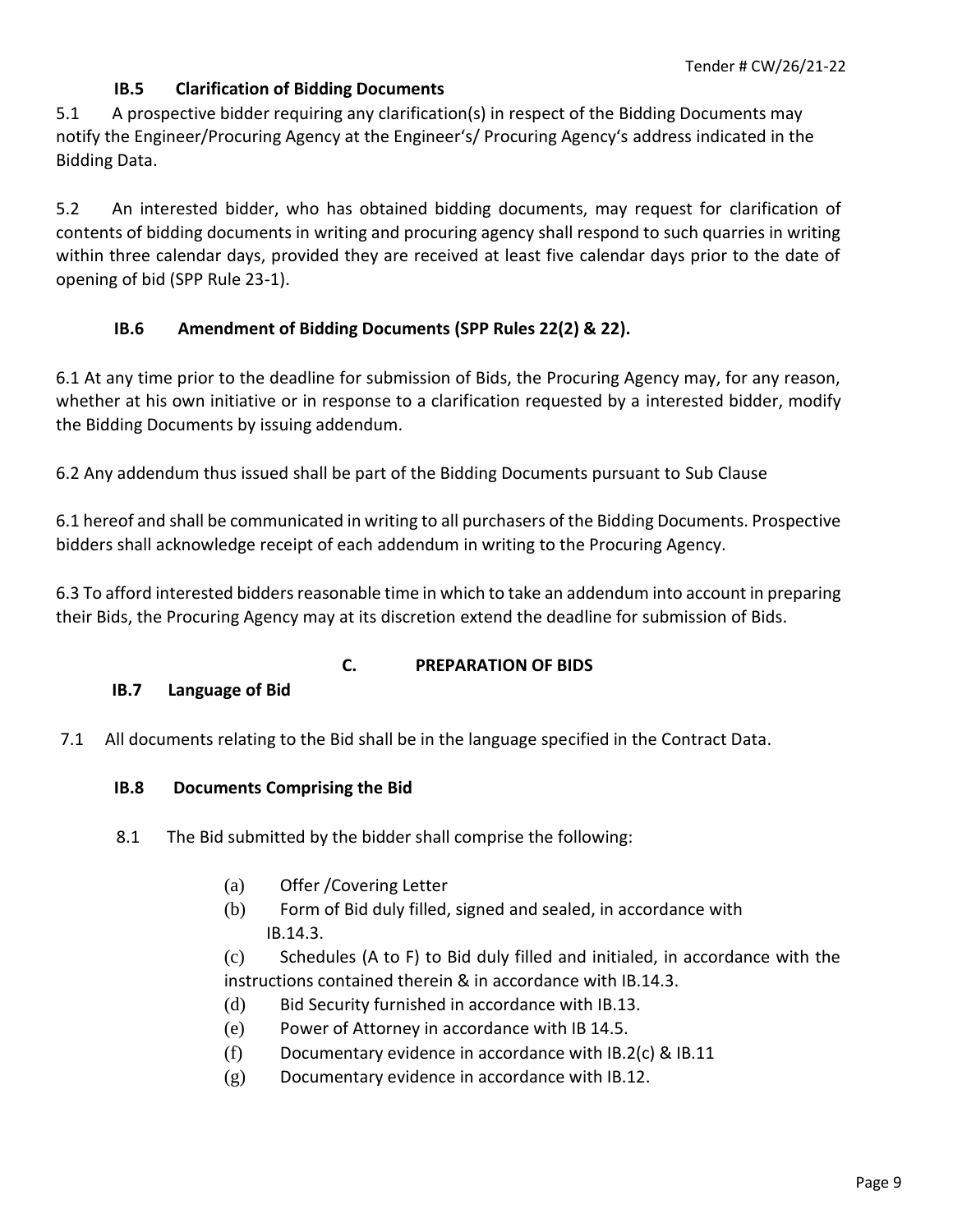#### **IB.9 Sufficiency of Bid**

9.1 Each bidder shall satisfy himself before Bidding as to the correctness and sufficiency of his Bid and of the premium on the rates of CSR / rates and prices quoted/entered in the Schedule of Prices, which rates and prices shall except in so far as it is otherwise expressly provided in the Contract, cover all his obligations under the Contract and all matters and things necessary for the proper completion of the works.

9.2 The bidder is advised to obtain for himself at his own cost and responsibility all information that may be necessary for preparing the bid and entering into a Contract for execution of the Works.

#### **IB.10 Bid Prices, Currency of Bid and Payment**

10.1 The bidder shall fill up the Schedule of Prices (Schedule A to Bid) indicating the percentage above or below the Composite Schedule of Rates/unit rates and prices of the Works to be performed under the Contract. Prices in the Schedule of Prices/Bill of Quantities shall be quoted entirely in Pak Rupees keeping in view the instructions contained in the Preamble to Schedule of Prices.

10.2 Unless otherwise stipulated in the Conditions of Contract, prices quoted by the bidder shall remain fixed during the bidder's performance of the Contract and not subject to variation on any account.

10.3. The unit rates and prices in the Schedule of Prices or percentage above or below on the composite schedule of rates shall be quoted by the bidder in the currency as stipulated in Bidding Data.

10.4 Items for which no rate or price is entered by the Bidder will not be paid for by the Procuring Agency when executed and shall be deemed covered by the other rates and prices in the Bill of Quantities.

#### **IB.11 Documents Establishing Bidder's Eligibility and Qualifications**

11.1 Pursuant to Clause IB.8, the bidder shall furnish, as part of its bid, documents establishing the bidder's eligibility to bid and its qualifications to perform the Contract if its bid is accepted.

11.2 Bidder must possess and provide evidence of its capability and the experience as stipulated in Bidding Data and the Qualification Criteria mentioned in the Bidding Documents.

#### **IB.12 Documents Establishing Works' Conformity to Bidding Documents**

12.1 The documentary evidence of the Works 'conformity to the Bidding Documents may be in the form of literature, drawings and data and the bidder shall furnish documentation as set out in Bidding Data.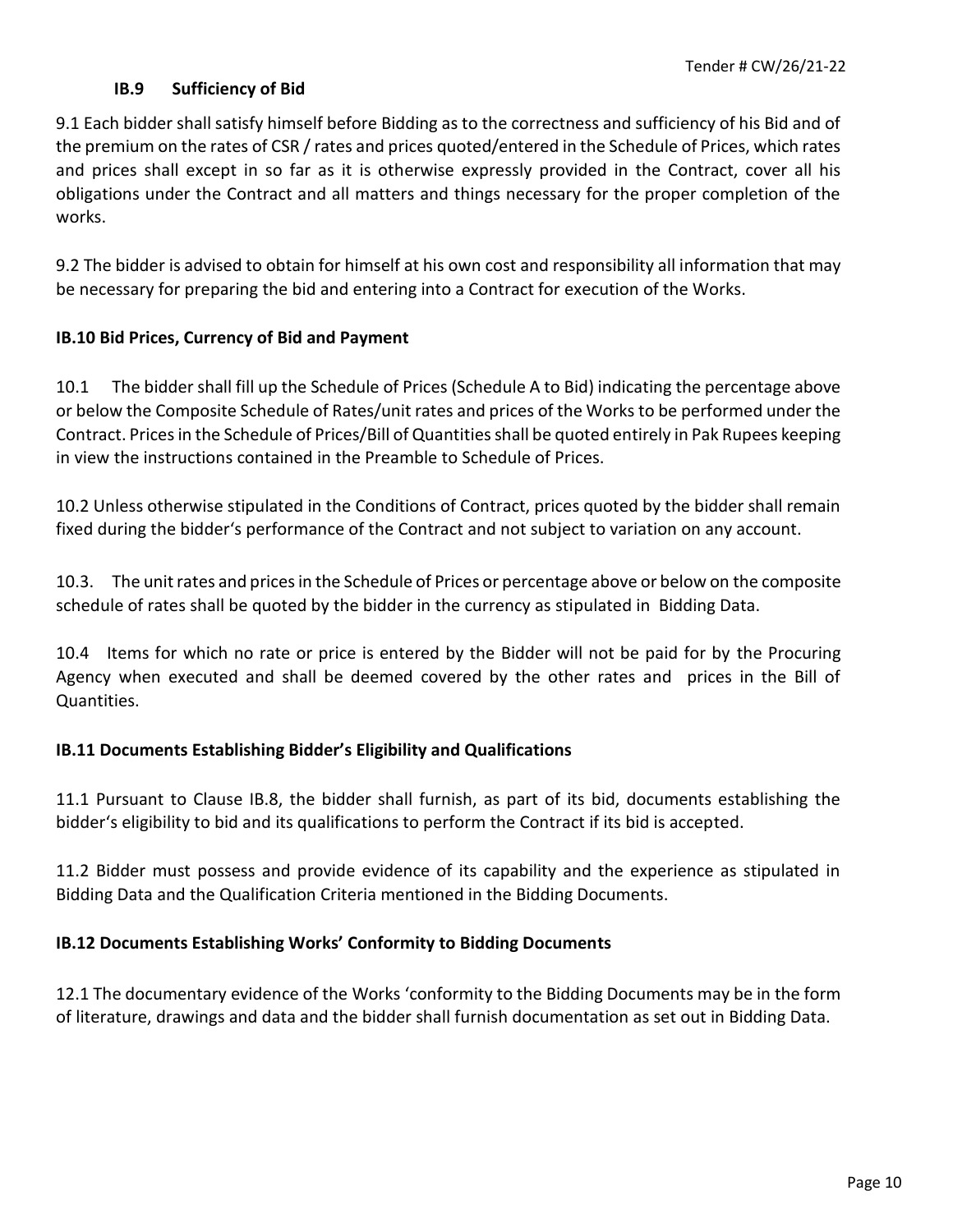12.2 The bidder shall note that standards for workmanship, material and equipment, and references to brand names or catalogue numbers, *if* any*,* designated by the Procuring Agency in the Technical Provisions are intended to be descriptive only and not restrictive.

#### **IB.13 Bid Security**

13.1 Each bidder shall furnish, as part of his bid, at the option of the bidder, a Bid Security as percentage of bid price/estimated cost or in the amount stipulated in Bidding Data in Pak. Rupees in the form of *Deposit at Call/ Payee's Order or a Bank Guarantee* issued by a Scheduled Bank in Pakistan in favor of the Procuring Agency valid for a period up to twenty eight (28) days beyond the bid validity date (*Bid security should not be below 2%.and not exceeding 5% of bid price/estimated cost SPP Rule 37*).

13.2 Any bid not accompanied by an acceptable Bid Security shall be rejected by the Procuring Agency as non-responsive.

13.3 The bid securities of unsuccessful bidders will be returned upon award of contract to the successful bidder or on the expiry of validity of Bid Security whichever is earlier.

13.4 The Bid Security of the successful bidder will be returned when the bidder has furnished the required Performance Security, and signed the Contract Agreement (SPP Rule 37).

- 13.5 The Bid Security may be forfeited:
	- (a) if a bidder withdraws his bid during the period of bid validity; or
	- (b) if a bidder does not accept the correction of his Bid Price, pursuant to Sub-Clause 16.4 (b) hereof; or
	- (c) in the case of a successful bidder, if he fails within the specified time limit to:
- (i) furnish the required Performance Security or (ii) sign the contract Agreement.

#### **IB.14 Validity of Bids, Format, Signing and Submission of Bid**

14.1 Bids shall remain valid for the period stipulated in the Bidding Data after the date of bid opening.

14.2 In exceptional circumstances, Procuring Agency may request the bidders to extend the period of validity for a additional period but not exceeding 1/3 of the original period. The request and the bidders' responses shall be made in writing or by cable. A Bidder may refuse the request without forfeiting the Bid Security. A Bidder agreeing to the request will not be required or permitted to otherwise modify the Bid but will be required to extend the validity of Bid Security for the period of the extension, and in compliance with IB.13 in all respects (SPP Rule 38).

14.3 All Schedules to Bid are to be properly completed and signed.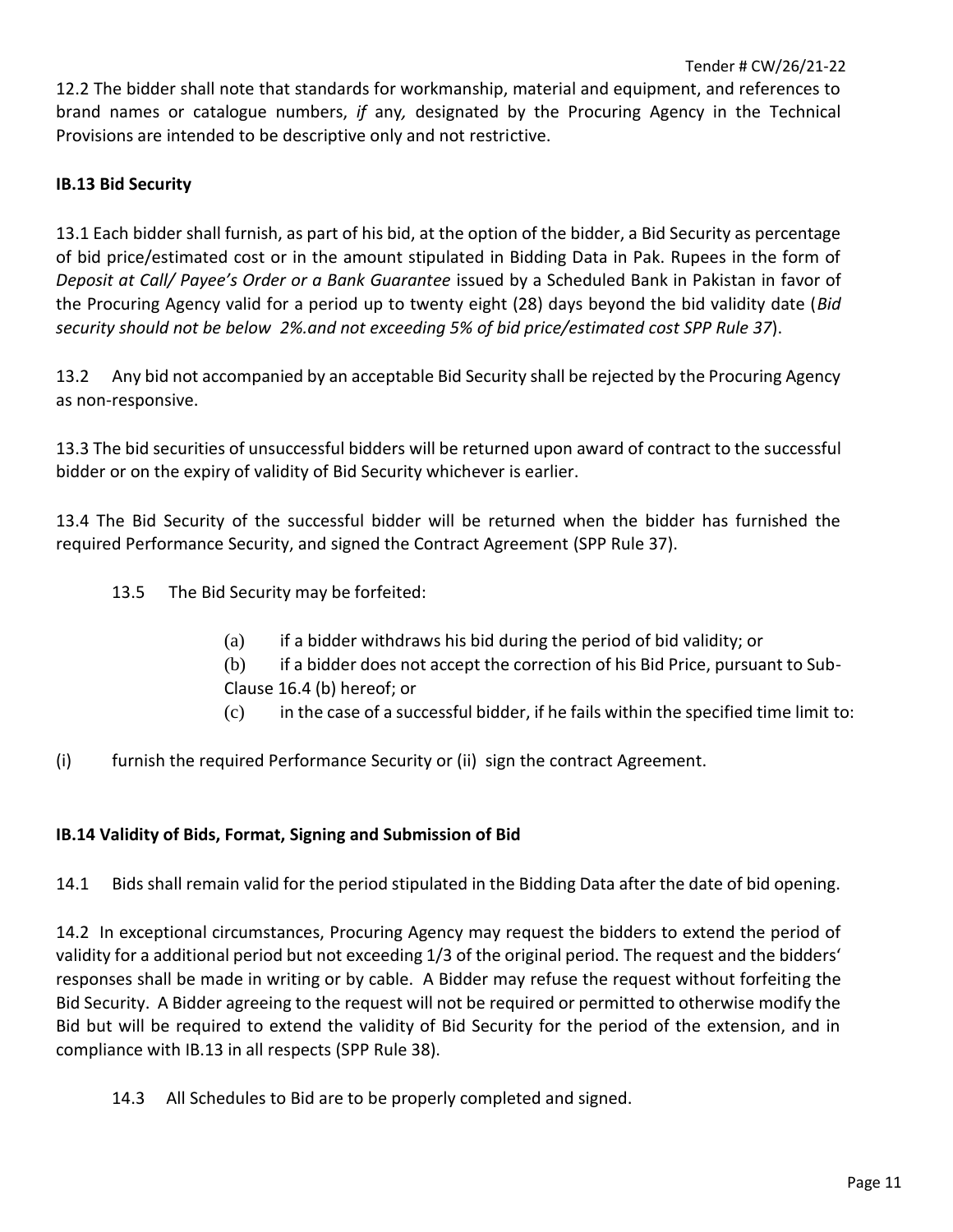14.4 No alteration is to be made in the Form of Bid except in filling up the blanks as directed. If any alteration be made or if these instructions be not fully complied with, the bid may be rejected.

14.5 Each bidder shall prepare Original and number of copies specified in the Bidding Data of the documents comprising the bid as described in IB.8 and clearly mark them ―ORIGINAL‖ and ―COPY‖ as appropriate. In the event of discrepancy between them, the original shall prevail.

14.6 The original and all copies of the bid shall be typed or written in indelible ink and shall be signed by a person or persons duly authorized to sign (in the case of copies, Photostats are also acceptable). This shall be indicated by submitting a written Power of Attorney authorizing the signatory of the bidder to act for and on behalf of the bidder. All pages of the bid shall be initialed and official seal be affixed by the person or persons signing the bid.

14.7 The Bid shall be delivered in person or sent by registered mail at the address to Procuring Agency as given in Bidding Data.

#### **D. SUBMISSION OF BID**

#### **IB.15 Deadline for Submission, Modification & Withdrawal of Bids**

- 15.1 Bids must be received by the Procuring Agency at the address/provided in Bidding Data not later than the time and date stipulated therein.
- 15.2 The inner and outer envelopes shall

(a) be addressed to the Procuring Agency at the address provided in the Bidding Data;

(b) bear the name and identification number of the Contract as defined in the Bidding and Contract Data; and

(c) provide a warning not to open before the specified time and date for Bid opening as defined in the Bidding Data.

(d) in addition to the identification required in 15.2, the inner envelopes shall indicate the name and address of the Bidder to enable the Bid to be returned unopened in case it is declared late.

(e) If the outer envelope is not sealed and marked as above, the Procuring Agency will assume no responsibility for the misplacement or premature opening of the Bid.

15.3 Bids submitted through telegraph, telex, fax or e-mail shall not be considered.

15.4 Any bid received by the Procuring Agency after the deadline for submission prescribed in Bidding Data will be returned unopened to such bidder.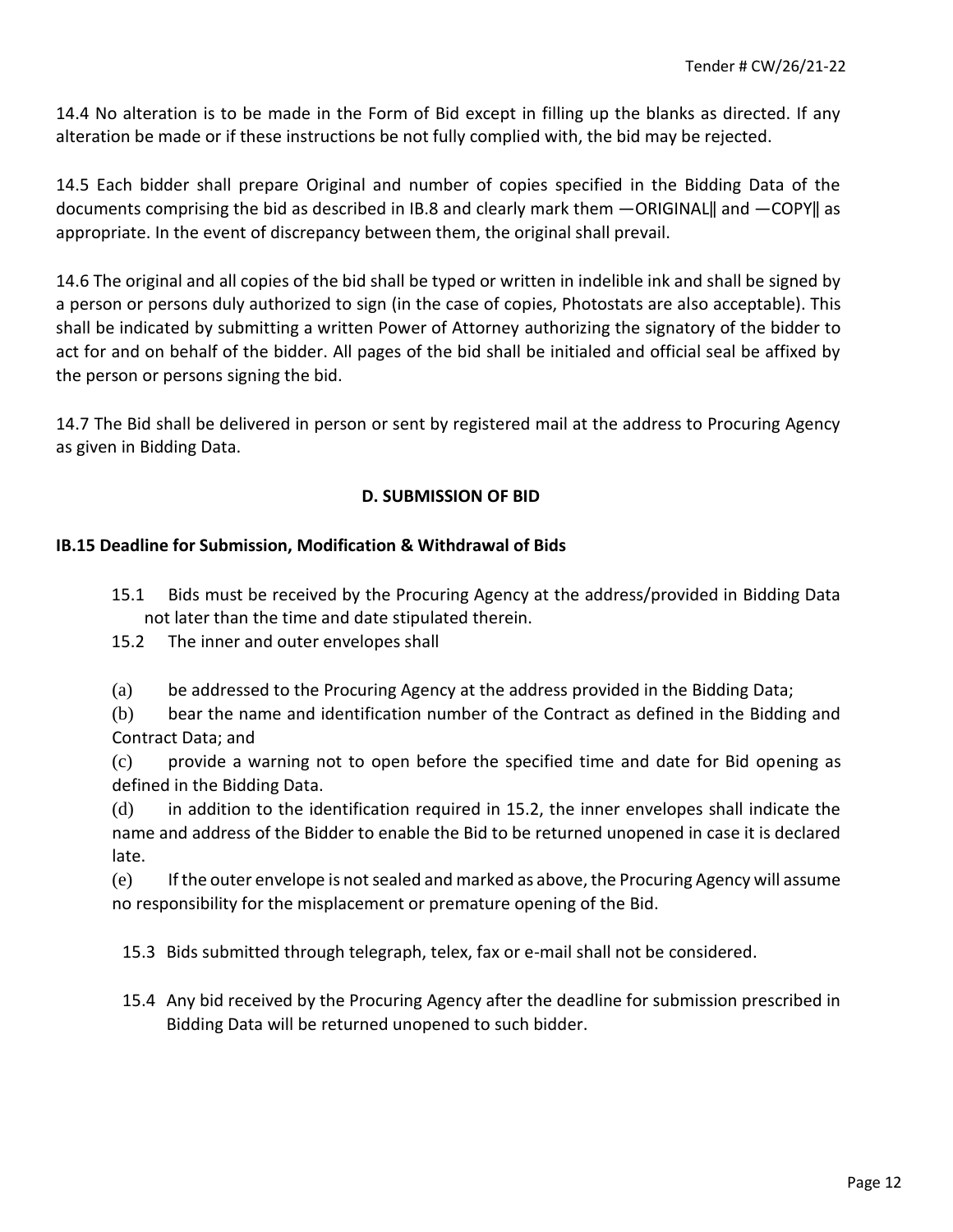- 15.5 Any bidder may modify or withdraw his bid after bid submission provided that the modification or written notice of withdrawal is received by the Procuring Agency prior to the deadline for submission of bids.
- 15.6 Withdrawal of a bid during the interval between the deadline for submission of bids and the expiration of the period of bid validity specified in the Form of Bid may result in forfeiture of the Bid Security pursuant to IB.13.5 (a).

#### **E. BID OPENING AND EVALUATION**

#### **IB.16 Bid Opening, Clarification and Evaluation (SPP Rules 41, 42 & 43)**

16.1 The Procuring Agency will open the bids, in the presence of bidders' representatives who choose to attend, at the time, date and in the place specified in the Bidding Data.

16.2 The bidder's name, Bid Prices, any discount, the presence or absence of Bid Security, and such other details as the Procuring Agency at its discretion may consider appropriate, will be announced by the Procuring Agency at the bid opening. The Procuring Agency will record the minutes of the bid opening. Representatives of the bidders who choose to attend shall sign the attendance sheet.

Any Bid Price or discount which is not read out and recorded at bid opening will not be taken into account in the evaluation of bid.

16.3 To assist in the examination, evaluation and comparison of Bids the Engineer/Procuring Agency may, at its discretion, ask the bidder for a clarification of its Bid. The request for clarification and the response shall be in writing and no change in the price or substance of the Bid shall be sought, offered or permitted (SPP Rule 43).

16.4 (a) Prior to the detailed evaluation, pursuant to IB.16.7 to 16.9, the Engineer/Procuring Agency will determine the substantial responsiveness of each bid to the Bidding Documents. For purpose of these instructions, a substantially responsive bid is one which conforms to all the terms and conditions of the Bidding Documents without material deviations. It will include determining the requirements listed in Bidding Data.

(b) Arithmetical errors will be rectified on the following basis:

 If there is a discrepancy between the unit price and total price that is obtained by multiplying the unit price and quantity, the unit price shall prevail and the total price shall be corrected. If there is a discrepancy between the words and figures the amount in words shall prevail. If there is a discrepancy between the Total Bid price entered in Form of Bid and the total shown in Schedule of Prices-Summary, the amount stated in the Form of Bid will be corrected by the Procuring Agency in accordance with the Corrected Schedule of Prices.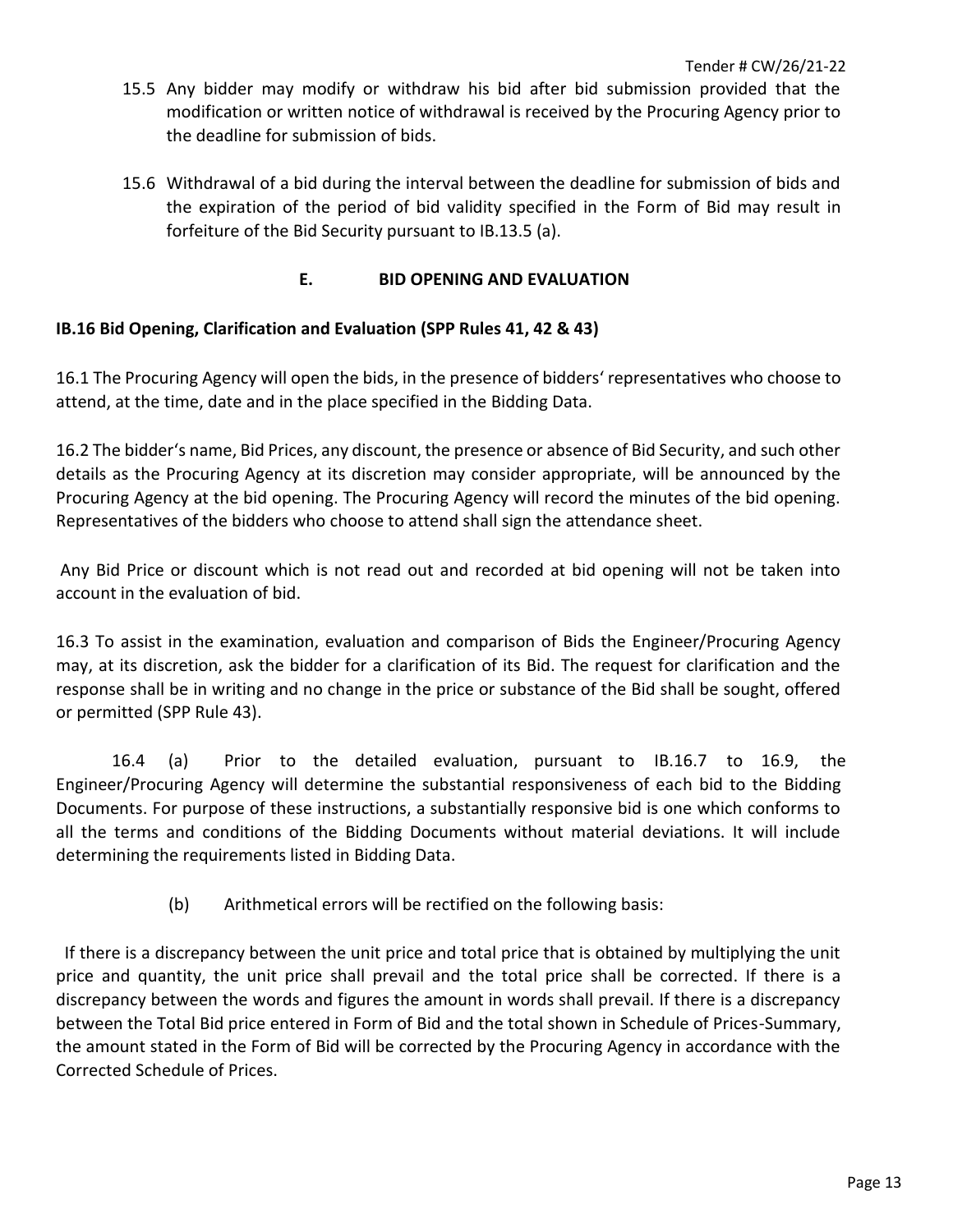If the bidder does not accept the corrected amount of Bid, his Bid will be rejected and his Bid Security forfeited.

16.5 A Bid determined as substantially non-responsive will be rejected and will not subsequently be made responsive by the bidder by correction of the non-conformity.

16.6 Any minor informality or non-conformity or irregularity in a Bid which does not constitute a material deviation **(major deviation)** may be waived by Procuring Agency, provided such waiver does not prejudice or affect the relative ranking of any other bidders.

#### **(A). Major (material) Deviations include: -**

- i has been not properly signed;
- ii is not accompanied by the bid security of required amount and manner;
- iii stipulating price adjustment when fixed price bids were called for;
- iv failing to respond to specifications;
- v failing to comply with Mile-stones/Critical dates provided in Bidding Documents;
- vi sub-contracting contrary to the Conditions of Contract specified in Bidding Documents;
- vii refusing to bear important responsibilities and liabilities allocated in the Bidding Documents, such as performance guarantees and insurance coverage;
- viiitaking exception to critical provisions such as applicable law, taxes and duties and dispute resolution procedures;
- ix a material deviation or reservation is one :
	- a. which affect in any substantial way the scope, quality or performance of the works;
	- b. adoption/rectification whereof would affect unfairly the competitive position of other bidders presenting substantially responsive bids.

#### **(B) Minor Deviations**

 Bids that offer deviations acceptable to the Procuring Agency and which can be assigned a monetary value may be considered substantially responsive at least as to the issue of fairness. This value would however be added as an adjustment for evaluation purposes only during the detailed evaluation process.

16.7 The Engineer/Procuring Agency will evaluate and compare only the bids previously determined to be substantially responsive pursuant to IB.16.4 to 16.6 as per requirements given hereunder. Bids will be evaluated for complete scope of works. The prices will be compared on the basis of the Evaluated Bid Price pursuant to IB.16.8 herein below.

 **Technical Evaluation:** It will be examined in detail whether the works offered by the bidder complies with the Technical Provisions of the Bidding Documents. For this purpose, the bidder's data submitted with the bid in Schedule B to Bid will be compared with technical features/criteria of the works detailed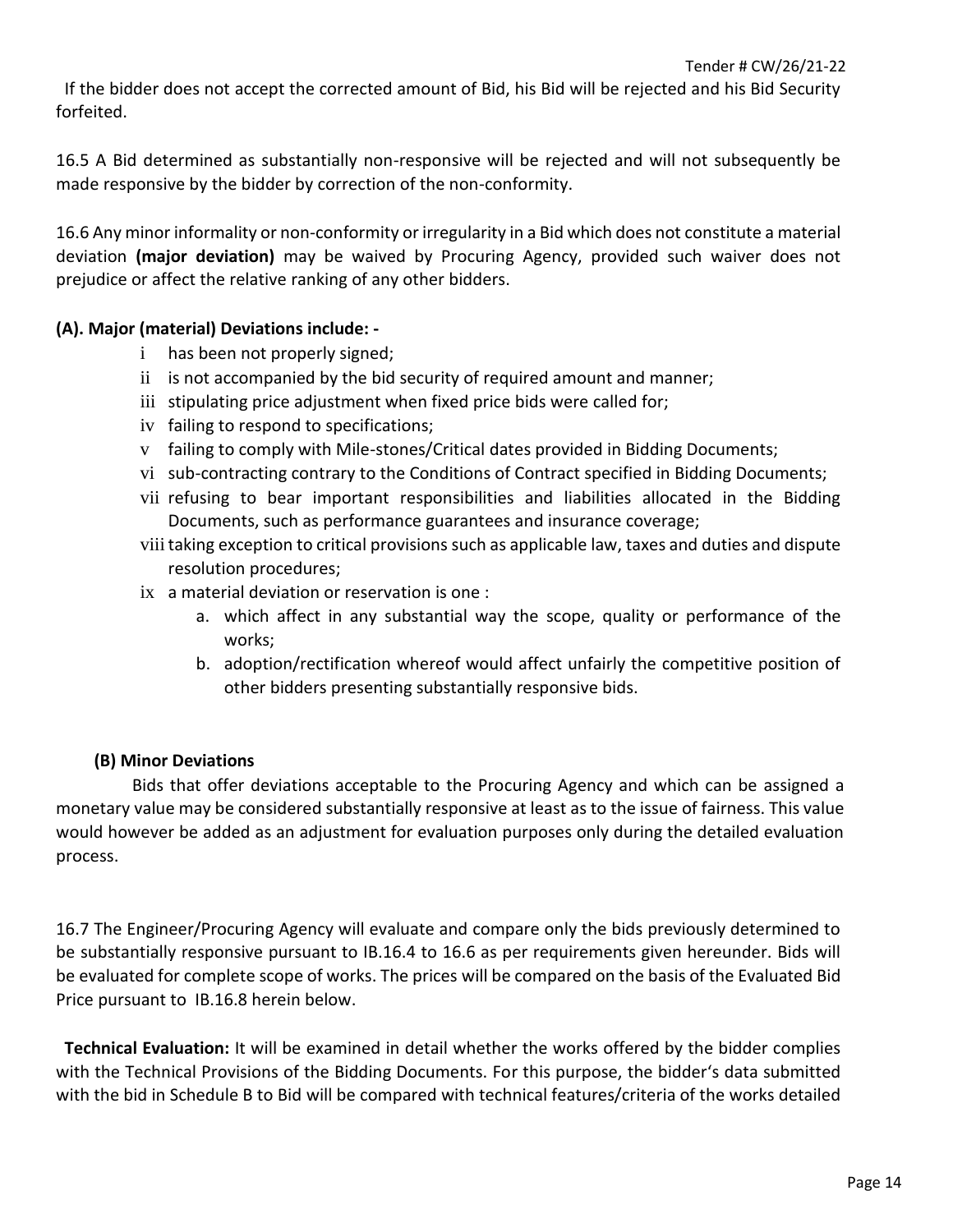in the Technical Provisions. Other technical information submitted with the bid regarding the Scope of Work will also be reviewed.

#### 16.8 Evaluated Bid Price

In evaluating the bids, the Engineer/Procuring Agency will determine for each bid in addition to the Bid Price, the following factors (adjustments) in the manner and to the extent indicated below to determine the Evaluated Bid Price:

(i) making any correction for arithmetic errors pursuant to IB.16.4 hereof.

(ii) discount, if any, offered by the bidders as also read out and recorded at the time of bid opening.

- (iii) excluding **provisional sums** and the provisions for **contingencies** in the Bill
- of Quantities **if any**, but including **Day work,** where priced competitively.

#### **IB.17 Process to be Confidential**

17.1 Subject to IB.16.3 heretofore, no bidder shall contact Engineer/Procuring Agency on any matter relating to its Bid from the time of the Bid opening to the time the bid evaluation result is announced by the Procuring Agency. The evaluation result shall be announced at least seven (07) days prior to award of Contract (SPP Rule 45). The announcement to all bidders will include table(s) comprising read out prices, discounted prices, price adjustments made, final evaluated prices and recommendations against all the bids evaluated.

17.2 Any effort by a bidder to influence Engineer/Procuring Agency in the Bid evaluation, Bid comparison or Contract Award decisions may result in the rejection of his Bid. Whereas any bidder feeling aggrieved, may lodge a written complaint to Complaint Redressal Committee as per terms and conditions mentioned in SPP Rules 31 & 32. However, mere fact of lodging a complaint shall not warrant suspension of procurement process.

17.3 Bidders may be excluded if involved in **"Corrupt and Fraudulent Practices"** means either one or any combination of the practices given below SPP Rule2(q);

(i) ―**Coercive Practice**‖ means any impairing or harming, or threatening to impair or harm, directly or indirectly, any party or the property of the party to influence the actions of a party to achieve a wrongful gain or to cause a wrongful loss to another party;

(ii) ―**Collusive Practice**‖ means any arrangement between two or more parties to the procurement process or contract execution, designed to achieve with or without the knowledge of the procuring agency to establish prices at artificial, noncompetitive levels for any wrongful gain; (iii) **"Corrupt Practice"** means the offering, giving, receiving or soliciting, directly or indirectly, of anything of value to influence the acts of another party for wrongful gain;

(iv) ―**Fraudulent Practice"** means any act or omission, including a misrepresentation, that knowingly or recklessly misleads, or attempts to mislead, a party to obtain a financial or other benefit or to avoid an obligation.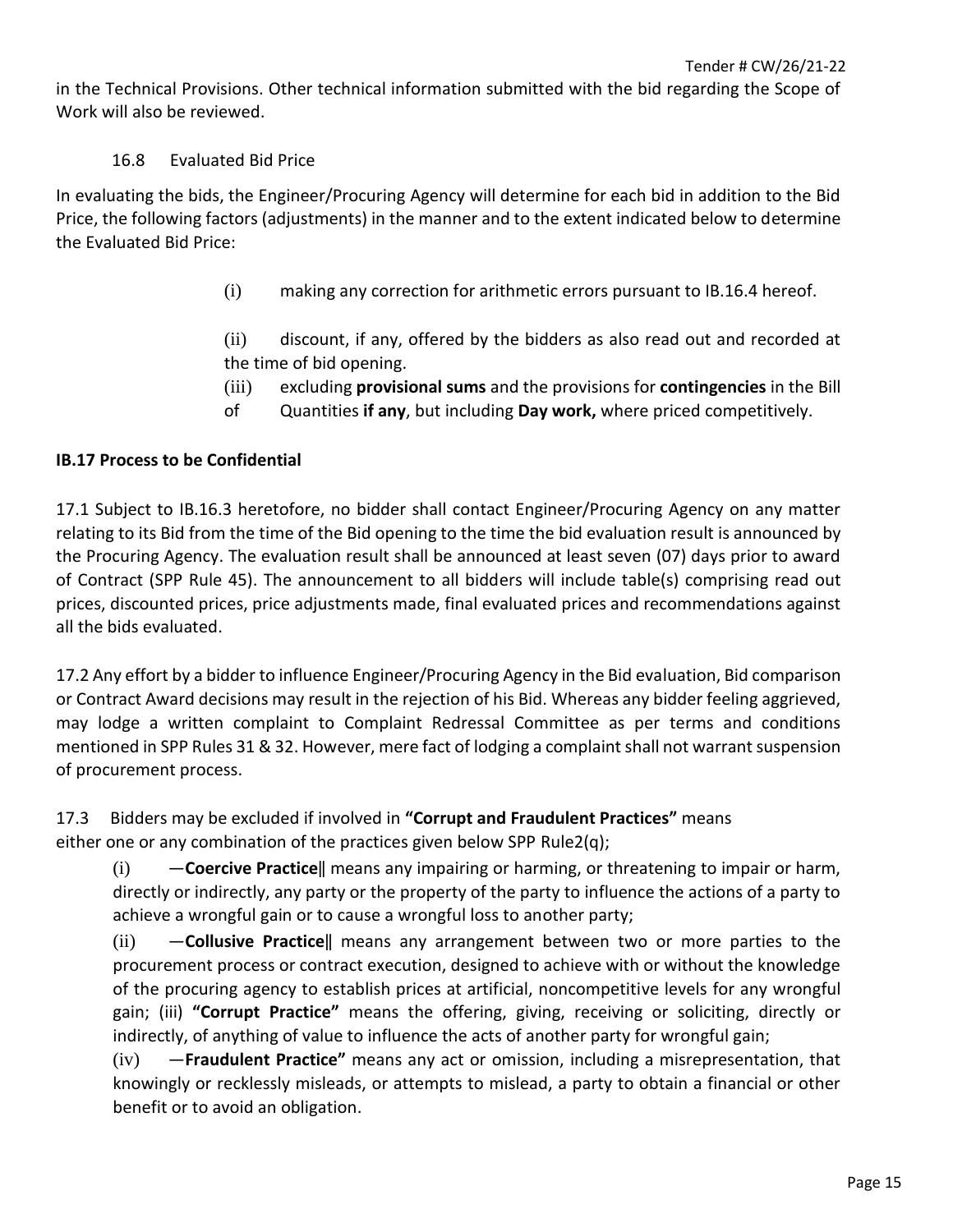(v) **"Obstructive Practice"** means harming or threatening to harm, directly or indirectly, persons or their property to influence their participation in a procurement process, or affect the execution of a contract or deliberately destroying, falsifying, altering or concealing of evidence material to the investigation or making false statements before investigators in order to materially impede an investigation into allegations of a corrupt, fraudulent, coercive or collusive practice; or threatening, harassing or intimidating any party to prevent it from disclosing its knowledge of matters relevant to the investigation or from pursuing the investigation, or acts intended to materially impede the exercise of inspection and audit rights provided for under the Rules.

#### **F. AWARD OF CONTRACT IB.18. Post Qualification**

18.1 The Procuring Agency, at any stage of the bid evaluation, having credible reasons for or *prima facie* evidence of any defect in contractor 's capacities, may require the contractors to provide information concerning their professional, technical, financial, legal or managerial competence whether already prequalified or not:

Provided, that such qualification shall only be laid down after recording reasons therefore in writing. They shall form part of the records of that bid evaluation report.

18.2 The determination will take into account the bidder's financial and technical capabilities. It will be based upon an examination of the documentary evidence of the bidders' qualifications submitted under B.11, as well as such other information required in the Bidding Documents.

#### **IB.19 Award Criteria & Procuring Agency's Right**

19.1 Subject to IB.19.2, the Procuring Agency will award the Contract to the bidder whose bid has been determined to be substantially responsive to the Bidding Documents and who has offered the lowest evaluated Bid Price, provided that such bidder has been determined to be qualified to satisfactory perform the Contract in accordance with the provisions of the IB.18.

19.2 Not withstanding IB.19.1, the Procuring Agency reserves the right to accept or reject any bid, and to annul the bidding process and reject all bids, at any time prior to award of Contract, without thereby incurring any liability to the affected bidders or any obligation to inform the affected bidders of the grounds for the Procuring Agency's action except that the grounds for its rejection of all bids shall upon request be communicated, to any bidder who submitted a bid, without justification of the grounds. Notice of the rejection of all the bids shall be given promptly to all the bidders (SPP Rule 25).

#### **IB.20 Notification of Award & Signing of Contract Agreement**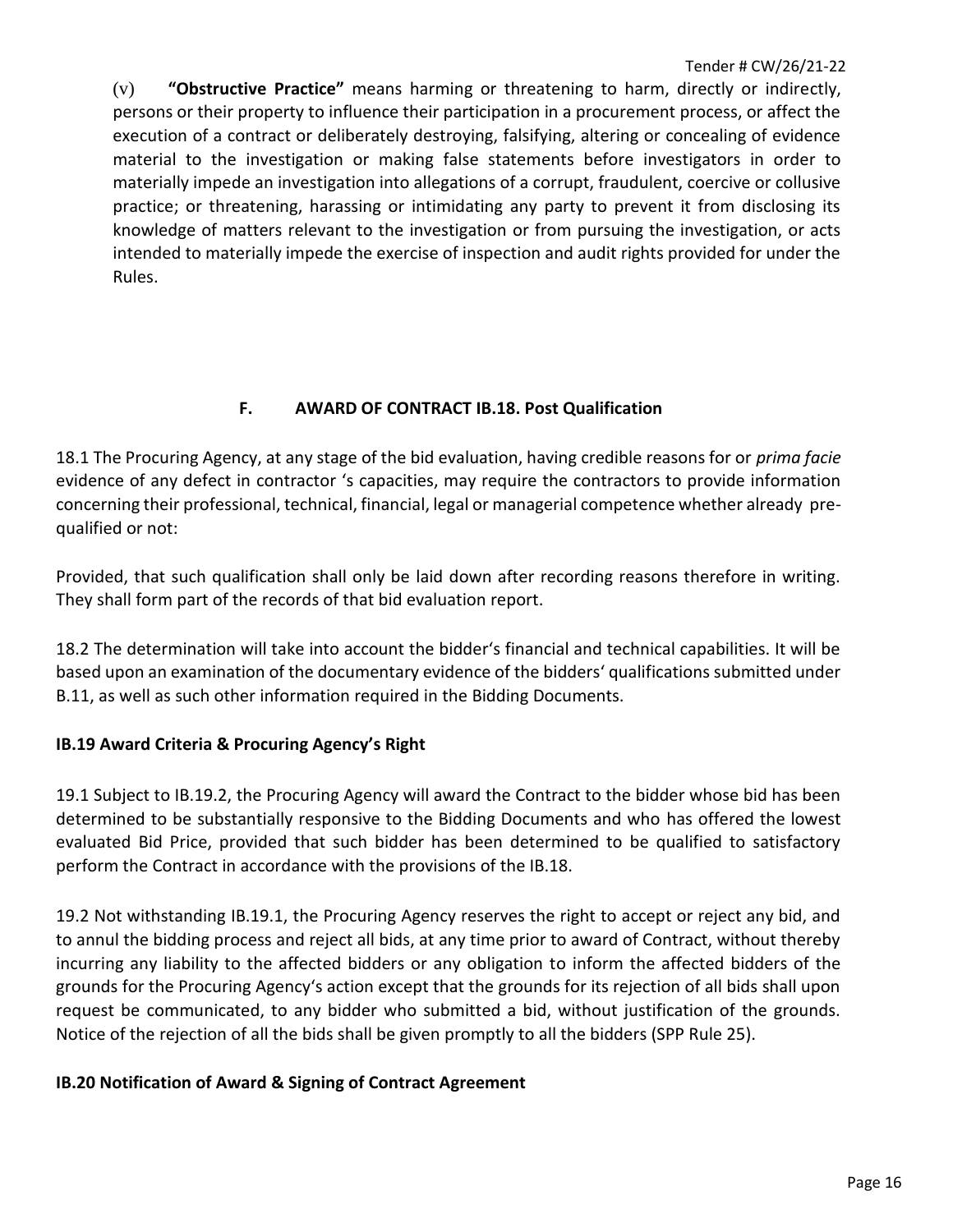20.1 Prior to expiration of the period of bid validity prescribed by the Procuring Agency, the Procuring Agency will notify the successful bidder in writing (-Letter of Acceptance||) that his bid has been accepted (SPP Rule 49).

20.2 Within seven (07) days from the date of furnishing of acceptable Performance Security under the Conditions of Contract, the Procuring Agency will send the successful bidder the Form of Contract Agreement provided in the Bidding Documents, incorporating all agreements between the parties.

20.3 The formal Agreement between the Procuring Agency and the successful bidder duly stamped at rate of ----% of bid price(updated from time to time) stated in Letter of Acceptance shall be executed within seven (07) days of the receipt of Form of Contract Agreement by the successful bidder from the Procuring Agency.

#### **IB.21 Performance Security**

21.1 The successful bidder shall furnish to the Procuring Agency a Performance Security in the form and the amount stipulated in the Conditions of Contract within a period of fourteen (14) days after the receipt of Letter of Acceptance (SPP 39).

21.2 Failure of the successful bidder to comply with the requirements of Sub-Clauses IB.20.2 & 20.3 or 21.1 or Clause IB.22 shall constitute sufficient grounds for the annulment of the award and forfeiture of the Bid Security.

21.3 Publication of Award of Contract: within seven days of the award of contract, the procuring shall publish on the website of the authority and on its own website, if such a website exists, the results of the bidding process, identifying the bid through procurement identifying Number if any and the following information:

- (1) Evaluation Report;
- (2) Form of Contract and letter of Award;
- (3) Bill of Quantities or Schedule of Requirements. (SPP Rule 50)

**IB.22 Integrity Pact** The Bidder shall sign and stamp the Form of Integrity Pact provided at Schedule-F to Bid in the Bidding Document for all Sindh Government procurement contracts exceeding Rupees ten (10) million. Failure to provide such Integrity Pact shall make the bid nonresponsive (SPP Rule 89).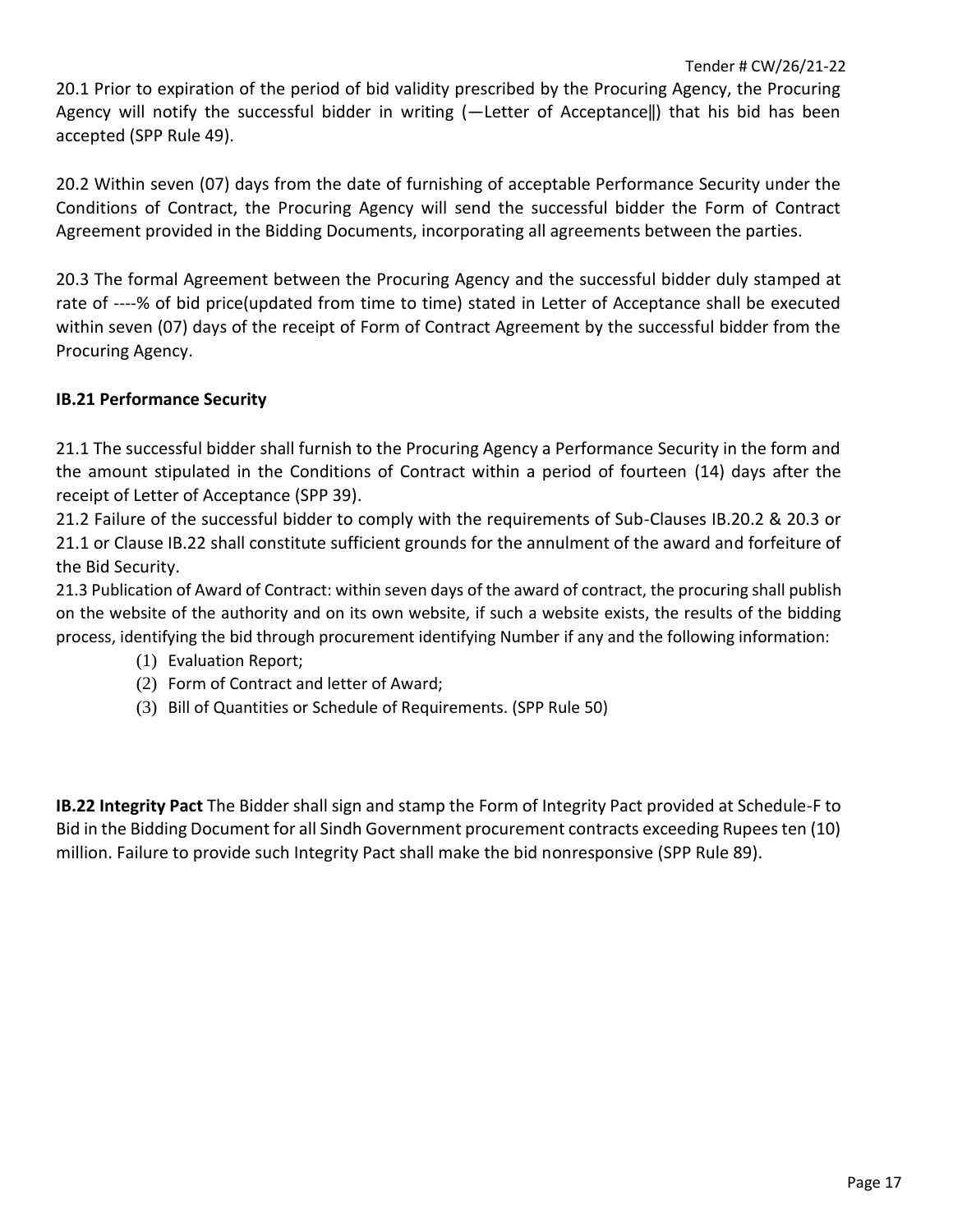#### **BIDDING DATA**

- **(a) Name of Procuring Agency:** Institute of Business Administration, Karachi
- **(b) Brief Description of Works** Rehabilitation / Retrofitting of Sports Arena (Volleyball, Basketball & Lawn Tennis)
- **(c) Procuring Agency's address**:-Main Campus, University Enclave, Karachi
- **(d) Amount of Bid Security**:- Bid Security of 2% of total amount/cost will be submitted along with Tender Documents in shape of PAY ORDER / DEMAND DRAFT only in the name of Institute of Business Administration, Karachi.
- **(e) Period of Bid Validity (days**): Ninety Days
- **(f) Performance Security Deposit:** Successful bidder should provide 5% Performance Security of total value of Work Order in the form of Pay Order or bank guarantee after acceptance of the Work Order. The Performance Security shall extend at least three months beyond the Date of Delivery/Completion of work / Contract.
- **(g) Deadline for Submission of Bids along with time**: The last date of submit the Tender Document in sealed envelope in June 24, 2022 by 3:00 PM in the Office of Head of Procurement, Ground Floor, Fauji Foundation Building, IBA Main Campus, University Enclave, Karachi. The Tender will be opened on same day at 3:30 PM in the presence of representatives who may care to attend.
- **(h) Venue, Time, and Date of Bid Opening**: Tender will be opened on June 24, 2022 on 3:30 PM at IBA, Main Campus, University Enclave, Karachi.
- **(i) Time for Completion from written order of commence**: 60 days.
- **(j) Liquidated damages**: 2% liquidated damages of the total amount will be imposed per week for which the company/firm/agency failed to complete work within the delivery/execution period and maximum up to 10%.
- **(k) Deposit Receipt No: Date: Amount:**(in words and figures) **Pay Order / Demand Draft**

**# \_\_\_\_\_\_\_\_\_, Amount Rs\_\_\_\_\_\_\_\_\_\_ Drawn on Bank\_\_\_\_\_\_\_\_\_\_ Dated\_\_\_\_\_\_\_\_\_\_.**

\_\_\_\_\_\_\_\_\_\_\_\_\_\_\_ Stamp & Signature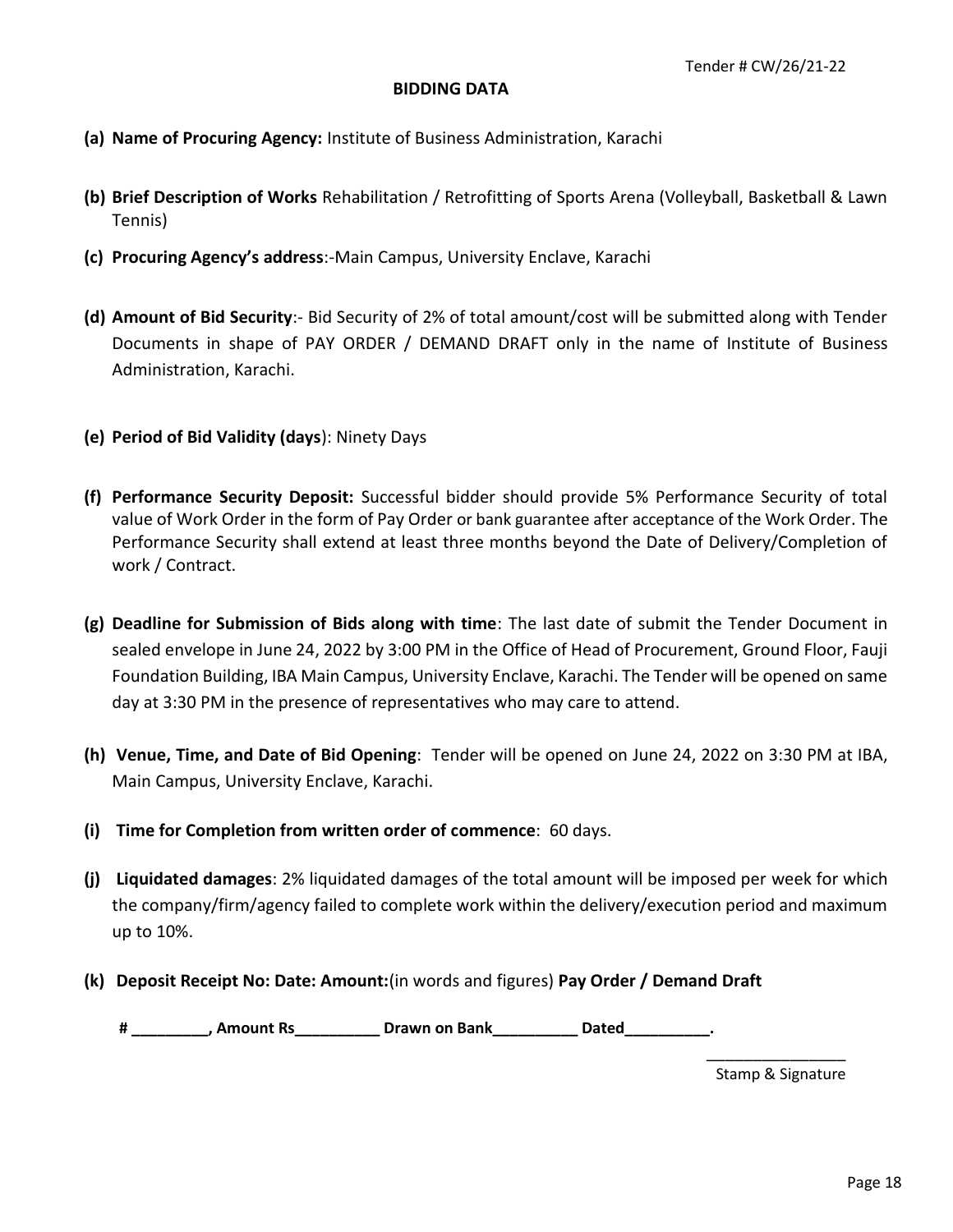#### 16.4 **Responsiveness of Bids**

(i) Bid is valid till required period,

- \*(ii) Bid prices are firm during currency of contract/Price adjustment;
	- (iii) Completion period offered is within specified limits,

(iv) Bidder is eligible to Bid and possesses the requisite experience, capability, and qualification.

- (v) Bid does not deviate from basic technical requirements and
- (vi) Bids are generally in order, etc.

\*Procuring agency can adopt either of two options. (*Select either of them)* 

(a) **Fixed Price contract:** In these contracts no escalation will be provided during currency of the contract and normally period of completion of these works is upto 12 months.

(b) **Price adjustment contract:** In these contracts' escalation will be paid only on those items and in the manner as notified by Finance Department, Government of Sindh, after bid opening during currency of the contract.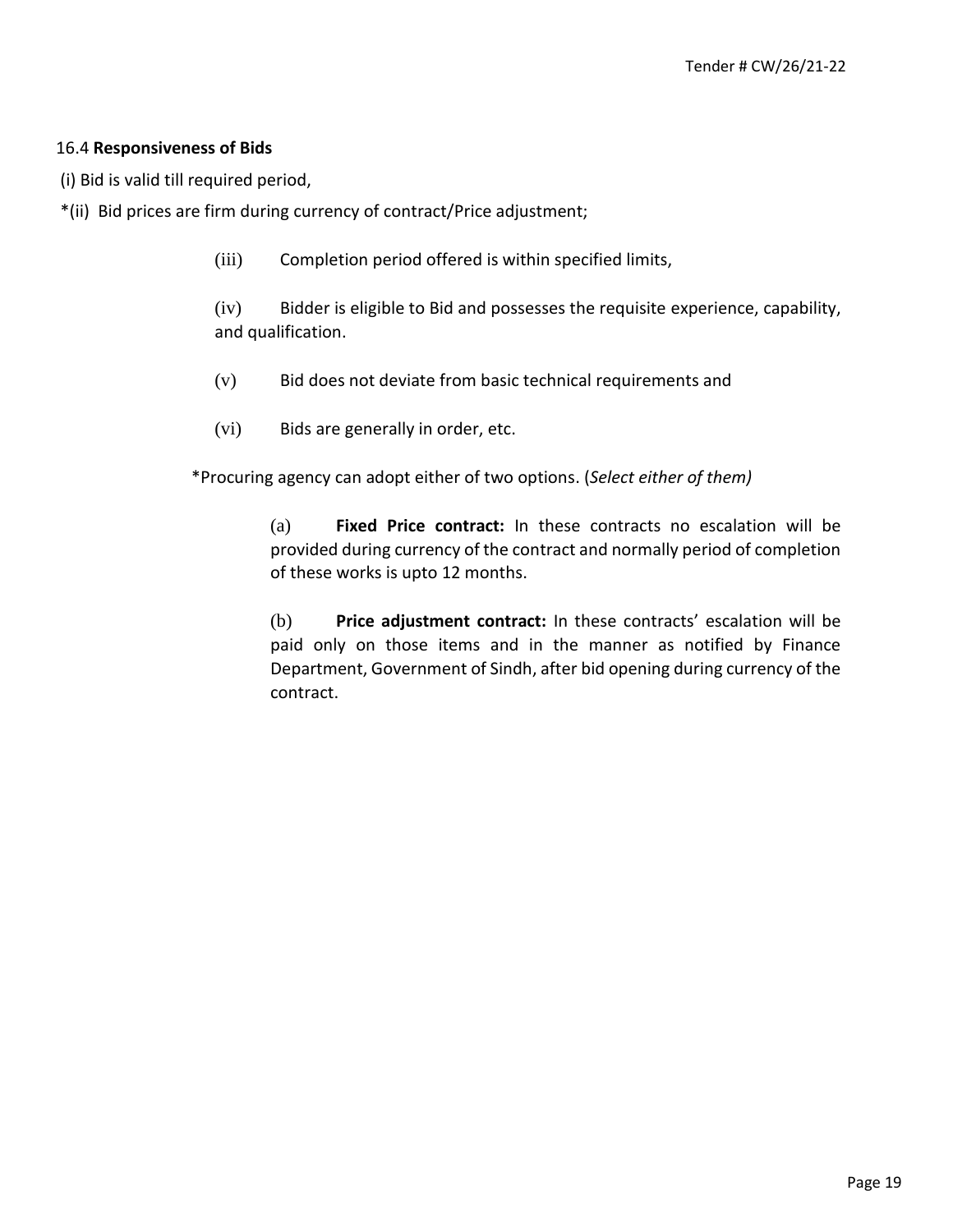### **FORM OF BID AND SCHEDULES TO BID**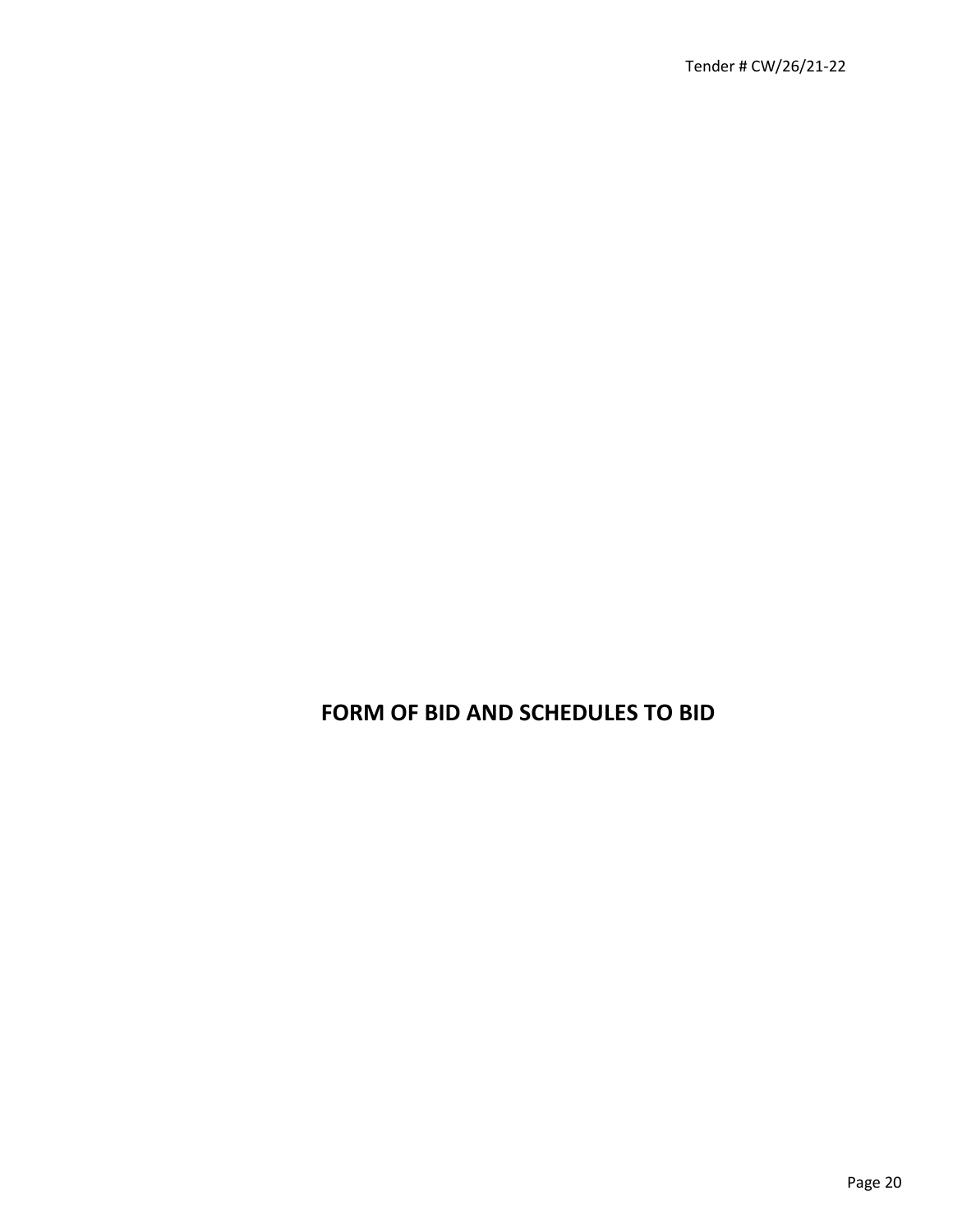#### **FORM OF BID**  (LETTER OF OFFER)

Bid Reference No. \_\_\_\_\_\_\_\_\_\_\_\_\_\_\_\_\_\_\_\_\_\_\_\_\_\_\_\_\_\_\_\_\_\_\_\_\_

\_\_\_\_\_\_\_\_\_\_\_\_\_\_\_\_\_\_\_\_\_\_\_\_\_\_\_\_\_\_\_\_\_\_\_\_\_

*(Name of Works)* 

To:

\_\_\_\_\_\_\_\_\_\_\_\_\_\_\_\_\_\_\_\_\_\_\_\_\_\_\_\_\_\_\_ \_\_\_\_\_\_\_\_\_\_\_\_\_\_\_\_\_\_\_\_\_\_\_\_\_\_\_\_\_\_\_

\_\_\_\_\_\_\_\_\_\_\_\_\_\_\_\_\_\_\_\_\_\_\_\_\_\_\_\_\_\_\_\_\_\_\_\_\_\_\_\_

\_\_\_\_\_\_\_\_\_\_\_\_\_\_\_\_\_\_\_\_\_\_\_\_\_\_\_\_\_\_\_

Gentlemen,

1. Having examined the Bidding Documents including Instructions to Bidders, Bidding Data, Conditions of Contract, Contract Data, Specifications, Drawings, if any, Schedule of Prices and Addenda Nos.

for the execution of the above-named works, we, the undersigned, being a company doing business under the name of and address

and being duly incorporated under the laws of Pakistan hereby offer to execute and complete such works and remedy any defects therein in conformity with the said Documents including Addenda thereto for the Total Bid Price of Rs\_\_\_\_\_\_\_\_\_\_\_\_\_\_\_\_(Rupees\_\_\_\_\_\_\_\_\_\_\_\_\_\_\_\_\_\_\_\_\_\_\_\_\_\_\_\_\_\_\_) or such other sum as may be ascertained in accordance with the said Documents.

> 2. We understand that all the Schedules attached hereto form part of this Bid.

> 3. As security for due performance of the undertakings and obligations of this Bid, we submit herewith a Bid Security in the amount of \_\_\_\_\_\_\_\_\_\_\_\_\_\_\_\_\_\_\_\_\_\_\_\_ drawn in your favor or made payable to you and valid for a period of twenty eight (28) days beyond the period of validity of Bid.

> 4. We undertake, if our Bid is accepted, to commence the Works and to deliver and complete the Works comprised in the Contract within the time(s) stated in Contract Data.

> 5. We agree to abide by this Bid for the period of days from the date fixed for receiving the same and it shall remain binding upon us and may be accepted at any time before the expiration of that period.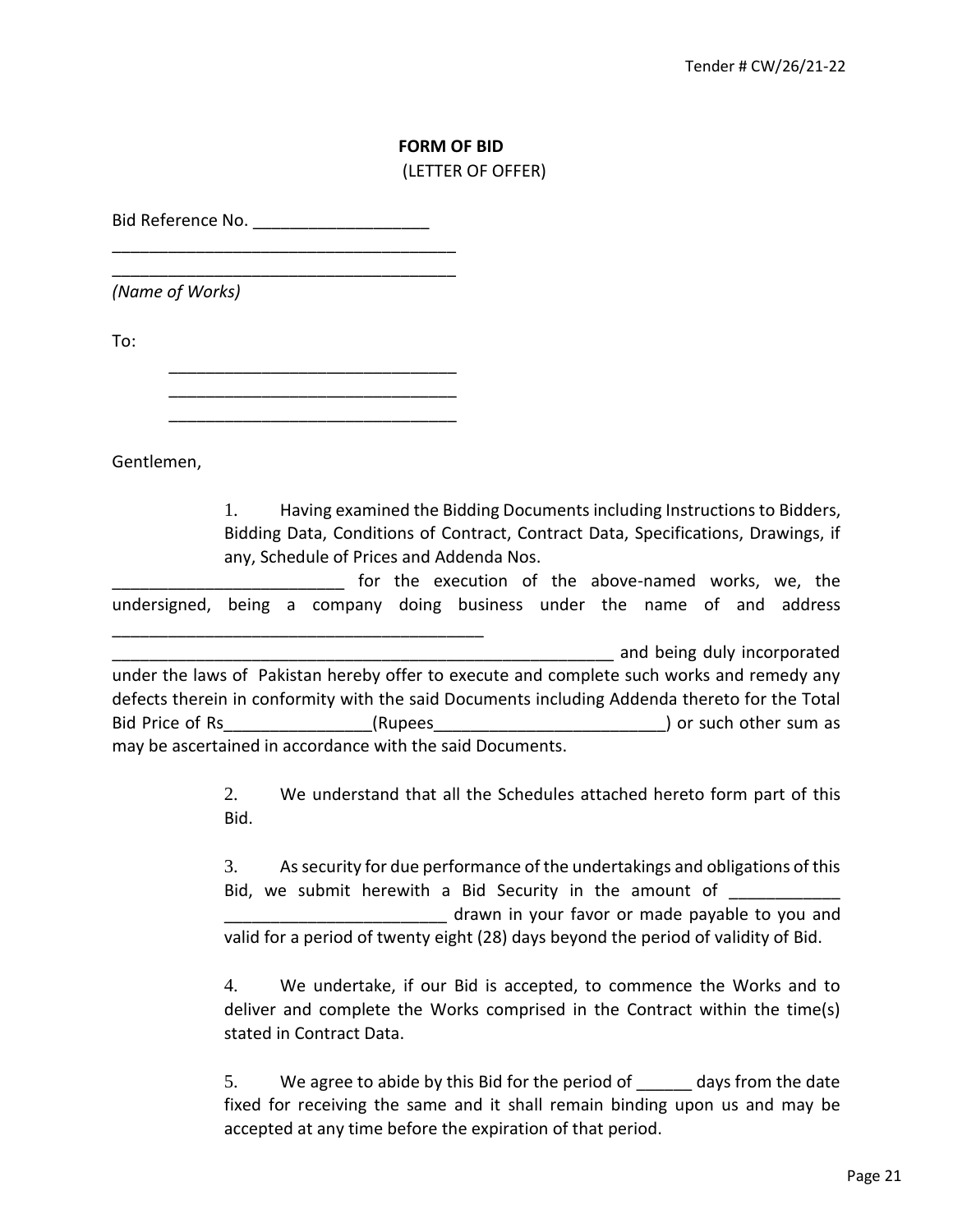6. Unless and until a formal Agreement is prepared and executed, this Bid, together with your written acceptance thereof, shall constitute a binding contract between us.

7. We undertake, if our Bid is accepted, to execute the Performance Security referred to in Conditions of Contract for the due performance of the Contract.

8. We understand that you are not bound to accept the lowest or any bid you may receive.

9. We do hereby declare that the Bid is made without any collusion, comparison of figures or arrangement with any other person or persons making a bid for the Works.

Dated this \_\_\_\_\_\_\_\_\_\_\_\_\_\_\_day of \_\_\_\_\_\_\_\_\_\_\_\_\_, 20

Signature **Executive** 

in the capacity of \_\_\_\_\_\_\_\_\_\_\_\_\_\_ duly authorized to sign bid for and on behalf of

\_\_\_\_\_\_\_\_\_\_\_\_\_\_\_\_\_\_\_\_\_\_\_\_\_\_\_\_\_\_\_\_\_\_\_\_\_\_\_\_\_\_\_\_\_\_\_\_\_\_\_\_\_\_\_\_\_\_\_\_\_\_\_\_\_\_\_\_\_

\_\_\_\_\_\_\_\_\_\_\_\_\_\_\_\_\_\_\_\_\_\_\_\_\_\_\_\_\_\_\_\_\_\_\_\_\_\_\_\_\_\_\_\_\_\_\_\_\_\_\_\_\_\_\_\_\_\_\_\_\_\_\_\_\_\_\_\_\_

\_\_\_\_\_\_\_\_\_\_\_\_\_\_\_\_\_\_\_\_\_\_\_\_\_\_\_\_\_\_\_\_\_\_\_\_\_\_\_\_\_\_\_\_\_\_\_\_\_\_\_\_\_\_\_\_\_\_\_\_\_\_\_\_\_\_\_\_\_

*(Name of Bidder in Block Capitals)* 

\_\_\_\_\_\_\_\_\_\_\_\_\_\_\_\_\_\_\_\_\_\_\_\_\_\_\_\_\_\_\_

*(Seal)* 

Address

Witness:

 $(Signature)$ 

Name: Address: \_\_\_\_\_\_\_\_\_\_\_\_\_\_\_\_\_\_\_\_\_\_\_\_\_\_\_\_\_\_\_\_\_\_\_\_\_\_\_\_\_\_\_\_\_\_\_\_\_\_\_\_\_\_\_\_\_\_\_\_\_

\_\_\_\_\_\_\_\_\_\_\_\_\_\_\_\_\_\_\_\_\_\_\_\_\_\_\_\_\_\_\_\_\_\_\_\_\_\_\_\_\_\_\_\_\_\_\_\_\_\_\_\_\_\_\_\_\_\_\_\_\_\_\_\_\_\_\_\_\_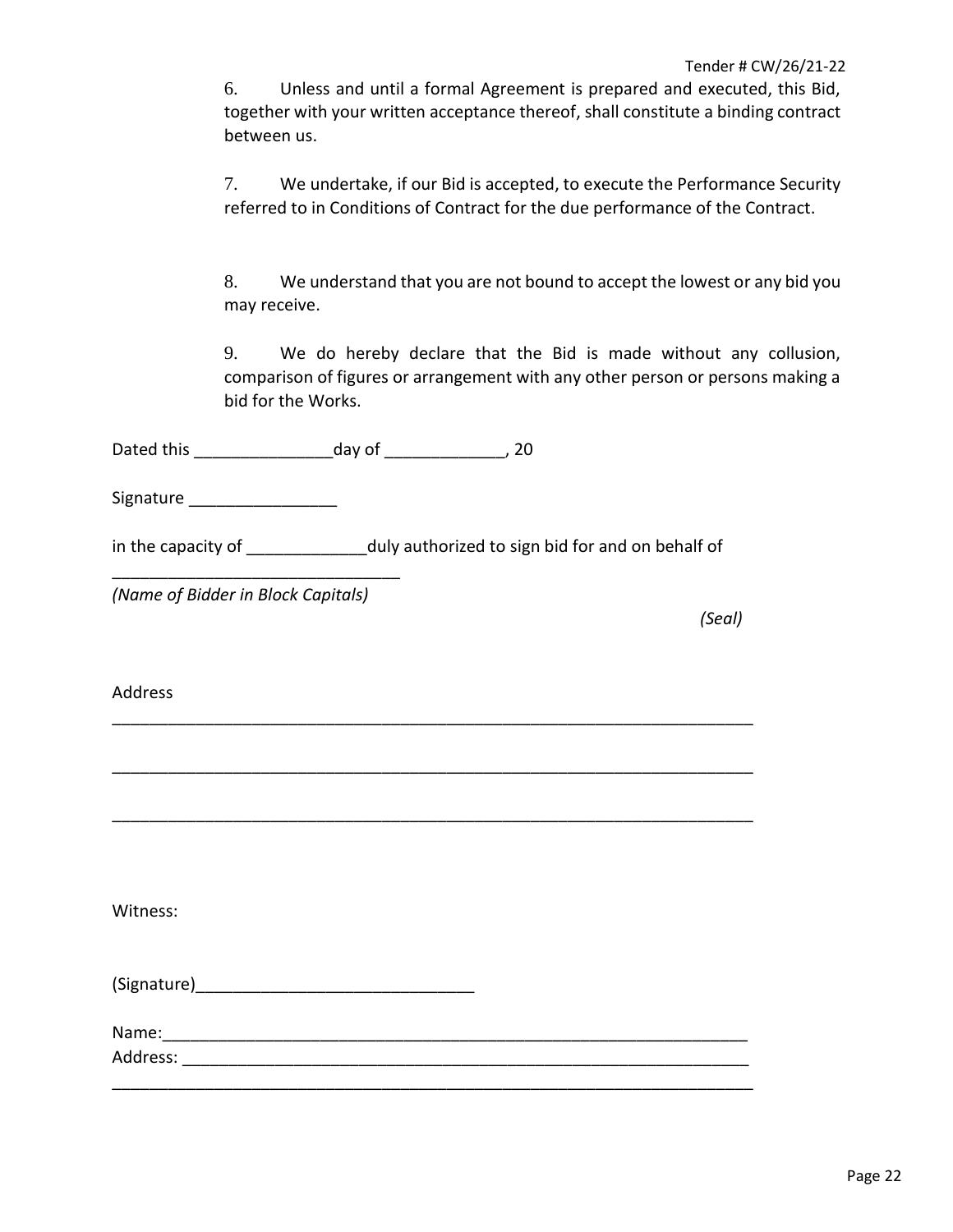#### **[SCHEDULES TO BID INCLUDE THE FOLLOWING:**

- Schedule A to Bid: Schedule of Prices
- Schedule B to Bid: Specific Works Data
- Schedule C to Bid: Works to be Performed by Subcontractors
- Schedule D to Bid: Proposed Program of Works
- Schedule E to Bid: Method of Performing Works
- Schedule F to Bid: Integrity Pact]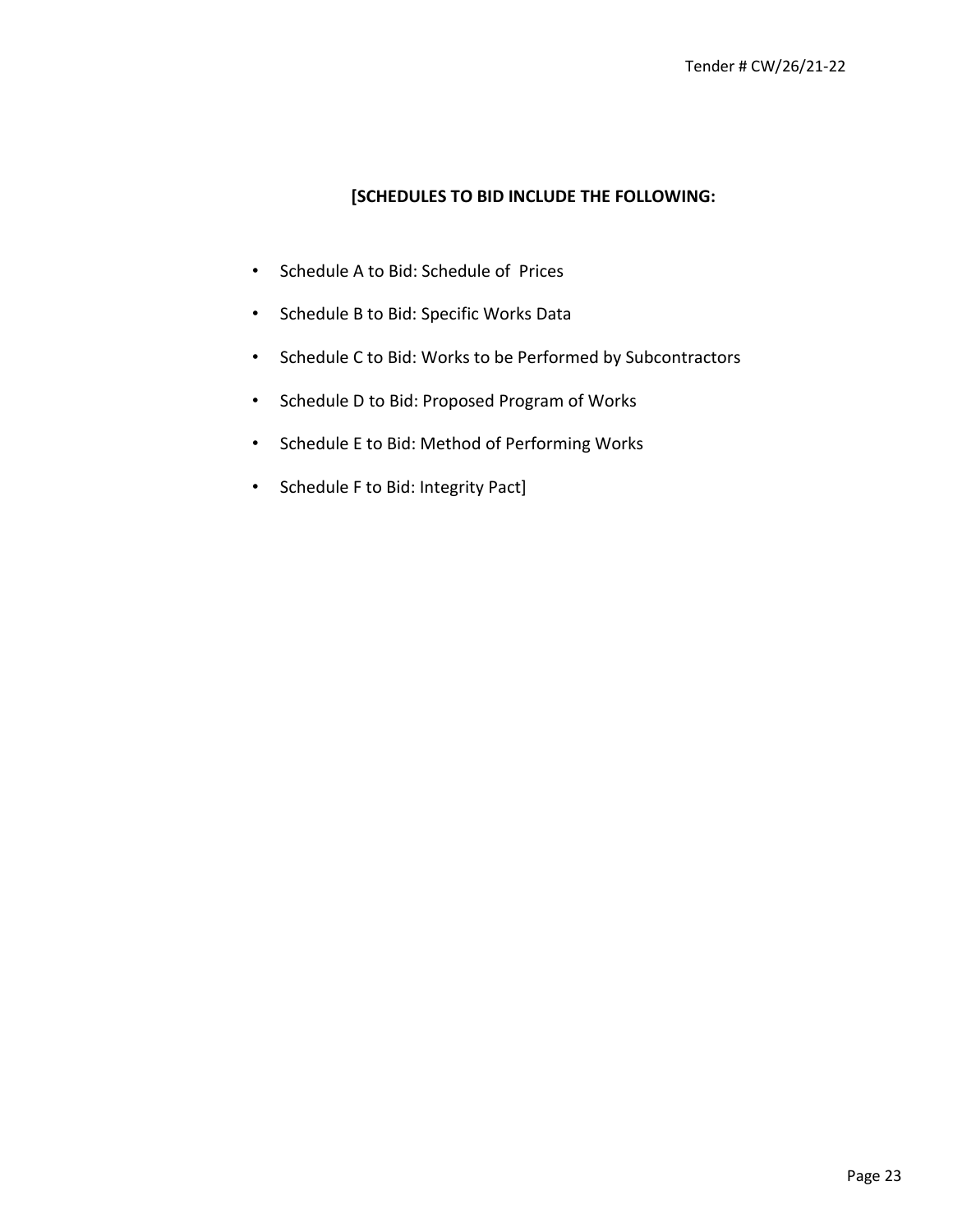### **SCHEDULE – A TO BID**

#### **SCHEDULE OF PRICES**

|        | Sr. No.                                                    | Page No. |
|--------|------------------------------------------------------------|----------|
|        | Preamble to Schedule of Prices<br>1.                       | 24       |
|        | 2.                                                         | 26       |
|        | *(a) Summary of Bid Prices                                 |          |
| $\ast$ | (b) Detailed Schedule of Prices / Bill of Quantities (BOQ) |          |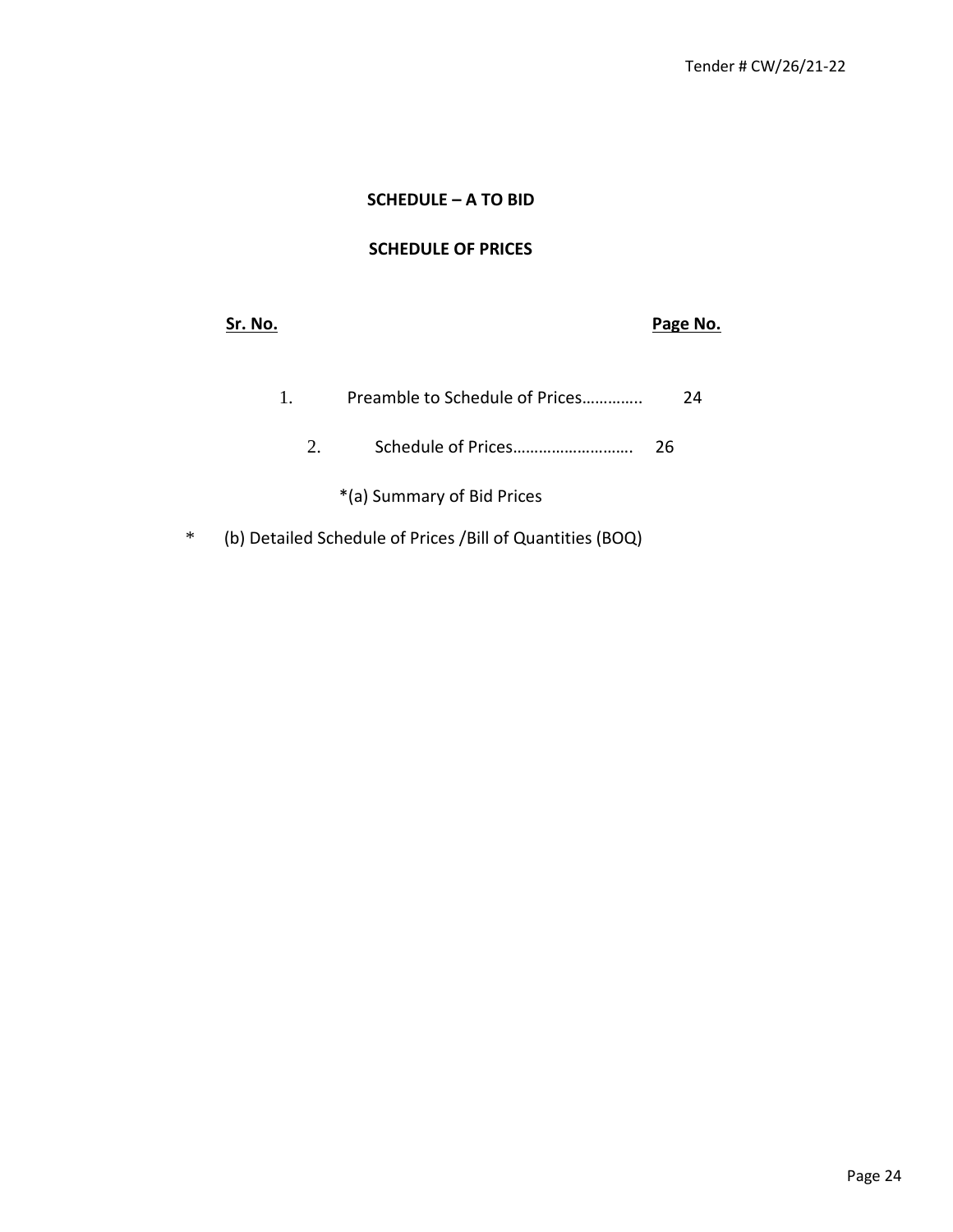#### **PREAMBLE TO SCHEDULE OF PRICES**

#### **1. General**

1.1 The Schedule of Prices shall be read in conjunction with the Conditions of Contract, Contract Data together with the Specifications and Drawings, if any.

1.2 The Contract shall be for the whole of the works as described in these Bidding Documents. Bids must be for the complete scope of works.

#### **2. Description**

2.1 The general directions and descriptions of works and materials are not necessarily repeated nor summarized in the Schedule of Prices. References to the relevant sections of the Bidding Documents shall be made before entering prices against each item in the Schedule of Prices.

#### **3. Units & Abbreviations**

3.1 Units of measurement, symbols and abbreviations expressed in the Bidding Documents shall comply with the System International d' Unites (SI Units).

> \_\_\_\_\_\_\_\_\_\_\_\_\_\_\_\_\_\_\_\_\_\_\_\_\_\_\_\_\_\_ \_\_\_\_\_\_\_\_\_\_\_\_\_\_\_\_\_\_\_\_\_\_\_\_\_\_\_\_\_\_

*(Note: The abbreviations to be used in the Schedule of Prices to be defined by the Procuring Agency).* 

#### **4. Rates and Prices**

4.1 Except as otherwise expressly provided under the Conditions of Contract, the rates and amounts entered in the Schedule of Prices shall be the rates at which the Contractor shall be paid and shall be the full inclusive value of the works set forth or implied in the Contract; except for the amounts reimbursable, if any to the Contractor under the Contract.

4.2 Unless otherwise stipulated in the Contract Data, the premium, rates and prices entered by the bidder shall not be subject to adjustment during the performance of the Contract.

4.3 All duties, taxes and other levies payable by the Contractor shall be included in the rates and prices.

4.4 The whole cost of complying with the provisions of the Contract shall be included in the items provided in the Schedule of Prices, and where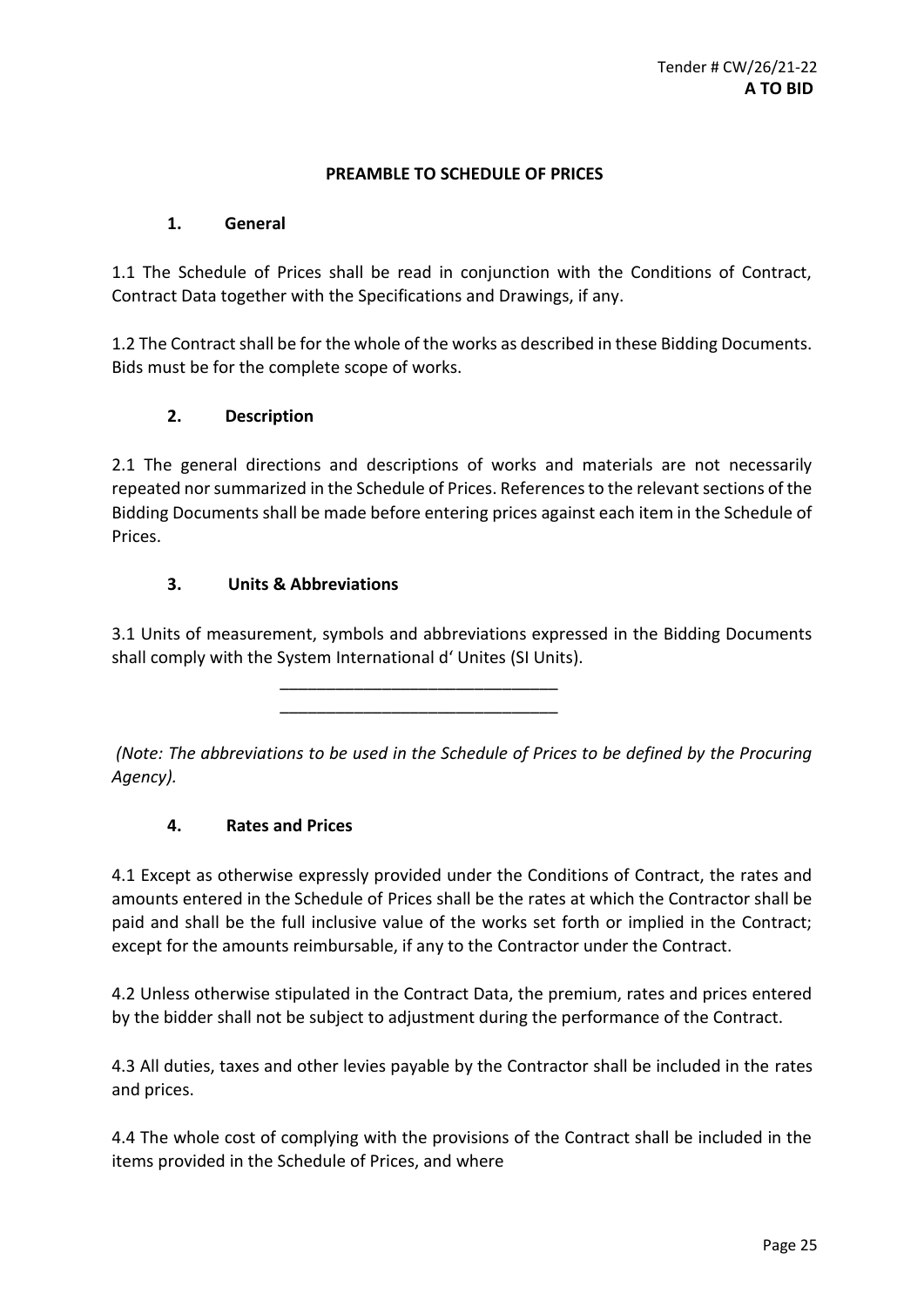no items are provided, the cost shall be deemed to be distributed among the rates and prices entered for the related items of the Works and no separate payment will be made for those items.

The rates, prices and amounts shall be entered against each item in the Schedule of Prices. Any item against which no rate or price is entered by the bidder will not be paid for by the Procuring Agency when executed and shall be deemed covered by the rates and prices for other items in the Schedule of Prices.

4.5 (a) The bidder shall be deemed to have obtained all information as to and all requirements related thereto which may affect the bid price.

\*(b) The Contractor shall be responsible to make complete arrangements for the transportation of the Plant to the Site.

#### *\*(Procuring Agency may modify as appropriate)*

4.6 The Contractor shall provide for all parts of the Works to be completed in every respect. Notwithstanding that any details, accessories, etc. required for the complete installation and satisfactory operation of the Works, are not specifically mentioned in the Specifications, such details shall be considered as included in the Contract Price.

#### **5. Bid Prices**

#### 5.1 Break-up of Bid Prices

 The various elements of Bid Prices shall be quoted as detailed by the Procuring Agency in the format of Schedule of Prices.

 The bidder shall recognize such elements of the costs which he expects to incur the performance of the Works and shall include all such costs in the rates and amounts entered in the Schedule of Prices.

#### 5.2 Total Bid Price

 The total of bid prices in the Schedule of Prices shall be entered in the Summary of Bid Prices.

#### **6. Provisional Sums and Day work**

6.1 Provisional Sums included and so designated in the Schedule of Prices if any, shall be expended in whole or in part at the direction and discretion of the Engineer/Procuring Agency. The Contractor will only receive payment in respect of Provisional Sums, if he has been instructed by the Engineer/Procuring Agency to utilize such sums.

6.2 Day work rates in the contractor's bid are to be used for small additional amounts of work and only when the Engineer have given written instructions in advance for additional work to be paid for in that way.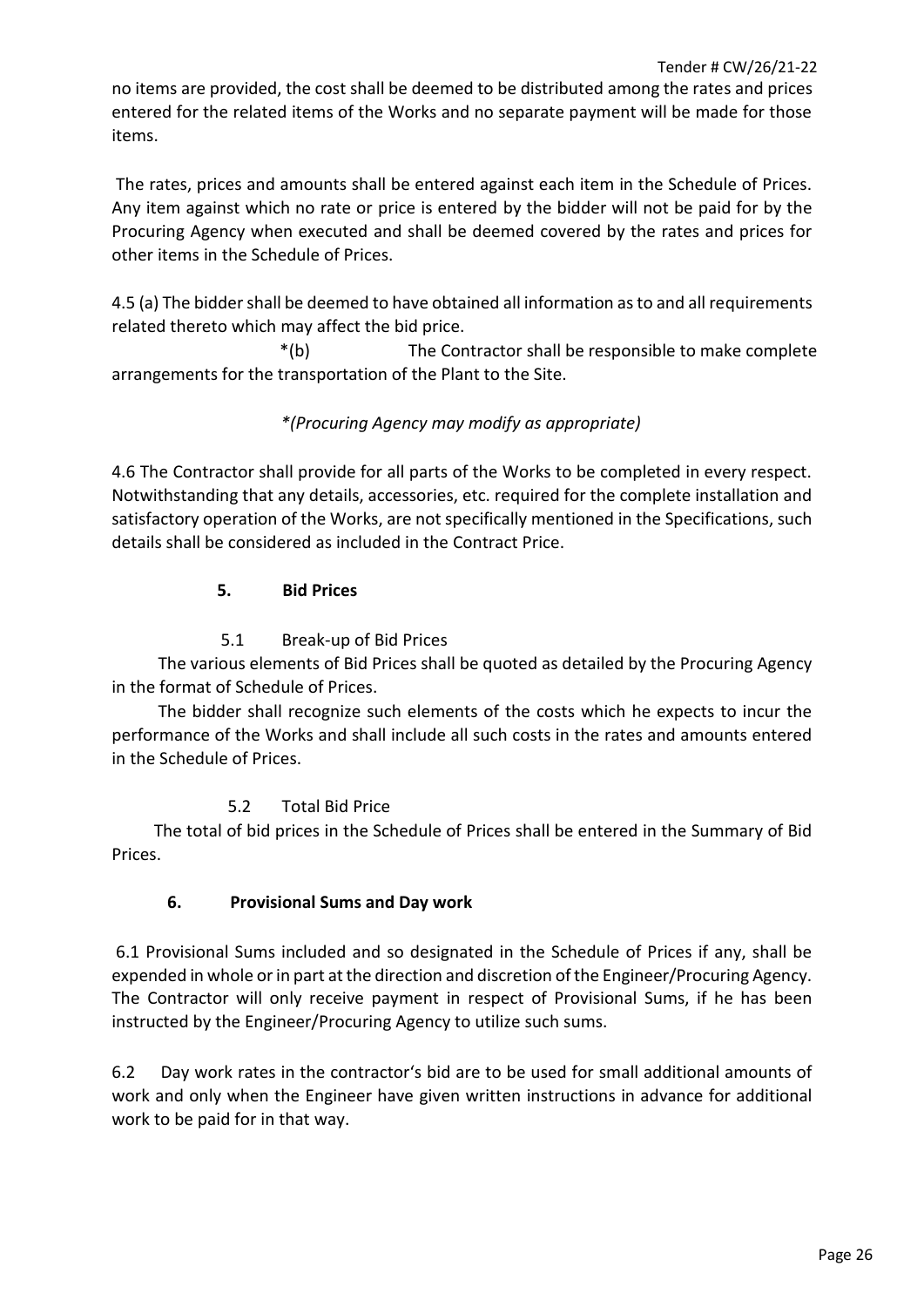#### **WORKS TO BE PERFORMED BY SUBCONTRACTORS\***

The bidder will do the work with his own forces except the work listed below which he intends to sub-contract.

| Items of Works               | Name and address of | Statement of      |
|------------------------------|---------------------|-------------------|
| similar to be Sub-Contracted | Sub-Contractors     | works             |
| previously                   |                     | executed.         |
|                              |                     | (attach evidence) |

#### **Note:**

\* *The Procuring Agency should decide whether to allow subcontracting or not.* 

*In case Procuring Agency decides to allow subcontracting then following conditions shall be complied with:* 

> 1. No change of Sub-Contractors shall be made by the bidder without prior approval of the Procuring Agency.

> 2. The truthfulness and accuracy of the statement as to the experience of Sub-

Contractors is guaranteed by the bidder. The Procuring Agency's judgment shall be final as to the evaluation of the experience of Sub-Contractors submitted by the bidder.

> 3. Statement of similar works shall include description, location & value of works, year completed and name & address of the clients.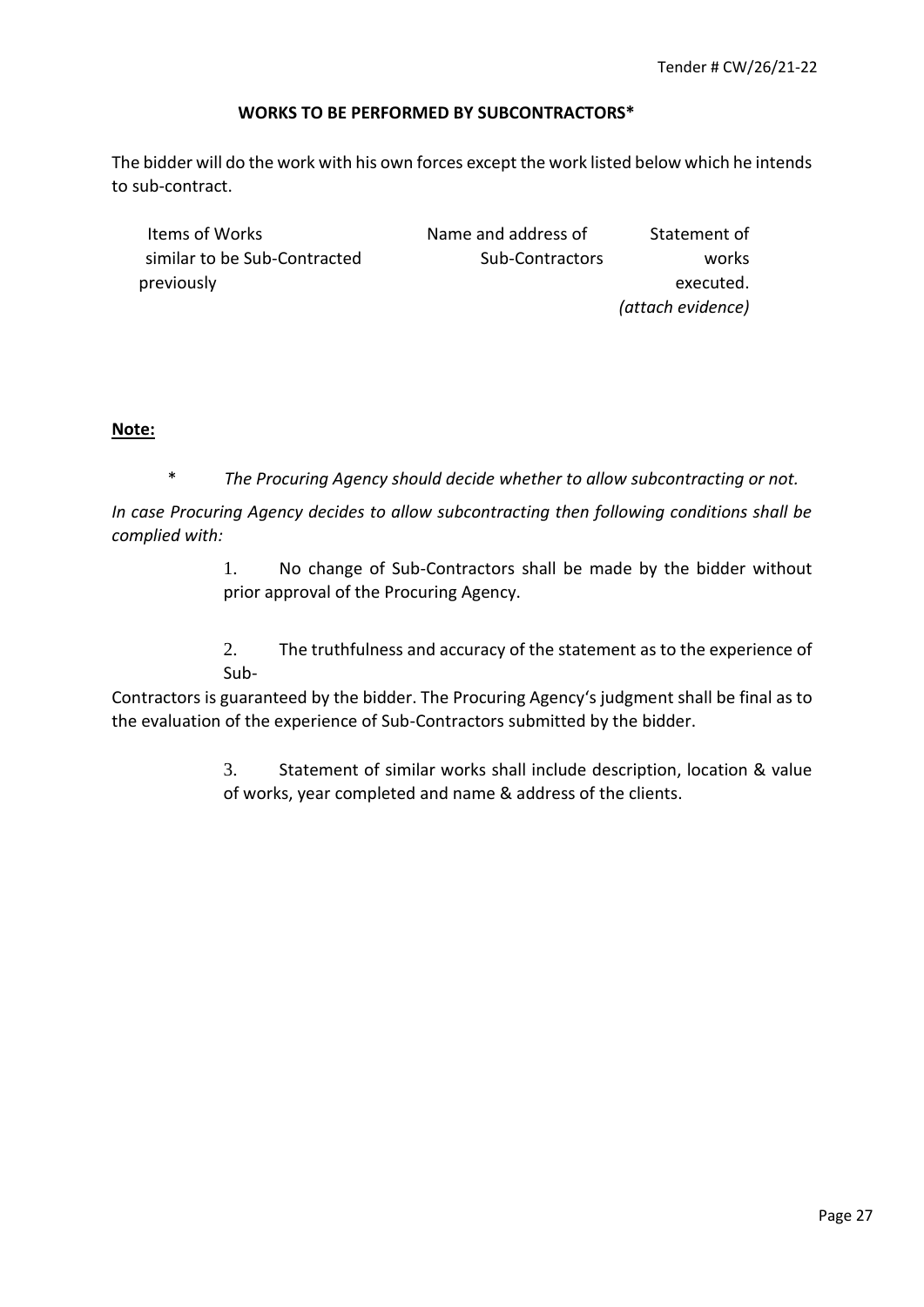#### **PROPOSED PROGRAMME OF WORKS**

Bidder shall provide a program in a bar-chart or Program Evaluation and Review Technique (PERT) or Critical Path Method (CPM) showing the sequence of work items by which he proposes to complete the works of the entire Contract. The program should indicate the sequence of work items and the period of time during which he proposes to complete the works including the activities like designing, schedule of submittal of drawings, ordering and procurement of materials, manufacturing, delivering, construction of civil works, erection, testing and commissioning of works to be supplied under the Contract.

**E TO BID**

#### **METHOD OF PERFORMING WORKS**

The bidder is required to submit a narrative outlining the method of performing the Works. The narrative should indicate in detail and include but not be limited to:

- The sequence and methods in which he proposes to carry out the Works, including the number of shifts per day and hours per shift, he expects to work.
- A list of all major items of construction and plant erection, tools and vehicles proposed to be used in delivering/carrying out the works at site.
- The procedure for installation of equipment and transportation of equipment and materials to the site.
- Organization chart indicating head office & field office personnel involved in management, supervision and engineering of the Works to be done under the Contract.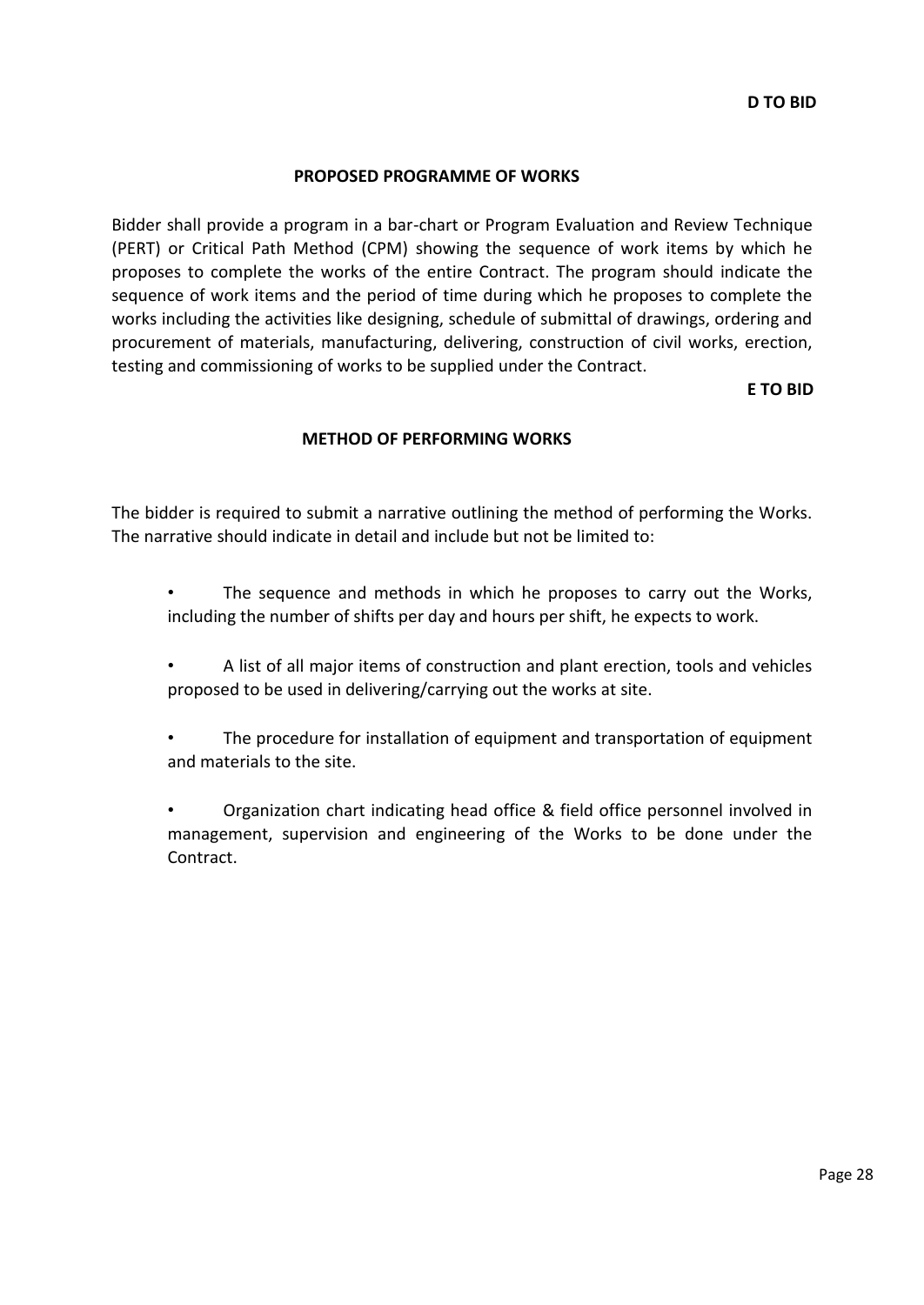#### **(INTEGRITY PACT)**

#### **DECLARATION OF FEES, COMMISSION AND BROKERAGE ETC PAYABLE BY CONTRACTORS**

(FOR CONTRACTS WORTH RS. 10.00 MILLION OR MORE)

Contract No. 2008 Dated 2008 Dated 2008 2008 2010 2010 2011 2012 2013 2014 2016 2017 2018 2019 2019 2017 2018 Contract Value: \_\_\_\_\_\_\_\_\_\_\_\_\_\_\_\_ Contract Title: **Example 2018** 

………………………………… [name of Contractor] hereby declares that it has not obtained or induced the procurement of any contract, right, interest, privilege or other obligation or benefit from Government of Sindh (GoS) or any administrative subdivision or agency thereof or any other entity owned or controlled by it (GoS) through any corrupt business practice.

Without limiting the generality of the foregoing, [name of Contractor] represents and warrants that it has fully declared the brokerage, commission, fees etc. paid or payable to anyone and not given or agreed to give and shall not give or agree to give to anyone within or outside Pakistan either directly or indirectly through any natural or juridical person, including its affiliate, agent, associate, broker, consultant, director, promoter, shareholder, sponsor or subsidiary, any commission, gratification, bribe, finder's fee or kickback, whether described as consultation fee or otherwise, with the object of obtaining or inducing the procurement of a contract, right, interest, privilege or other obligation or benefit in whatsoever form from, from Procuring Agency (PA) except that which has been expressly declared pursuant hereto.

[name of Contractor] accepts full responsibility and strict liability that it has made and will make full disclosure of all agreements and arrangements with all persons in respect of or related to the transaction with PA and has not taken any action or will not take any action to circumvent the above declaration, representation or warranty.

[name of Contractor] accepts full responsibility and strict liability for making any false declaration, not making full disclosure, misrepresenting facts or taking any action likely to defeat the purpose of this declaration, representation and warranty. It agrees that any contract, right, interest, privilege or other obligation or benefit obtained or procured as aforesaid shall, without prejudice to any other rights and remedies available to PA under any law, contract or other instrument, be voidable at the option of PA.

Notwithstanding any rights and remedies exercised by PA in this regard, [name of Supplier/Contractor/Consultant] agrees to indemnify PA for any loss or damage incurred by it on account of its corrupt business practices and further pay compensation to PA in an amount equivalent to ten time the sum of any commission, gratification, bribe, finder's fee or kickback given by [name of Contractor] as aforesaid for the purpose of obtaining or inducing the procurement of any contract, right, interest, privilege or other obligation or benefit in whatsoever form from PA.

……………………… [Procuring Agency] [Contractor]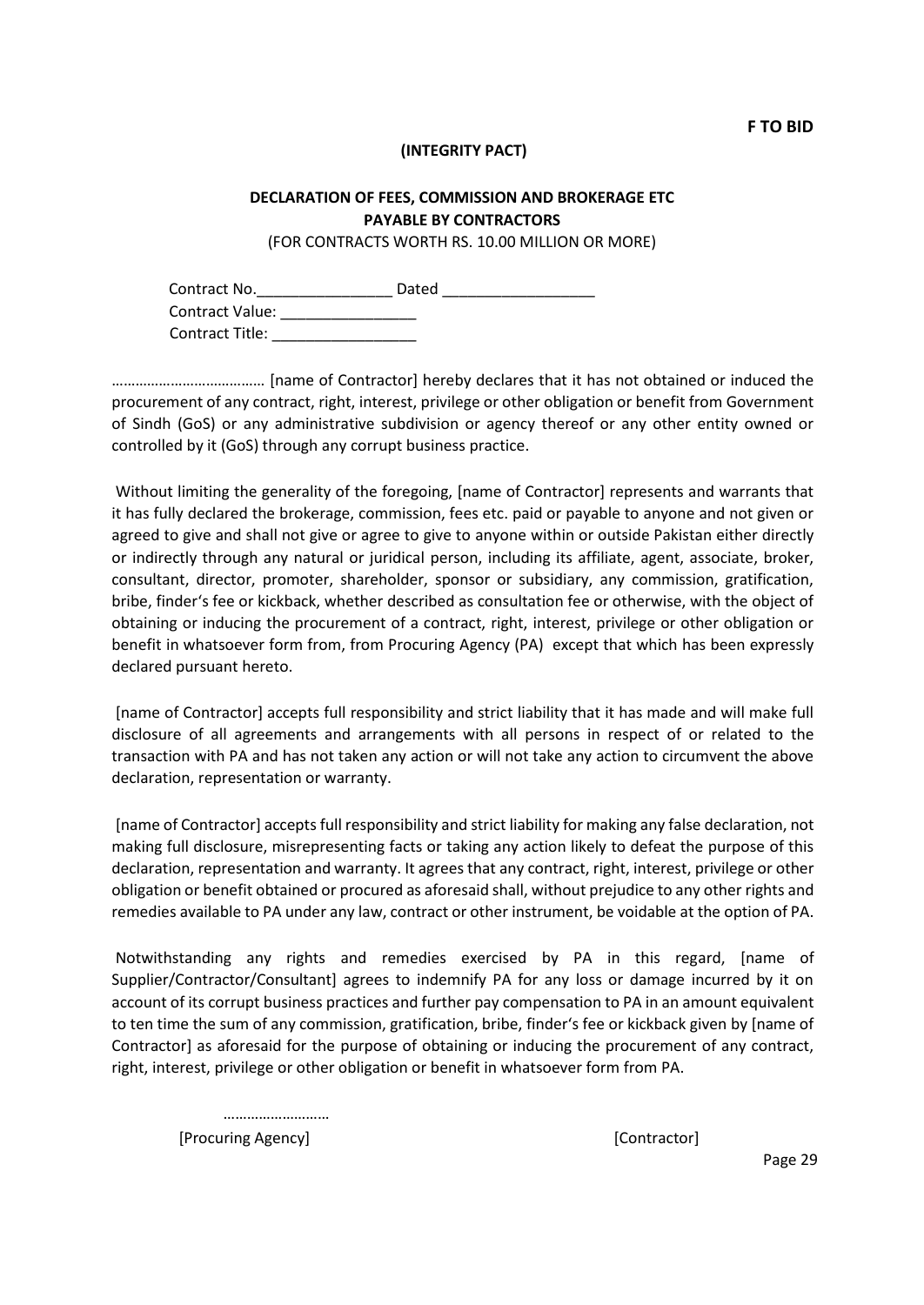### **CONDITIONS OF CONTRACT**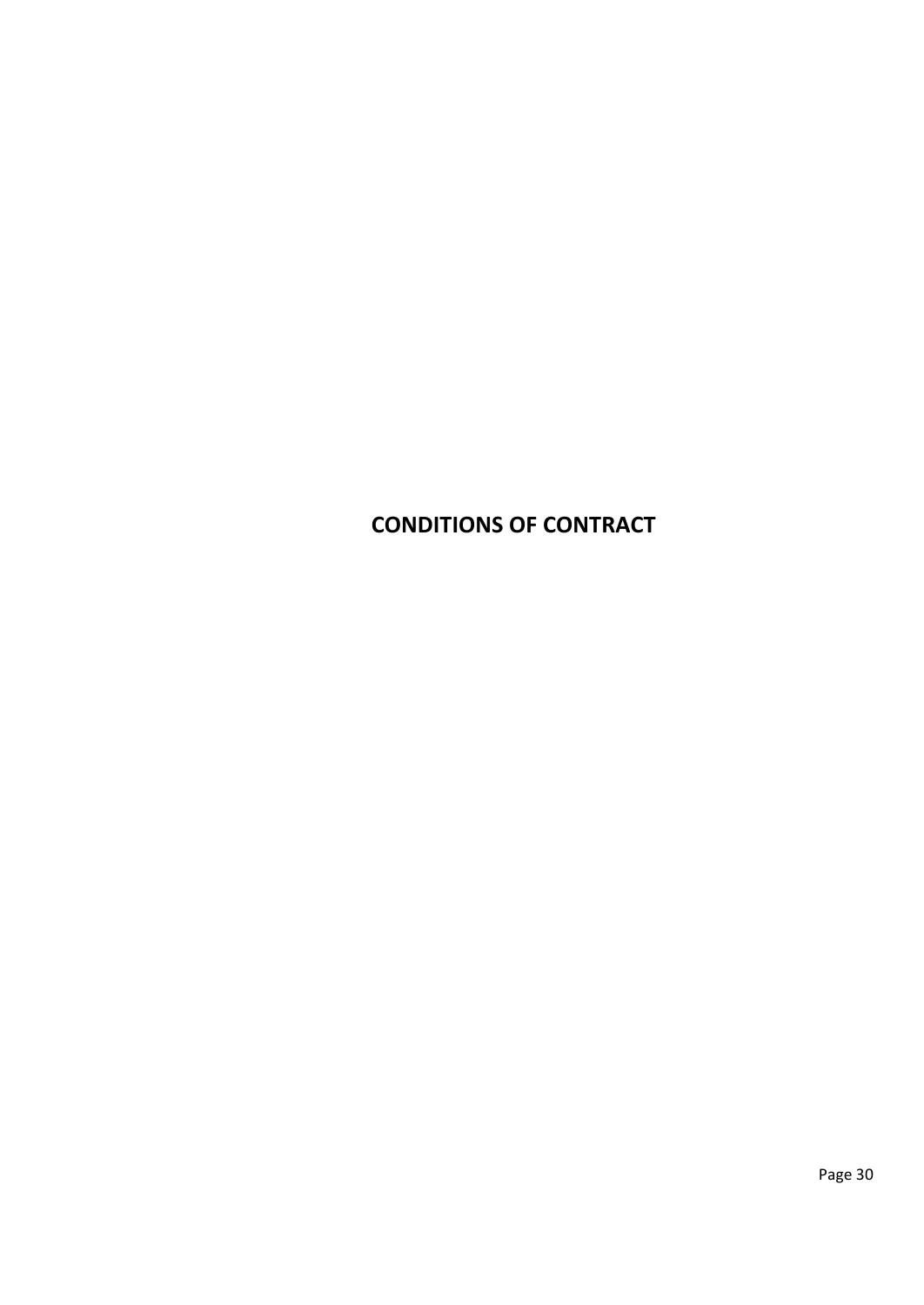#### **TABLE OF CONTENTS**

#### **CONDITIONS OF CONTRACT**

| <b>Clause No</b> | <b>Description</b>                                  | <b>Page No</b> |
|------------------|-----------------------------------------------------|----------------|
|                  |                                                     |                |
|                  |                                                     |                |
|                  | 3. Engineer's/Procuring Agency's Representatives 37 |                |
|                  |                                                     |                |
|                  |                                                     |                |
|                  |                                                     |                |
|                  |                                                     |                |
|                  |                                                     |                |
|                  |                                                     |                |
|                  |                                                     |                |
|                  |                                                     |                |
|                  |                                                     |                |
|                  |                                                     |                |
|                  |                                                     |                |
|                  |                                                     |                |
|                  |                                                     |                |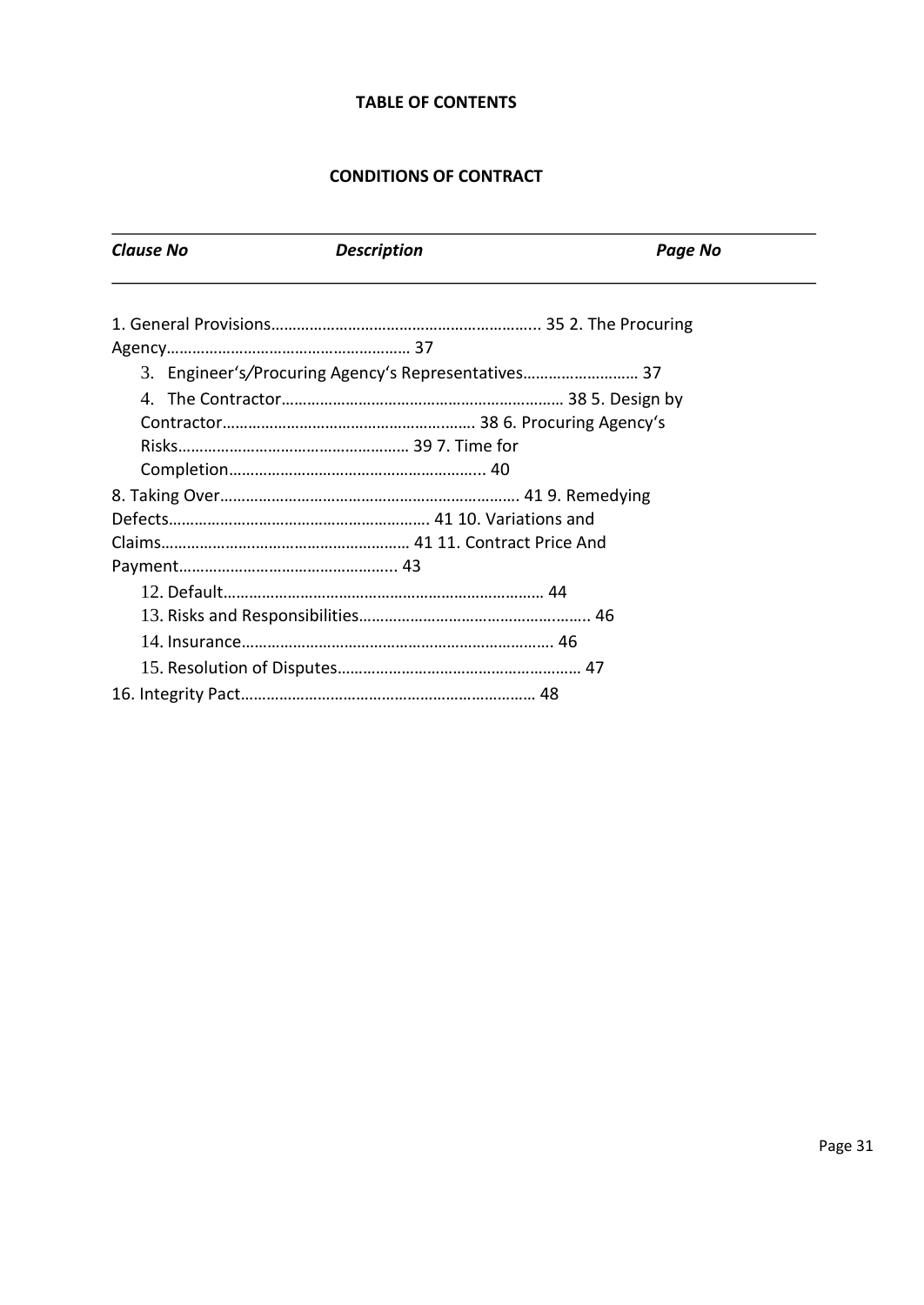#### **CONDITIONS OF CONTRACT**

#### **1. GENERAL PROVISIONS**

#### 1.1 **Definitions**

In the Contract as defined below, the words and expressions defined shall have the following meanings assigned to them, except where the context requires otherwise:

#### **The Contract**

1.1.1 ―Contract‖ means the Contract Agreement and the other documents listed in the Contract Data.

1.1.2 ―Specifications‖ means the document as listed in the Contract Data, including Procuring Agency's requirements in respect of design to be carried out by the Contractor (if any), and any Variation to such document.

1.1.3 ―Drawings‖ means the Procuring Agency's drawings of the Works as listed in the Contract Data, and any Variation to such drawings.

#### **Persons**

1.1.4 ―Procuring Agency‖ means the person named in the Contract Data and the legal successors in title to this person, but not (except with the consent of the Contractor) any assignee.

1.1.5 ―Contractor‖ means the person named in the Contract Data and the legal successors in title to this person, but not (except with the consent of the Procuring Agency) any assignee.

1.1.6 ―Party‖ means either the Procuring Agency or the Contractor.

#### **Dates, Times and Periods**

1.1.7 ―Commencement Date‖ means the date fourteen (14) days after the date the Contract comes into effect or any other date named in the Contract Data.

1.1.8 — Day|| means a calendar day

1.1.9 ―Time for Completion‖ means the time for completing the Works as stated in the Contract Data (or as extended under Sub-Clause 7.3), calculated from the Commencement Date.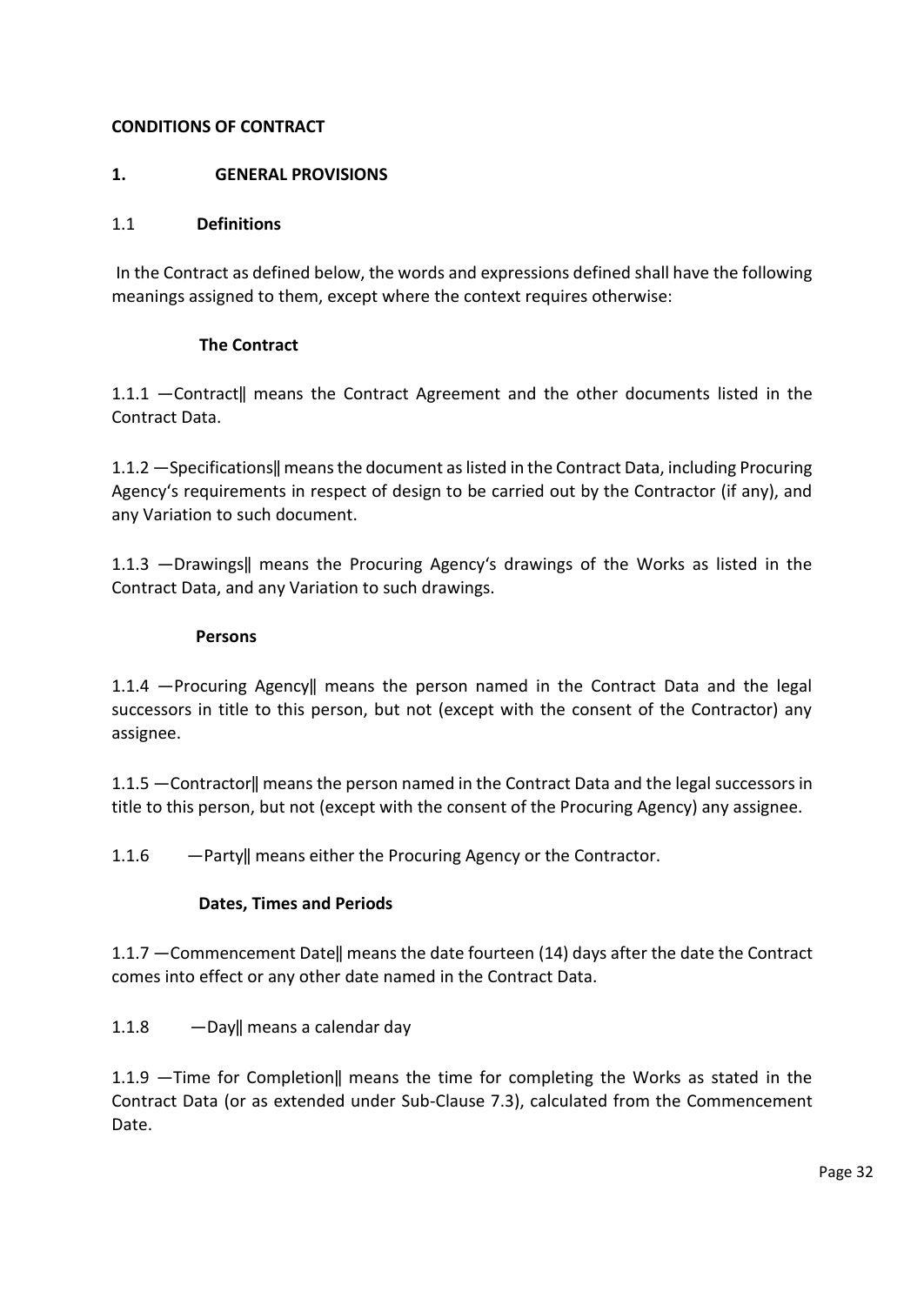#### **Money and Payments**

1.1.10 ―Cost‖ means all expenditure properly incurred (or to be incurred) by the Contractor, whether on or off the Site, including overheads and similar charges but does not include any allowance for profit.

#### **Other Definitions**

1.1.11 ―Contractor's Equipment‖ means all machinery, apparatus and other things required for the execution of the Works but does not include Materials or Plant intended to form part of the Works.

- 1.1.12 ―Country‖ means the Islamic Republic of Pakistan.
- 1.1.13 ―Procuring Agency's Risks‖ means those matters listed in Sub-Clause 6.1.

1.1.14 ―Force Majeure‖ means an event or circumstance which makes performance of a Party's obligations illegal or impracticable and which is beyond that Party's reasonable control.

1.1.15 ‗Materials‖ means things of all kinds (other than Plant) to be supplied and incorporated in the Works by the Contractor.

1.1.16 ―Plant‖ means the machinery and apparatus intended to form or forming part of the Works.

1.1.17 ―Site‖ means the places provided by the Procuring Agency where the Works are to be executed, and any other places specified in the Contract as forming part of the Site.

1.1.18 ―Variation‖ means a change which is instructed by the Engineer/Procuring Agency under Sub-Clause 10.1.

1.1.19 Works|| means any or all the works whether Supply, Installation, Construction etc. and design (if any) to be performed by the Contractor including temporary works and any variation thereof.

1.1.20 ―Engineer‖ means the person notified by the Procuring Agency to act as Engineer for the purpose of the Contract and named as such in Contract Data.

#### 1.2 **Interpretation**

Words importing persons or parties shall include firms and organizations. Words importing singular or one gender shall include plural or the other gender where the context requires.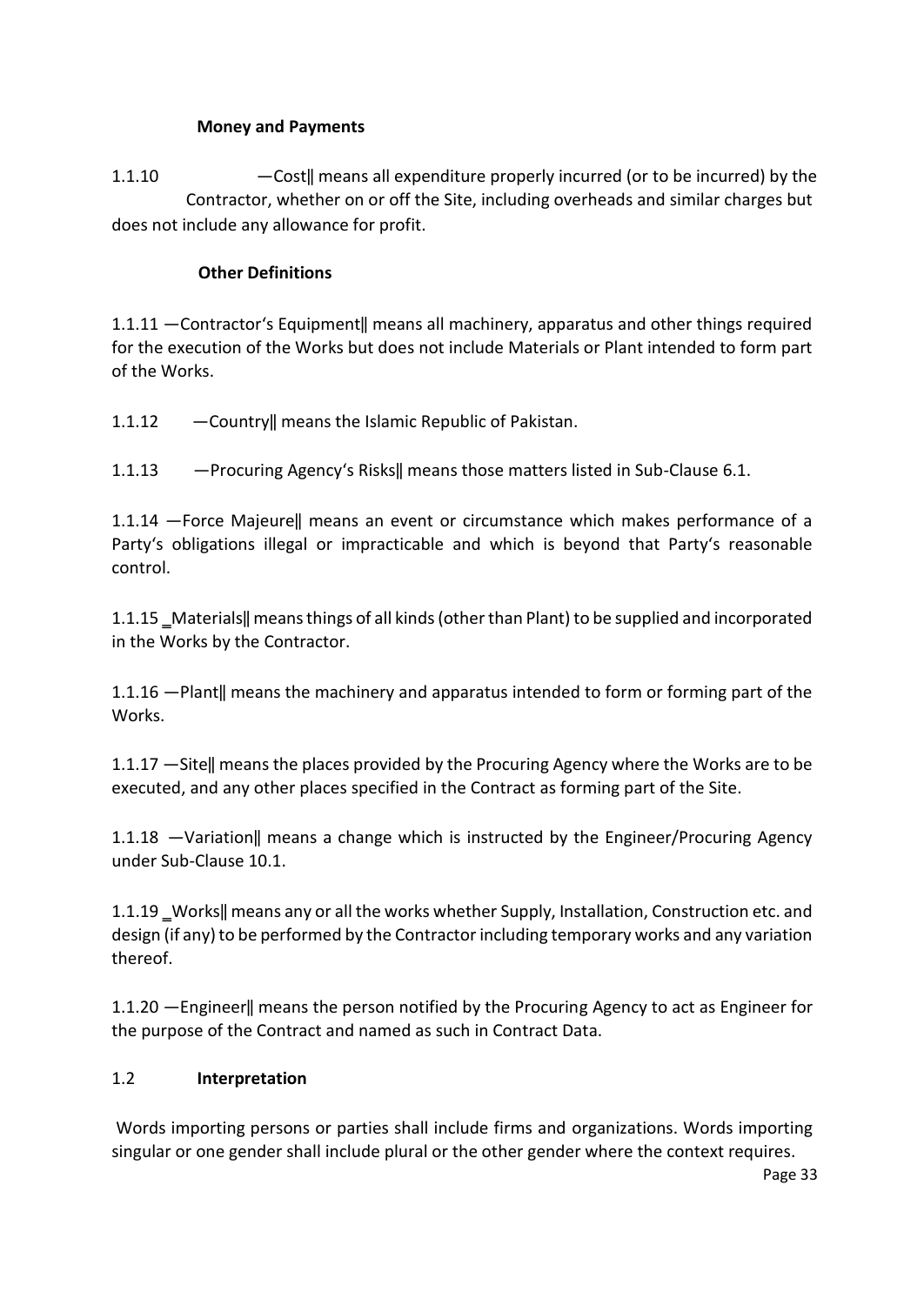#### 1.3 **Priority of Documents**

The documents forming the Contract are to be taken as mutually explanatory of one another. If an ambiguity or discrepancy is found in the documents, the priority of the documents shall be in accordance with the order as listed in the Contract Data.

#### 1.4 **Law**

The law of the Contract is the relevant Law of Islamic Republic of Pakistan.

#### 1.5 **Communications**

All Communications related to the Contract shall be in English language.

#### 1.6 **Statutory Obligations**

The Contractor shall comply with the Laws of Islamic Republic of Pakistan and shall give all notices and pay all fees and other charges in respect of the Works.

#### **2. THE PROCURING AGENCY**

#### 2.1 **Provision of Site**

The Procuring Agency shall provide the Site and right of access thereto at the times stated in the Contract Data.

 **Site Investigation Reports** are those that were included in the bidding documents and are factual and interpretative reports about the surface and subsurface conditions at the Site.

#### 2.2 **Permits etc.**

The Procuring Agency shall, if requested by the Contractor, assist him in applying for permits, licences or approvals which are required for the Works.

#### 2.3 **Engineer's/Procuring Agency's Instructions**

The Contractor shall comply with all instructions given by the Procuring Agency or the Engineer, if notified by the Procuring Agency, in respect of the Works including the suspension of all or part of the works.

#### 2.4 **Approvals**

 No approval or consent or absence of comment by the Engineer/Procuring Agency shall affect the Contractor's obligations.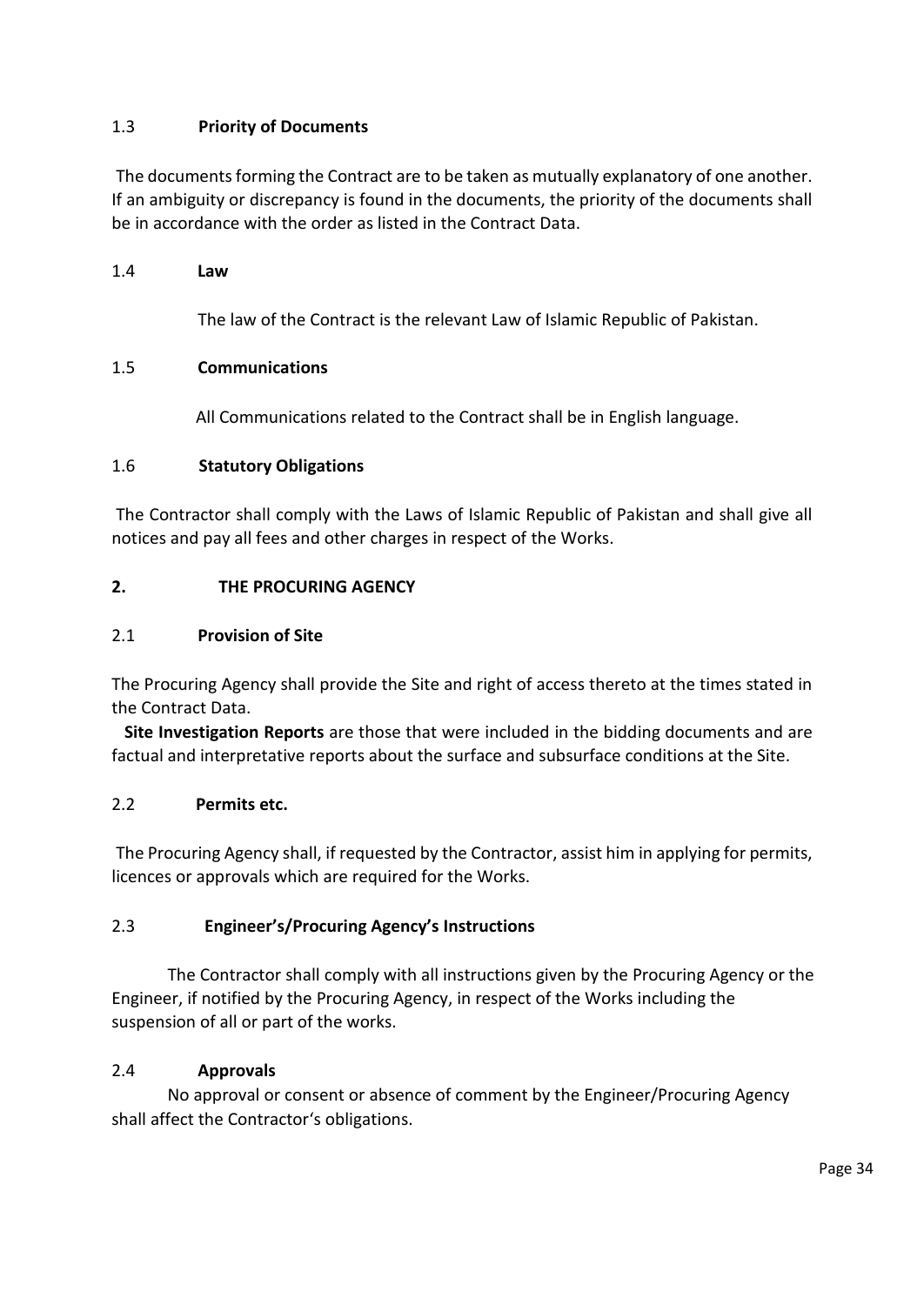#### **3. ENGINEER'S/PROCURING AGENCY'S REPRESENTATIVES**

#### 3.1 **Authorized Person**

The Procuring Agency shall appoint a duly authorized person to act for him and on his behalf for the purposes of this Contract. Such authorized person shall be duly identified in the Contract Data or otherwise notified in writing to the Contractor as soon as he is so appointed. In either case the Procuring Agency shall notify the Contractor, in writing, the precise scope of the authority of such authorized person at the time of his appointment.

#### 3.2 **Engineer's/Procuring Agency's Representative**

The name and address of Engineer's/Procuring Agency's Representative is given in Contract Data. However the Contractor shall be notified by the Engineer/Procuring Agency, the delegated duties and authority before the Commencement of works.

#### **4. THE CONTRACTOR**

#### 4.1 **General Obligations**

The Contractor shall carry out the works properly and in accordance with the Contract. The Contractor shall provide all supervision, labour, Materials, Plant and Contractor's Equipment which may be required

#### 4.2 **Contractor's Representative**

The Contractor shall appoint a representative at site on full time basis to supervise the execution of work and to receive instructions on behalf of the Contractor but only after obtaining the consent of the Procuring Agency for such appointment which consent shall not be withheld without plausible reason(s) by the Procuring Agency. Such authorized representative may be substituted/ replaced by the Contractor at any time during the Contract Period but only after obtaining the consent of the Procuring Agency as aforesaid.

#### 4.3 **Subcontracting**

The Contractor shall not subcontract the whole of the works. The Contractor shall not subcontract any part of the works without the consent of the Procuring Agency.

#### 4.4 **Performance Security**

The Contractor shall furnish to the Procuring Agency within fourteen (14) days after receipt of Letter of Acceptance a Performance Security at the option of the bidder, in the form of Payee's order /Bank Draft or Bank Guarantee from scheduled bank for the amount and validity specified in Contract Data.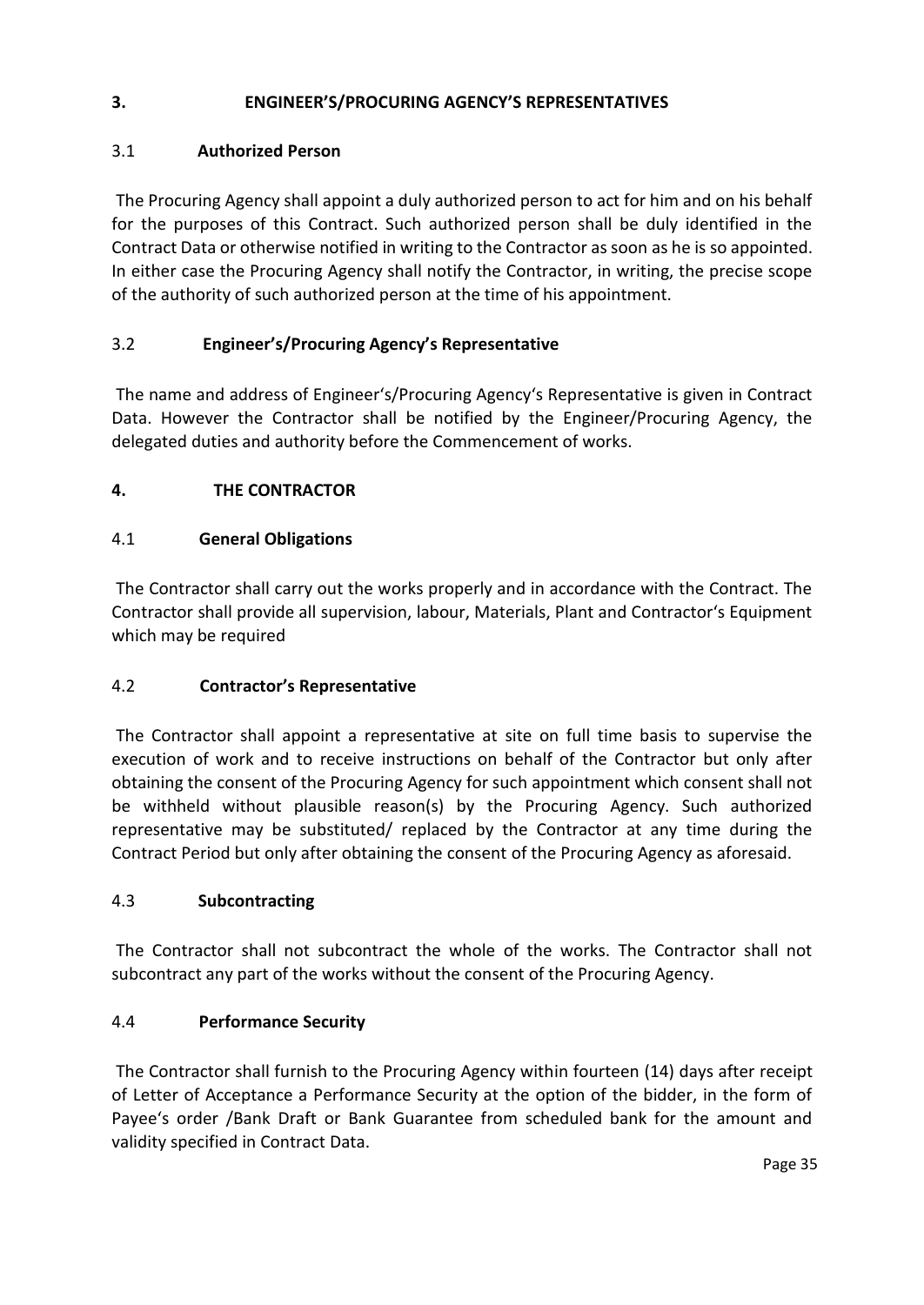#### **5. DESIGN BY CONTRACTOR**

#### 5.1 **Contractor's Design**

 The Contractor shall carry out design to the extent specified, as referred to in the Contract Data. The Contractor shall promptly submit to the Engineer/Procuring Agency all designs prepared by him, within fourteen (14) days of receipt the Engineer/Procuring Agency shall notify any comments or, if the design submitted is not in accordance with the Contract, shall reject it stating the reasons. The

Contractor shall not construct any element of the works designed by him within fourteen (14) days after the design has been submitted to the Engineer/Procuring Agency or which has been rejected. Design that has been rejected shall be promptly amended and resubmitted. The Contractor shall resubmit all designs commented on taking these comments into account as necessary.

#### 5.2 **Responsibility for Design**

The Contractor shall remain responsible for his bided design and the design under this Clause, both of which shall be fit for the intended purposes defined in the Contract and he shall also remain responsible for any infringement of any patent or copyright in respect of the same. The Engineer/Procuring Agency shall be responsible for the Specifications and Drawings.

#### **6. PROCURING AGENCY'S RISKS**

#### 6.1 **The Procuring Agency's Risks**

The Procuring Agency's Risks are:-

**a)** war, hostilities (whether war be declared or not), invasion, act of foreign enemies, within the Country**;**

**b)** rebellion, terrorism, revolution, insurrection, military or usurped power, or civil war, within the Country**;**

**c)** riot, commotion or disorder by persons other than the Contractor's personnel and other employees including the personnel and employees of Sub Contractors, affecting the Site and/or the Works**;**

**d)** ionizing radiations, or contamination by radio-activity from any nuclear fuel, or from any nuclear waste from the combustion of nuclear fuel, radio-active toxic explosive, or other hazardous properties of any explosive nuclear assembly or nuclear component of such an assembly, except to the extent to which the Contractor/Sub-Contractors may be responsible for the use of any radio-active material**;** Pressure waves caused by aircraft or other aerial devices travelling at sonic or supersonic speeds**;**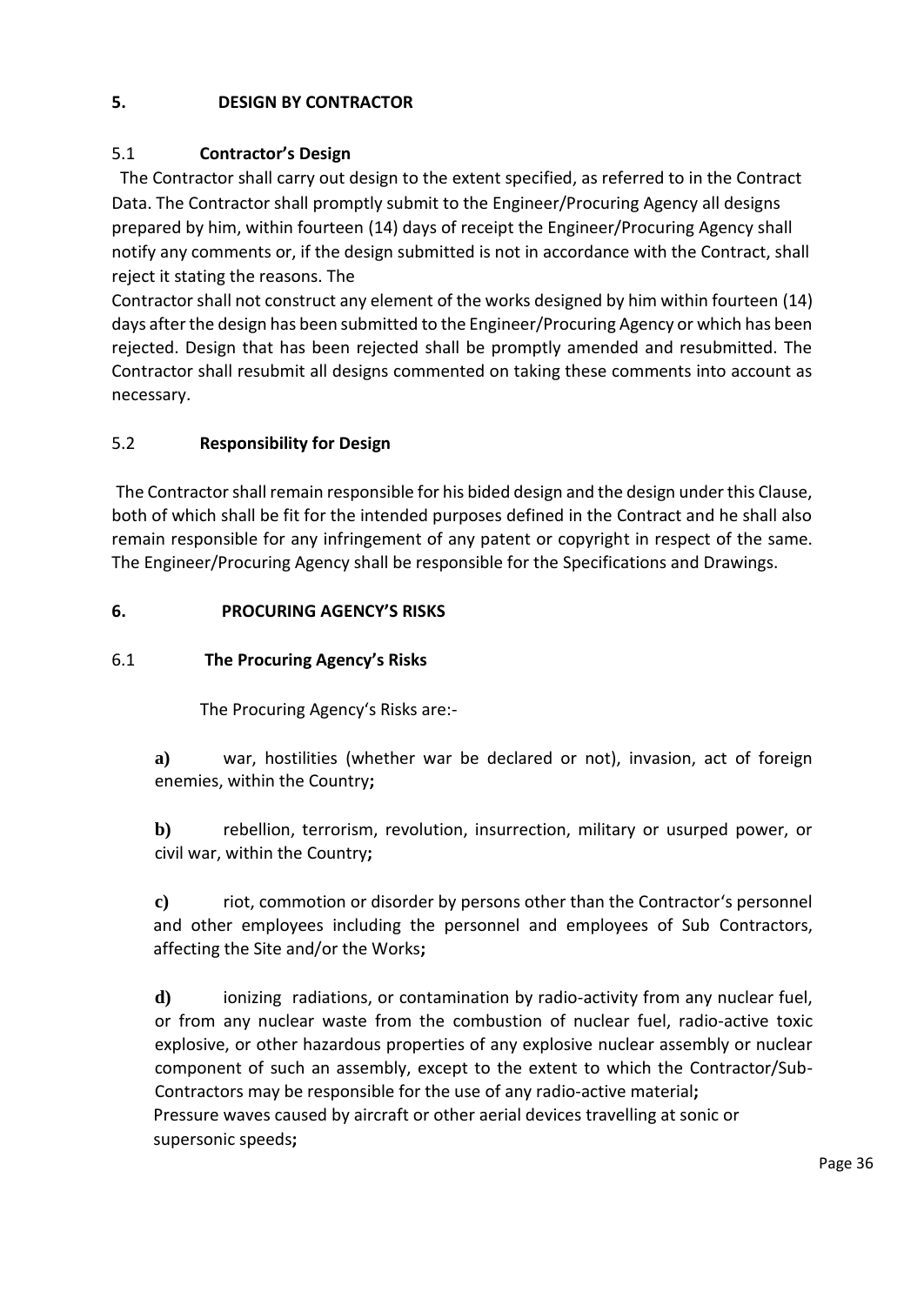**e)** use or occupation by the Procuring Agency of any part of the Works, except as may be specified in the Contract**;**

**f)**late handing over of sites, anomalies in drawings, late delivery of designs and drawings of any part of the Works by the Procuring Agency's personnel or by others for whom the Procuring Agency is responsible;

**g)** a suspension under Sub-Clause 2.3 unless it is attributable to the Contractor's failure; and

**h)** physical obstructions or physical conditions other than climatic conditions, encountered on the Site during the performance of the Works, for which the Contractor immediately notified to the Procuring Agency and accepted by the Procuring Agency.

# **7. TIME FOR COMPLETION**

# 7.1 **Execution of the Works**

The Contractor shall commence the Works on the Commencement Date and shall proceed expeditiously and without delay and shall complete the Works, subject to Sub-Clause 7.3 below, within the Time for Completion.

### 7.2 **Program**

Within the time stated in the Contract Data, the Contractor shall submit to the Engineer/Procuring Agency a program for the Works in the form stated in the Contract Data.

### 7.3 **Extension of Time**

 The Contractor shall, within such time as may be reasonable under the circumstances, notify the Procuring Agency/Engineer of any event(s) falling within the scope of Sub-Clause 6.1 or 10.3 of these Conditions of Contract and request the Procuring Agency/Engineer for a reasonable extension in the time for the completion of works. Subject to the aforesaid, the Procuring Agency/Engineer shall determine such reasonable extension in the time for the completion of works as may be justified in the light of the details/particulars supplied by the Contractor in connection with the such determination by the Procuring Agency/Engineer within such period as may be prescribed by the Procuring Agency/Engineer for the same; and the Procuring Agency may extend the time for completion as determined.

# 7.4 **Late Completion**

 If the Contractor fails to complete the Works within the Time for Completion, the Contractor's only liability to the Procuring Agency for such failure shall be to pay the amount as **liquidity damages** stated in the Contract Data for each day for which he fails to complete the Works.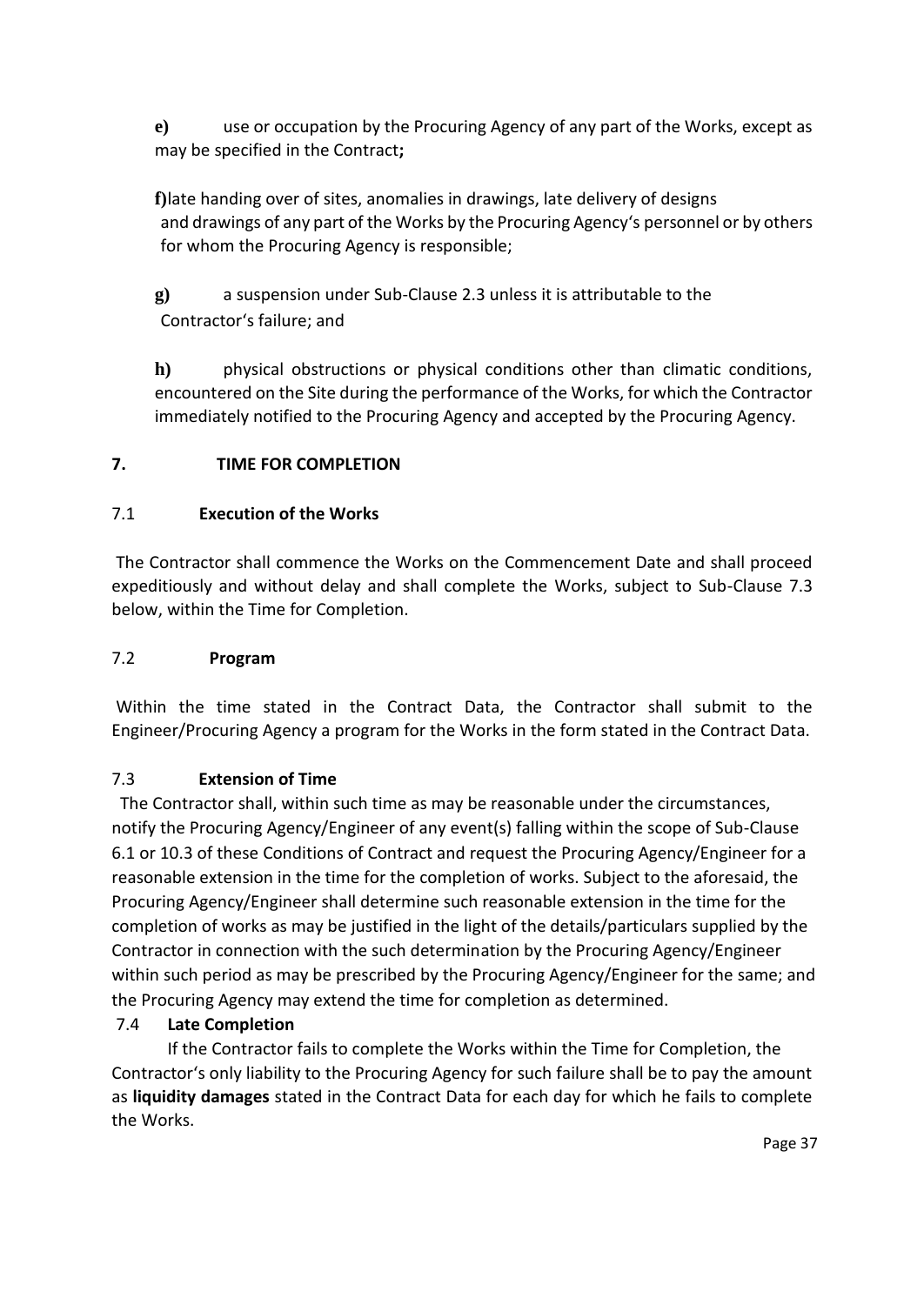### 8. **TAKING-OVER**

# 8.1 **Completion**

The Contractor may notify the Engineer/Procuring Agency when he considers that the Works are complete.

# 8.2 **Taking-Over Notice**

Within fourteen (14) days of the receipt of the said notice of completion from the Contractor the Procuring Agency/Engineer shall either takeover the completed works and issue a Certificate of Completion to that effect or shall notify the Contractor his reasons for not taking-over the works. While issuing the Certificate of Completion as aforesaid, the Procuring Agency/Engineer may identify any outstanding items of work which the Contractor shall undertake during the Maintenances Period.

# **9. REMEDYING DEFECTS**

# 9.1 **Remedying Defects**

The Contractor shall for a period stated in the Contract Data from the date of issue of the Certificate of Completion carry out, at no cost to the Procuring Agency, repair and rectification work which is necessitated by the earlier execution of poor quality of work or use of below specifications material in the execution of Works and which is so identified by the Procuring Agency/Engineer in writing within the said period. Upon expiry of the said period, and subject to the Contractor's faithfully performing his aforesaid obligations, the Procuring Agency/Engineer shall issue a Maintenance Certificate whereupon all obligations of the Contractor under this Contract shall come to an end.

Failure to remedy any such defects or complete outstanding work within a reasonable time shall entitle the Procuring Agency to carry out all necessary works at the Contractor's cost. However, the cost of remedying defects not attributable to the Contractor shall be valued as a Variation.

# 9.2 **Uncovering and Testing**

The Engineer/Procuring Agency may give instruction as to the uncovering and/or testing of any work. Unless as a result of an uncovering and/or testing it is established that the Contractor's design, materials, plant or workmanship are not in accordance with the Contract, the Contractor shall be paid for such uncovering and/or testing as a Variation in accordance with Sub-Clause 10.2.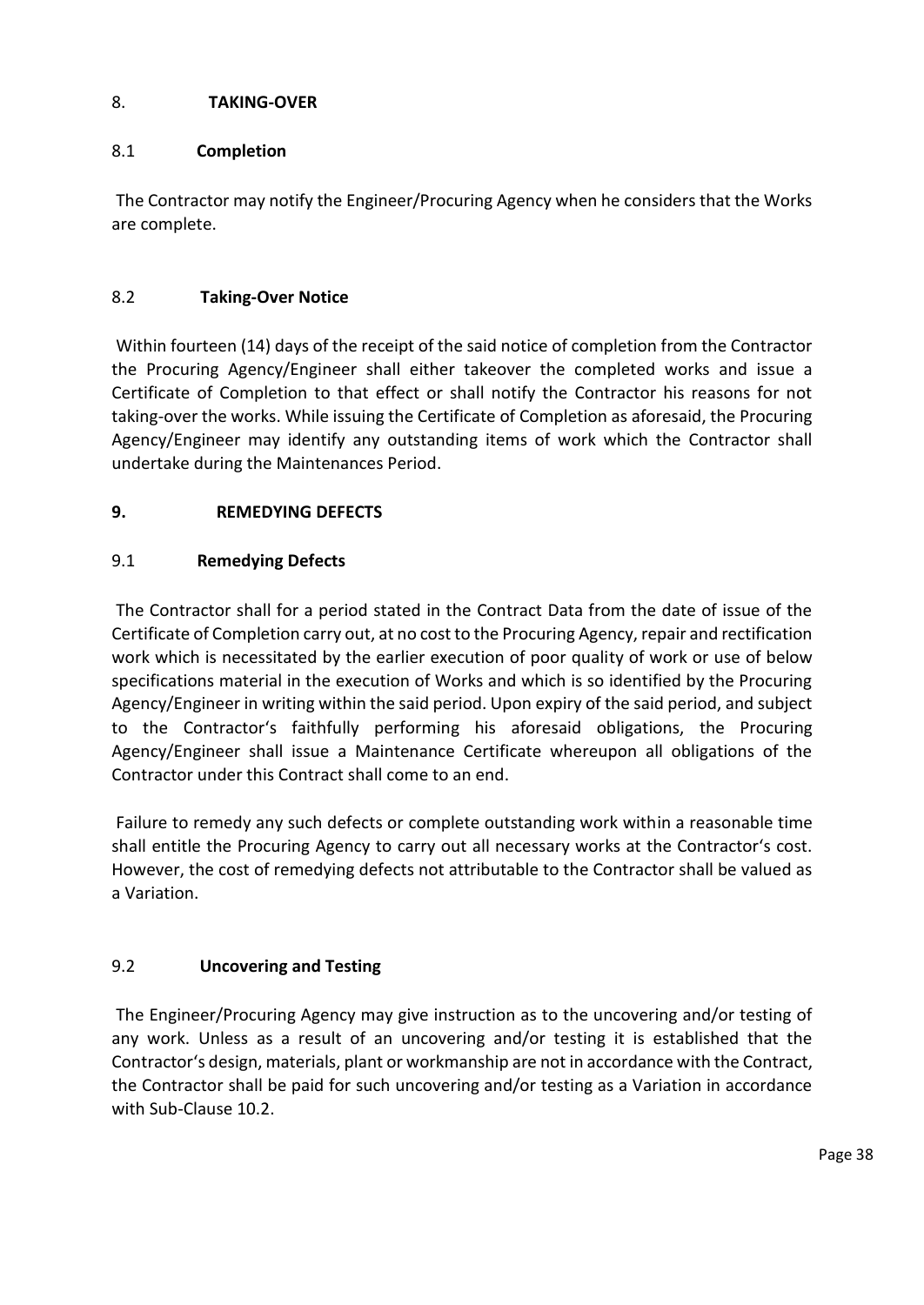### **10. VARIATIONS AND CLAIMS**

### 10.1 **Right to Vary**

The Procuring Agency**/**Engineer may issue Variation Order(s) in writing. Where for any reason it has not been possible for the Procuring Agency/Engineer to issue such Variations Order(s), the Contractor may confirm any verbal orders given by the Procuring Agency/Engineer in writing and if the same are not refuted/denied by the Procuring Agency/Engineer within ten (10) days of the receipt of such confirmation the same shall be deemed to be a Variation Orders for the purposes of this Sub-Clause.

### 10.2 **Valuation of Variations**

Variations shall be valued as follows:

- a) at a lump sum price agreed between the Parties, or
- b) where appropriate, at rates in the Contract, or

c) in the absence of appropriate rates, the rates in the Contract shall be used as the basis for valuation, or failing which

d) at appropriate new rates, as may be agreed or which the Engineer/Procuring Agency considers appropriate, or

e) if the Engineer/Procuring Agency so instructs, at day work rates set out in the Contract Data for which the Contractor shall keep records of hours of labour and Contractor's Equipment, and of Materials, used.

#### 10.3 **Changes in the Quantities.**

a) If the final quantity of the work done differs from the quantity in the Bill of Quantities for the particular item by more than 25 percent, provided the change exceeds 1 percent of the Initial Contract Price, the Procuring Agency/Engineer shall adjust the rate to allow for the change and will be valued as per sub clause 10.2.

b) The Engineer shall not adjust rates from changes in quantities if thereby the Initial Contract Price is exceeded by more than 15 percent, except with the prior approval of the Procuring Agency.

c) If requested by the Engineer, the contractor shall provide the Engineer with a detailed cost breakdown of any rate in the Bill of Quantities.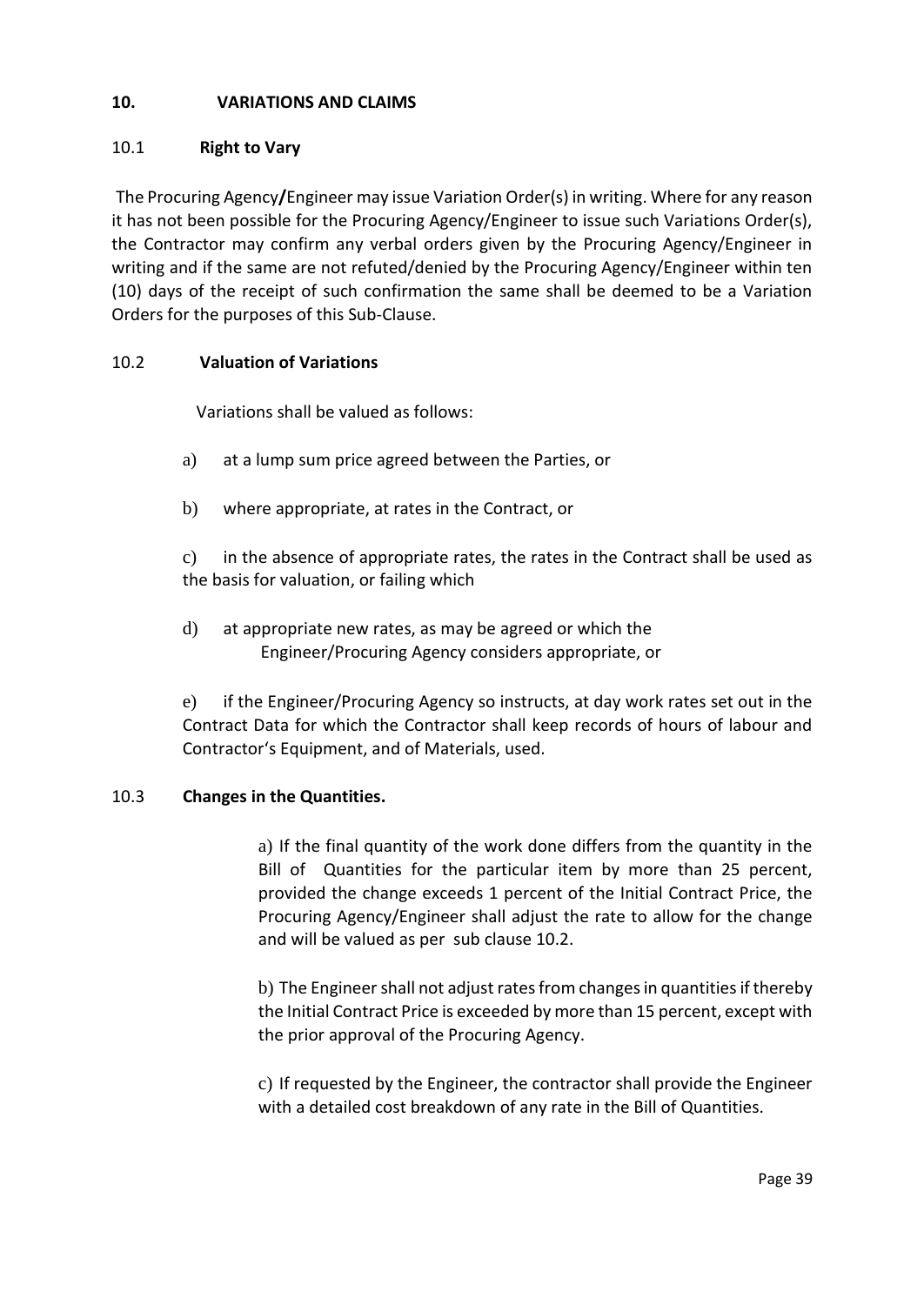### 10.4 **Early Warning**

The Contractor shall notify the Engineer/Procuring Agency in writing as soon as he is aware of any circumstance which may delay or disrupt the Works, or which may give rise to a claim for additional payment.

To the extent of the Contractor's failure to notify, which results to the Engineer/Procuring Agency being unable to keep all relevant records or not taking steps to minimize any delay, disruption, or Cost, or the value of any Variation, the Contractor's entitlement to extension of the Time for Completion or additional payment shall be reduced/rejected.

# 10.5 **Valuation of Claims**

If the Contractor incurs Cost as a result of any of the Procuring Agency's Risks, the Contractor shall be entitled to the amount of such Cost. If as a result of any Procuring Agency's Risk, it is necessary to change the Works, this shall be dealt with as a Variation subject to Contractor's notification for intention of claim to the Engineer/Procuring Agency within fourteen (14) days of the occurrence of cause.

### 10.6 **Variation and Claim Procedure**

The Contractor shall submit to the Engineer/Procuring Agency an itemized detailed breakdown of the value of variations and claims within twenty eight (28) days of the instruction or of the event giving rise to the claim. The Engineer/Procuring Agency shall check and if possible agree the value. In the absence of agreement, the Procuring Agency shall determine the value.

# **11. CONTRACT PRICE AND PAYMENT**

# 11.1 (a) **Terms of Payments**

 The amount due to the Contractor under any Interim Payment Certificate issued by the Engineer pursuant to this Clause, or to any other terms of the Contract, shall , subject to Clause 11.3, be paid by the Procuring Agency to the Contractor within 30 days after such Interim Payment Certificate has been jointly verified by Procuring Agency and Contractor, or, in the case of the Final Certificate referred to in Sub Clause 11.5, within 60days after such Final Payment Certificate has been jointly verified by Procuring Agency and Contractor; Provided that the Interim Payment shall be caused in thirty (30) days and Final Payment in 60 days in case of foreign funded project. In the event of the failure of the Procuring Agency to make payment within 90 days then Procuring Agency shall pay to the Contractor compensation at the 28 days rate of KIBOR+2% per annum in local currency and LIBOR+1% for foreign currency, upon all sums unpaid from the date by which the same should have been paid.

# (b) **Valuation of the Works**

The Works shall be valued as provided for in the Contract Data, subject to Clause 10.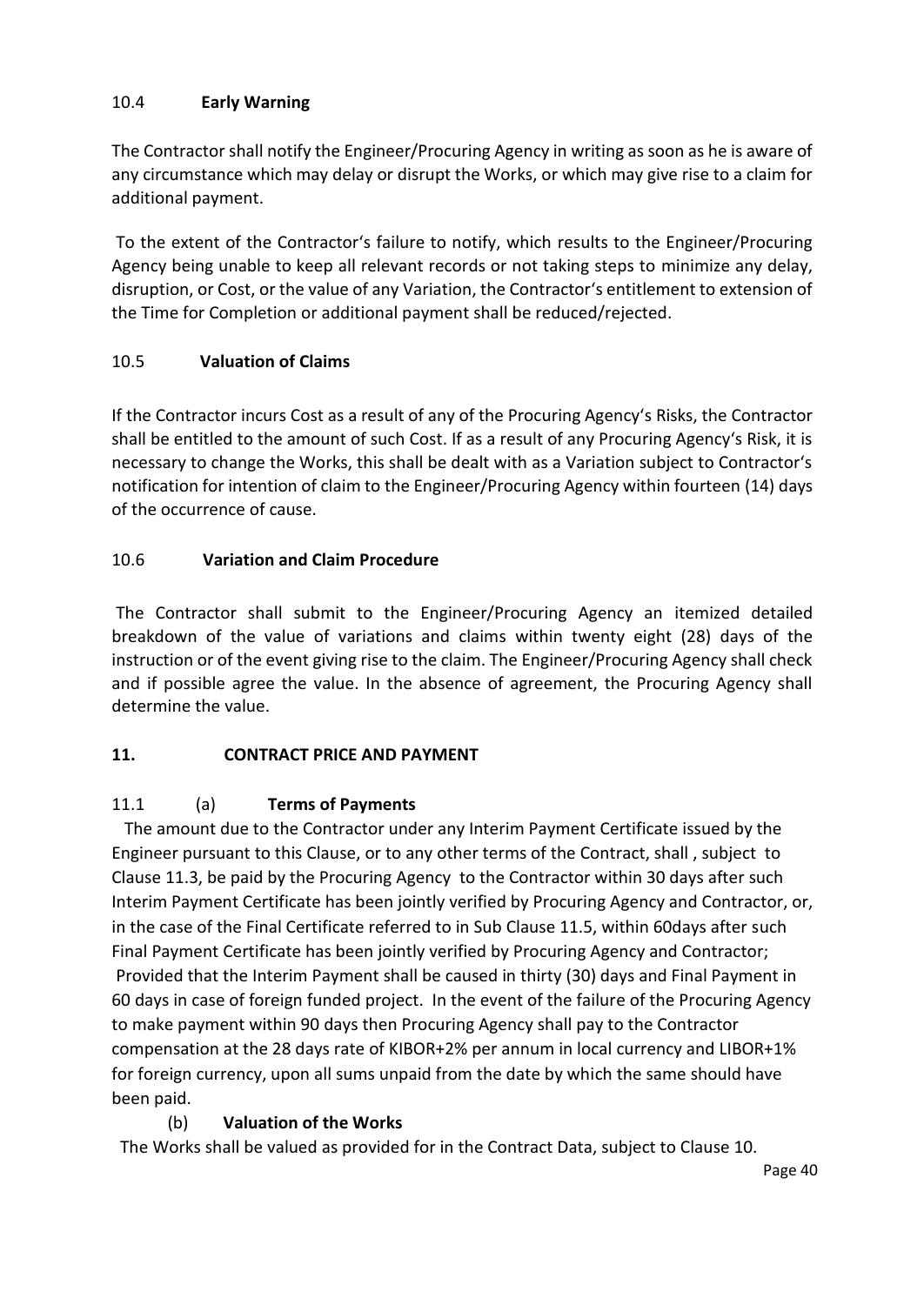### 11.2 **Monthly Statements**

The Contractor shall be entitled to be paid at monthly intervals:

a) the value of the Works executed less to the cumulative amount paid previously; and

b) value of secured advance on the materials and valuation of variations (if any).

The Contractor shall submit each month to the Engineer/Procuring Agency a statement showing the amounts to which he considers himself entitled.

### 11.3 **Interim Payments**

Within a period not exceeding seven (07) days from the date of submission of a statement for interim payment by the Contractor, the Engineer shall verify the same and within a period not exceeding thirty (30/60) days from the said date of submission by the Contractor, the Procuring Agency shall pay to the Contractor the sum subject to adjustment for deduction of the advance payments and retention money.

### 11.4 **Retention**

Retention money shall be paid by the Procuring Agency to the Contractor within fourteen (14) days after either the expiry of the period stated in the Contract Data, or the remedying of notified defects, or the completion of outstanding work, all as referred to in Sub-Clause 9.1, whichever is the later.

### 11.5 **Final Payment**

Within twenty one (21) days from the date of issuance of the Maintenance Certificate the Contractor shall submit a final account to the Engineer to verify and the Engineer shall verify the same within fourteen (14) days from the date of submission and forward the same to the Procuring Agency together with any documentation reasonably required to enable the Procuring Agency to ascertain the final contract value.

Within sixty (60) days from the date of receipt of the verified final account from the Engineer, the Procuring Agency shall pay to the Contractor any amount due to the Contractor. While making such payment the Procuring Agency may, for reasons to be given to the Contractor in writing, withhold any part or parts of the verified amount.

### 11.6 **Currency**

Payment shall be in the currency stated in the Contract Data.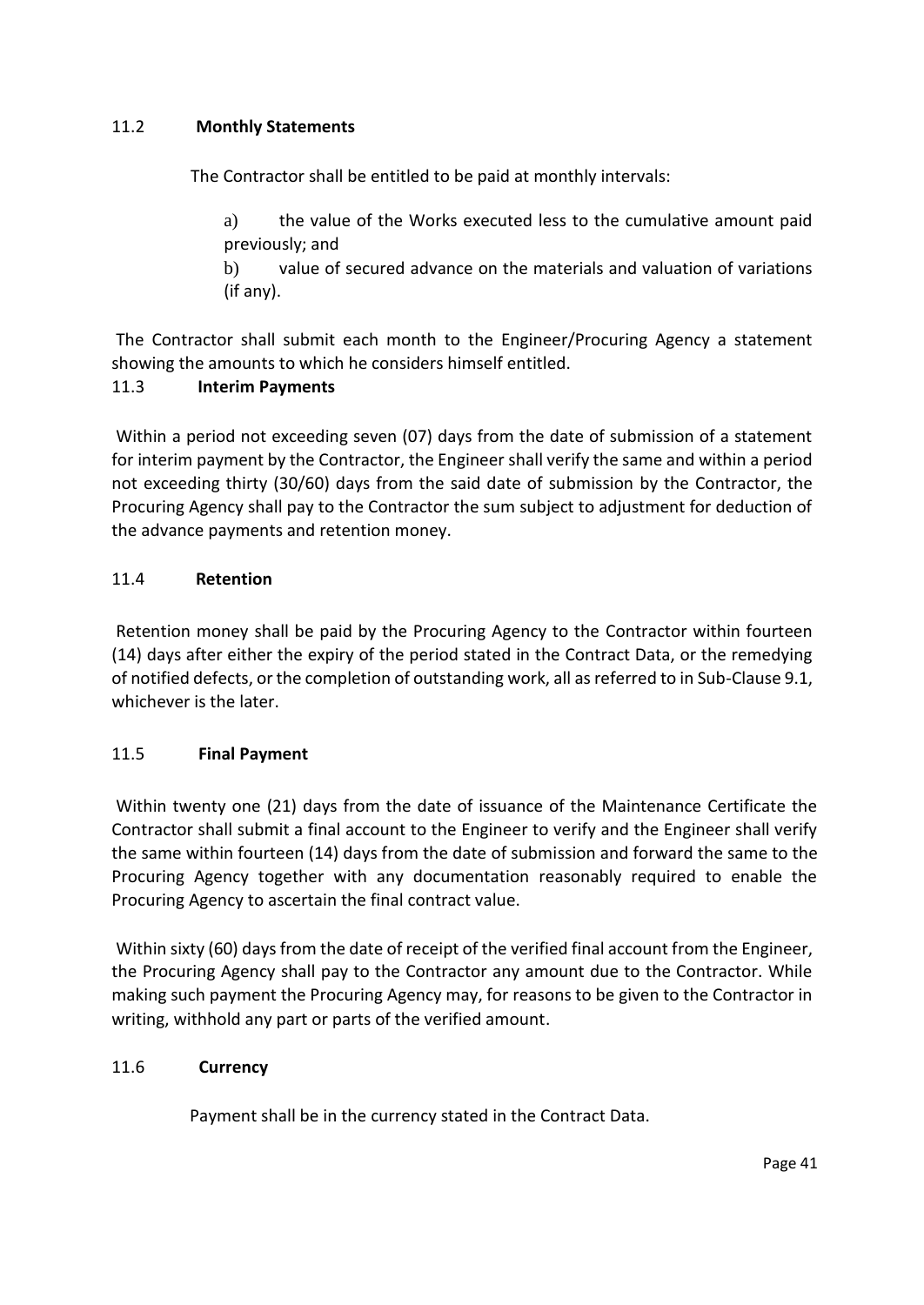### **12. DEFAULT**

### 12.1 **Defaults by Contractor**

If the Contractor abandons the Works, refuses or fails to comply with a valid instruction of the Engineer/Procuring Agency or fails to proceed expeditiously and without delay, or is, despite a written complaint, in breach of the Contract, the Procuring Agency may give notice referring to this Sub-Clause and stating the default.

If the Contractor has not taken all practicable steps to remedy the default within fourteen (14) days after receipt of the Procuring Agency's notice, the Procuring Agency may by a second notice given within a further twenty one (21) days, terminate the Contract. The Contractor shall then demobilize from the Site leaving behind any Contractor's Equipment which the Procuring Agency instructs, in the second notice, to be used for the completion of the Works at the risk and cost of the Contractor.

#### 12.2 **Defaults by Procuring Agency**

If the Procuring Agency fails to pay in accordance with the Contract, or is, despite a written complaint, in breach of the Contract, the Contractor may give notice referring to this Sub-Clause and stating the default. If the default is not remedied within fourteen (14) days after the Procuring Agency's receipt of this notice, the Contractor may suspend the execution of all or parts of the Works.

If the default is not remedied within twenty eight (28) days after the Procuring Agency's receipt of the Contractor's notice, the Contractor may by a second notice given within a further twenty one (21) days, terminate the Contract. The Contractor shall then demobilize from the Site.

#### 12.3 **Insolvency**

If a Party is declared insolvent under any applicable law, the other Party may by notice terminate the Contract immediately. The Contractor shall then demobilize from the site leaving behind, in the case of the Contractor's insolvency, any Contractor's Equipment which the Procuring Agency instructs in the notice is to be used for the completion of the Works.

#### 12.4 **Payment upon Termination**

After termination, the Contractor shall be entitled to payment of the unpaid balance of the value of the works executed and of the Materials and Plant reasonably delivered to the site, adjusted by the following:

- a) any sums to which the Contractor is entitled under Sub-Clause 10.4,
- b) any sums to which the Procuring Agency is entitled,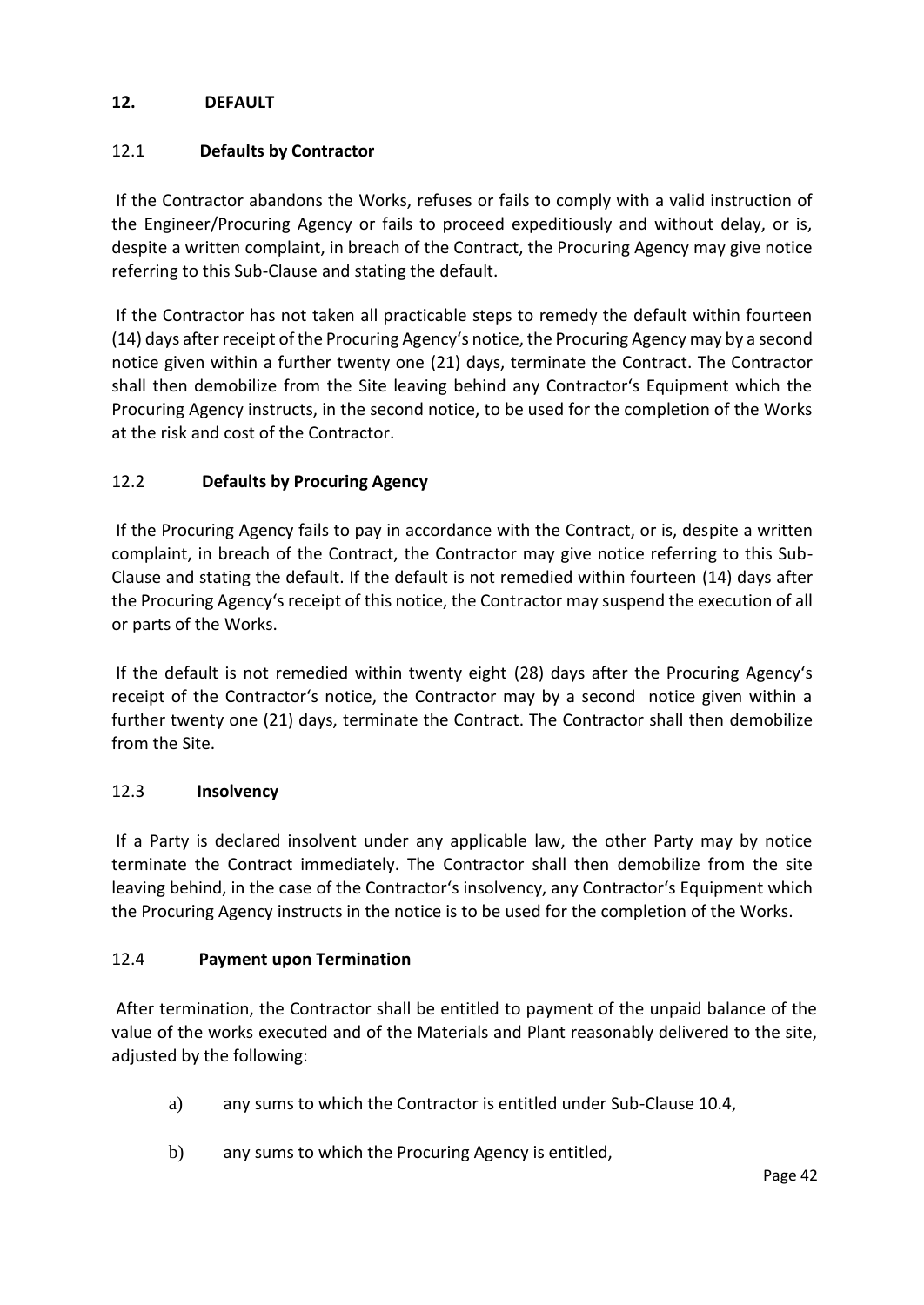c) if the Procuring Agency has terminated under Sub-Clause 12.1 or 12.3, the Procuring Agency shall be entitled to a sum equivalent to twenty percent (20%) of the value of parts of the Works not executed at the date of the termination, and

d) if the Contractor has terminated under Sub-Clause 12.2 or 12.3*,* the Contractor shall be entitled to the cost of his demobilization together with a sum equivalent to ten percent (10%) of the value of parts of the works not executed at the date of termination.

The net balance due shall be paid or repaid within twenty eight (28) days of the notice of termination.

# **13. RISKS AND RESPONSIBILITIES**

# 13.1 **Contractor's Care of the Works**

Subject to Sub-Clause 9.1, the Contractor shall take full responsibility for the care of the Works from the Commencement Date until the date of the Procuring Agency's/Engineer's issuance of Certificate of Completion under Sub-Clause 8.2. Responsibility shall then pass to the Procuring Agency. If any loss or damage happens to the Works during the above period, the Contractor shall rectify such loss or damage so that the Works conform with the Contract.

Unless the loss or damage happens as a result of any of the Procuring Agency's Risks, the Contractor shall indemnify the Procuring Agency, or his agents against all claims loss, damage and expense arising out of the Works.

# 13.2 **Force Majeure**

If Force Majeure occurs, the Contractor shall notify the Engineer/Procuring Agency immediately. If necessary, the Contractor may suspend the execution of the Works and, to the extent agreed with the Procuring Agency demobilize the Contractor's Equipment.

 If the event continues for a period of eighty four (84) days, either Party may then give notice of termination which shall take effect twenty eight (28) days after the giving of the notice. After termination, the Contractor shall be entitled to payment of the unpaid balance of the value of the Works executed and of the Materials and Plant reasonably delivered to the Site, adjusted by the following:

- a) any sums to which the Contractor is entitled under Sub-Clause 10.4,
- b) the cost of his demobilization, and
- c) less any sums to which the Procuring Agency is entitled.

The net balance due shall be paid or repaid within thirty-five (35) days of the notice of termination.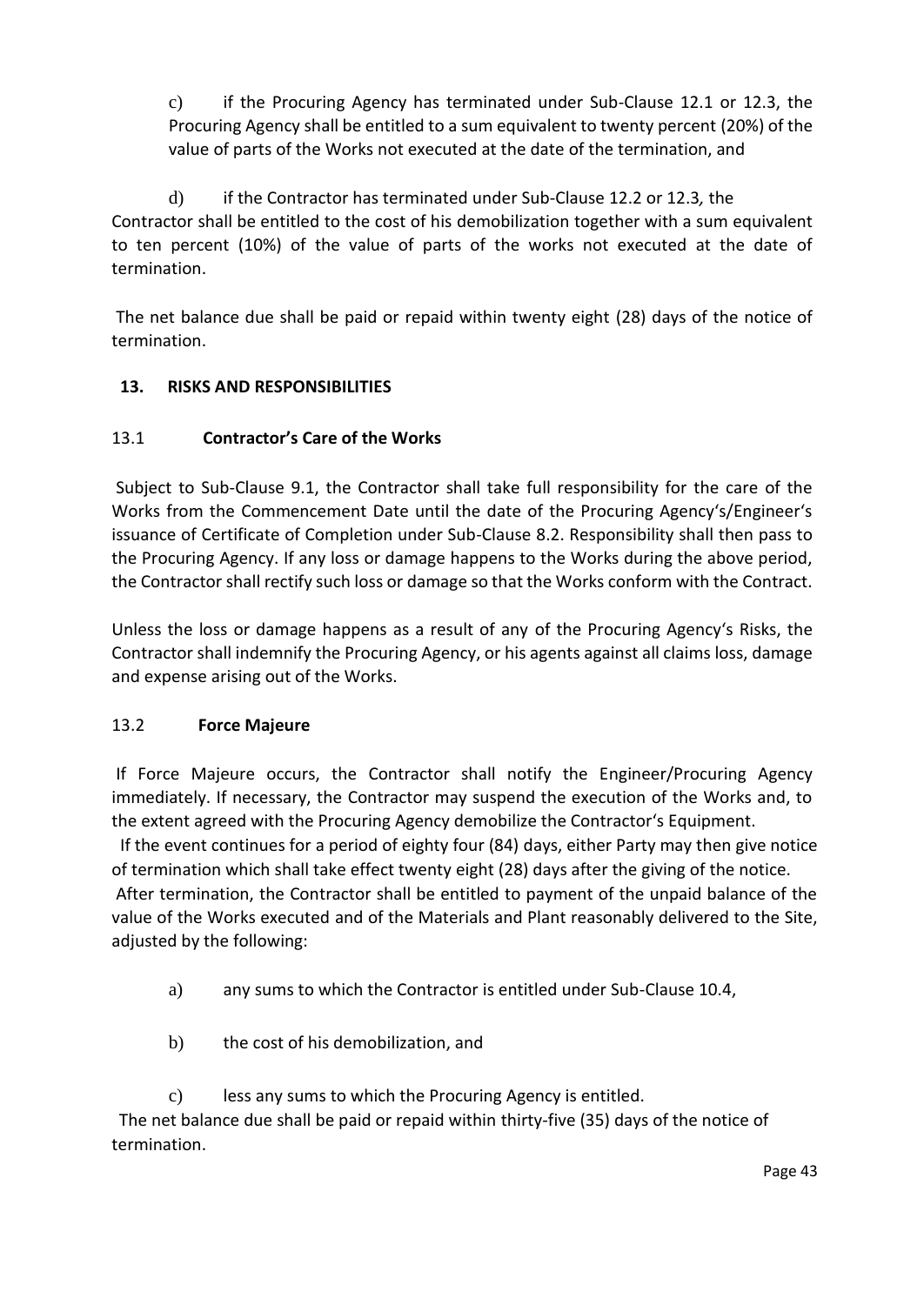### **14. INSURANCE**

# 14.1 **Arrangements**

The Contractor shall, prior to commencing the Works, effect insurances of the types, in the amounts and naming as insured the persons stipulated in the Contract Data except for items (a) to (e) and (i) of the Procuring Agency's Risks under SubClause 6.1. The policies shall be issued by insurers and in terms approved by the Procuring Agency. The Contractor shall provide the Engineer/Procuring Agency with evidence that any required policy is in force and that the premiums have been paid.

# 14.2 **Default**

If the Contractor fails to effect or keep in force any of the insurances referred to in the previous Sub-Clause, or fails to provide satisfactory evidence, policies or receipts, the Procuring Agency may, without prejudice to any other right or remedy, effect insurance for the cover relevant to such as a default and pay the premiums due and recover the same plus a sum in percentage given in Contractor Data from any other amounts due to the Contractor.

# **15. RESOLUTION OF DISPUTES**

# 15.1 **Engineer's Decision**

 If a dispute of any kind whatsoever arises between the Procuring Agency and the Contractor in connection with the works, the matter in dispute shall, in the first place, be referred in writing to the Engineer, with a copy to the other party. Such reference shall state that it is made pursuant to this Clause. No later than the twenty eight (28) days after the day on which he received such reference, the

Engineer shall give notice of his decision to the Procuring Agency (Superintending Engineer) and the Contractor.

Unless the Contract has already been repudiated or terminated, the Contractor shall, in every case, continue to proceed with the work with all due diligence, and the Contractor and the Procuring Agency (Superintending Engineer)shall give effect forthwith to every such decision of the Engineer unless and until the same shall be revised, as hereinafter provided in an arbitral award.

# 15.2 **Notice of Dissatisfaction**

 If a Party is dissatisfied with the decision of the Engineer of consultant or if no decision is given within the time set out in Sub-Clause 15.1 here above, the Party may give notice of dissatisfaction referring to this Sub-Clause within fourteen (14) days of receipt of the decision or the expiry of the time for the decision. If no notice of dissatisfaction is given within the specified time, the decision shall be final and binding on the Parties. If notice of dissatisfaction is given within the specified time, the decision shall be binding on the Parties who shall give effect to it without delay unless and until the decision of the Engineer is revised by an arbitrator.

If a contractor is dissatisfied with the decision of the Engineer of the department or decision is not given in time then he can approach Superintending Engineer within 14 days, in case of dissatisfaction with decision of Superintending Engineer or not decided within 28 days, then arbitration process would be adopted as per clause 15.3. The result of the Page 44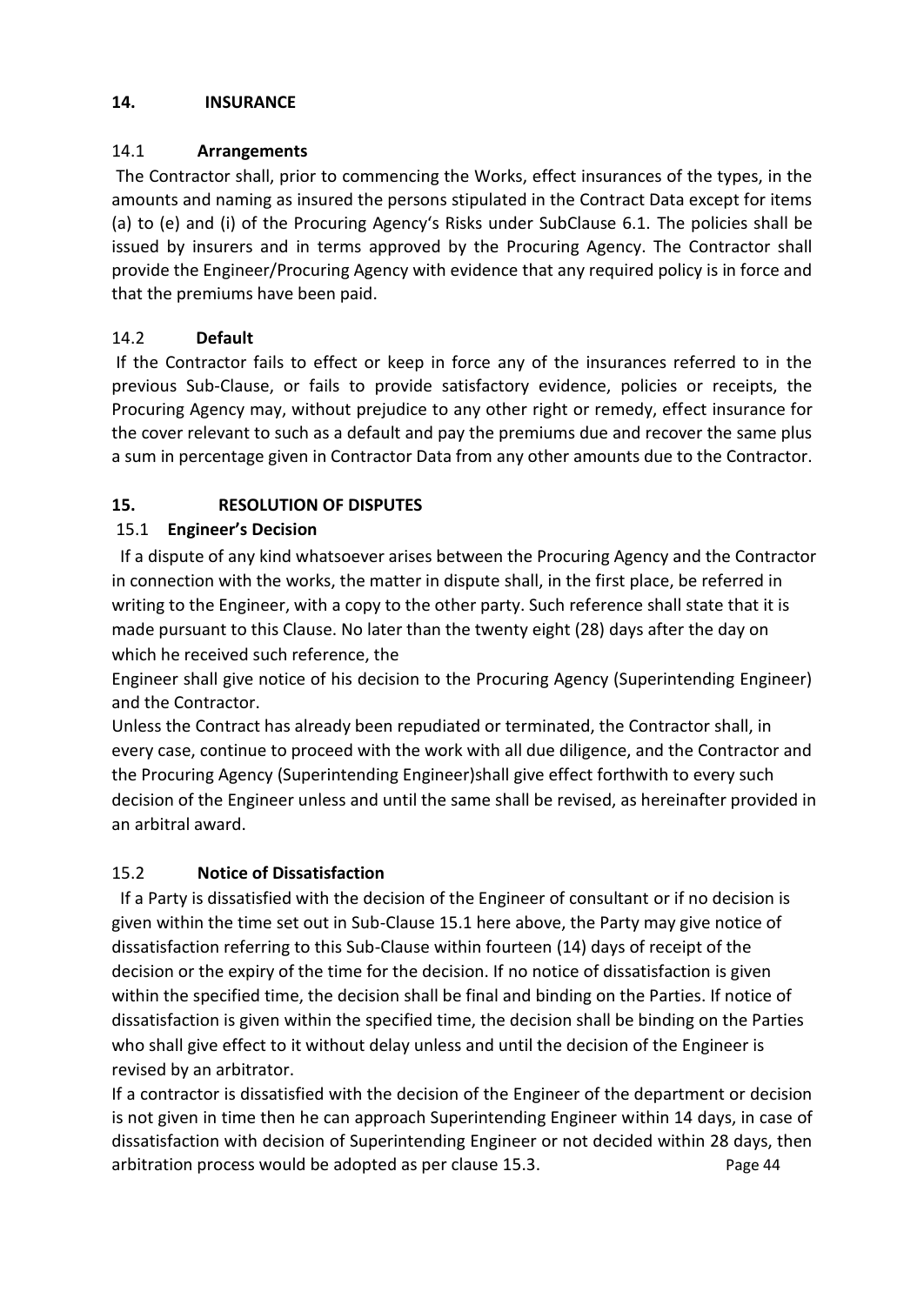## 15.3 **Arbitration**

A dispute which has been the subject of a notice of dissatisfaction shall be finally settled as per provisions of Arbitration Act 1940 (Act No. X of 1940) and Rules made there under and any statutory modifications thereto. Any hearing shall be held at the place specified in the Contract Data and in the language referred to in Sub-Clause 1.5.

### **16 INTEGRITY PACT**

16.1 If the Contractor or any of his Sub-Contractors, agents or servants is found to have violated or involved in violation of the Integrity Pact signed by the Contractor as Schedule-F to his Bid, then the Procuring Agency shall be entitled to:

> (a) recover from the Contractor an amount equivalent to ten times the sum of any commission, gratification, bribe, finder's fee or kickback given by the Contractor or any of his Sub-Contractors, agents or servants;

(b) terminate the Contract; and

(c) recover from the Contractor any loss or damage to the Procuring Agency as a result of such termination or of any other corrupt business practices of the Contractor or any of his Sub-Contractors, agents or servants.

On termination of the Contract under Sub-Para (b) of this Sub-Clause, the Contractor shall demobilize from the site leaving behind Contractor's Equipment which the Procuring Agency instructs, in the termination notice, to be used for the completion of the works at the risk and cost of the Contractor. Payment upon such termination shall be made under Sub-Clause 12.4, in accordance with Sub-Para (c) thereof, after having deducted the amounts due to the Procuring Agency under Sub-Para (a) and (c) of this Sub-Clause.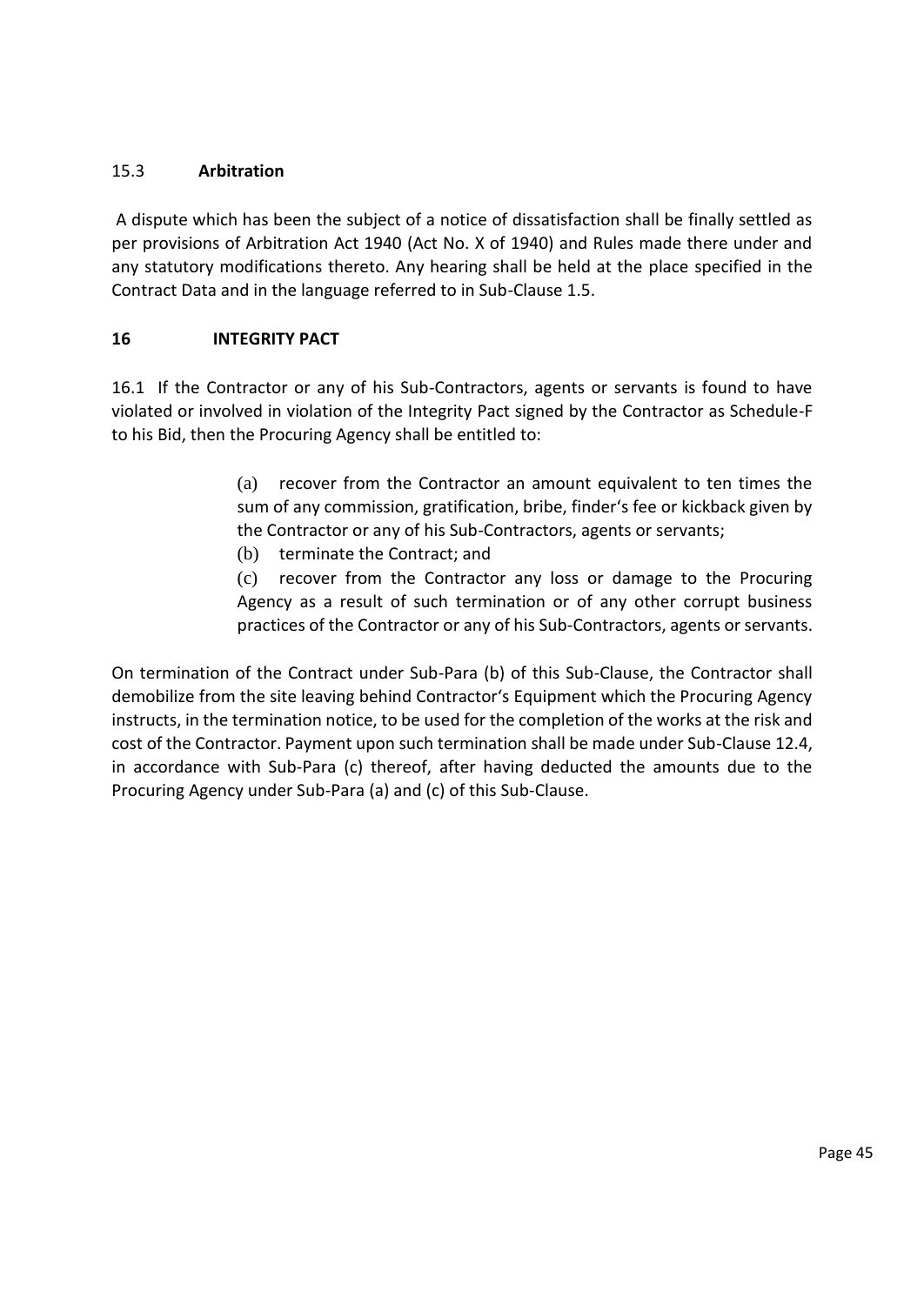# **CONTRACT DATA**

*(Note: Except where otherwise indicated, all Contract Data should be filled in by the Procuring Agency prior to issuance of the Bidding Documents.)* 

#### **Sub-Clauses of Conditions of Contract**

- 1.1.3 Procuring Agency's Drawings, if any *(To be listed by the Procuring Agency)*
- 1.1.4 **The Procuring Agency** means

#### 1.1.5 **The Contractor** means

1.1.7 **Commencement Date** means the date of issue of Engineer's Notice to Commence which shall be issued within fourteen (14) days of the signing of the Contract Agreement.

**\_\_\_\_\_\_\_\_\_\_\_\_\_\_\_\_\_\_\_\_\_\_\_\_\_\_\_\_\_ \_\_\_\_\_\_\_\_\_\_\_\_\_\_\_\_\_\_\_\_\_\_\_\_\_\_\_\_\_\_** 

1.1.9 **Time for Completion** \_\_\_\_\_\_\_\_\_\_\_\_\_\_\_\_\_ days

**\_\_\_\_\_\_\_\_\_\_\_\_\_\_\_\_\_\_\_\_\_\_\_\_\_\_\_\_\_\_\_\_\_\_\_\_\_\_\_\_\_\_\_ \_\_\_\_\_\_\_\_\_\_\_\_\_\_\_\_\_\_\_\_\_\_\_\_\_\_\_\_\_\_\_\_\_\_\_\_\_\_\_\_\_\_** 

*(The time for completion of the whole of the Works should be assessed by the Procuring Agency)* 

1.1.20 **Engineer (mention the name along with the designation including whether he belongs to department or consultant) and other details**

**\_\_\_\_\_\_\_\_\_\_\_\_\_\_\_\_\_\_\_\_\_\_\_\_\_\_\_\_\_ \_\_\_\_\_\_\_\_\_\_\_\_\_\_\_\_\_\_\_\_\_\_\_\_\_\_\_\_\_\_**

### 1.3 **Documents forming the Contract listed in the order of priority:**

- (a) The Contract Agreement
- (b) Letter of Acceptance
- (c) The completed Form of Bid
- (d) Contract Data
- (e) Conditions of Contract
- (f) The completed Schedules to Bid including Schedule of Prices
- (g) The Drawings, if any
- (h) The Specifications
- (i) \_\_\_\_\_\_\_\_\_\_\_\_\_\_\_\_\_\_\_
- (j) \_\_\_\_\_\_\_\_\_\_\_\_\_\_\_\_\_\_\_

(*The Procuring Agency may add, in order of priority, such other documents as form part of the Contract. Delete the document, if not applicable)*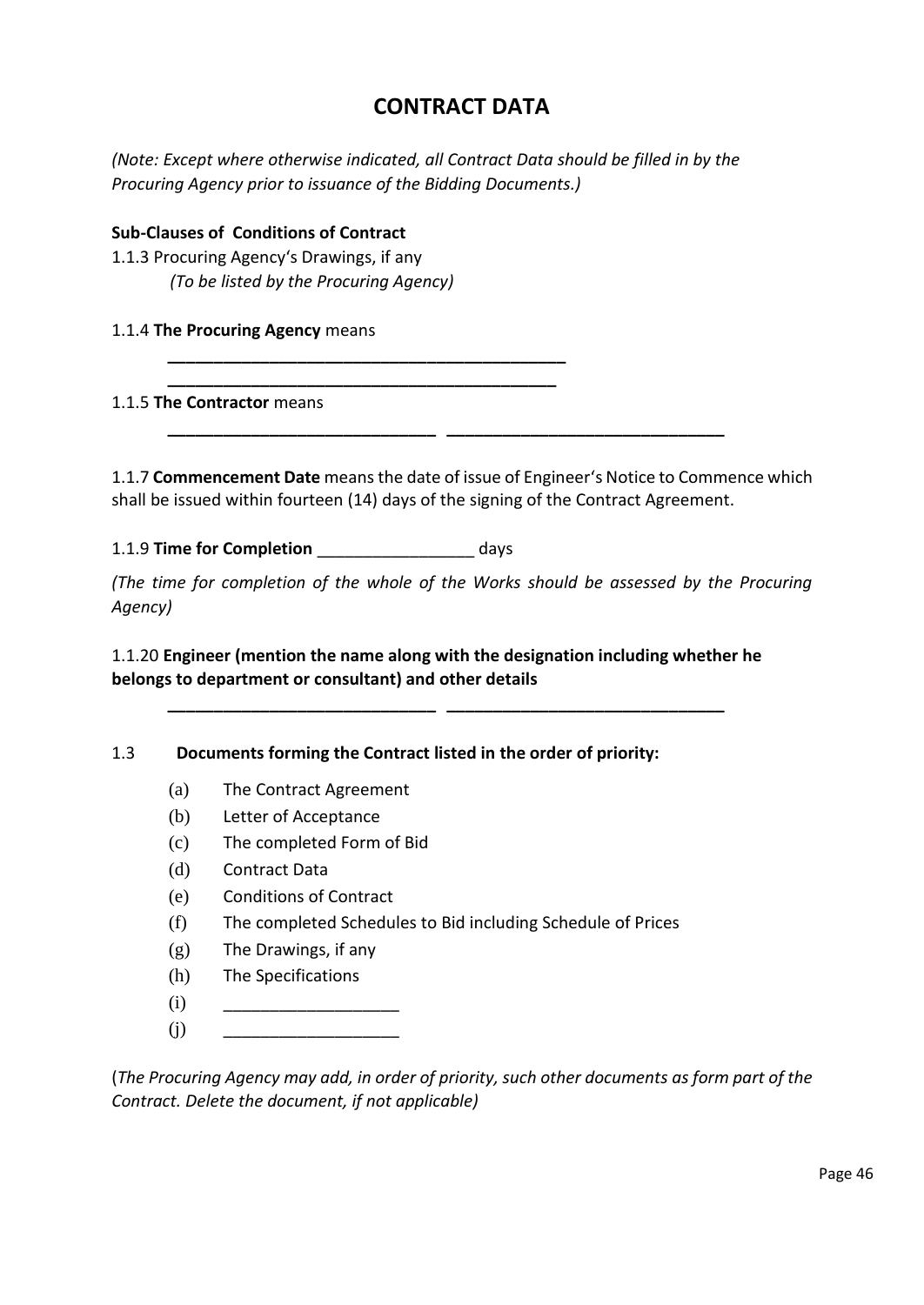- 2.1 **Provision of Site:** On the Commencement Date
- 3.1 **Authorized person:\_\_\_\_\_\_\_\_\_\_\_\_**\_\_\_\_\_
- 3.2 **Name and address of Engineer's/Procuring Agency's representative**

4.4 **Performance Security:**

\_\_\_\_\_\_\_\_\_\_\_\_\_\_\_\_\_\_\_\_\_\_

Amount\_\_\_\_\_\_\_\_\_\_\_\_\_\_\_\_\_

Validity\_\_\_\_\_\_\_\_\_\_\_\_\_\_\_\_\_

*(Form: As provided under Standard Forms of these Documents)* 

### 5.1 **Requirements for Contractor's design (if any):**

Specification Clause No's

7.2 **Program:**

**Time for submission:** Within fourteen (14) days\* of the Commencement

Date. **Form of program:** \_\_\_\_\_\_\_\_\_\_\_\_\_\_\_\_\_\_\_\_*\_\_\_ (Bar Chart/CPM/PERT or other*)

7.4 Amount payable due to failure to complete shall be  $\%$  per day up to a maximum of

(10%) of sum stated in the Letter of Acceptance

(Usually the liquidated damages are set between 0.05 percent and 0.10 percent per day.)

### 7.5 **Early Completion**

 In case of earlier completion of the Work, the Contractor is entitled to be paid bonus up-to limit and at a rate equivalent to 50% of the relevant limit and rate of liquidated damages stated in the contract data.

| 9.1  | Period for remedying defects |                              |           |  |  |  |
|------|------------------------------|------------------------------|-----------|--|--|--|
| 10.2 | (e)                          | <b>Variation procedures:</b> |           |  |  |  |
|      |                              | Day work rates               | (details) |  |  |  |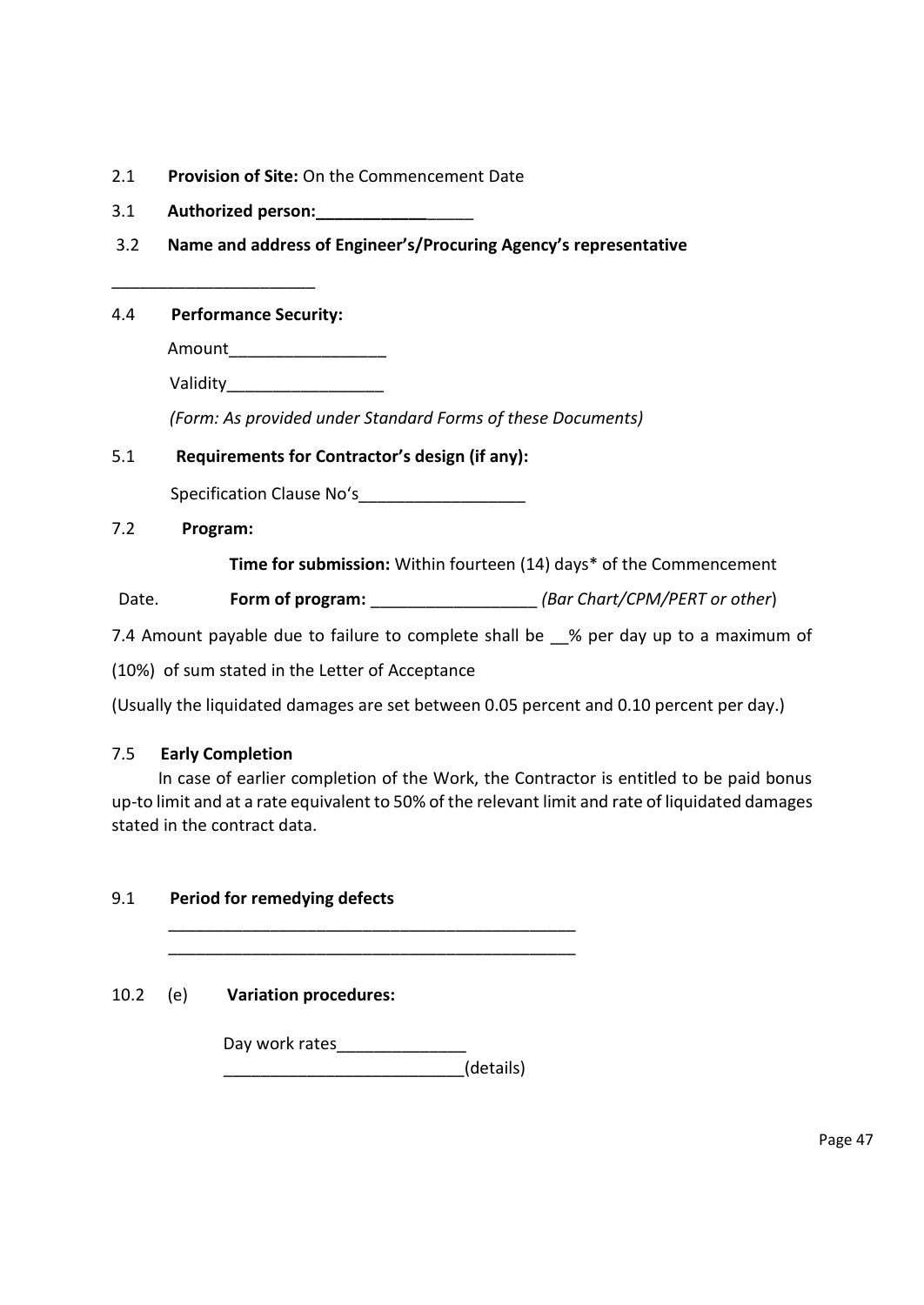# 11.1 **Terms of Payments**

# **a) Mobilization Advance**

(1) Mobilization Advance up to 10 % of the Contract Price stated in the Letter of Acceptance shall be paid by the Procuring Agency to the Contractor on the works costing Rs.2.5 million or above on following conditions:

> (i) on submission by the Contractor of a Mobilization Advance Guarantee for the full amount of the Advance in the specified form from a Scheduled Bank in Pakistan to the Procuring Agency;

> (ii) Contractor will pay interest on the mobilization advance at the rate of 10% per annum on the advance; and

> (iii) This Advance including the interest shall be recovered in 5 equal installments from the five (05) R.A bills and in case the number of bills is less than five (05) then 1/5th of the advance **inclusive of the interest** thereon shall be recovered from each bill and the balance together with interest be recovered from the final bill. It may be insured that there is sufficient amount in the final bill to enable recovery of the Mobilization Advance.

OR

# 2) **Secured Advance on Materials**

(a) The Contractor shall be entitled to receive from the Procuring Agency Secured Advance against an INDENTURE BOND in P W Account Form No. 31(Fin. R. Form No. 2 acceptable to the Procuring Agency of such sum as the Engineer may consider proper in respect of non-perishable materials brought at the Site but not yet incorporated in the Permanent Works provided that:

(i) The materials are in accordance with the Specifications for the Permanent Works;

(ii) Such materials have been delivered to the Site and are properly stored and protected against loss or damage or deterioration to the satisfaction and verification of the Engineer but at the risk and cost of the Contractor;

(iii) The Contractor's records of the requirements, orders, receipts and use of materials are kept in a form approved by the Engineer, and such records shall be available for inspection by the Engineer;

(iv) The Contractor shall submit with his monthly statement the estimated value of the materials on Site together with such documents as may be required by the Engineer for the purpose of valuation of materials and providing evidence of ownership and payment therefore;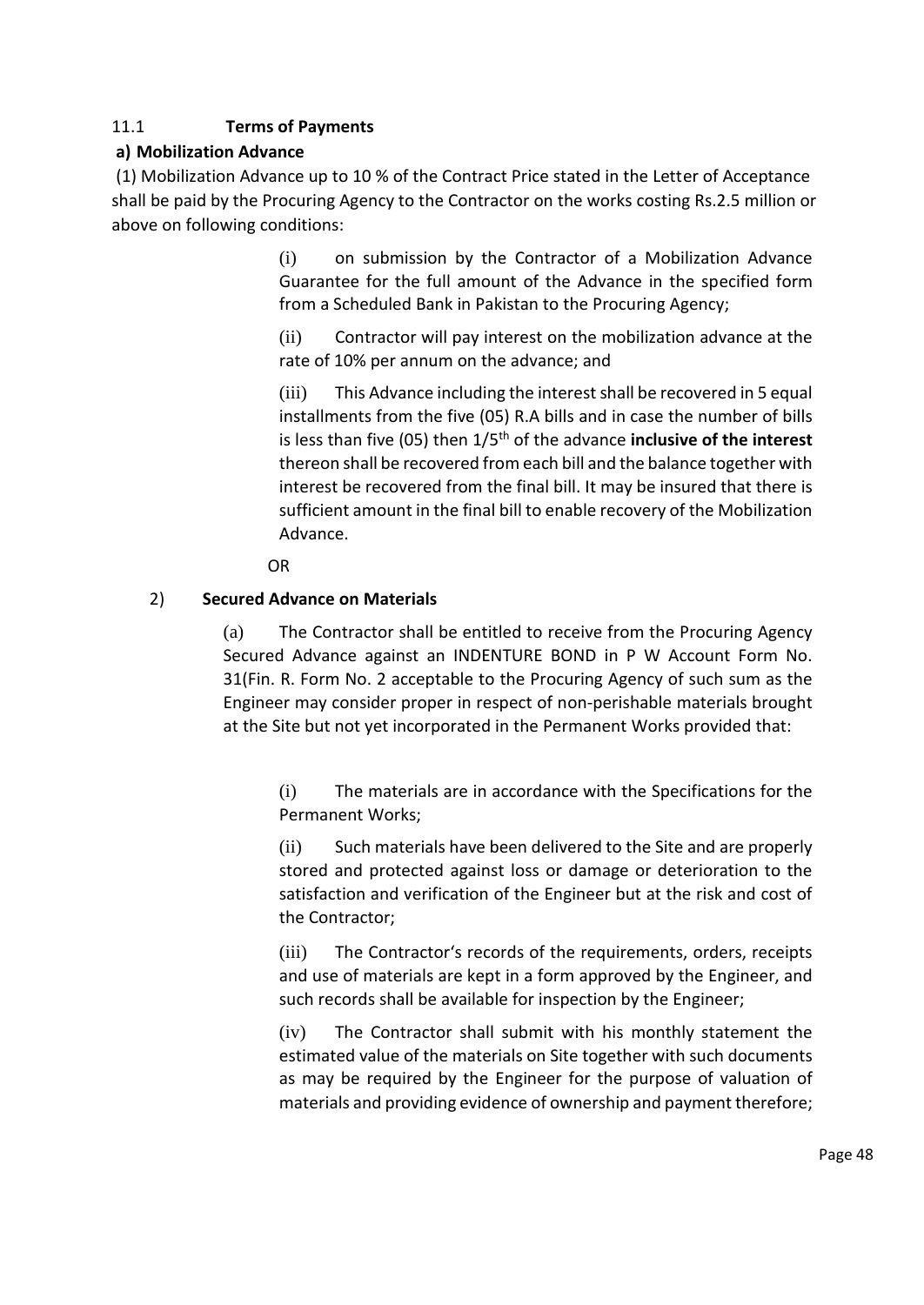(v) Ownership of such materials shall be deemed to vest in the Procuring Agency and these materials shall not be removed from the Site or otherwise disposed of without written permission of the Procuring Agency;

(vi) The sum payable for such materials on Site shall not exceed 75 % of the (i) landed cost of imported materials, or (ii) ex-factory / ex-warehouse price of locally manufactured or produced materials, or (iii) market price of stands other materials;

(vii) Secured Advance should not be allowed unless &until the previous advance, if an, fully recovered;

(viii) Detailed account of advances must be kept in part II of running account bill; and

(ix) Secured Advance may be permitted only against materials/quantities anticipated to be consumed / utilized on the work within a period of 2 months from the date of issue of secured advance and definitely not for full quantities of materials for the entire work/contract

### (b) Recovery of Secured Advance:

(i) Secured Advance paid to the Contractor under the above provisions shall be effected from the monthly payments on actual consumption basis, but not later than period specified in the rules not more than two months (even if unutilized); other conditions.

(ii) As recoveries are made the outstanding accounts of the items concerned in Part II should be reduced b making deduction entries in the column; ―deduct quantity utilized in work measured since previous bill,‖ equivalent to the quantities of materials used by the contractor on items of work shown as executed in part I of the bill.

(c) Interim payments: The Contractor shall submit to the Engineer monthly statements of the estimated value of the work completed less the cumulative amount certified previously.

(i) The value of work completed comprises the value of the quantities of the items in the Bill of Quantities completed.

(ii) value of secured advance on the materials and valuation of variations (if any).

(iii) Engineer may exclude any item certified in a previous certificate or reduce the proportion of any item previously certified in any certificate in the light of later information.

(v) Retention money and other advances are to be recovered from the bill submitted by contractor.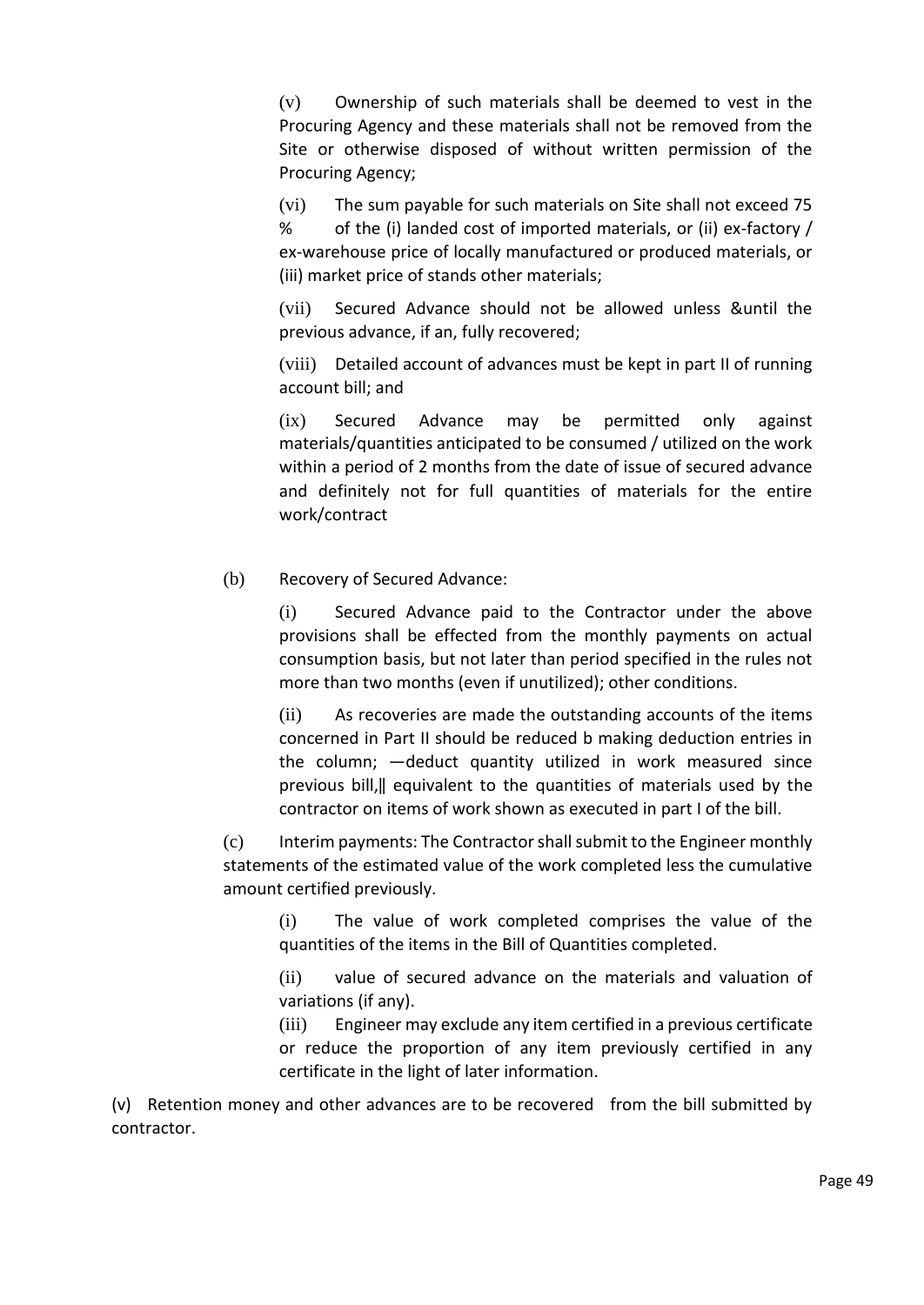#### 11.2 **\***(a) **Valuation of the Works:**

i) Lump sum price (details), or

ii) Lump sum price with schedules of rates (details),

or iii) Lump sum price with bill of quantities (details),

or iv) Re-measurement with estimated/bid quantities in the

Schedule of Prices or on premium above or below quoted on the

rates mentioned in CSR \_\_\_\_\_\_\_\_\_\_\_\_\_(details), or/and

v) Cost reimbursable (details)

# 11.3 **Percentage of retention\*:** *five (5%)*

### 11.6 **Currency of payment:** Pak. Rupees

14.1 **Insurances:** *(Procuring Agency may decide, keeping in view the nature and the scope of the work)* 

**Type of cover** 

The Works

#### **Amount of cover**

The sum stated in the Letter of Acceptance plus fifteen percent (15%)

**Type of cover**

Contractor's Equipment:

### **Amount of cover**

Full replacement cost

#### **Type of cover**

Third Party-injury to persons and damage to property

*(The minimum amount of third party insurance should be assessed by the Procuring Agency and entered).* 

Workers:

\_\_\_\_\_\_\_\_\_\_\_\_\_\_\_\_\_\_\_\_\_\_\_\_\_

\_\_\_\_\_\_\_\_\_\_\_\_\_\_\_\_\_\_\_\_\_\_\_\_\_

\_\_\_\_\_\_\_\_\_\_\_\_\_\_\_\_\_\_\_\_\_\_\_\_\_

\_\_\_\_\_\_\_\_\_\_\_\_\_\_\_\_\_\_\_\_\_\_\_\_\_ Other

cover\*:

*(In each case name of insured is Contractor and Procuring Agency)*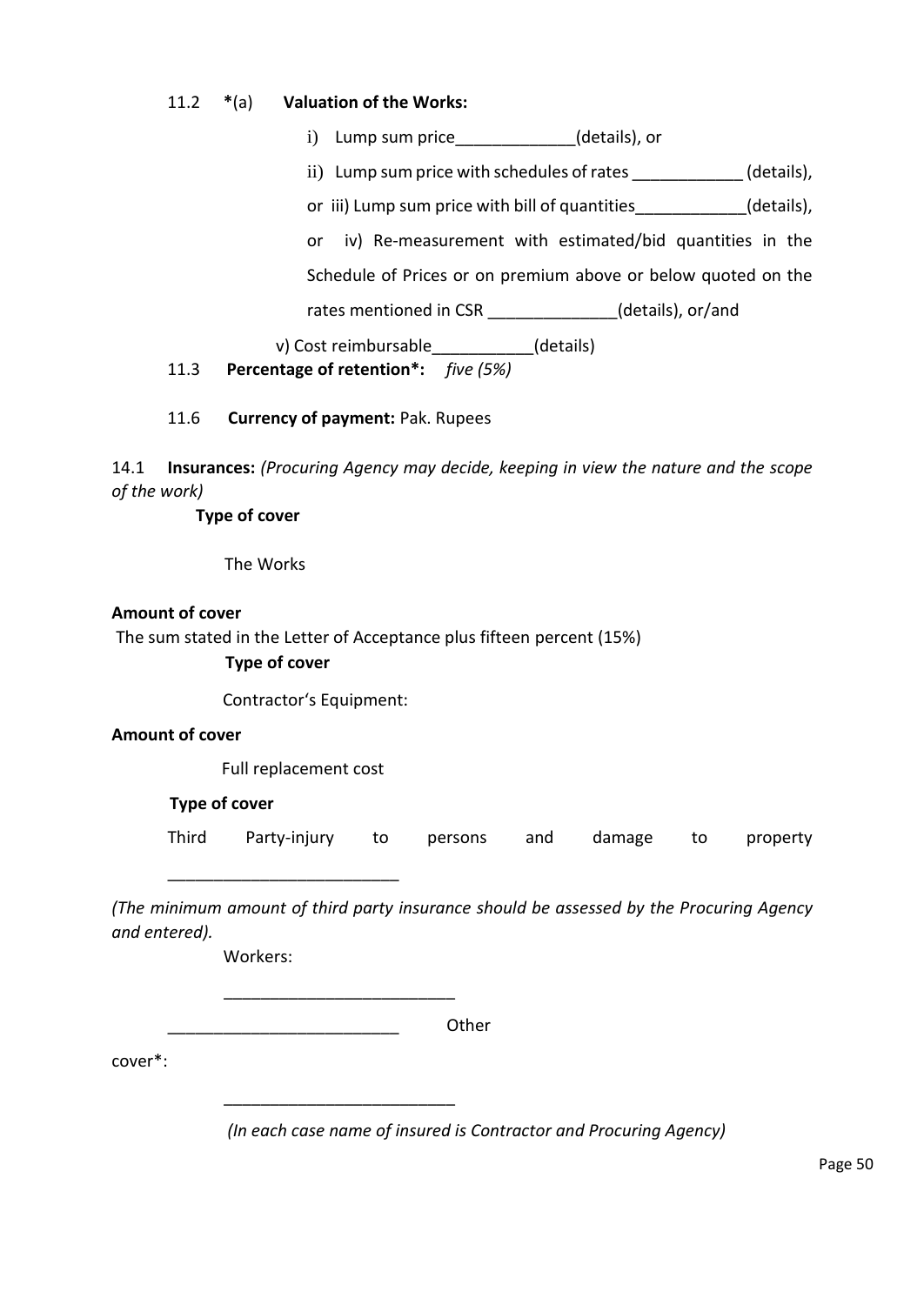#### 14.2 **Amount to be recovered**

Premium plus \_\_\_\_\_\_\_\_\_\_\_\_\_\_\_\_\_\_\_\_\_\_\_\_\_\_\_\_\_\_\_\_\_\_ percent (\_\_\_\_%).

15.3 **Arbitration\*\*** 

Place of Arbitration: \_\_\_\_\_\_\_\_\_\_\_\_

*\* (Procuring Agency to specify as appropriate)* 

*\*\* (It has to be in the Province of Sindh)*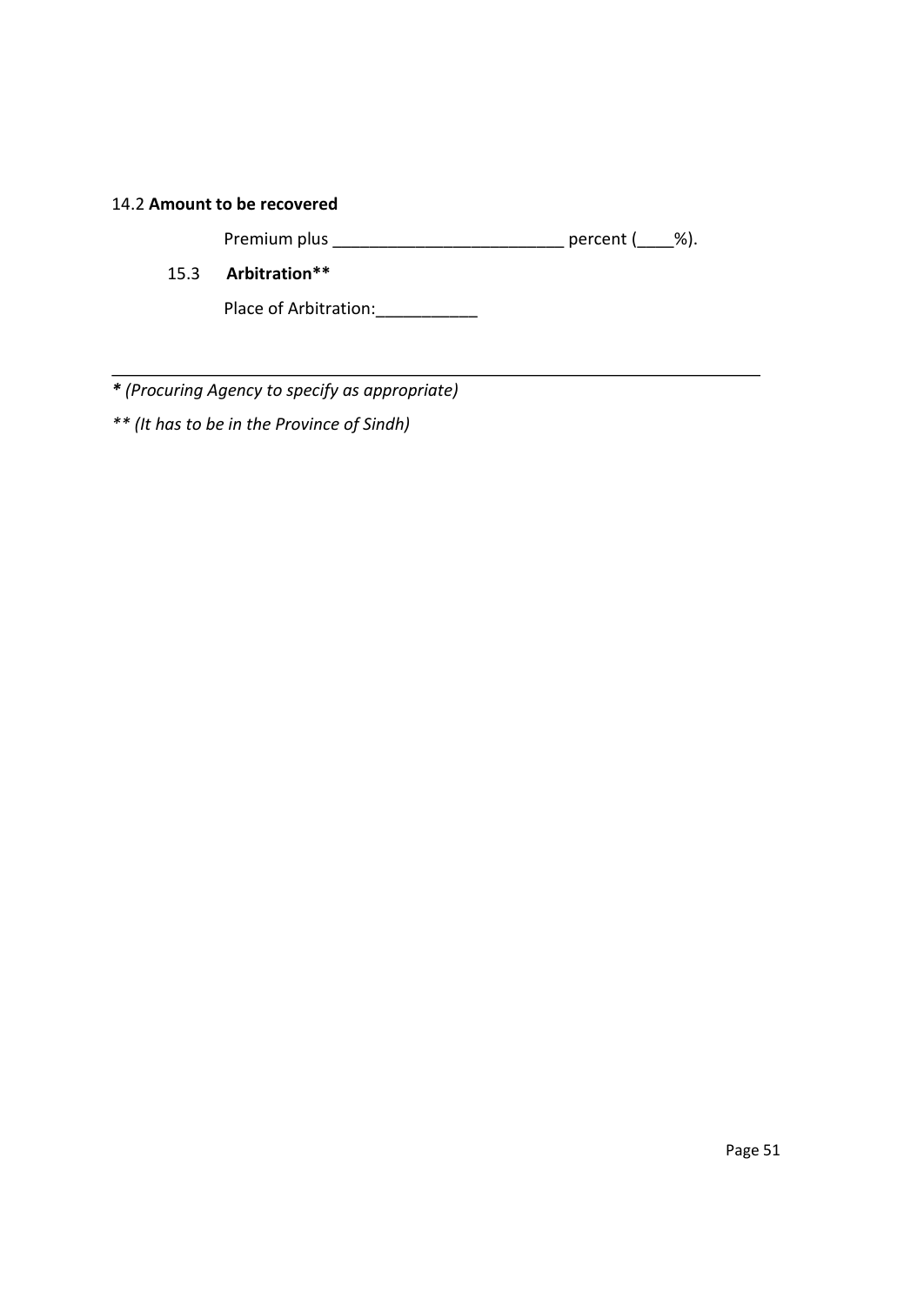# **STANDARD FORMS**

*(Note: Standard Forms provided in this document for securities are to be issued by a bank. In case the bidder chooses to issue a bond for accompanying his bid or performance of contract or receipt of advance, the relevant format shall be tailored accordingly without changing the spirit of the Forms of securities).*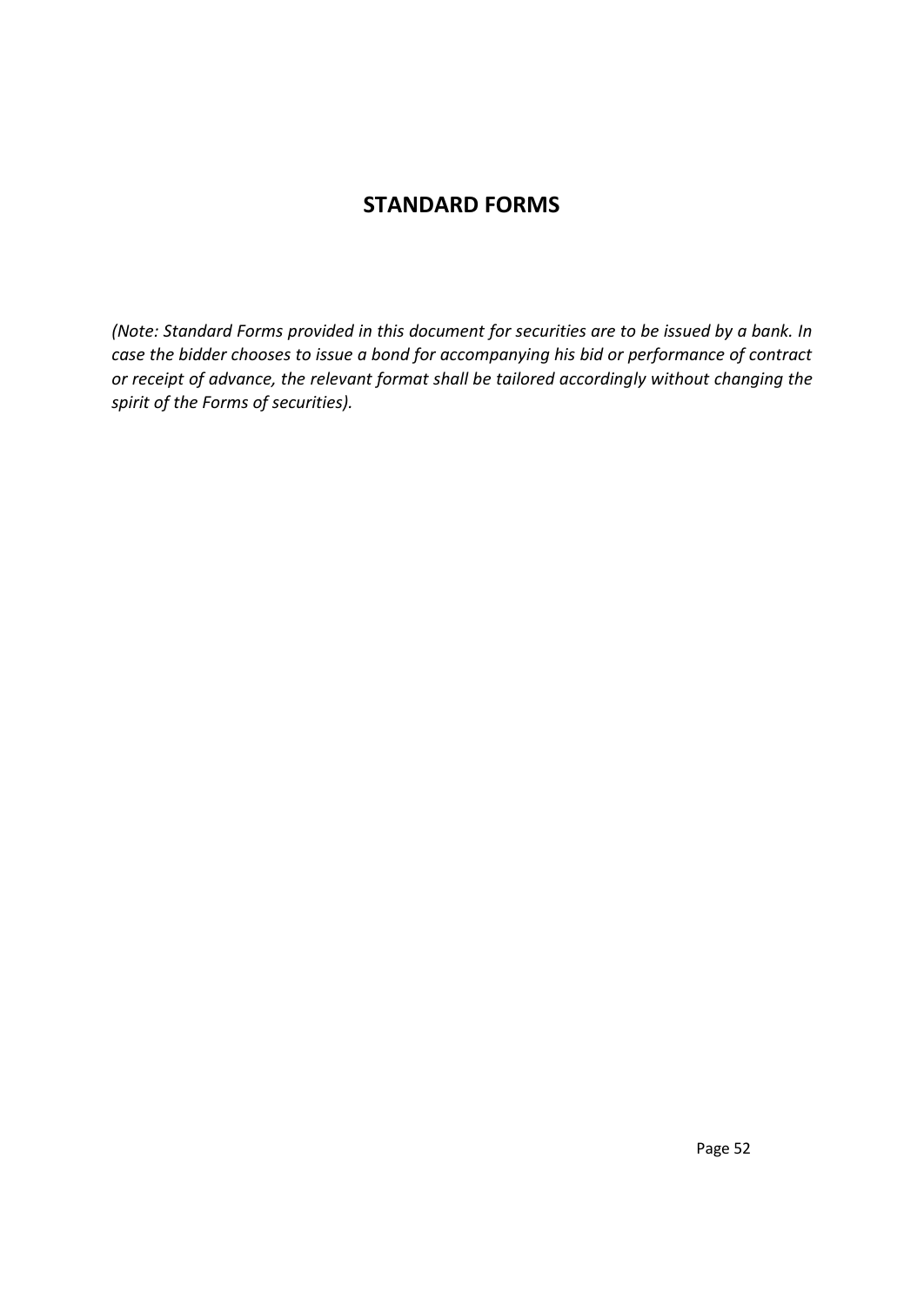|  |  | <b>FORM OF BID SECURITY</b> |  |
|--|--|-----------------------------|--|
|  |  |                             |  |

| (Bank Guarantee)                                                               |                                     |         |
|--------------------------------------------------------------------------------|-------------------------------------|---------|
|                                                                                |                                     |         |
|                                                                                | Executed on _______________________ |         |
| (Letter by the Guarantor to the Procuring Agency)                              |                                     |         |
| Name of Guarantor (Scheduled Bank in Pakistan) with<br>Principal (Bidder) with |                                     | Name of |
| Sum of Security (express in words and                                          |                                     |         |
|                                                                                |                                     |         |
|                                                                                | Date of Bid                         |         |

KNOW ALL MEN BY THESE PRESENTS, that in pursuance of the terms of the Bid and at the request of the said Principal, we the Guarantor above-named are held and firmly bound unto the \_\_\_\_\_\_\_\_\_\_\_\_\_\_\_\_\_\_\_\_\_\_\_\_\_\_\_\_\_\_\_\_\_\_, (hereinafter called The ―Procuring Agency‖) in the sum stated above, for the payment of which sum well and truly to be made, we bind ourselves, our heirs, executors, administrators and successors, jointly and severally, firmly by these presents.

THE CONDITION OF THIS OBLIGATION IS SUCH, that whereas the Principal has submitted the accompanying Bid numbered and dated as above for

\_\_\_\_\_\_\_\_\_\_\_\_\_\_\_\_\_\_\_\_\_\_\_\_\_\_\_\_\_\_\_\_\_\_\_\_\_\_\_\_ (Particulars of Bid) to the said Procuring Agency;

and

WHEREAS, the Procuring Agency has required as a condition for considering the said Bid that the Principal furnishes a Bid Security in the above said sum to the Procuring Agency, conditioned as under:

(1) that the Bid Security shall remain valid for a period of twenty eight (28) days beyond the period of validity of the bid;

- (2) that in the event of;
- (a) the Principal withdraws his Bid during the period of validity of Bid, or

(b) the Principal does not accept the correction of his Bid Price, pursuant to Sub-Clause 16.4 (b) of Instructions to Bidders, or

(c) failure of the successful bidder to

(i) furnish the required Performance Security, in accordance with Sub-Clause IB-21**.**1 of Instructions to Bidders, or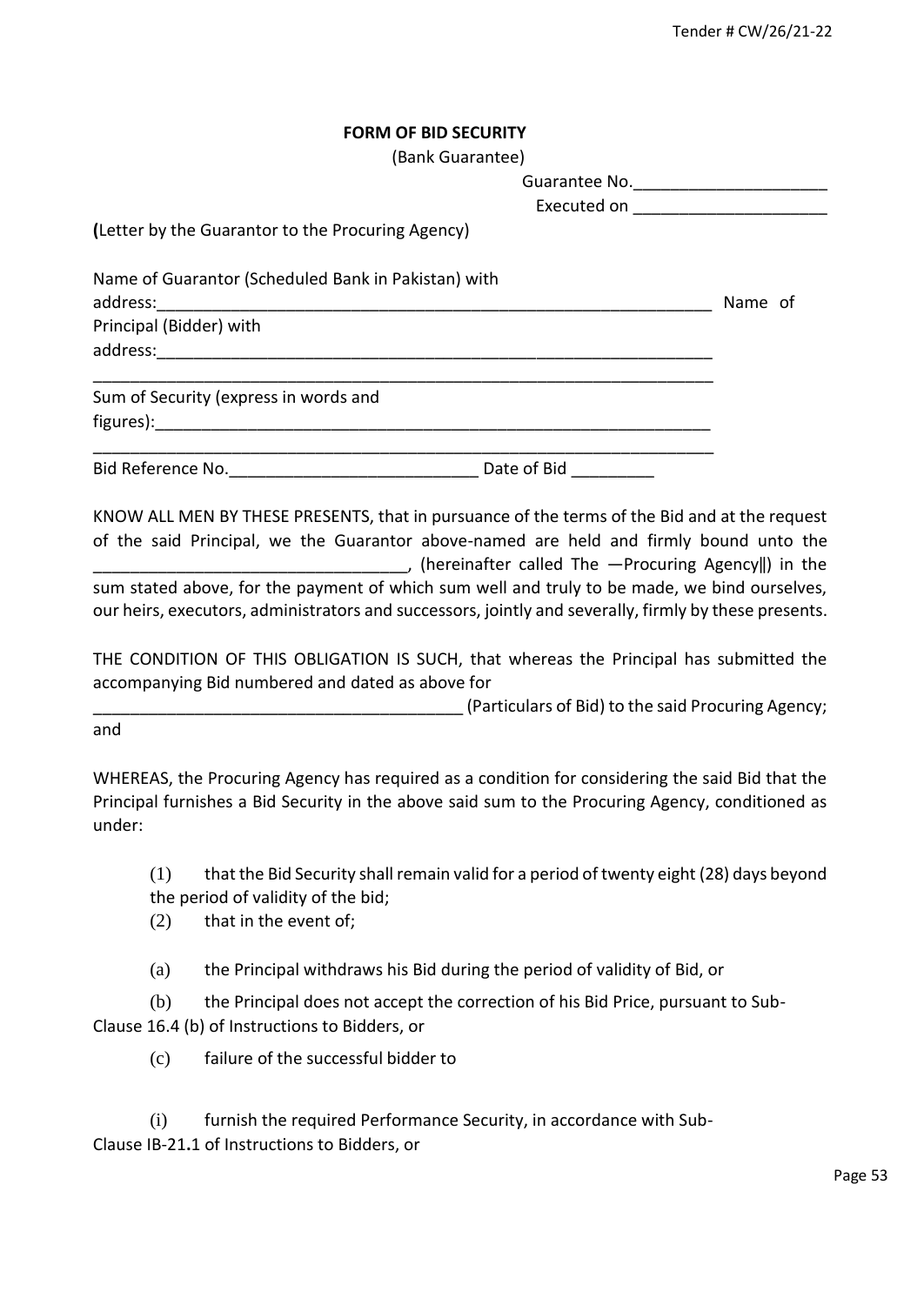(ii) sign the proposed Contract Agreement, in accordance with Sub-Clauses IB-20.2 & 20.3 of Instructions to Bidders, the entire sum be paid immediately to the said Procuring Agency for delayed completion and not as penalty for the successful bidder's failure to perform.

NOW THEREFORE, if the successful bidder shall, within the period specified therefore, on the prescribed form presented to him for signature enter into a formal Contract Agreement with the said Procuring Agency in accordance with his Bid as accepted and furnish within fourteen (14) days of receipt of Letter of Acceptance, a Performance Security with good and sufficient surety , as may be required, upon the form prescribed by the said Procuring Agency for the faithful performance and proper fulfilment of the said Contract or in the event of nonwithdrawal of the said Bid within the time specified then this obligation shall be void and of no effect, but otherwise to remain in full force and effect.

PROVIDED THAT the Guarantor shall forthwith pay to the Procuring Agency the said sum stated above upon first written demand of the Procuring Agency without cavil or argument and without requiring the Procuring Agency to prove or to show grounds or reasons for such demand, notice of which shall be sent by the Procuring Agency by registered post duly addressed to the Guarantor at its address given above.

PROVIDED ALSO THAT the Procuring Agency shall be the sole and final judge for deciding whether the Principal has duly performed his obligations to sign the Contract Agreement and to furnish the requisite Performance Security within the time stated above, or has defaulted in fulfilling said requirements and the Guarantor shall pay without objection the sum stated above upon first written demand from the Procuring Agency forthwith and without any reference to the Principal or any other person.

IN WITNESS WHEREOF, the above bounded Guarantor has executed the instrument under its seal on the date indicated above, the name and seal of the Guarantor being hereto affixed and these presents duly signed by its undersigned representative pursuant to authority of its governing body.

|                                                           |                         | Guarantor (Bank) |                            |
|-----------------------------------------------------------|-------------------------|------------------|----------------------------|
| Witness:                                                  |                         |                  |                            |
| $\mathbf{1}$<br>$\bullet$                                 |                         |                  |                            |
|                                                           |                         |                  |                            |
| Corporate Secretary (Seal)                                |                         |                  |                            |
| $\overline{2}$<br><u> 1990 - Johann Barbara, martin a</u> |                         |                  |                            |
|                                                           | (Name, Title & Address) |                  | Corporate Guarantor (Seal) |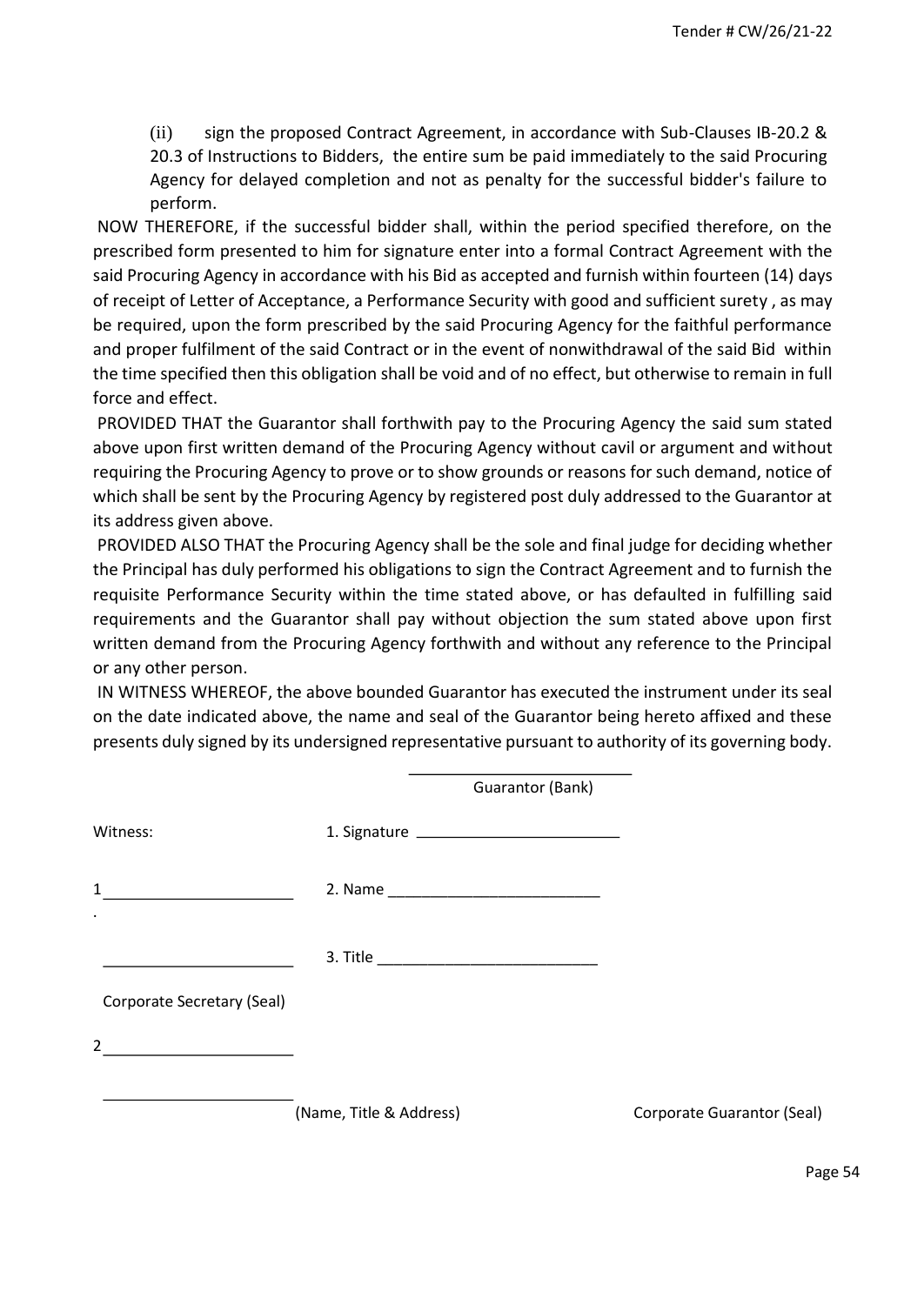| <b>FORM OF PERFORMANCE SECURITY (Bank Guarantee)</b> |                    |  |
|------------------------------------------------------|--------------------|--|
|                                                      |                    |  |
|                                                      |                    |  |
|                                                      | <b>Expiry Date</b> |  |
| (Letter by the Guarantor to the Procuring Agency)    |                    |  |
| Name of Guarantor (Scheduled Bank in Pakistan) with  |                    |  |
| Name of Principal (Contractor) with                  |                    |  |
| Penal Sum of Security (express in words and          |                    |  |
|                                                      | Dated              |  |

KNOW ALL MEN BY THESE PRESENTS, that in pursuance of the terms of the Bidding Documents and above said Letter of Acceptance (hereinafter called the Documents) and at the request of the said Principal we, the Guarantor above named, are held and firmly bound unto the (hereinafter called the Procuring Agency) in the penal sum of the amount stated above*,* for the payment of which sum well and truly to be made to the said Procuring Agency, we bind ourselves, our heirs, executors, administrators and successors, jointly and severally, firmly by these presents.

THE CONDITION OF THIS OBLIGATION IS SUCH, that whereas the Principal has accepted the Procuring Agency's above said Letter of Acceptance for \_\_\_\_\_\_\_\_\_\_\_\_\_\_\_\_\_\_\_\_\_\_\_\_\_\_\_\_\_\_\_\_\_\_ (Name of Contract) for the \_\_\_\_\_\_\_\_\_\_\_\_\_\_\_\_

\_\_\_\_\_\_\_\_\_\_\_\_\_\_\_\_\_\_\_\_\_\_\_\_\_\_\_\_\_\_\_ (Name of Project).

NOW THEREFORE, if the Principal (Contractor) shall well and truly perform and fulfill all the undertakings, covenants, terms and conditions of the said Documents during the original terms of the said Documents and any extensions thereof that may be granted by the Procuring Agency, with or without notice to the Guarantor, which notice is, hereby, waived and shall also well and truly perform and fulfill all the undertakings, covenants terms and conditions of the Contract and of any and all modifications of the said Documents that may hereafter be made, notice of which modifications to the Guarantor being hereby waived, then, this obligation to be void; otherwise to remain in full force and virtue till all requirements of Clause 9, Remedying Defects, of Conditions of Contract are fulfilled.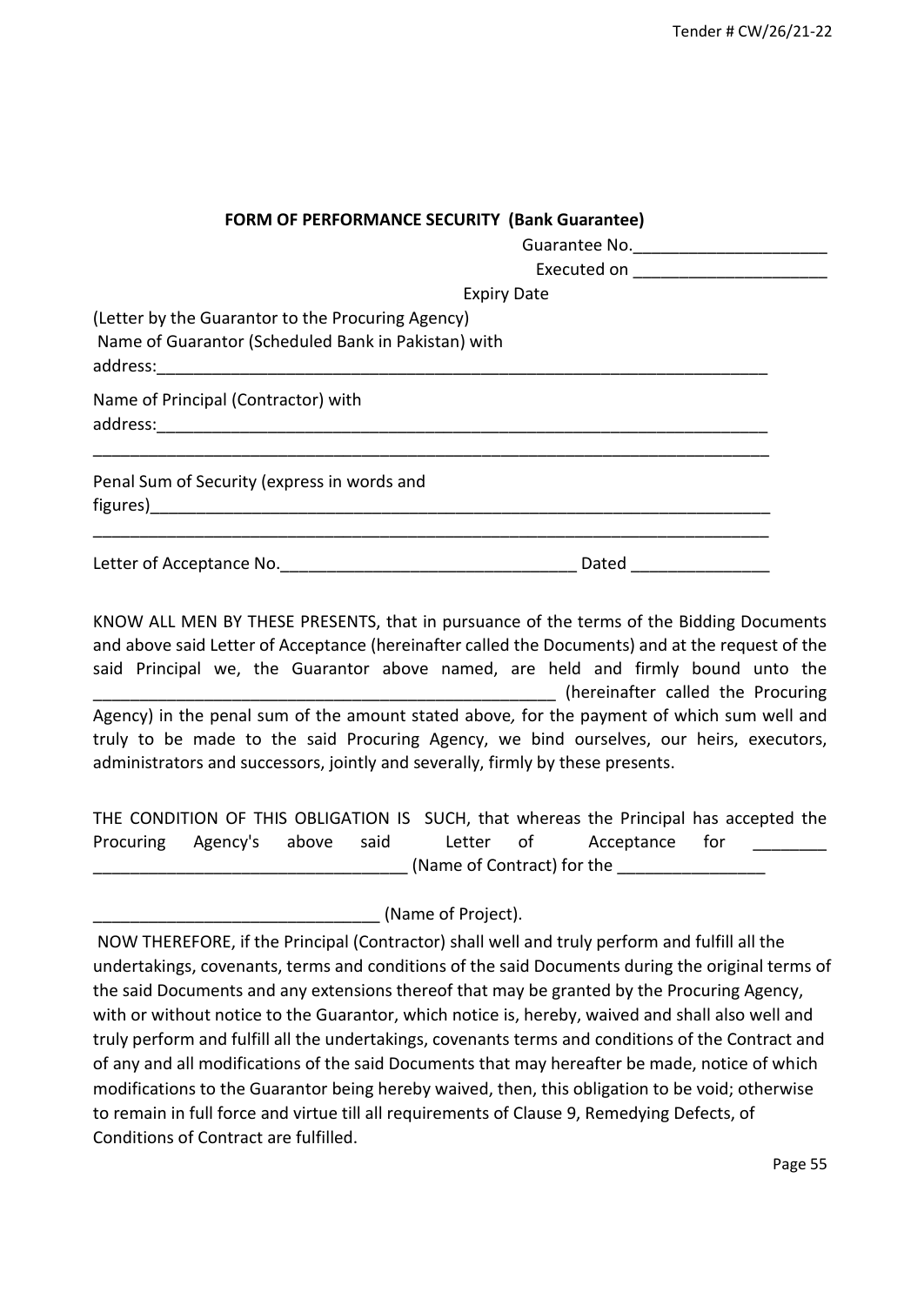Our total liability under this Guarantee is limited to the sum stated above and it is a condition of any liability attaching to us under this Guarantee that the claim for payment in writing shall be received by us within the validity period of this Guarantee, failing which we shall be discharged of our liability, if any, under this Guarantee.

We, the Guarantor), waiving all objections and  $($ the Guarantor), waiving all objections and defenses under the Contract, do hereby irrevocably and independently guarantee to pay to the Procuring Agency without delay upon the Procuring Agency's first written demand without cavil or arguments and without requiring the Procuring Agency to prove or to show grounds or reasons for such demand any sum or sums up to the amount stated above, against the Procuring Agency's written declaration that the Principal has refused or failed to perform the obligations under the Contract, forwhich payment will be effected by the Guarantor to Procuring Agency's designated Bank & Account Number.

PROVIDED ALSO THAT the Procuring Agency shall be the sole and final judge for deciding whether the Principal (Contractor) has duly performed his obligations under the Contract or has defaulted in fulfilling said obligations and the Guarantor shall pay without objection any sum or sums up to the amount stated above upon first written demand from the Procuring Agency forthwith and without any reference to the Principal or any other person.

IN WITNESS WHEREOF, the above bounded Guarantor has executed this Instrument under its seal on the date indicated above, the name and corporate seal of the Guarantor being hereto affixed and these presents duly signed by its undersigned representative, pursuant to authority of its governing body.

\_\_\_\_\_\_\_\_\_\_\_\_\_\_\_\_\_\_\_\_\_\_\_\_

|                            | Guarantor (Bank)                    |
|----------------------------|-------------------------------------|
| Witness:                   | 1.<br>Signature ___________________ |
|                            |                                     |
| Corporate Secretary (Seal) |                                     |
| 2.                         |                                     |
| (Name, Title & Address)    | Corporate Guarantor (Seal)          |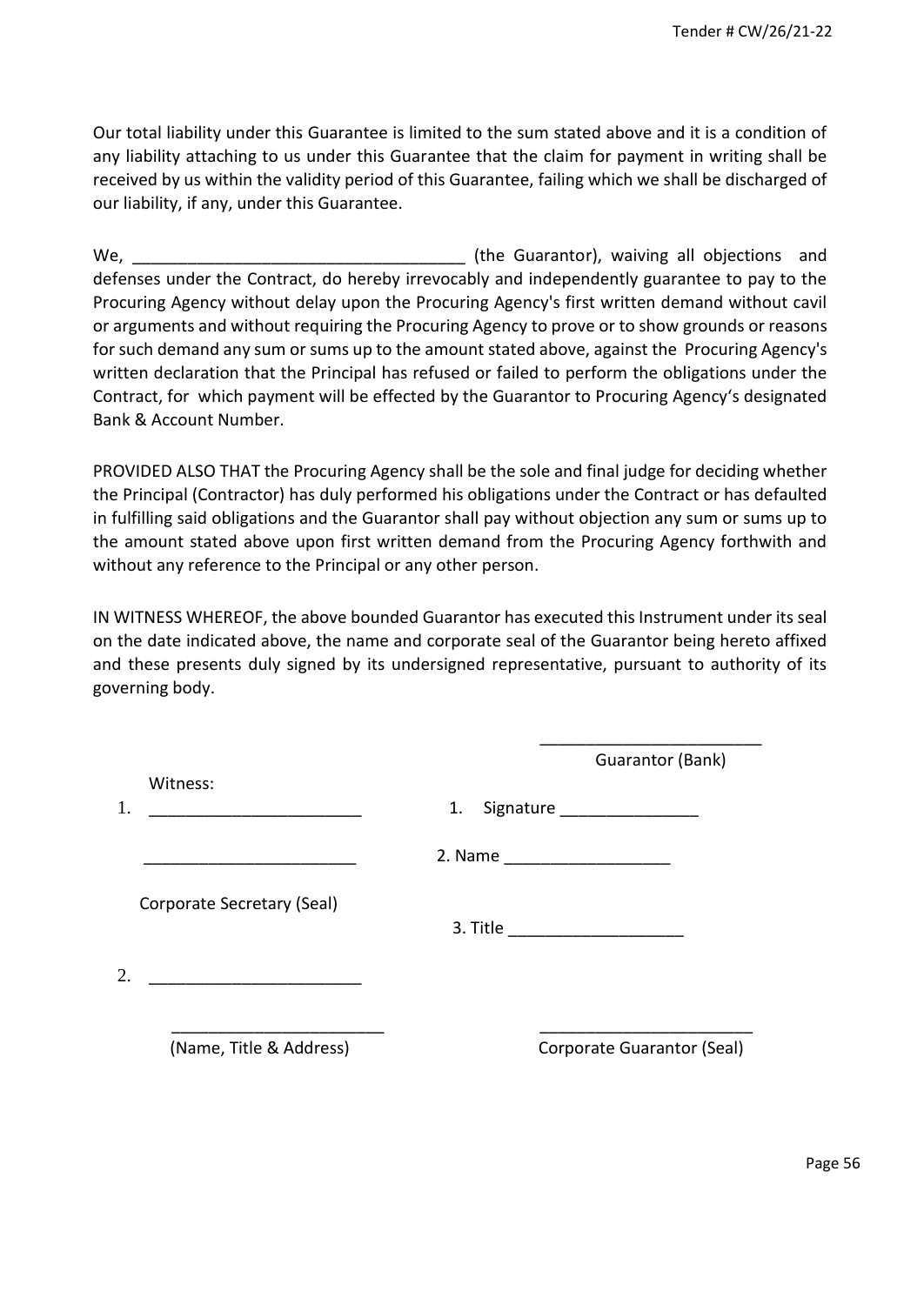### **FORM OF CONTRACT AGREEMENT**

|                                   |         | THIS CONTRACT AGREEMENT (hereinafter called the -Agreement  ) made on the<br>day of |
|-----------------------------------|---------|-------------------------------------------------------------------------------------|
| 200                               | between | (hereinafter called the $-$ Procuring                                               |
| Agency  ) of the one part and     |         | (hereinafter called the                                                             |
| -Contractor  ) of the other part. |         |                                                                                     |

WHEREAS the Procuring Agency is desirous that certain Works, viz Theorem 2013 Should be executed by the Contractor and has accepted a Bid by the Contractor for the execution and completion of such Works and the remedying of any defects therein.

NOW this Agreement witnessed as follows:

1. In this Agreement words and expressions shall have the same meanings as are respectively assigned to them in the Conditions of Contract hereinafter referred to.

2. The following documents after incorporating addenda, if any except those parts relating to Instructions to Bidders, shall be deemed to form and be read and construed as part of this Agreement, viz:

- (a) The Letter of Acceptance;
- (b) The completed Form of Bid along with Schedules to Bid;
- (c) Conditions of Contract & Contract Data;
- (d) The priced Schedule of Prices/Bill of quantities (BoQ);
- (e) The Specifications; and
- (f) The Drawings

3. In consideration of the payments to be made by the Procuring Agency to the Contractor as hereinafter mentioned, the Contractor hereby covenants with the Procuring Agency to execute and complete the Works and remedy defects therein in conformity and in all respects within the provisions of the Contract.

4. The Procuring Agency hereby covenants to pay the Contractor, in consideration of the execution and completion of the Works as per provisions of the Contract, the Contract Price or such other sum as may become payable under the provisions of the Contract at the times and in the manner prescribed by the Contract.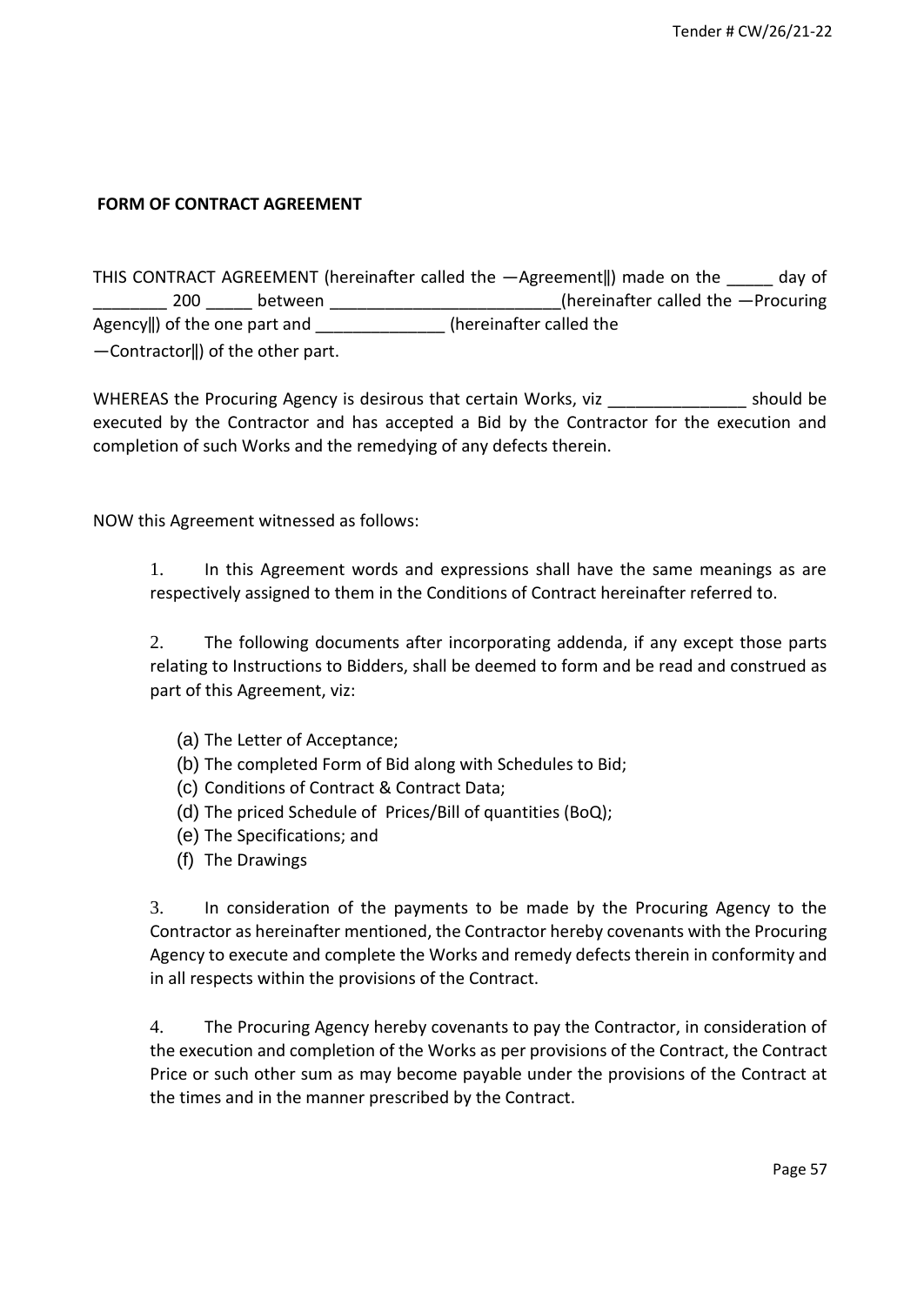IN WITNESS WHEREOF the parties hereto have caused this Contract Agreement to be executed on the day*,* month and year first before written in accordance with their respective laws.

|  | Signature of the Contactor |
|--|----------------------------|
|  |                            |

Signature of the Procuring Agency

\_\_\_\_\_\_\_\_\_\_\_\_\_\_\_\_\_\_\_\_\_\_ \_\_\_\_\_\_\_\_\_\_\_\_\_\_\_\_\_\_\_\_\_ (Seal)

Signed, Sealed and Delivered in the presence of:

Witness: Witness:

(Seal)

**\_\_\_\_\_\_\_\_\_\_\_\_\_\_\_\_\_\_\_\_\_\_\_\_\_\_\_\_\_\_ \_\_\_\_\_\_\_\_\_\_\_\_\_\_\_\_\_\_\_\_\_\_\_\_\_\_\_\_\_\_\_** 

(Name, Title and Address) (Name, Title and Address)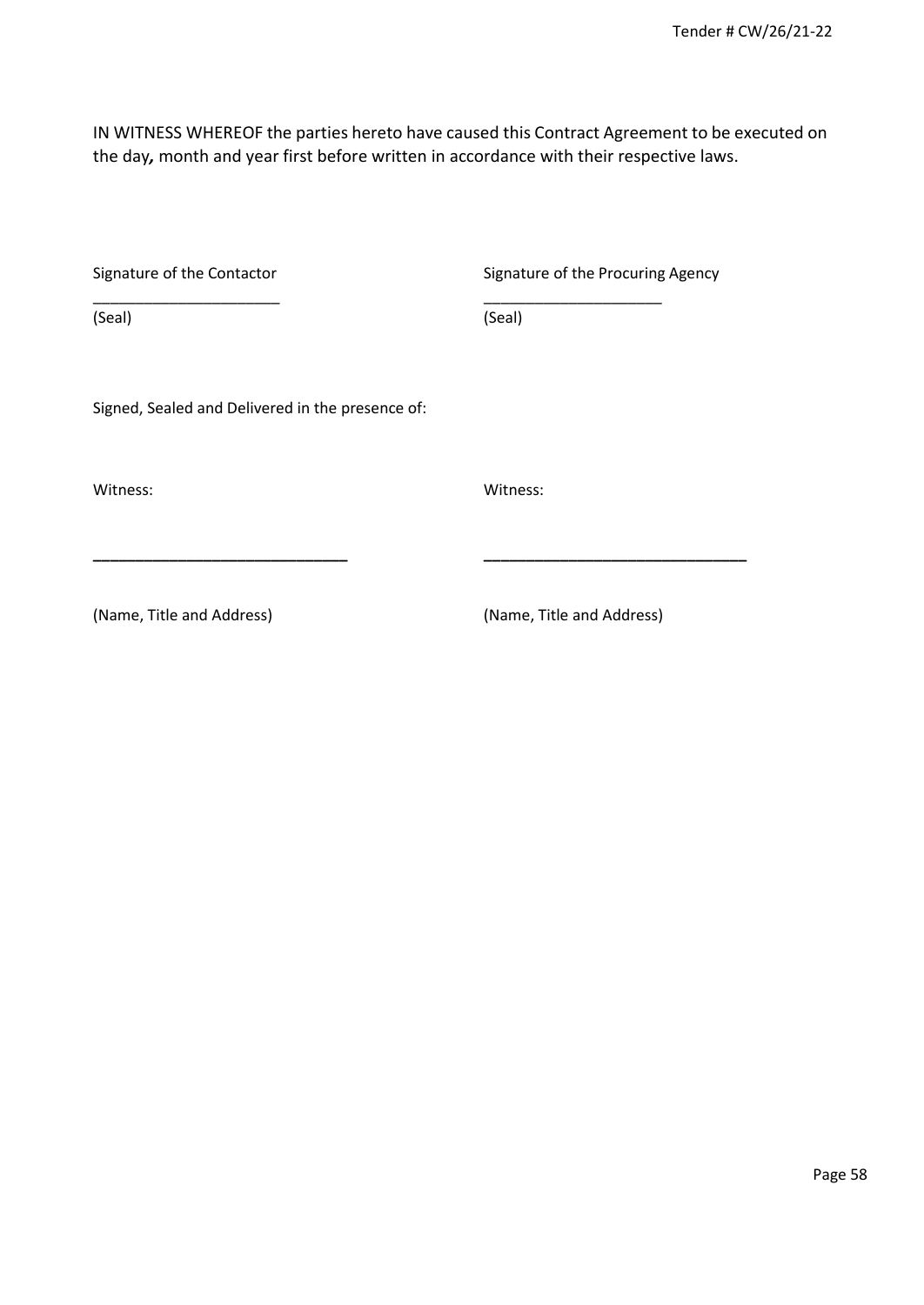#### **MOBILIZATION ADVANCE GUARANTEE**

|                                                                                                                                                                                                                                                                                                                                                                              | Guarantee No. 1999             |
|------------------------------------------------------------------------------------------------------------------------------------------------------------------------------------------------------------------------------------------------------------------------------------------------------------------------------------------------------------------------------|--------------------------------|
|                                                                                                                                                                                                                                                                                                                                                                              | Executed on___________________ |
| (Letter by the Guarantor to the Procuring Agency)                                                                                                                                                                                                                                                                                                                            |                                |
|                                                                                                                                                                                                                                                                                                                                                                              |                                |
| Procuring Agency) has entered into a Contract for                                                                                                                                                                                                                                                                                                                            |                                |
|                                                                                                                                                                                                                                                                                                                                                                              |                                |
|                                                                                                                                                                                                                                                                                                                                                                              |                                |
|                                                                                                                                                                                                                                                                                                                                                                              |                                |
| [hereinafter called the Contractor]. (Annumental contractor).                                                                                                                                                                                                                                                                                                                |                                |
| AND WHEREAS the Procuring Agency has agreed to advance to the Contractor, at the                                                                                                                                                                                                                                                                                             |                                |
| Contractor's request, an amount of Rs.                                                                                                                                                                                                                                                                                                                                       | Rupees                         |
| (which amount shall be advanced to the Contractor as per                                                                                                                                                                                                                                                                                                                     |                                |
| provisions of the Contract.                                                                                                                                                                                                                                                                                                                                                  |                                |
| AND WHEREAS the Procuring Agency has asked the Contractor to furnish Guarantee to secure the<br>advance payment for the performance of his obligations under the said Contract.                                                                                                                                                                                              |                                |
|                                                                                                                                                                                                                                                                                                                                                                              |                                |
| (hereinafter called the Guarantor) at the request of the Contractor and in consideration of the                                                                                                                                                                                                                                                                              |                                |
| Procuring Agency agreeing to make the above advance to the Contractor, has agreed to furnish<br>the said Guarantee.                                                                                                                                                                                                                                                          |                                |
| NOW THEREFORE the Guarantor hereby guarantees that the Contractor shall use the advance for<br>the purpose of above mentioned Contract and if he fails, and commits default in fulfillment of any<br>of his obligations for which the advance payment is made, the Guarantor shall be liable to the<br>Procuring Agency for payment not exceeding the aforementioned amount. |                                |

Notice in writing of any default, of which the Procuring Agency shall be the sole and final judge, as aforesaid, on the part of the Contractor, shall be given by the Procuring Agency to the Guarantor, and on such first written demand payment shall be made by the Guarantor of all sums then due under this Guarantee without any reference to the Contractor and without any objection.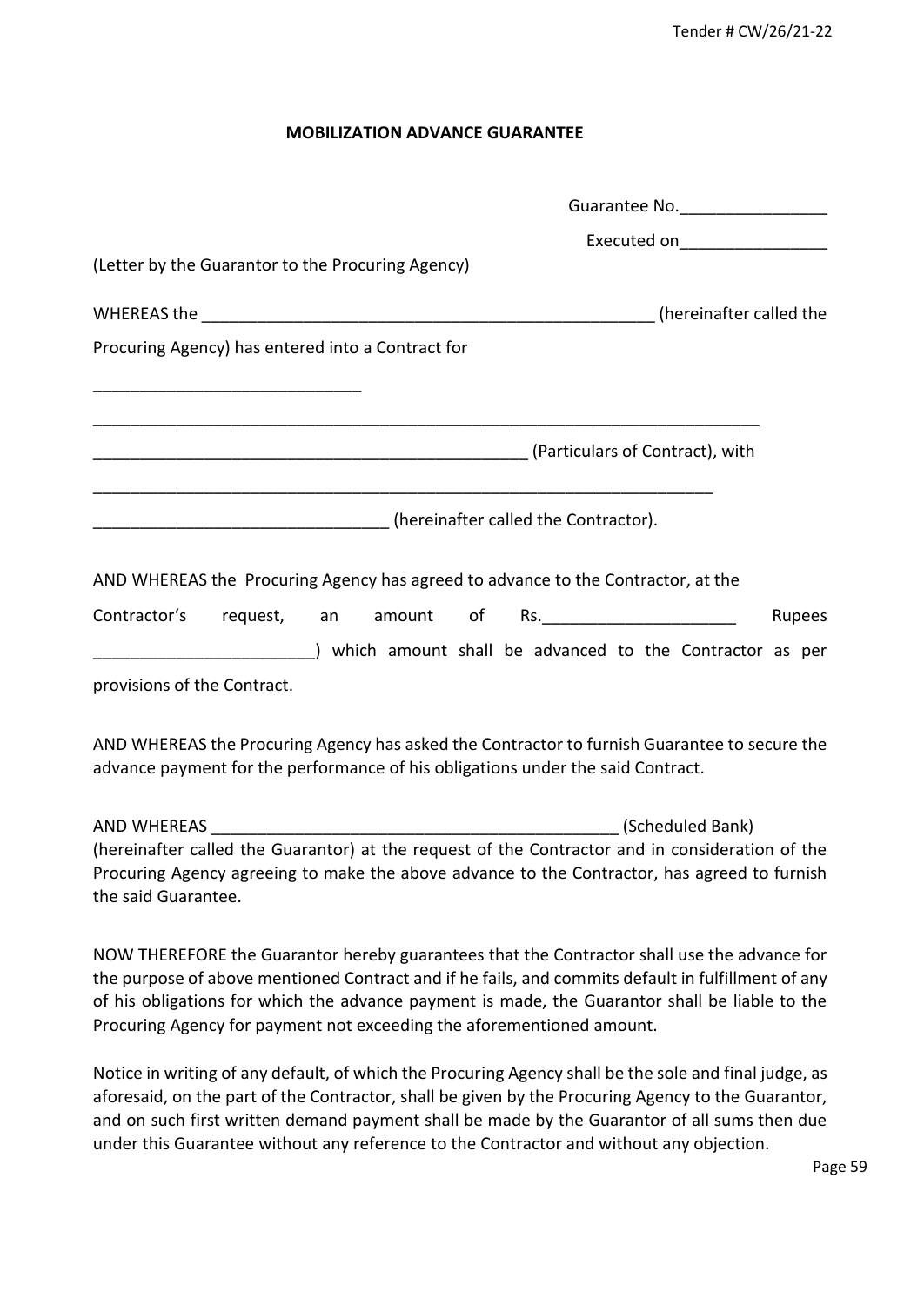This Guarantee shall come into force as soon as the advance payment has been credited to the account of the Contractor.

This Guarantee shall expire not later than **Example 2018** and the state of the state of the state of the state of the state of the state of the state of the state of the state of the state of the state of the state of the which date we must have received any claims by registered letter, telegram, telex or telefax.

It is understood that you will return this Guarantee to us on expiry or after settlement of the total amount to be claimed hereunder.

|                |                         |    |    | <b>Guarantor (Scheduled Bank)</b>                        |
|----------------|-------------------------|----|----|----------------------------------------------------------|
| Witness:<br>1. |                         | 1. |    |                                                          |
|                | 2. Name                 |    | 3. | Corporate Secretary (Seal)<br>Title ____________________ |
| 2.             |                         |    |    |                                                          |
|                | (Name, Title & Address) |    |    | Corporate Guarantor (Seal)                               |

#### **INDENTURE FOR SECURED ADVANCES.**

(For use in cases in which is contract is for finished work and the contractor has entered into an agreement for the execution of a certain specified quantity of work in a given time ).

This INDENTURE made the ............... ........................... day of ...................... ----- ....... ---------- ........ -197--"- BETWEEN (hereinafter called "the Contractor" which expression shall where the context so admits or implied be deemed to include his heirs, executors, administrators and assigns) of the one part and THE GOVERNOR OF SINDH (hereinafter called "the Government" of the other part).

WHEREAS by an agreement, dated (hereinafter called the said agreement, the contractor has agreed to perform the under-mentioned works (hereinafter referred to as the said work):-

(Here enter (the description of the works). $<sup>1</sup>$ </sup>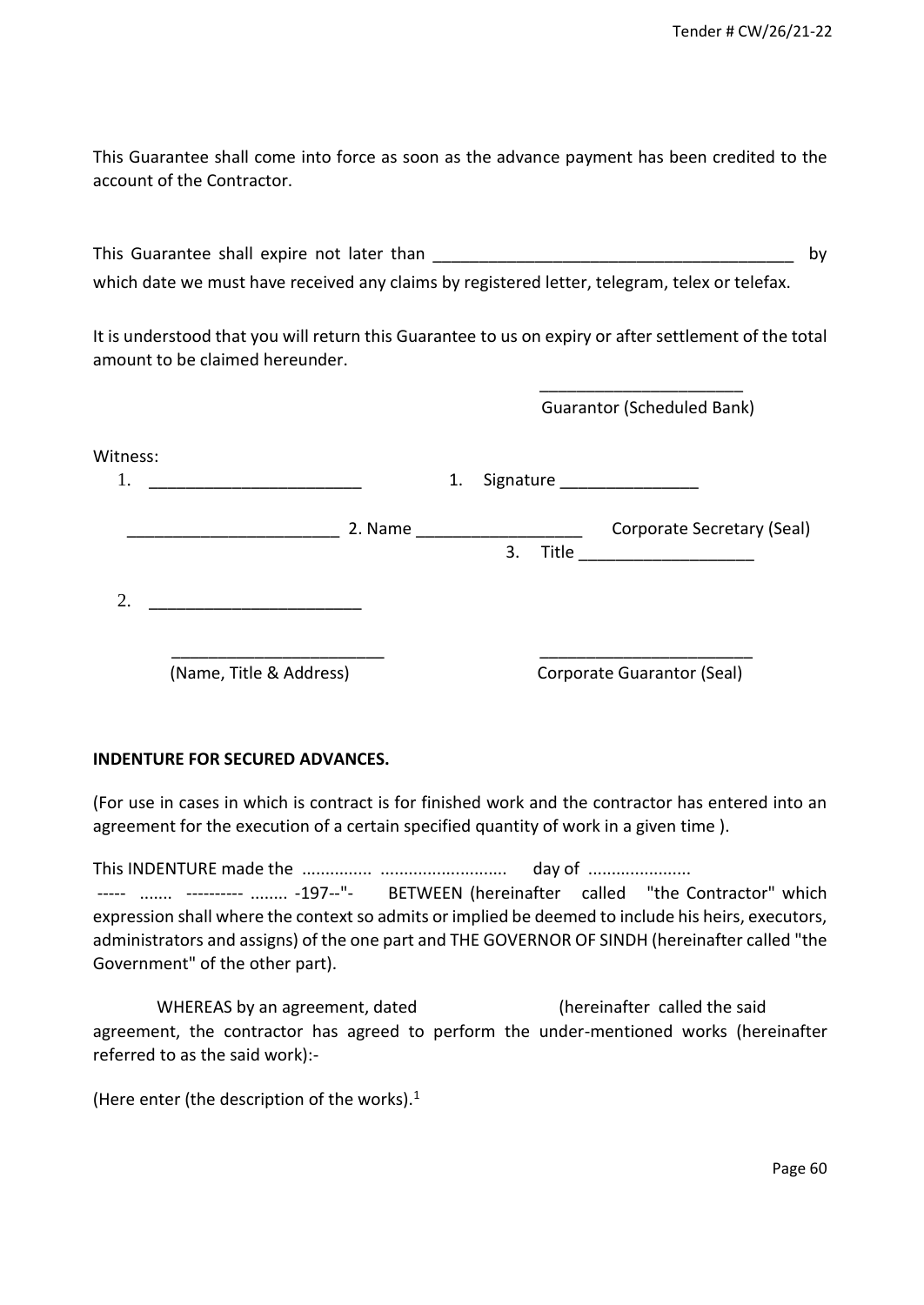AND WHEREAS the contractor has applied to the ........... ................... ..............

— ....... ----- for an advance to him of Rupees --------------------------------

(Rs. .................. ) on the security of materials absolutely belonging to him and brought by him to the site of the said works the subject of the said agreement for use in the construction of such of the said works as he has undertaken to execute at rates fixed for the finished work (inclusive of the cost of materials and labour and other charge)

AND

WHEREAS the Government has agreed to advance to the Contractor the sum of Rupees, (Rs. ...................... ) on the security of materials the quantities and other particulars of which are detailed in Part II of Running Account Bill (E). the said works signed by the contractor Fin R.Form.l7.A

on ----------- ....... — and on such covenants and conditions as are hereinafter contained and the Government has reserved to itself the option of marking any further advance or advances on the security of other materials brought by the Contractor to the site of the said works.

NOW THIS INDENTURE WTTNESSETH that in pursuance of the said agreement and in consideration of the sum of Rupees ........... ------------- ...... - ........ — ...... (Rs. ------ ...... ----- ) on or before the execution of these presents paid to the Contractor by the Government (the receipt whereof the Contractor doth hereby acknowledge) and of such further advances (if any) as may be made to him as aforesaid (all of which advances are hereinafter collectively referred to as the said amount) the Contractor doth hereby assign unto the Government the said materials by way of security for the said amount

And doth hereby covenant and agree with the Government and declare ay follow :-

(1) That the said sum of Rupees ......... - ................ ------------- ...... -------------- (RF. ---------------- --- ) so advanced by the Government to the Contractor as aforesaid and all or any further sum or sums which may be advanced aforesaid shall be employed by the contractor in or towards expending the execution of the said works and for no other purpose whatsoever.

(2) That the materials detailed in the said Running Account Bill (B) which have been Fin R Form No. 17-A

Offered to and accepted by (he Government as security for the said amount are absolutely by the Contractors own property free from encumbrances of any kind and the Contractor will not make any application for or receive a further advance on the security of materials which are not absolutely his own property and free from encumbrances of any kind and the contractor hereby agrees, at all times, to indemnify and save harmless the Government against all claims whatsoever to any materials in respect of which an advance has been made to him as aforesaid.

(3) That the said materials detailed in the said Running Account Bill (B) and all other Fin. R. Form No. 17-A

Materials on the security of which any further advance or advances may hereafter be made as aforesaid (hereinafter called the said materials) shall be used by the Contractor solely in *the*  execution of the said works in accordance with the directions of the

Divisional Officer ---------------------------(hereinafter called the Divisional Officer) and in the terms of the said agreement. The same state of the said agreement.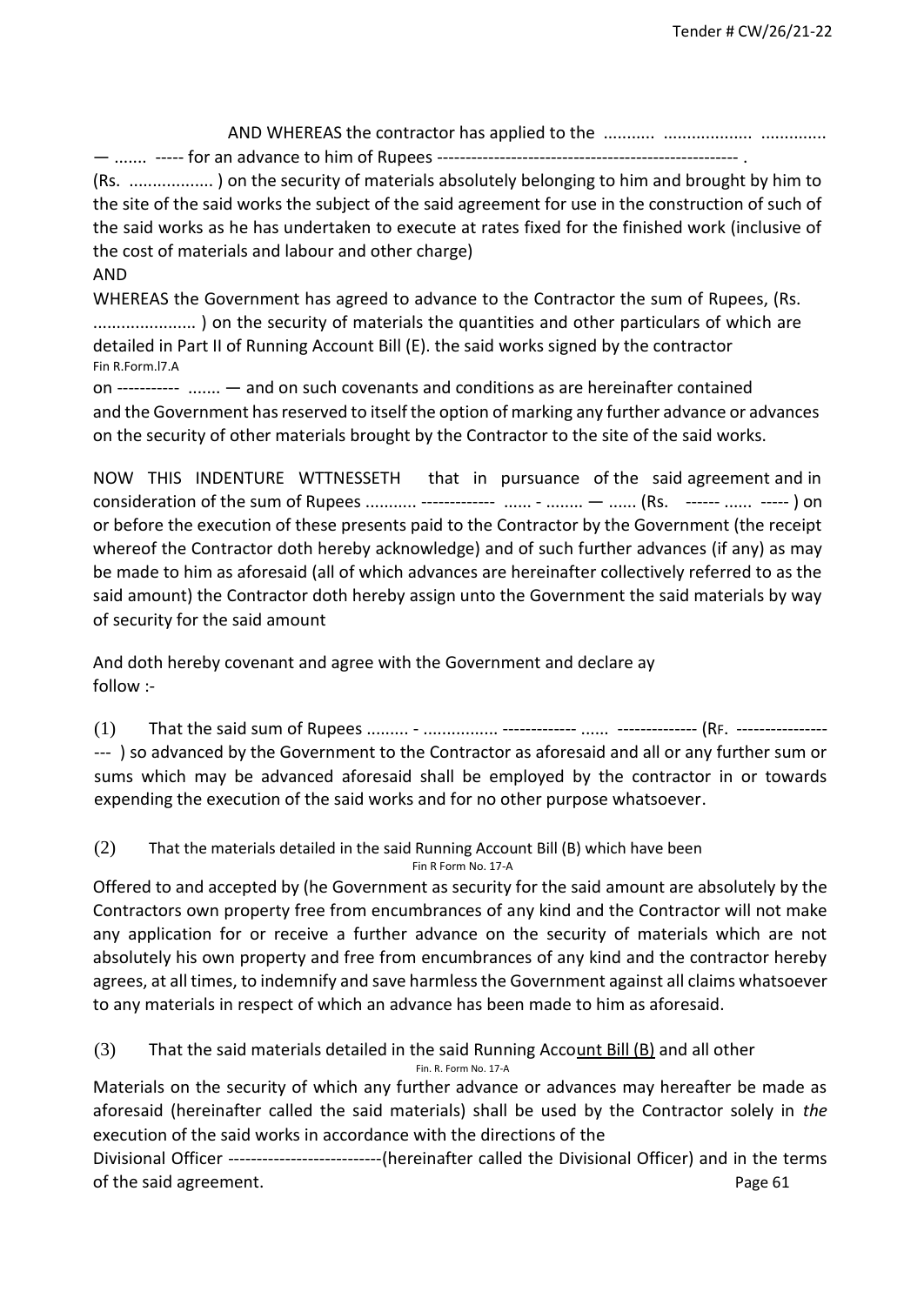(4) That the Contractor shall make at his own cost all necessary and adequate arrangement for the proper watch, safe custody and protection against all risks of the said material and that until used in construction as aforesaid the said materials shall remain at the site of the said works in the Contractor's custody and at his own risk and on his own responsibility and shall at all times be open to inspection by (he Divisional Officer or any officer authorized by him. In the event of the said materials of any part (hereof being stolen, destroyed or damaged or becoming deteriorated in a grater degree than is due to reasonable use and wear thereof Contractor will forthwith replace the same with other materials of like qualify or repair and make good the same as required by the Divisional Officer and the materials so brought to replace the said materials so repaired and made good shall also be considered as security for the said amount.

(5) 'Hurt the said materials shall not on any account be removed from the site of the said works except with the written permission of the Divisional Officer or an officer authorized by him in that behalf

(6) That the said amount shall be payable in full when or before the Contractor receives payment, from the Government of the price payable to him for the said works under the terms and provisions of the said agreement PROVIDED THAT if any intermediate payments are made to the contractor on account of work done then on the occasion of each such payment the Government will be at liberty to make a recovery from the Contractors Bill for such payment by deducting there from in the value of the said materials (hen actually used in the construction and in respect of which recovery has not been made previously the value for this purpose being determined in respect of each description of material at (he rates at which the amount of the advances made under these presents were calculated.

(7) That if the Contractor shall at any time make any default in the performance or observation in any respect of any of the terms and provisions of the said agreement or of these presents the total amount of the advance or advances that may still be owing to the Government shall immediately on the happening of such default be repayable by the Contractor to the Government together with interest thereon at twelve percent per annum from the date or respective dates of such advance or advances to the date or repayment and with all costs, charges, damages and expenses incurred by the Government in or for the recovery thereof or the enforcement of this security or otherwise by reason of (he default of the Contractor and any moneys so becoming due and payable shall constitute a debt due from the Contractor to the Government and the Contractor hereby covenants and agrees with the Government to repay and the same respectively to it accordingly.

(8) That the Contractor hereby charges all the said materials with the repayment to the Government of the said sum of Rupees ........................ - .............................

(Rs. ...................... ) and any further sum or sums which may be advanced as aforesaid and all costs charges damages and expenses payable under these present PROVIDED ALWAYS and it is hereby agreed and declared that not withstanding anything in the said agreement and without prejudice to the powers contained therein if and whether the covenant for payment and repayment hereinbefore contained shall become enforceable and the money owing shall not be paid to accordingly. The contract of the contract of the contract of the contract of the contract of the contract of the contract of the contract of the contract of the contract of the contract of the contract of the contr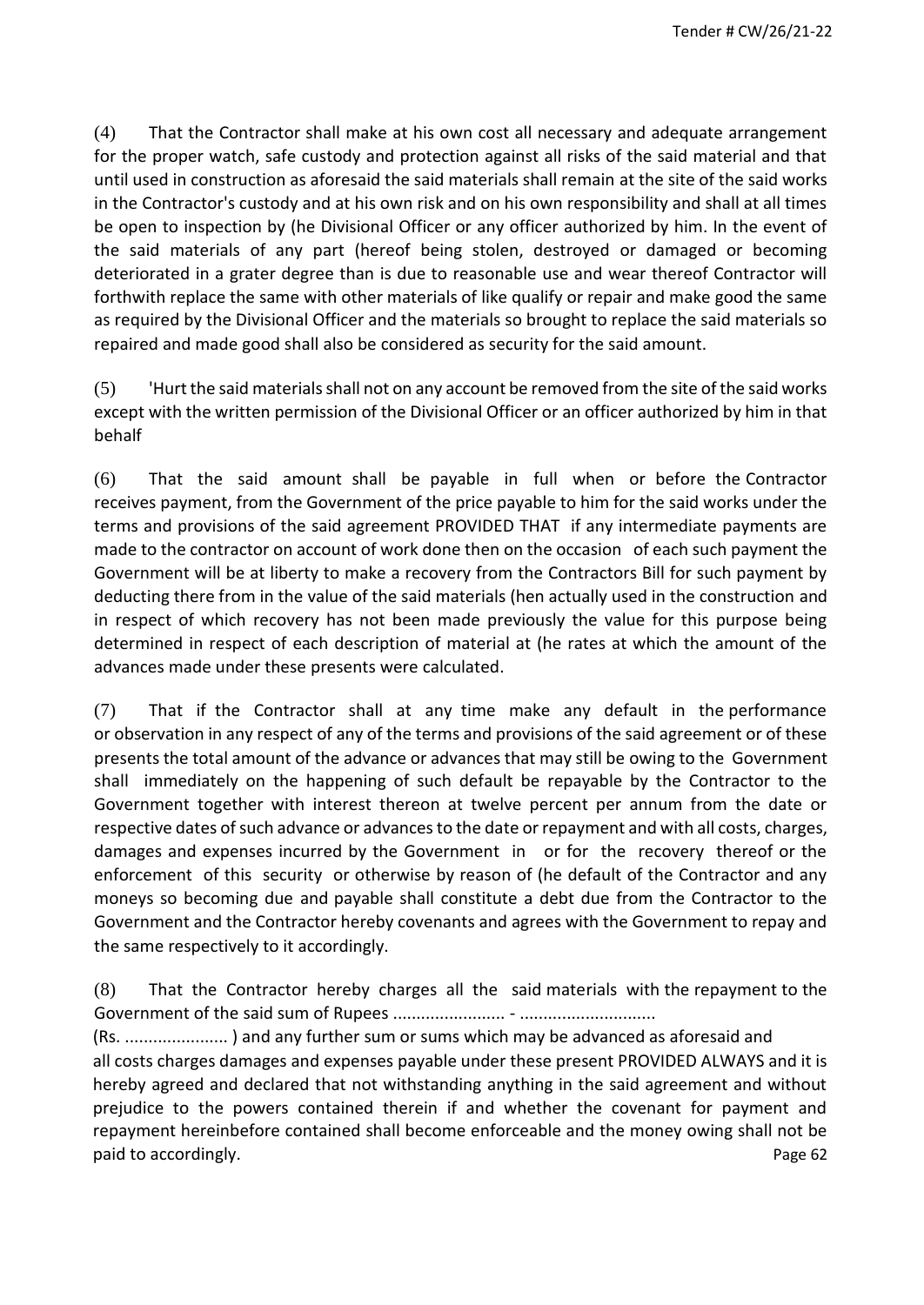Once therewith the Government may at any time thereafter adopt all or any of following courses as it may deem best ;-

> (a) Seize and utilize the said materials or any part thereof in the completion of the said works on behalf of the Contractor in accordance with the provisions in that behalf contained in the said agreement debiting the Contractor with the actual cost of effecting such completion the amount due in respect of advances under these presents and crediting the Contractor with the value of work done as he had carried it out in accordance with the said agreement and at the rates thereby provided. If the balance is against the Contractor he is to pay the same to the Government on demand.

> (b) Remove and sell by public auction the seized materials or any part thereof and out of the moneys arising from the sale retain all the sums aforesaid repayable to the Government under these presents and pay over the surplus (if any) to the Contractor.

> (c) Deduct all or any part of the moneys owing out of the security deposit or any sum due to the Contractor under the said agreement.

(9) That except as is expressly provided by the presents interest on the aid advance shall not be payable.

(10) That in the event of any conflict between the provisions of these presents and the said agreement the provisions of these presents shall prevail and in the event of any dispute or difference arising over the construction or effect of these presents the settlement of which has not been hereinbefore expressly provided for the same shall be referred to the Superintending Engineer ..................................... Circle whose……………. decision shall be final and the provisions of the Indian Arbitration Act for the time being in force

so far as they are applicable shall apply to any such reference.

In witnesses whereof the\* ----- -—\_\_.................................... on behalf of the Governor of Sindh and the said ................. — ........................... - .......... --have hereunto set their respective hands and seals the day and first above written.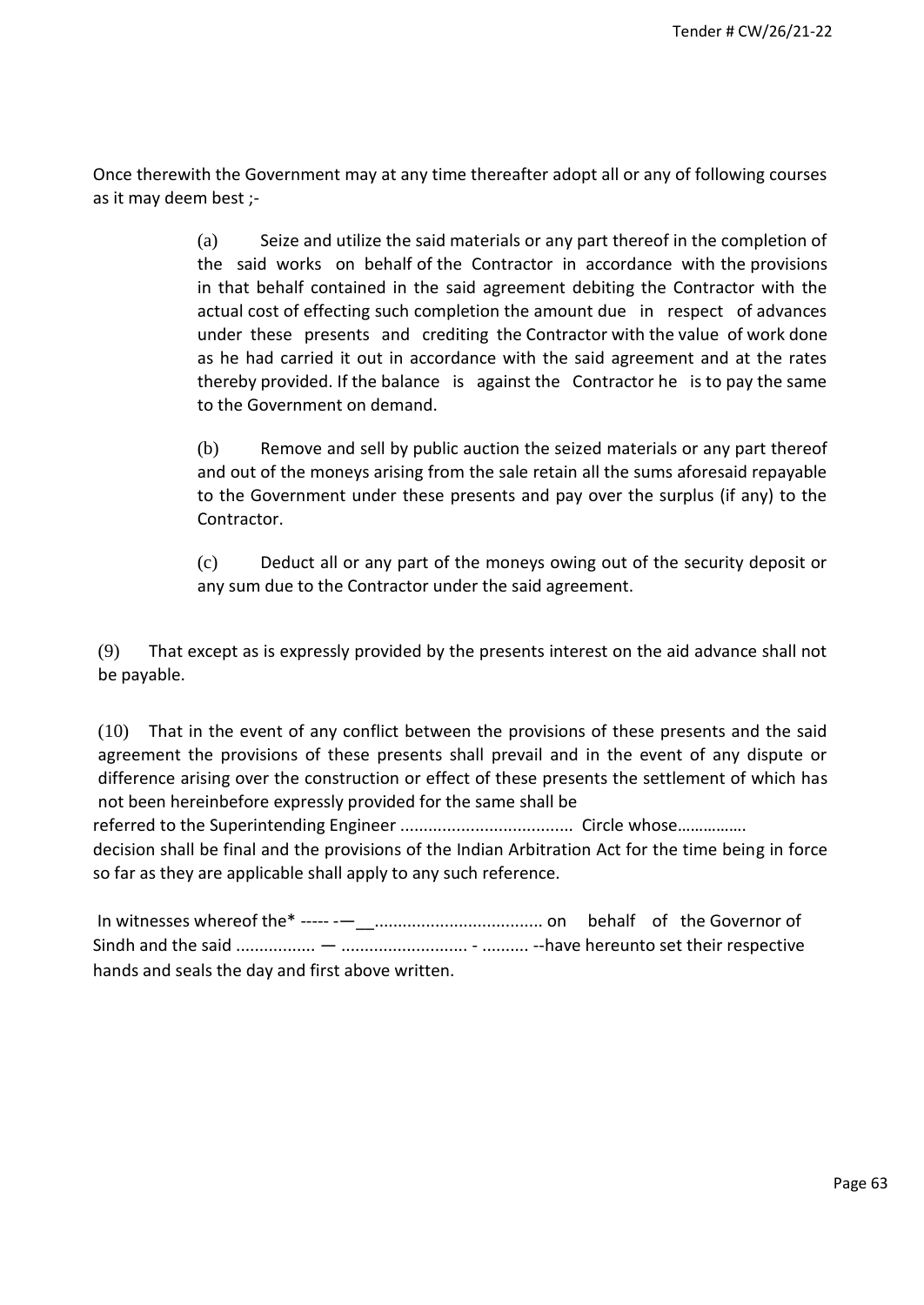Signed, sealed and delivered by\* In the presence of

Seal 1st witness 2<sup>nd</sup> witness

Signed, sealed and delivered by\* In the presence of Seal

1st Witness 2<sup>nd</sup> witness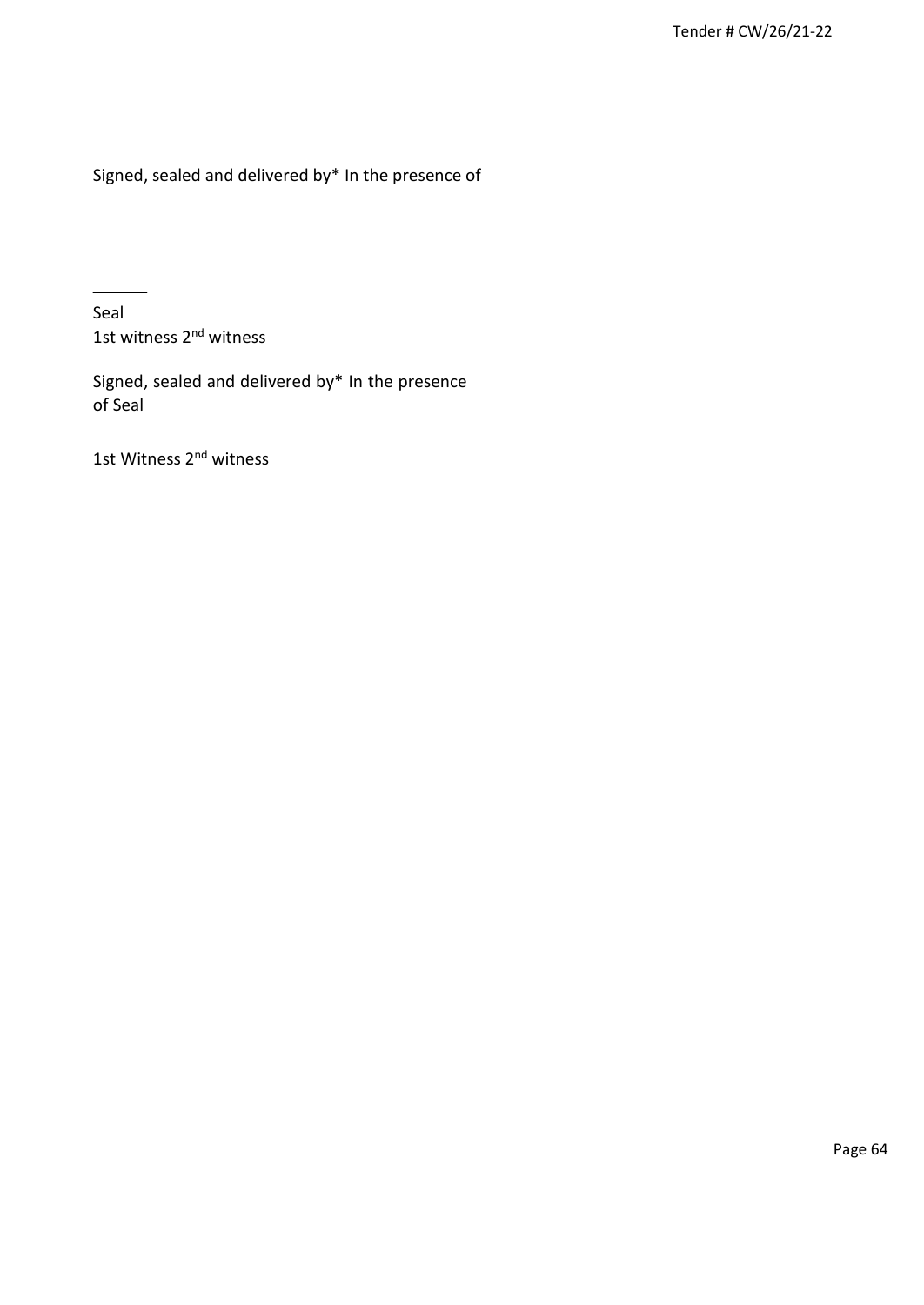# **SPECIFICATIONS**

#### *[Note for Preparing the Specifications]*

A set of precise and clear specifications is a prerequisite for bidders to respond realistically and competitively to the requirements of the user without qualifying their Bids. The specifications must be drafted to permit the widest possible competition and, at the same time, present a clear statement of the required standards of workmanship, materials, performance of the works. Only if this is done objectives of economy, efficiency, and fairness in procurement will be realized and responsiveness of Bids can be ensured, and the subsequent task of bid evaluation can be facilitated. The specifications should require that materials to be incorporated in the works be new, unused, and of the most recent or current models, and incorporated all recent improvements in design and materials unless provided for otherwise in the contract.

Samples of specifications from similar to previous procurements are useful in this respect. The use of metric units is encouraged. Depending on the complexity of the works and the repetitiveness of the type of procurement, it may be advantageous to standardize the Technical Specifications that should cover all classes of workmanship, materials and equipment although not necessarily to be used in a particular procurement.

Care must be taken in drafting specifications to ensure that they are not restrictive. In the specification of standards for equipment, materials, and workmanship, recognized international standards should be used as much as possible. The specifications shall consider all conditions but not limited to seismic conditions, weather conditions and environmental impact. The specifications should state that equipment, materials, and workmanship that meet other authoritative standards, and which ensure at least a substantially equal quality than the standards mentioned, will also be acceptable. The following clause may be inserted in the Specifications.

Sample Clause: Equivalency of Standards and Codes

Wherever reference is made in the Specifications to specific standards and codes to be met by Works to be furnished and tested, the provisions of the latest current edition or revision of the relevant shall apply, unless otherwise expressly stated in the Contract. Other authoritative standards that ensure equivalence to the standards and codes specified will be acceptable.]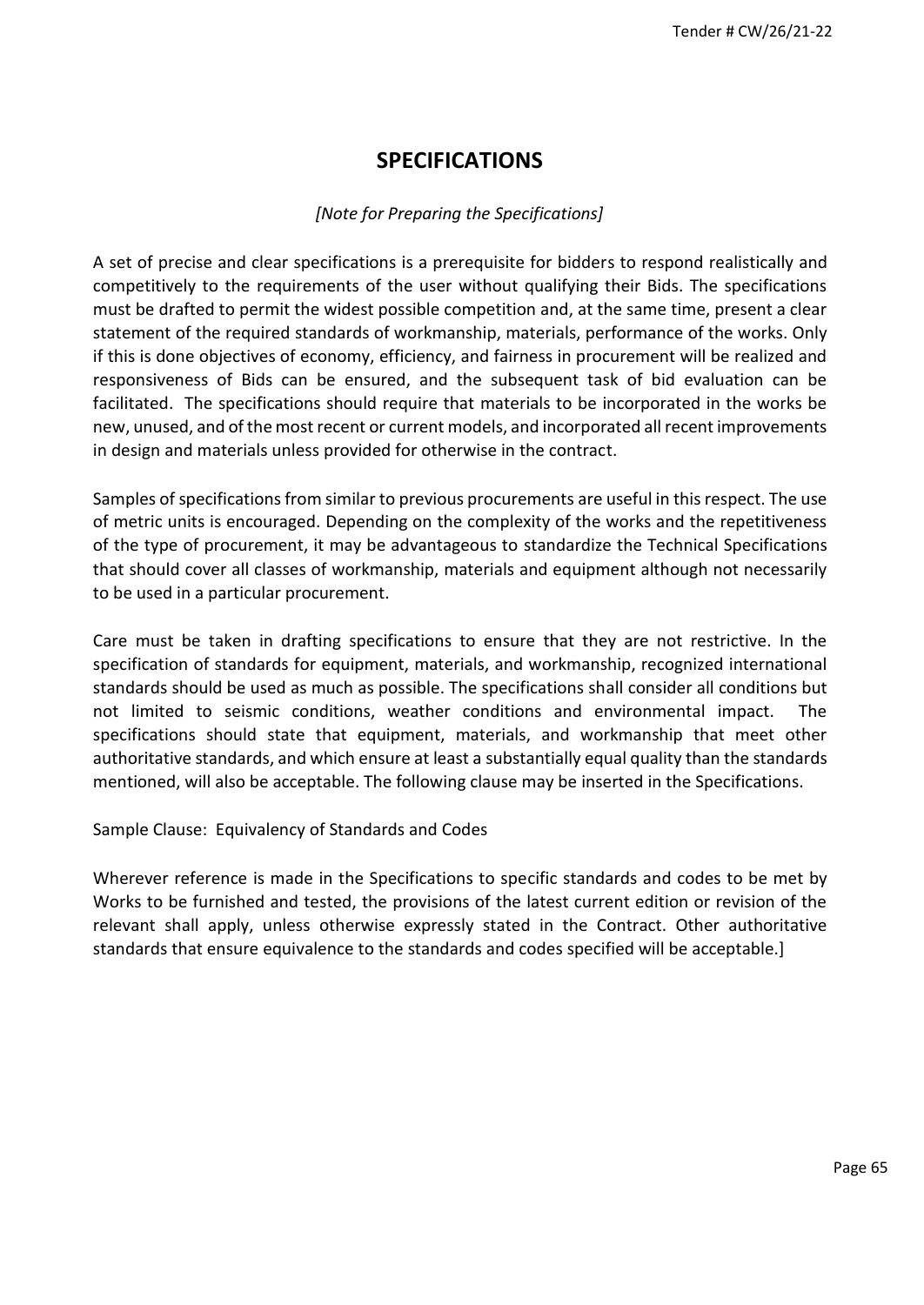# **\*DRAWINGS**

*\* (Note: The Engineer/Procuring Agency may incorporate specific Drawings for Bidding purposes only or may include the detailed drawings in a separate volume, if necessary).*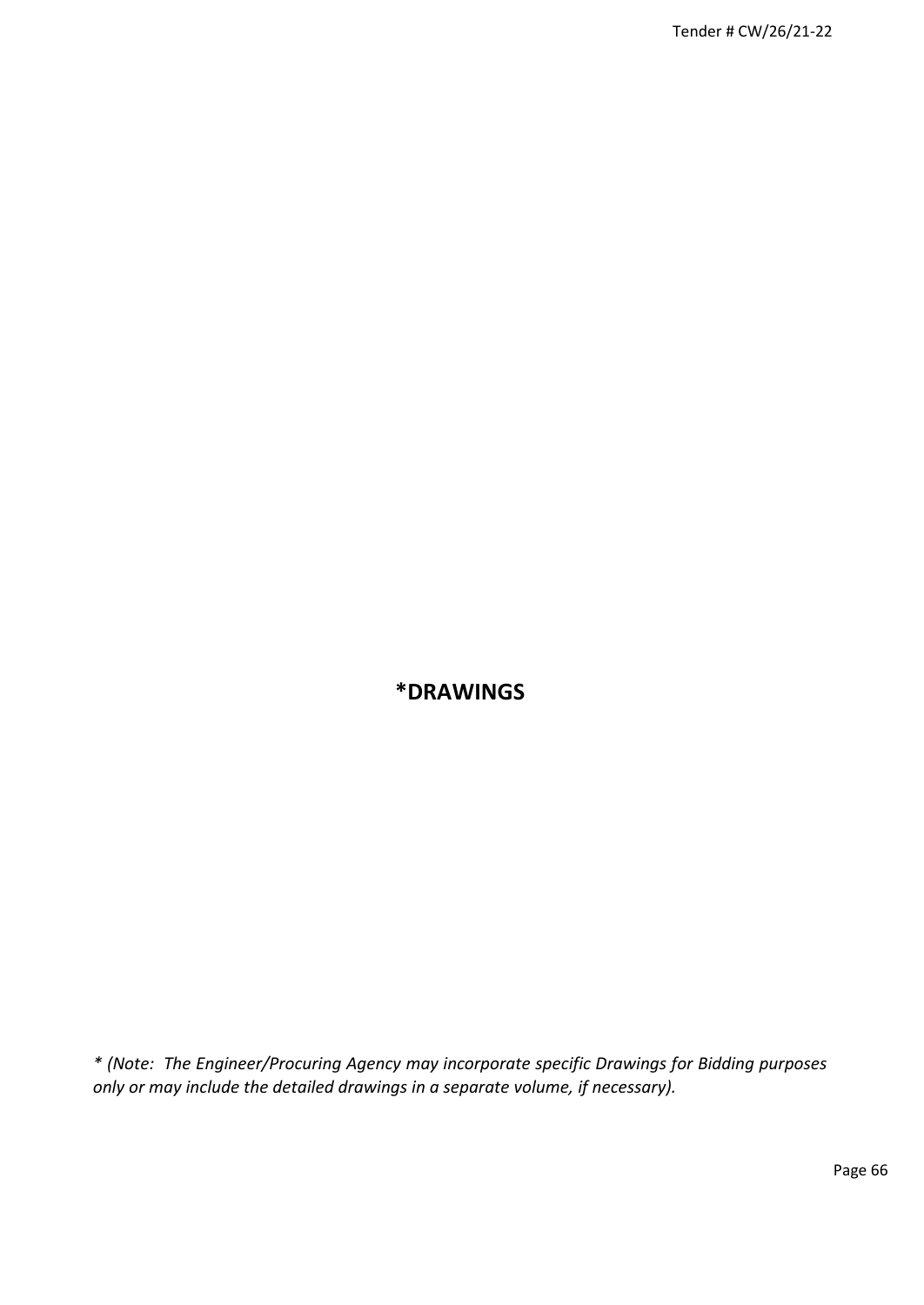# **FORM OF BID AND SCHEDULES TO BID FORM OF BID**

(LETTER OF OFFER / LETTER OF ACCEPTANCE)

Bid Reference No.

*(Name of Works)*

To:

Gentlemen,

1. Having examined the Bidding Documents including Instructions to Bidders, Bidding Data, Conditions of Contract, Contract Data, Specifications, Drawings, if any, Schedule of Prices and Addenda Nos. for the execution of the above-named works, we, the undersigned, being a company doing business under the name of and address and being duly incorporated under the laws of Pakistan hereby offer to execute and

complete such works and remedy any defects therein in conformity with the said Documents including Addenda thereto for the Total Bid Price of Rs. (Rupees ) and the control of such other in the control of such other in the control of such other in the control of such other in the control of such other in the control of such other in the control of the control of sum as may be ascertained in accordance with the said Documents.

2. We understand that all the Schedules attached hereto form part of this Bid.

3. As security for due performance of the undertakings and obligations of this

Bid, we submit herewith a Bid Security in the amount of drawn in your favor or made payable to you and valid for a period of twenty eight (28) days beyond the period of validity of Bid.

- 4. We undertake, if our Bid is accepted, to commence the Works and to deliver and complete the Works comprised in the Contract within the time(s) stated in Contract Data.
- 5. We agree to abide by this Bid for the period of day from the date days from the date …………… fixed for receiving the same and it shall remain binding upon us and may be accepted at any time before the expiration of that period.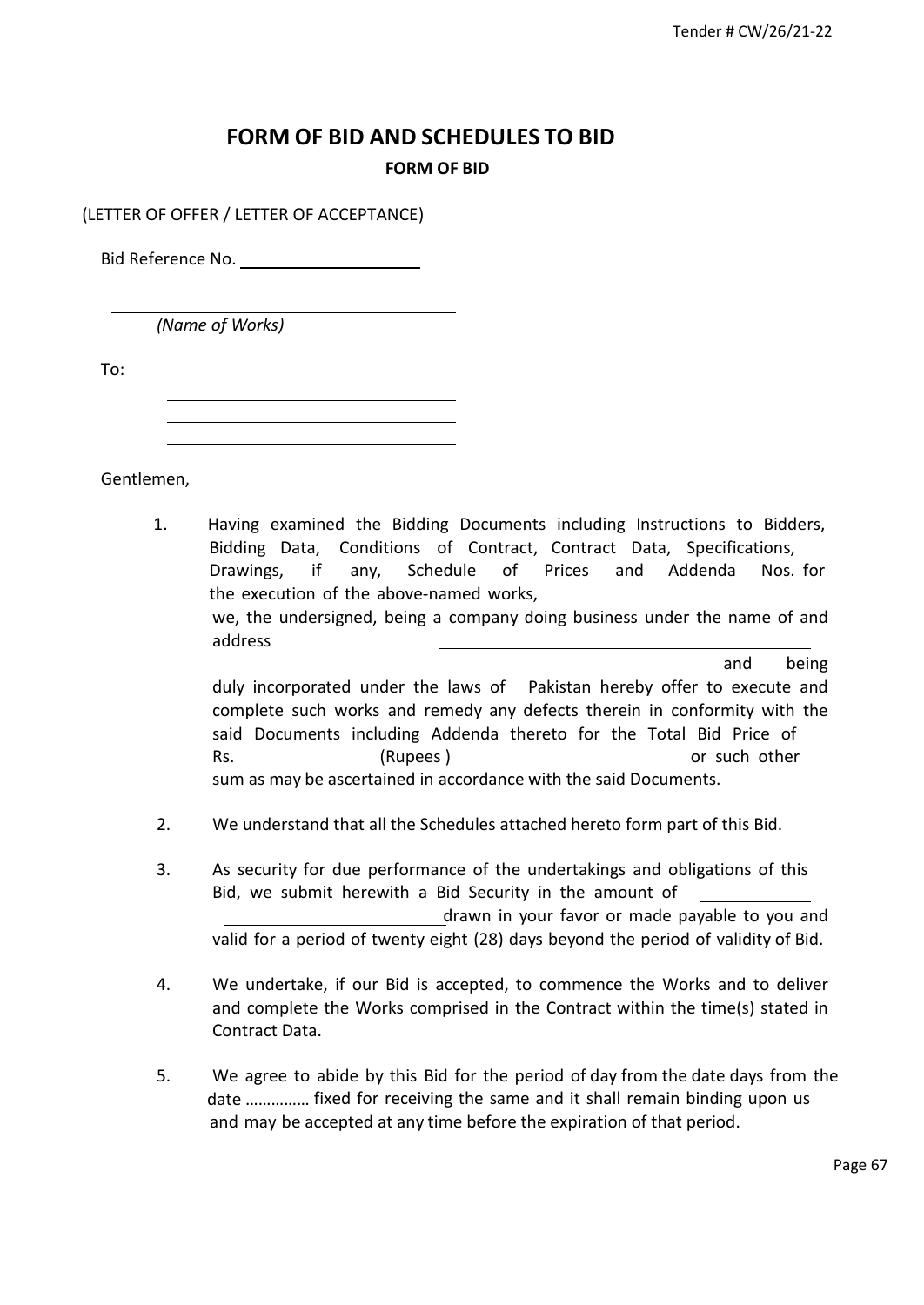- 6. Unless and until a formal Agreement is prepared and executed, this Bid, together with your written acceptance thereof, shall constitute a binding contract between us.
- 7. We undertake, if our Bid is accepted, to execute the Performance Security referred to in Conditions of Contract for the due performance of the Contract.
- 8. We understand that you are not bound to accept the lowest or any bid you may receive.
- 9. We do hereby declare that the Bid is made without any collusion, comparison of figures or arrangement with any other person or persons making a bid for the Works.

Dated this day of 120

Signature \_\_\_\_\_\_\_\_\_\_\_\_\_\_\_\_\_\_\_\_

in the capacity of \_\_\_\_\_\_\_\_\_\_\_\_\_\_duly authorized to sign bid for and on behalf of

*(Name of Bidder in Block Capitals)*

*(Seal)*

Address:

Witness:

Name: Address: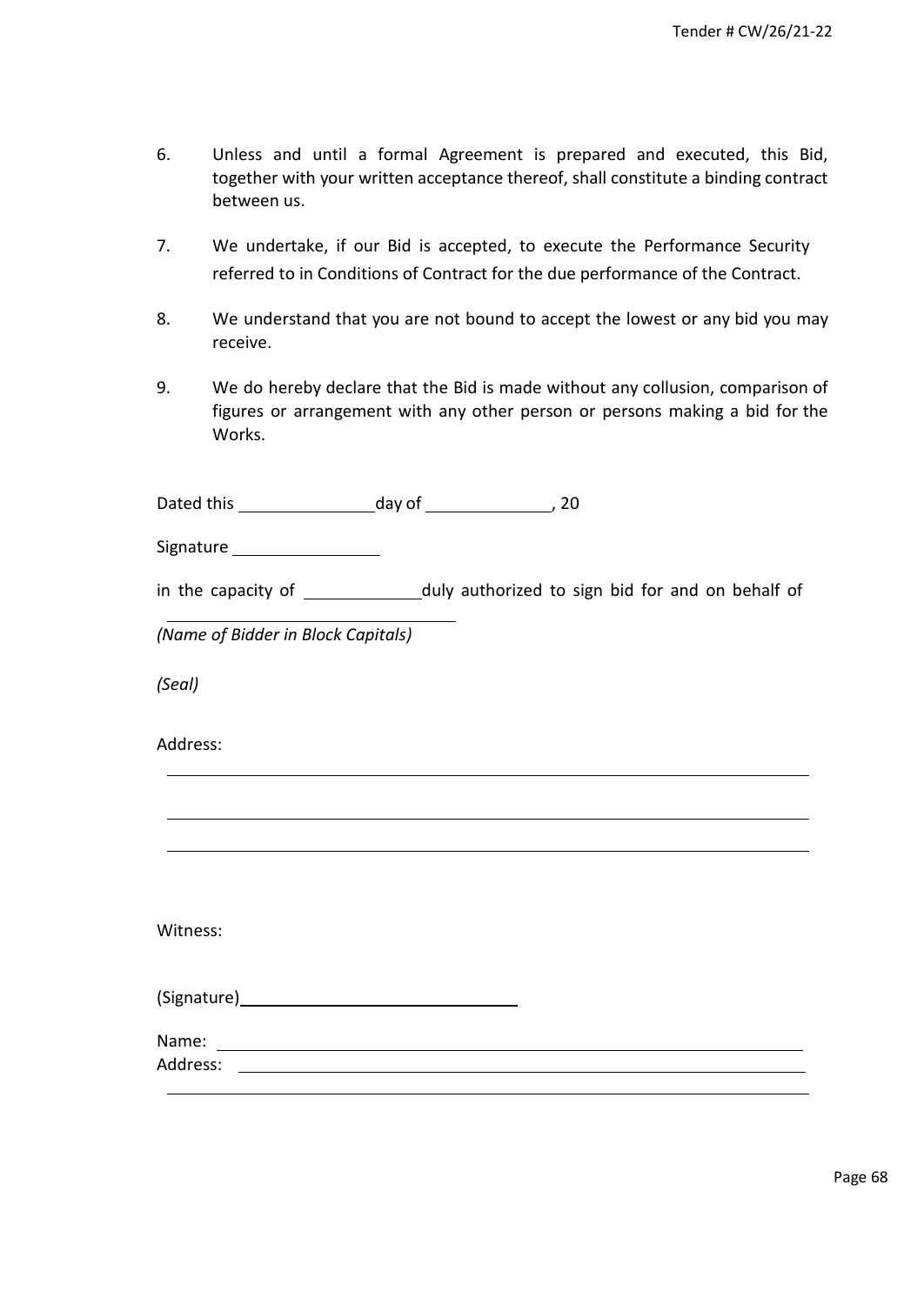#### SCHEDULES TO BID INCLUDE THE FOLLOWING:

- **Schedule A to Bid: Schedule of Prices**
- **B** Schedule B to Bid: Specific Works Data
- **I** Schedule C to Bid: Works to be Performed by Subcontractors
- **B** Schedule D to Bid: Proposed Program of Works
- **B** Schedule E to Bid: Method of Performing Works
- **B** Schedule F to Bid: Integrity Pact]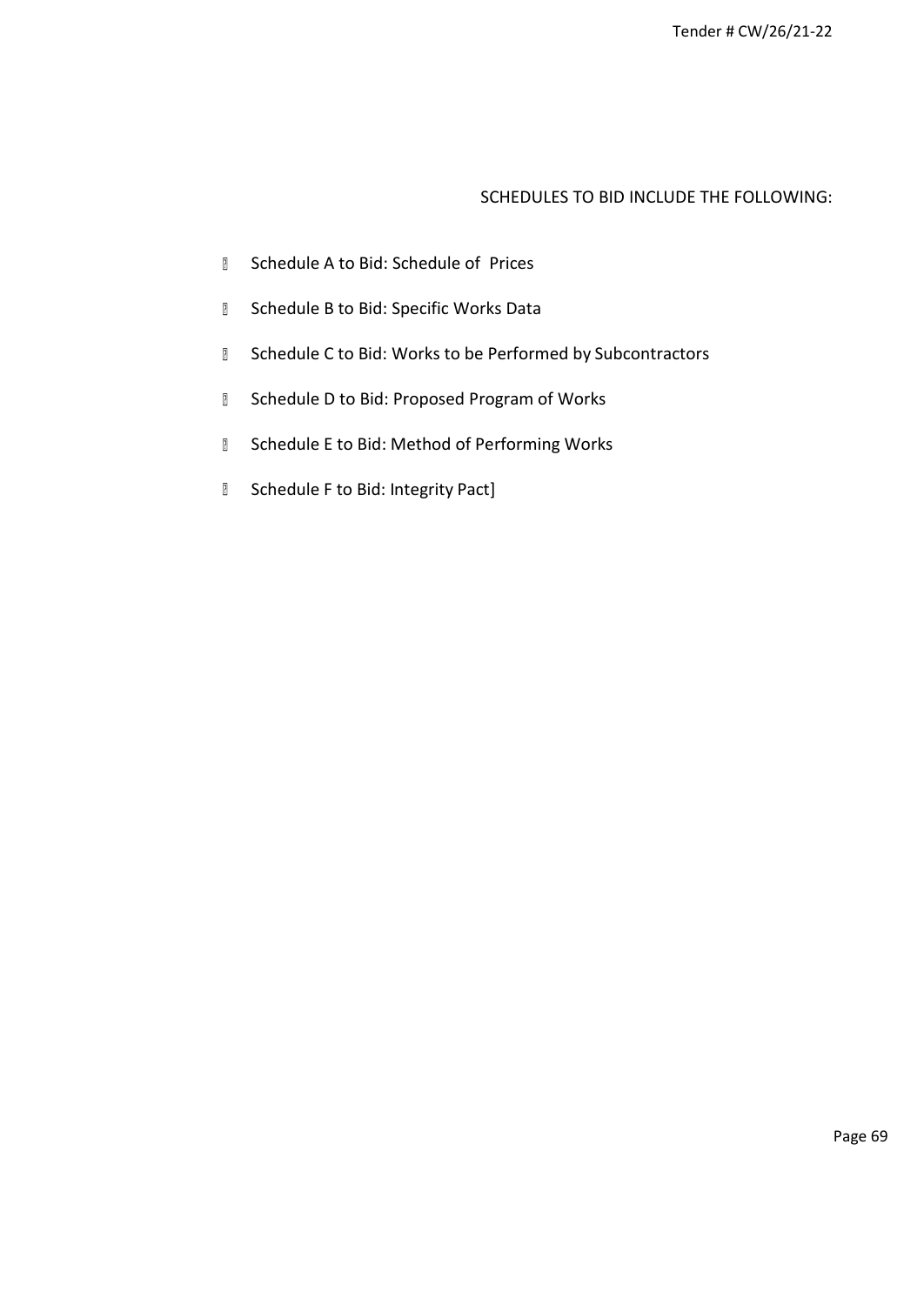### SCHEDULE – A TO BID SCHEDULE OF PRICES:

| Sr. No. |                                                              | Page No. |
|---------|--------------------------------------------------------------|----------|
| 1.      | Preamble to Schedule of Prices                               | 24       |
|         |                                                              | 26       |
|         | *(a) Summary of Bid Prices                                   |          |
|         | * (b) Detailed Schedule of Prices / Bill of Quantities (BOQ) |          |

\* *[To be prepared by the Engineer/IBA, Karachi]*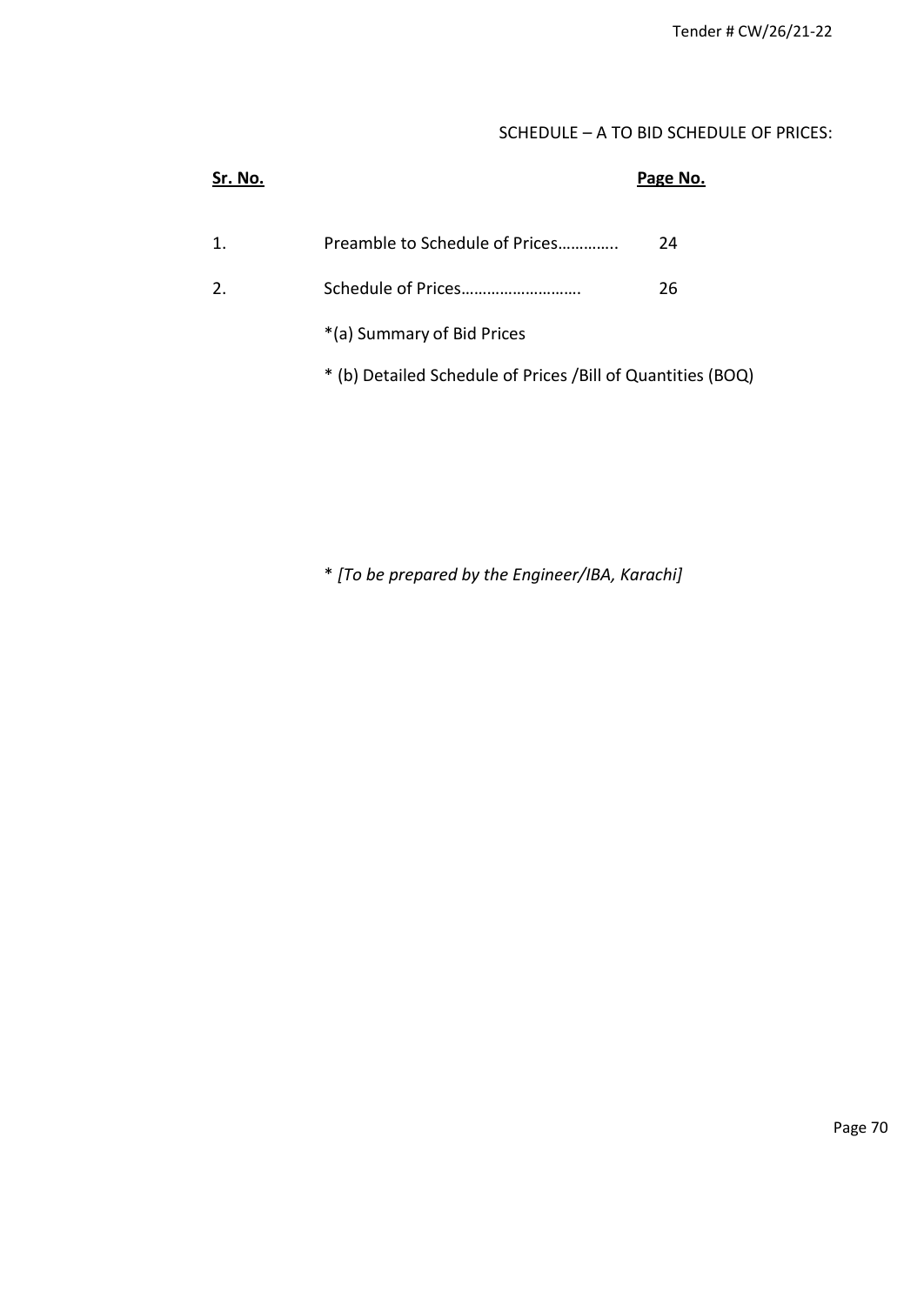#### **SCHEDULE - A TO BID**

#### **PREAMBLE TO SCHEDULE OF PRICES**

#### **1. General**

- 1.1 The Schedule of Prices shall be read in conjunction with the Conditions of Contract, Contract Data together with the Specifications and Drawings, if any.
- 1.2 The Contract shall be for the whole of the works as described in these Bidding Documents. Bids must be for the complete scope of works.

#### **2. Description**

2.1 The general directions and descriptions of works and materials are not necessarily repeated nor summarized in the Schedule of Prices. References to the relevant sections of the Bidding Documents shall be made before entering prices against each item in the Schedule of Prices.

### **3. Units & Abbreviations**

3.1 Units of measurement, symbols and abbreviations expressed in the Bidding Documents shall comply with the System International d' Unites (SI Units).

*(Note: The abbreviations to be used in the Schedule of Prices to be defined by the IBA, Karachi).*

#### **4. Rates and Prices**

- 4.1 Except as otherwise expressly provided under the Conditions of Contract, the rates and amounts entered in the Schedule of Prices shall be the rates at which the Contractor shall be paid and shall be the full inclusive value of the works set forth or implied in the Contract; except for the amounts reimbursable, if any to the Contractor under the Contract.
- 4.2 Unless otherwise stipulated in the Contract Data, the premium, rates and prices entered by the bidder shall not be subject to adjustment during the performance of the Contract.
- 4.3 All duties, taxes and other levies payable by the Contractor shall be included in the rates and prices.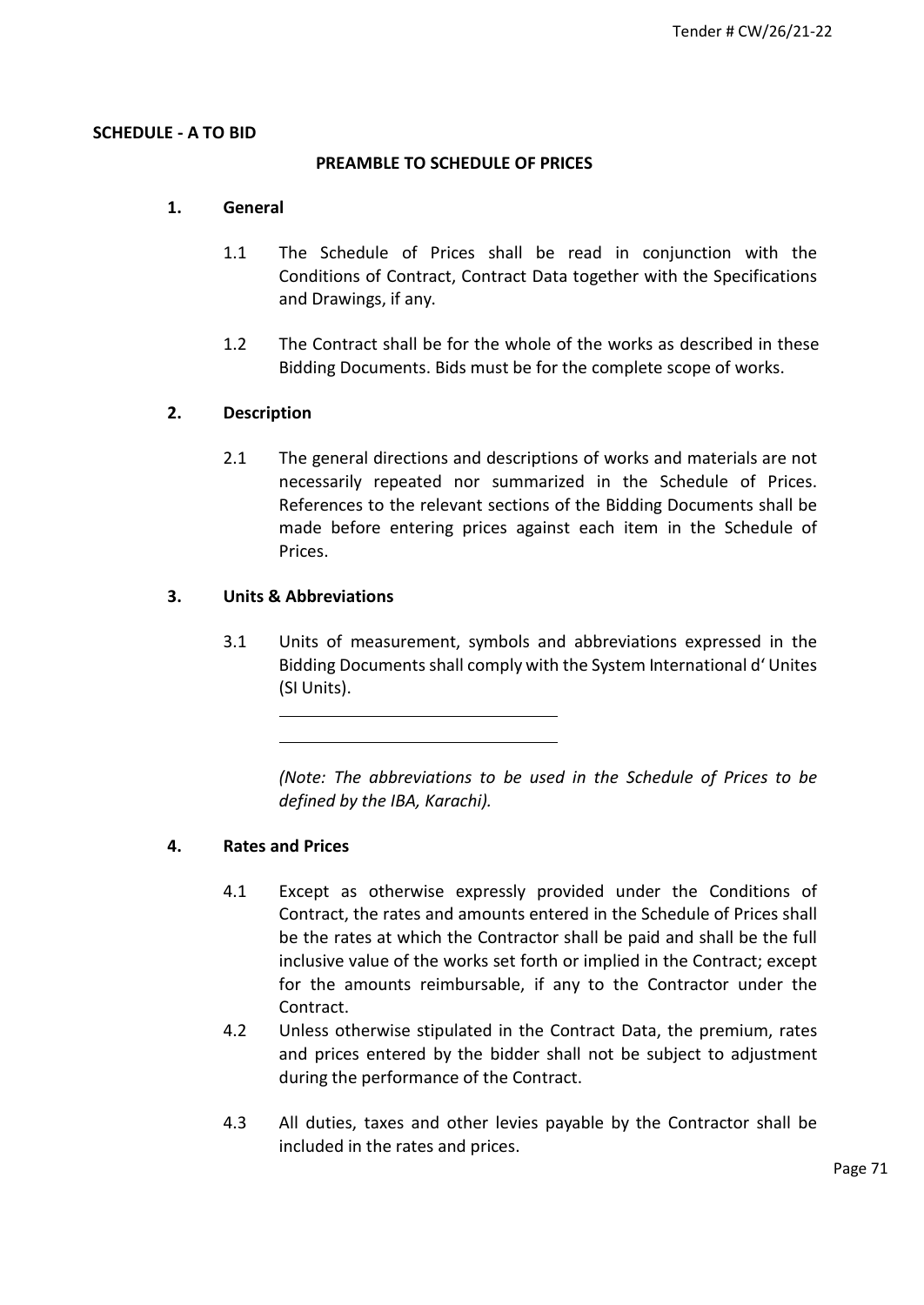4.4 The whole cost of complying with the provisions of the Contract shall be included in the items provided in the Schedule of Prices, and where

#### **SCHEDULE - A TO BID**

No items are provided, the cost shall be deemed to be distributed among the rates and prices entered for the related items of the Works and no separate payment will be made for those items.

The rates, prices and amounts shall be entered against each item in the Schedule of Prices. Any item against which no rate or price is entered by the bidder will not be paid for by the IBA, Karachi when executed and shall be deemed covered by the rates and prices for other items in the Schedule of Prices.

- 4.5 (a) The bidder shall be deemed to have obtained all information as to and all requirements related thereto which may affect the bid price.
	- (b) The Contractor shall be responsible to make complete arrangements for the transportation of the Plant to the Site.

#### *\*(IBA, Karachi may modify as appropriate)*

4.6 The Contractor shall provide for all parts of the Works to be completed in every respect. Notwithstanding that any details, accessories, etc. required for the complete installation and satisfactory operation of the Works, are not specifically mentioned in the Specifications, such details shall be considered as included in the Contract Price.

#### **5. Bid Prices**

#### 5.1 Break-up of Bid Prices

The various elements of Bid Prices shall be quoted as detailed by the IBA, Karachi in the format of Schedule of Prices.

The bidder shall recognize such elements of the costs which he expects to incur the performance of the Works and shall include all such costs in the rates and amounts entered in the Schedule of Prices.

#### 5.2 Total Bid Price

The total of bid prices in the Schedule of Prices shall be entered in the Summary of Bid Prices.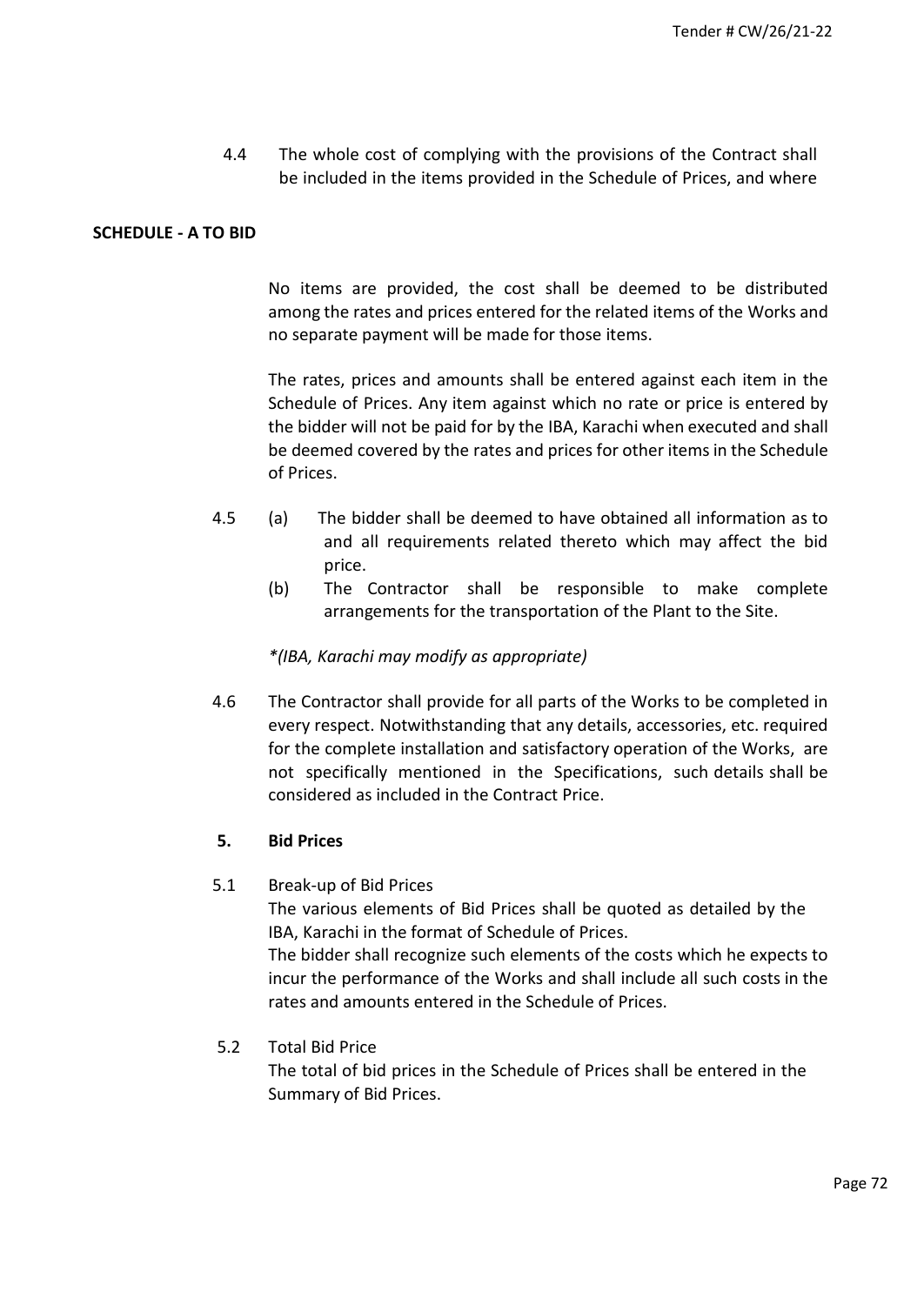#### 6. **Provisional Sums and Day work**

- 6.1 Provisional Sums included and so designated in the Schedule of Prices if any, shall be expended in whole or in part at the direction and discretion of the Engineer/IBA, Karachi. The Contractor will only receive payment in respect of Provisional Sums, if he has been instructed by the Engineer/IBA, Karachi to utilize such sums.
- 6.2 Day work rates in the contractor's bid are to be used for small additional amounts of work and only when the Engineer have given written instructions in advance for additional work to be paid for in that way.

**SCHEDULE – A TO BID**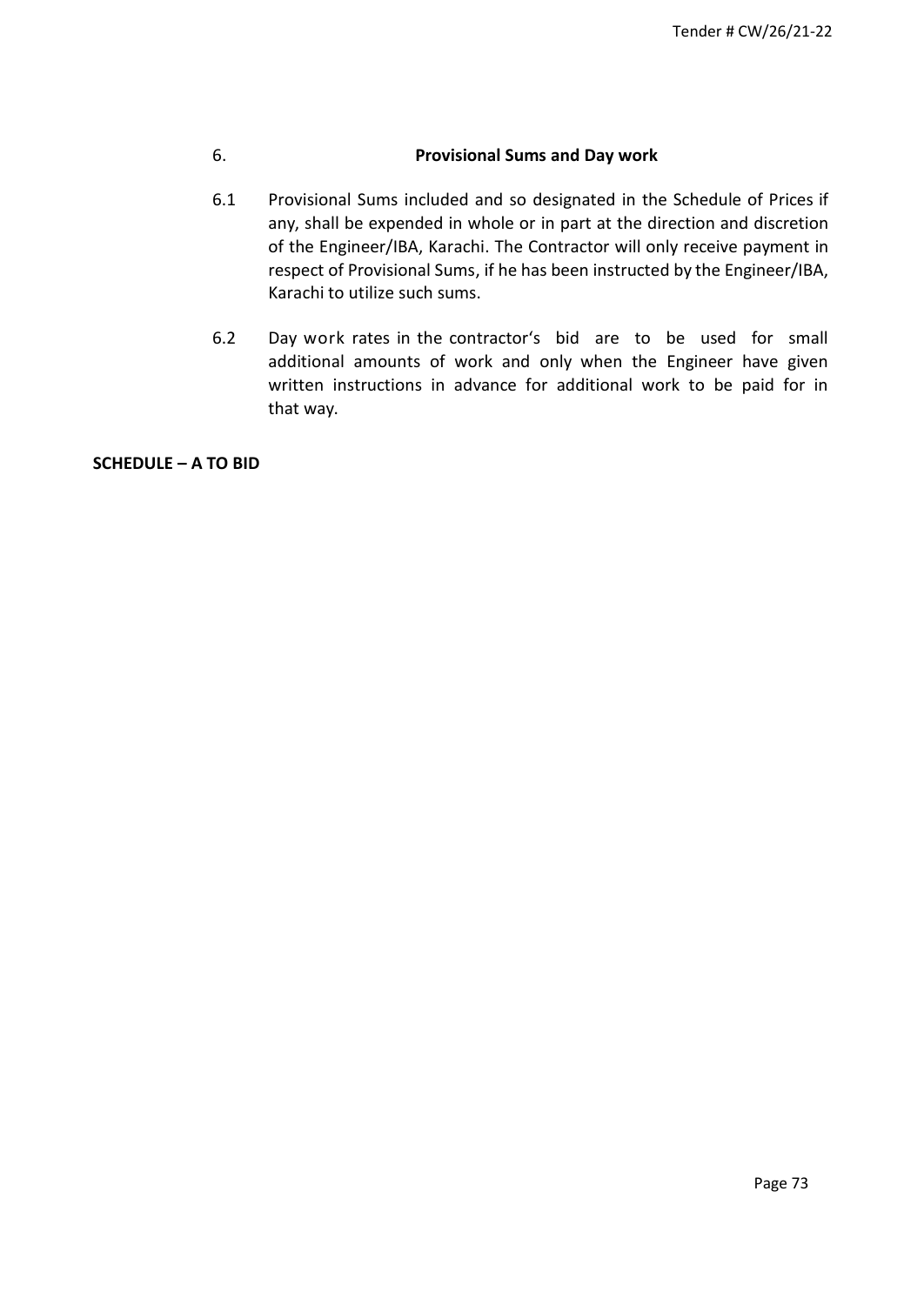# **S C O P E O F W O R K**

Г

## **Rehabilitation / Retrofitting of Sports Arena (Volleyball, Basketball & Lawn Tennis)**

| S#             | <b>Description</b>                                                                                                                                                                                                                                                                                                                                                                                                                                         | Unit       | Quantity | Rate | Amount |
|----------------|------------------------------------------------------------------------------------------------------------------------------------------------------------------------------------------------------------------------------------------------------------------------------------------------------------------------------------------------------------------------------------------------------------------------------------------------------------|------------|----------|------|--------|
| $\mathbf{1}$   | Cleaning and removal of existing coating<br>from TENNIS COURT surface and disposal<br>at some designated place out side the<br>main campus.                                                                                                                                                                                                                                                                                                                | <b>SFT</b> |          |      |        |
| $\overline{2}$ | Repair of Crack using Epoxy filling<br>minimum 3 coats or as per manufacturer's<br>recommendation or equivalent product<br>from AkzoNobel products or equivalent.<br>Surface preparation and filling as per<br>relevant ISO standard. Apply Surface<br>Tolerance Epoxy and achieve minimum<br>400 microns. Apply PU Finish Top Coats<br>and achieve minimum 100 microns. The<br>applicator should be a professional and as<br>recommended by the supplier. | <b>SFT</b> | 14500    |      |        |
| 3              | Application epoxy coating with Akzonobel<br>material or equivalent (Interseal 670 HS -<br>Grey) with multicolour markings as per<br>manufacturer's recommendation.                                                                                                                                                                                                                                                                                         | <b>SFT</b> |          |      |        |

 $\overline{\phantom{a}}$  , where  $\overline{\phantom{a}}$ Stamp & Signature

Page 74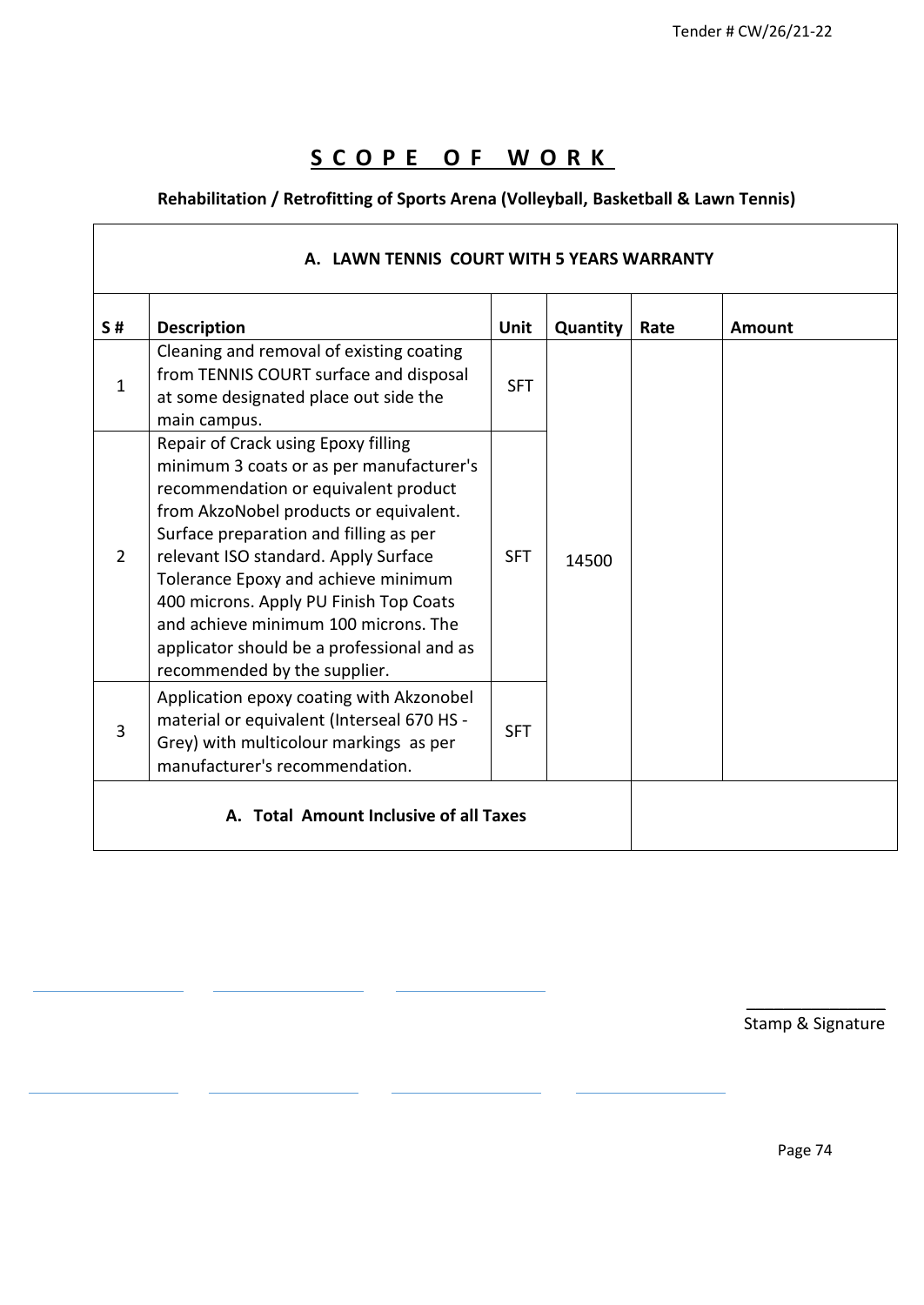| S#             | <b>Description</b>                                                                                                                                                                                                                                                                                                                                                                                          | Unit       | Quantity | Rate | Amount |
|----------------|-------------------------------------------------------------------------------------------------------------------------------------------------------------------------------------------------------------------------------------------------------------------------------------------------------------------------------------------------------------------------------------------------------------|------------|----------|------|--------|
| $\mathbf{1}$   | Cleaning and removal of existing coating<br>from BASKET BALL COURT surface and<br>disposal at some designated place out side<br>the main campus.                                                                                                                                                                                                                                                            | <b>SFT</b> |          |      |        |
| $\overline{2}$ | Repair of Crack as per manufacturer's<br>recommendation or equivalent product<br>approved by the Engineer Incharge. The<br>applicator should be a professional and as<br>recommended by the supplier. Surface<br>preparation and filling as per relevant ISO<br>standard. Apply Surface Tolerance Epoxy<br>and achieve minimum 400 microns. Apply<br>PU Finish Top Coats and achieve minimum<br>100 microns | <b>SFT</b> | 10500    |      |        |
| 3              | Application epoxy coating with Akzonobel<br>material or equivalent (Interseal 670 HS -<br>Grey) with multicolour markings as per<br>manufacturer's recommendation.                                                                                                                                                                                                                                          | <b>SFT</b> |          |      |        |

 $\overline{\phantom{a}}$ 

 $\overline{\phantom{a}}$  , where  $\overline{\phantom{a}}$ Stamp & Signature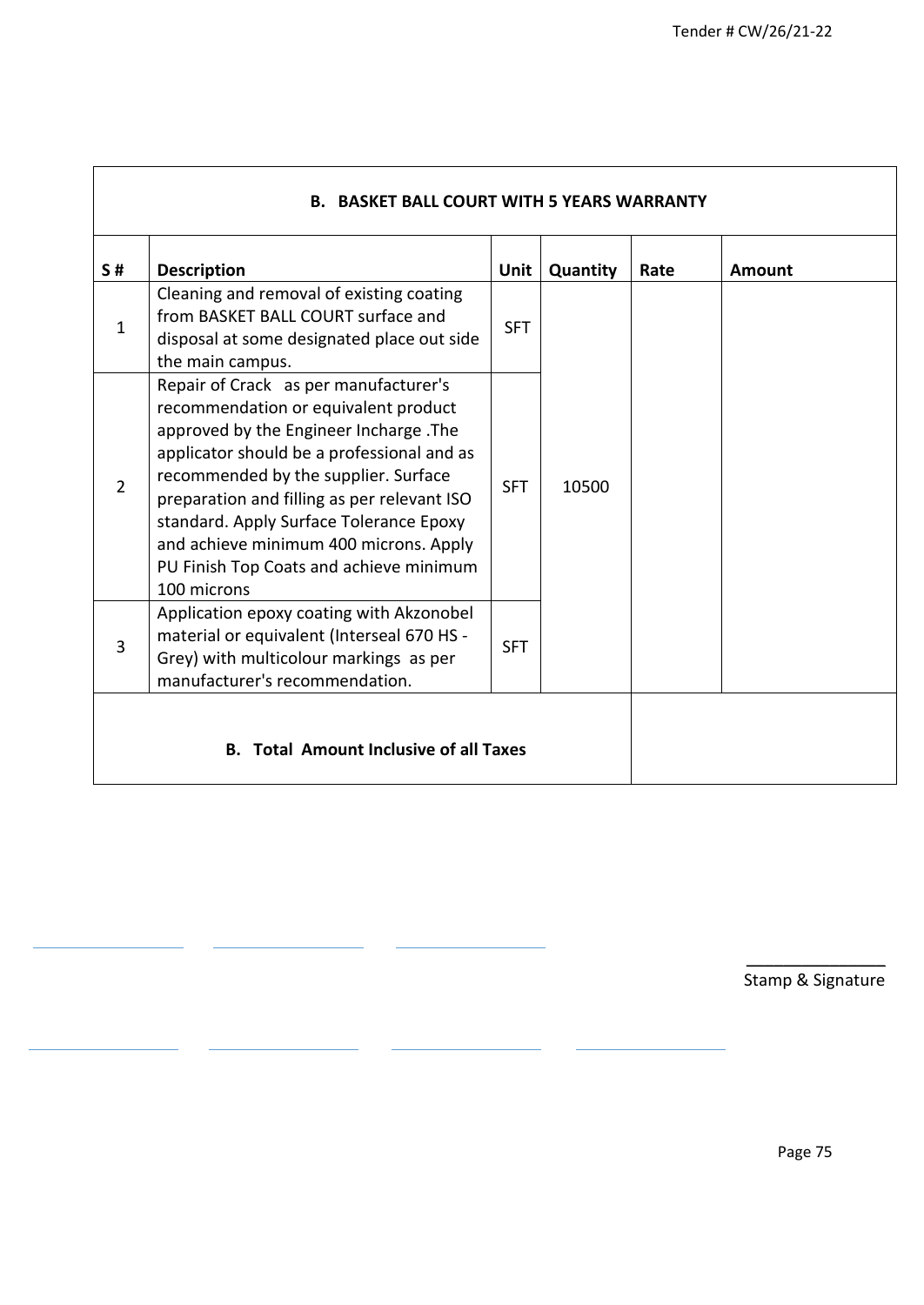٦

| S#             | <b>Description</b>                                                                                                                                                                                                                                                                                                                                                                                          | <b>Unit</b> | Quantity | Rate | Amount |
|----------------|-------------------------------------------------------------------------------------------------------------------------------------------------------------------------------------------------------------------------------------------------------------------------------------------------------------------------------------------------------------------------------------------------------------|-------------|----------|------|--------|
| $\mathbf{1}$   | Cleaning and removal of existing coating<br>from VOLLEY BALL COURT surface and<br>disposal at some designated place out side<br>the main campus.                                                                                                                                                                                                                                                            | <b>SFT</b>  |          |      |        |
| $\overline{2}$ | Repair of Crack as per manufacturer's<br>recommendation or equivalent product<br>approved by the Engineer Incharge. The<br>applicator should be a professional and as<br>recommended by the supplier. Surface<br>preparation and filling as per relevant ISO<br>standard. Apply Surface Tolerance Epoxy<br>and achieve minimum 400 microns. Apply<br>PU Finish Top Coats and achieve minimum<br>100 microns | <b>SFT</b>  | 7500     |      |        |
| $\overline{3}$ | Providing, Laying & Installation of 7<br>(Seven) layers European Brand BWF<br>material or equivalent (Please mention<br>material name) with multicolour markings<br>as per manufacturer's recommendation.                                                                                                                                                                                                   | <b>SFT</b>  |          |      |        |

**\_\_\_\_\_\_\_\_\_\_\_\_\_\_\_\_\_\_\_\_\_\_\_\_\_\_\_\_\_\_\_\_\_\_\_\_\_\_\_\_\_\_\_\_\_\_\_\_\_\_\_\_\_\_\_\_\_\_\_\_\_\_**

 $\mathbf{r}$ ц.

# **Grand Total Amount of A+B+C**

**Rs. \_\_\_\_\_\_\_\_\_\_\_\_\_\_\_\_\_\_\_\_\_**

 $\mathbf{r}$ 

**Grand Total Amount of A+B+C in Words:**

**Rupees: \_\_\_\_\_\_\_\_\_\_\_\_\_\_\_\_\_\_\_\_\_\_\_\_\_\_\_\_\_\_\_\_\_\_\_\_\_\_\_\_\_\_\_\_\_\_\_\_\_\_\_\_\_\_**

 $\overline{\phantom{a}}$  , where  $\overline{\phantom{a}}$ Stamp & Signature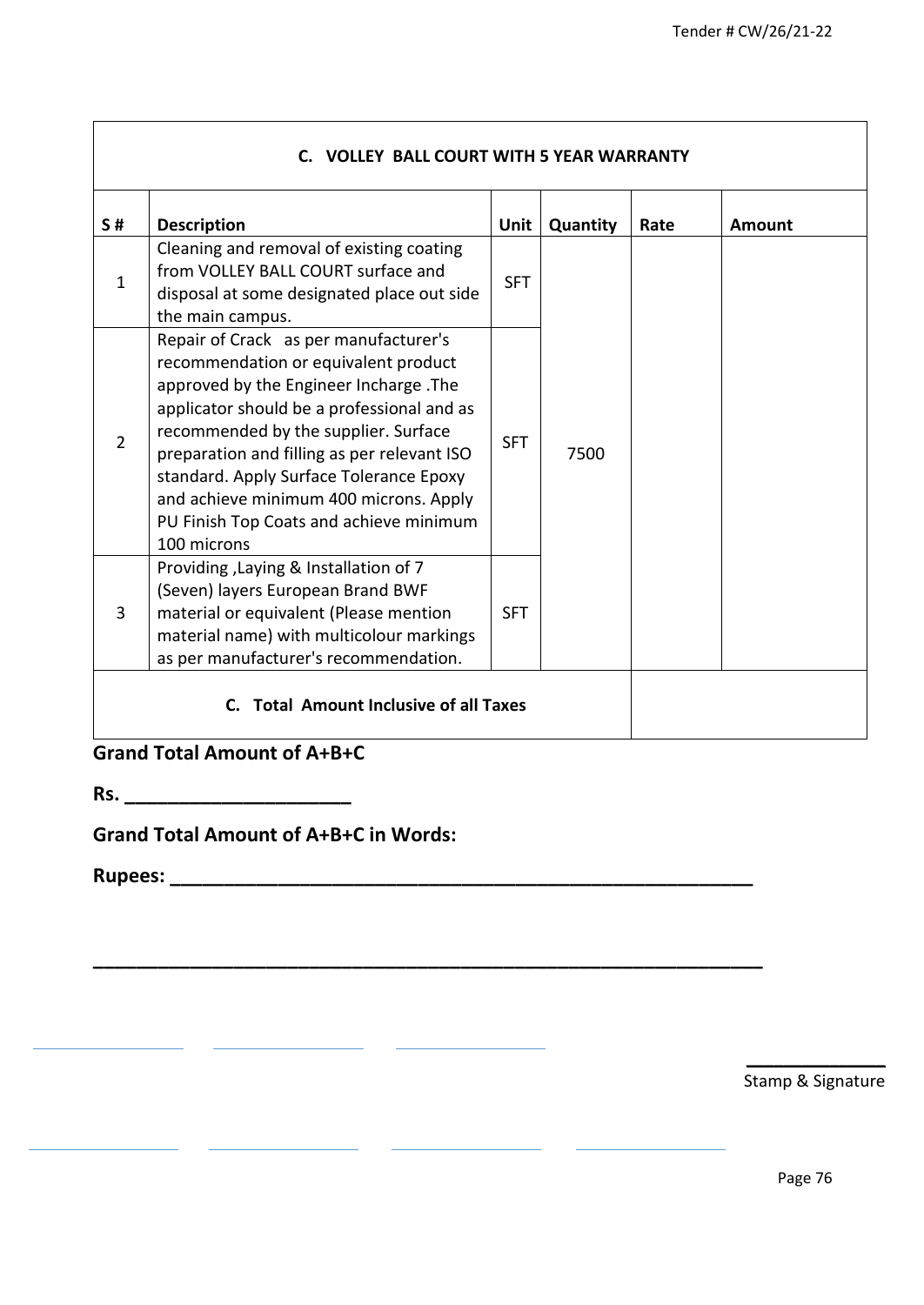#### **SCHEDULE – C TO BID**

#### **WORKS TO BE PERFORMED BY SUBCONTRACTORS\***

The bidder will do the work with his own forces except the work listed below which he intends to sub-contract.

| Items of Works       | Name and address of | Statement of similar |
|----------------------|---------------------|----------------------|
| to be Sub-Contracted | Sub-Contractors     | works previously     |
|                      |                     | executed. (attach    |
|                      |                     | evidence)            |

#### **Note:**

\* *The IBA, Karachi should decide whether to allow subcontracting or not.*

*In case Procuring Agency decides to allow subcontracting then following conditions shall be complied with:*

- 1. No change of Sub-Contractors shall be made by the bidder without prior approval of the IBA, Karachi.
- 2. The truthfulness and accuracy of the statement as to the experience of Sub-Contractors is guaranteed by the bidder. The IBA, Karachi's judgment shall be final asto the evaluation of the experience of Sub-Contractors submitted by the bidder.
- 3. Statement of similar works shall include description, location & value of works, year completed and name & address of the clients.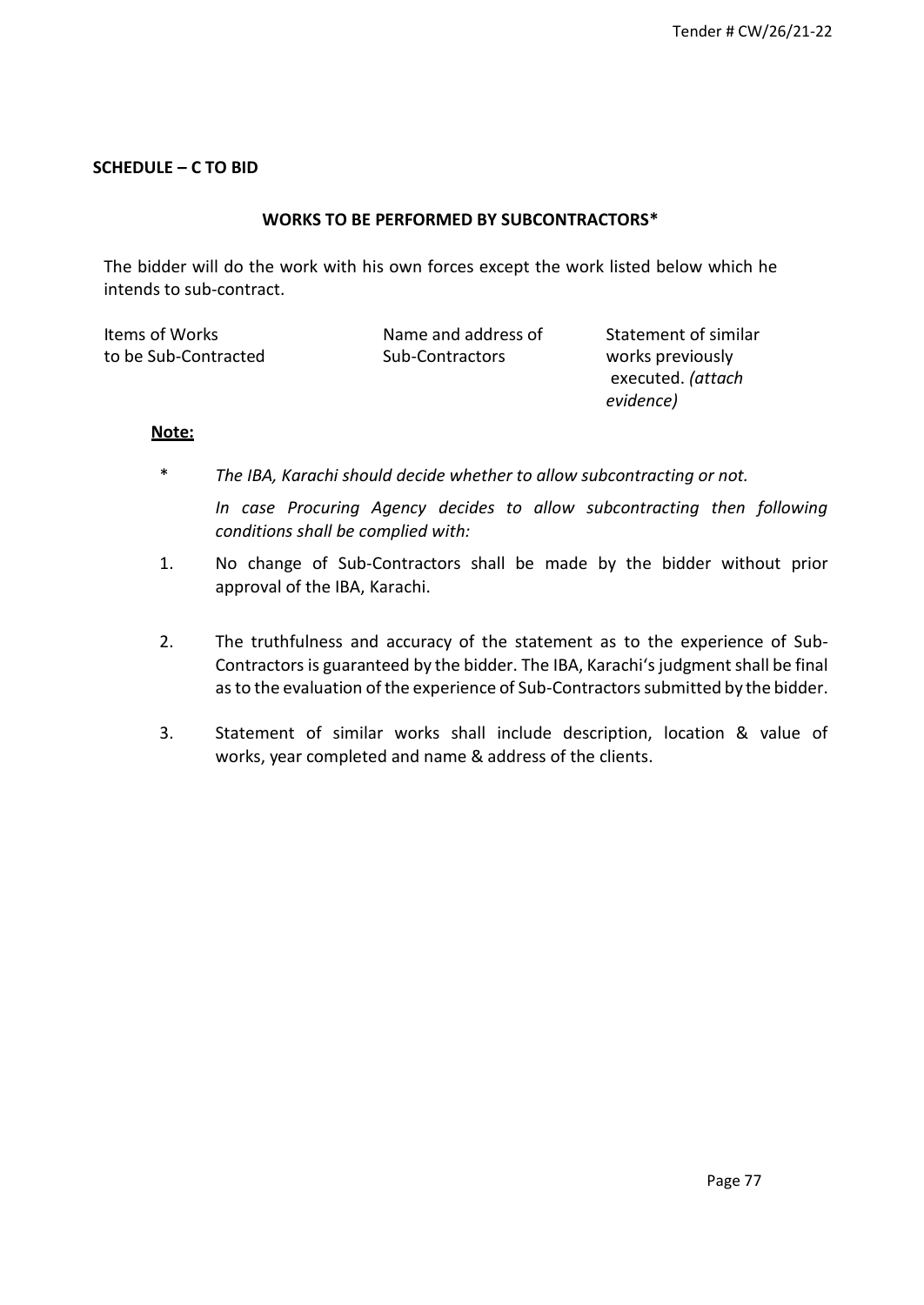#### **SCHEDULE – D TO BID**

#### **PROPOSED PROGRAMME OF WORKS**

Bidder shall provide a programme in a bar-chart or Program Evaluation and Review Technique (PERT) or Critical Path Method (CPM) showing the sequence of work items by which he proposesto complete the works of the entire Contract. The programme should indicate the sequence of work items and the period of time during which he proposes to complete the works including the activities like designing, schedule of submittal of drawings, ordering and procurement of materials, manufacturing, delivering, construction of civil works, erection, testing and commissioning of works to be supplied under the Contract.

#### **SCHEDULE – E TO BID**

#### **METHOD OF PERFORMING WORKS**

The bidder is required to submit a narrative outlining the method of performing the Works. The narrative should indicate in detail and include but not be limited to:

- If the sequence and methods in which he proposes to carry out the Works, including the number of shifts per day and hours per shift, he expects to work.
- A list of all major items of construction and plant erection, tools and vehicles proposed to be used in delivering/carrying out the works at site.
- I The procedure for installation of equipment and transportation of equipment and materials to the site.
- $\overline{a}$ Organisation chart indicating head office & field office personnel involved in management, supervision and engineering of the Works to be done under the Contract.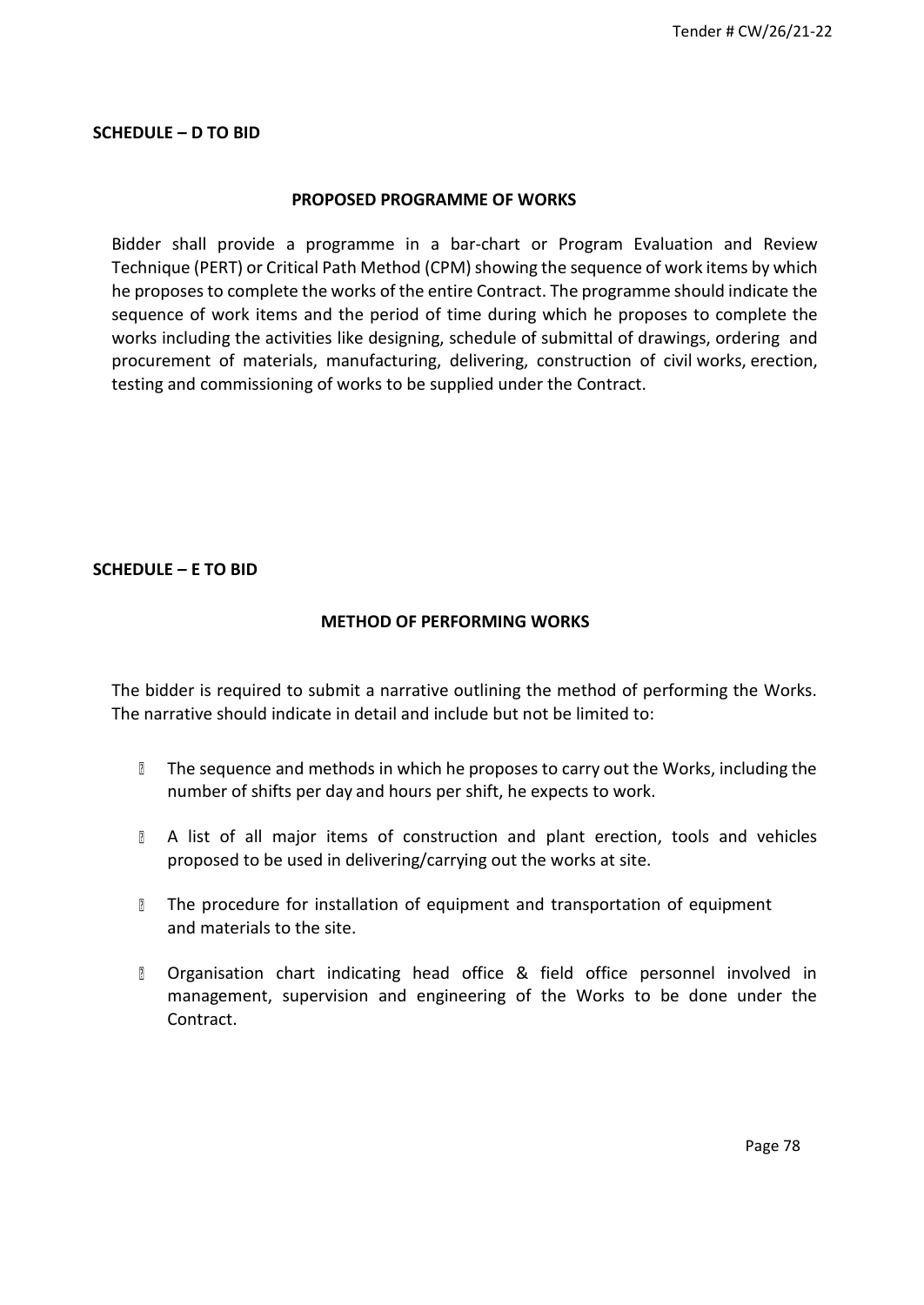# **BIDDER QUALIFICATION CRITERIA**

|                | <b>Mandatory Eligibility Criteria</b>                                                                   | <b>Remarks</b> |
|----------------|---------------------------------------------------------------------------------------------------------|----------------|
| S. No          | (Attach Supporting Document)                                                                            | Yes / No       |
| $\mathbf{1}$   | Last 3 years (at least) relevant experience                                                             |                |
| $\overline{2}$ | Last 3 years' turn over with minimum 10 million (per year) as bank<br>statement or financial statement. |                |
| 3              | "Sales tax registration certificate both FBR and / or SRB" and NTN.                                     |                |
| 4              | PEC Category C-6 or above                                                                               |                |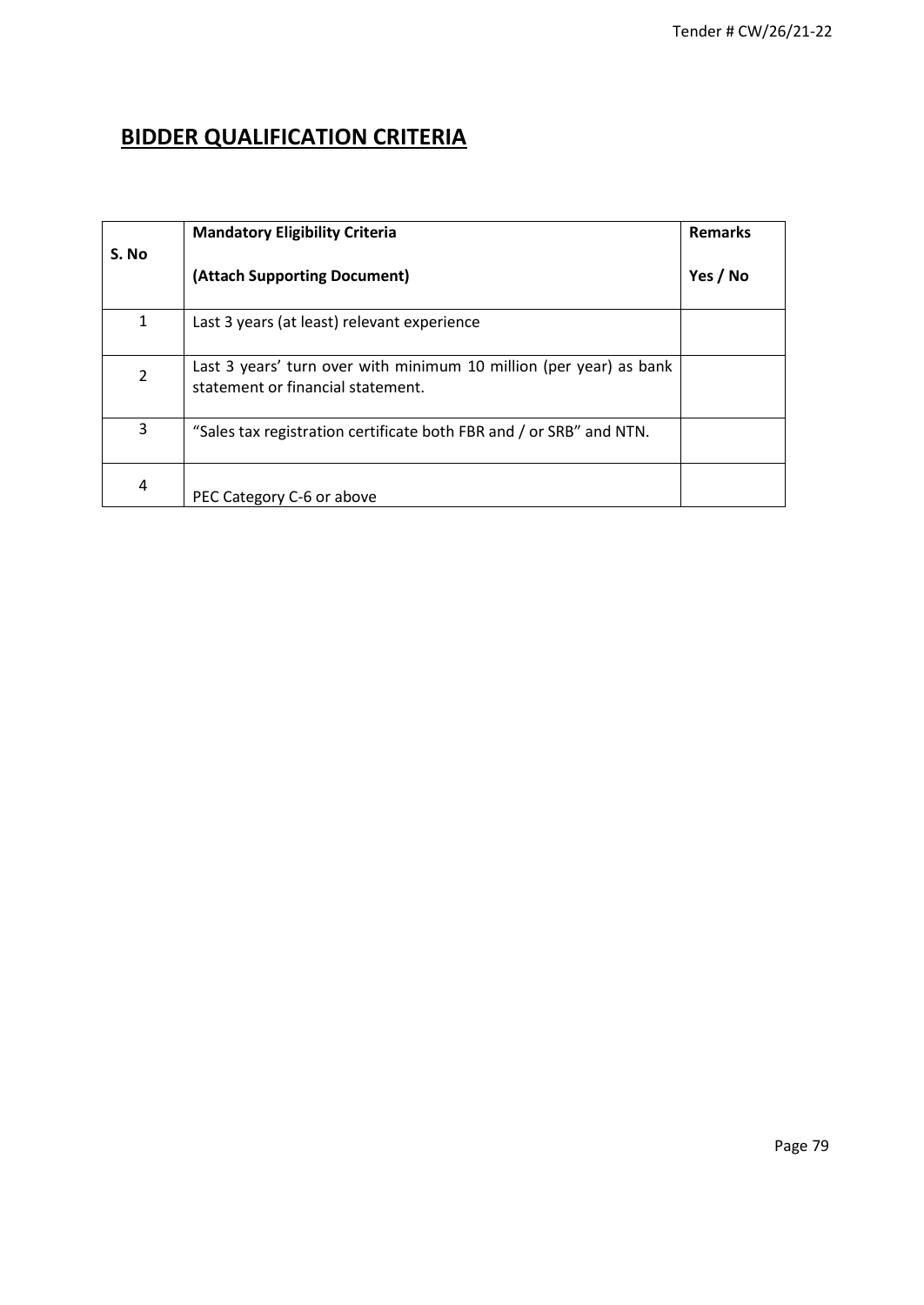#### **(INTEGRITY PACT)**

#### **SCHEDULE – F TO BID**

#### **DECLARATION OF FEES, COMMISSION AND BROKERAGE ETC PAYABLE BY CONTRACTORS**

(FOR CONTRACTS WORTH RS. 10.00 MILLION OR MORE)

| Contract No.    |  |
|-----------------|--|
| Contract Value: |  |
| Contract Title: |  |

Date ………………………………… [name of Contractor] hereby declares that it has not obtained or induced the procurement of any contract, right, interest, privilege or other obligation or benefit from Government of Sindh (GoS) or any administrative subdivision or agency thereof or any other entity owned or controlled by it (GoS) through any corrupt business practice.

Without limiting the generality of the foregoing, [name of Contractor] represents and warrants that it has fully declared the brokerage, commission, fees etc. paid or payable to anyone and not given or agreed to give and shall not give or agree to give to anyone within or outside Pakistan either directly or indirectly through any natural or juridical person, including its affiliate, agent, associate, broker, consultant, director, promoter, shareholder, sponsor or subsidiary, any commission, gratification, bribe, finder's fee or kickback, whether described as consultation fee or otherwise, with the object of obtaining or inducing the procurement of a contract, right, interest, privilege or other obligation or benefit in whatsoever form from, from IBA, Karachi (PA) except that which has been expressly declared pursuant hereto.

[name of Contractor] accepts full responsibility and strict liability that it has made and will make full disclosure of all agreements and arrangements with all persons in respect of or related to the transaction with PA and has not taken any action or will not take any action to circumvent the above declaration, representation or warranty.

[name of Contractor] accepts full responsibility and strict liability for making any false declaration, not making full disclosure, misrepresenting facts or taking any action likely to defeat the purpose of this declaration, representation and warranty. It agrees that any contract, right, interest, privilege or other obligation or benefit obtained or procured as aforesaid shall, without prejudice to any other rights and remedies available to PA under any law, contract or other instrument, be voidable at the option of PA.

Notwithstanding any rights and remedies exercised by PA in this regard, [name of Supplier/Contractor/Consultant] agrees to indemnify PA for any loss or damage incurred by it on account of its corrupt business practices and further pay compensation to PA in an amount equivalent to ten time the sum of any commission, gratification, bribe, finder's fee or kickback given by [name of Contractor] as aforesaid for the purpose of obtaining or inducing the procurement of any contract, right, interest, privilege or other obligation or benefit in whatsoever form from PA.

…………………… [IBA, Karachi] [Contractor]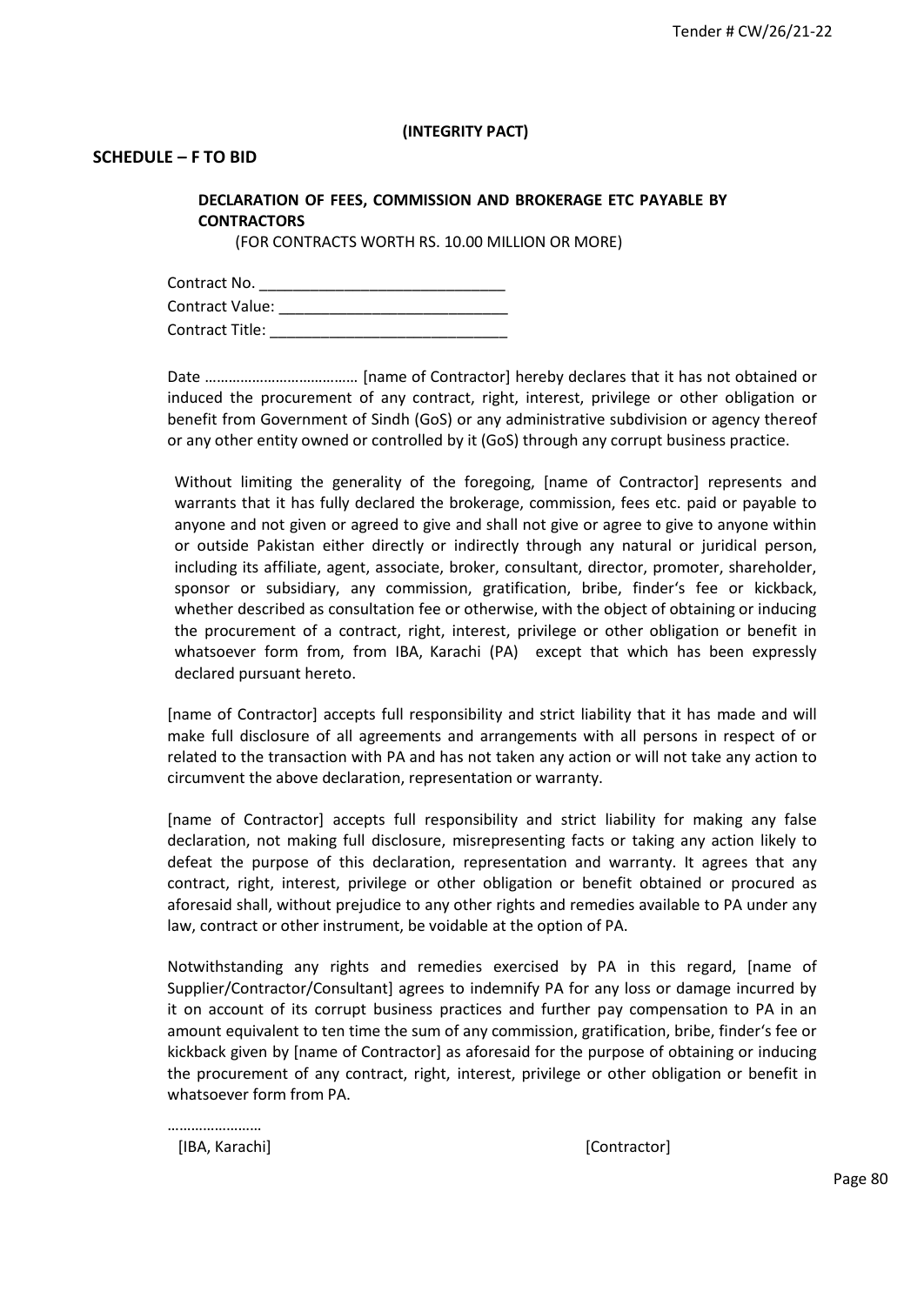# **CONDITIONSOF CONTRACT CONTRACT DATA**

*(Note: Except where otherwise indicated, all Contract Data should be filled in by the IBA, Karachi prior to issuance of the Bidding Documents.)*

# **Sub-Clauses of**

#### **Conditions of Contract**

- 1.1.3 IBA, Karachi's Drawings, if any *(To be listed by the IBA, Karachi)*
- 1.1.4 **The IBA, Karachi** means
- 1.1.5 **The Contractor** means
- 1.1.7 **Commencement Date** means the date of issue of Engineer's Notice to Commence which shall be issued within fourteen (14) days of the signing of the Contract Agreement.
- 1.1.9 **Time for Completion** days

*(The time for completion of the whole of the Works should be assessed by the IBA, Karachi)*

1.1.20 **Engineer (mention the name along with the designation including whether he belongs to department or consultant) and other details**

1.3 **Documents forming the Contract listed in the order of priority:**

- (a) The Contract Agreement
- (b) Letter of Acceptance
- (c) The completed Form of Bid
- (d) Contract Data
- (e) Conditions of Contract
- (f) The completed Schedules to Bid including Schedule of Prices
- (g) The Drawings, if any
- (h) The Specifications
- (i)
- (j)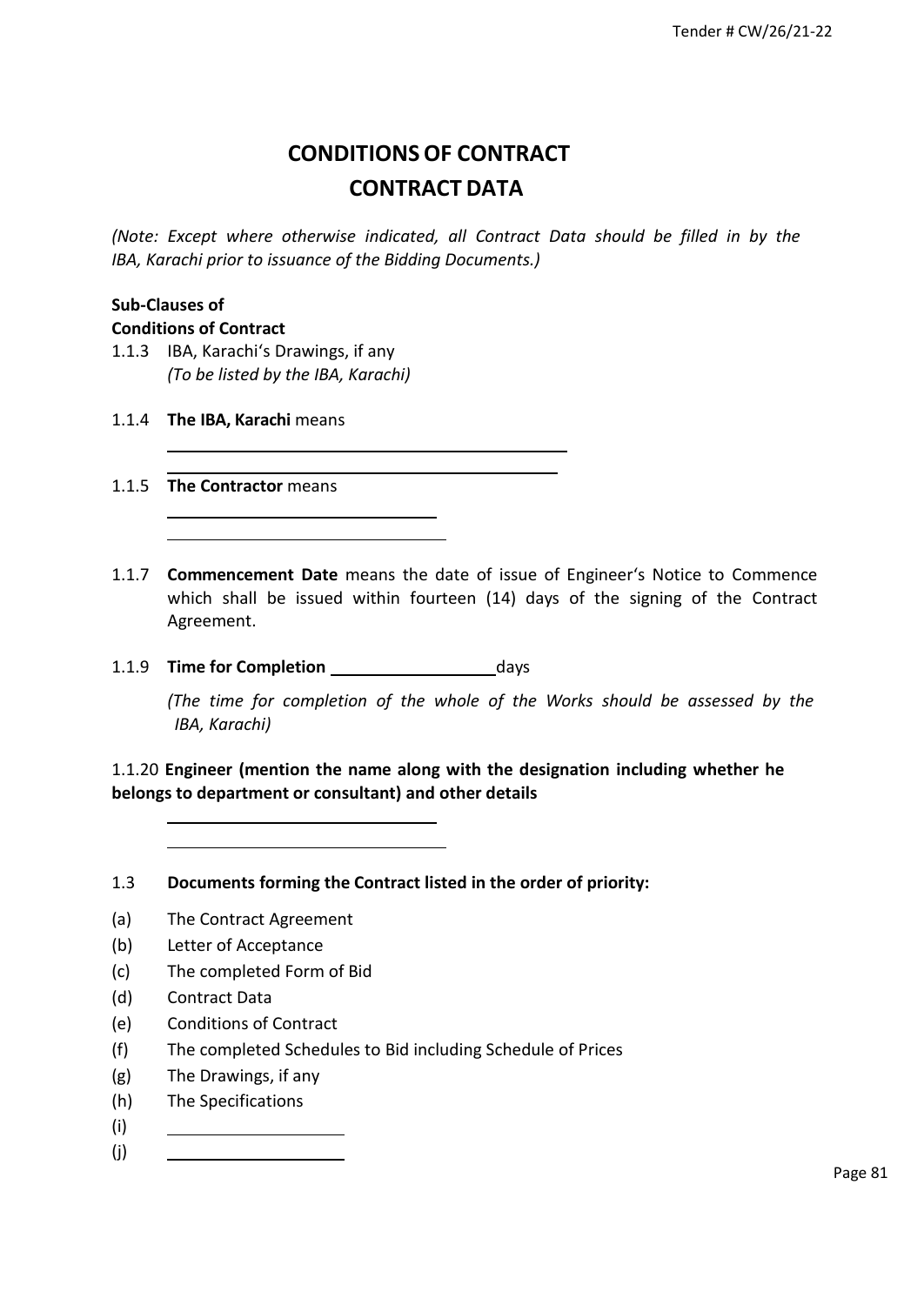(*The IBA, Karachi may add, in order of priority, such other documents as form part of the Contract. Delete the document, if not applicable)*

- 2.1 **Provision of Site:** On the Commencement Date
- 3.1 **Authorized person:**
- 3.2 **Name and address of Engineer's/IBA, Karachi's representative**
- 4.4 **Performance Security:**

Amount

Validity

*(Form: As provided under Standard Forms of these Documents)*

#### 5.1 **Requirements for Contractor's design (if any):**

Specification Clause No's\_\_\_\_\_\_\_\_\_\_\_\_\_\_\_

7.2 **Programme:**

**Time for submission:** Within fourteen (14) days\* of the Commencement Date.

**Form of programme:** *(Bar Chart/CPM/PERT or other*)

7.4 Amount payable due to failure to complete shall be % per day up to a maximum of

(10%) of sum stated in the Letter of Acceptance

(Usually the liquidated damages are set between 0.05 percent and 0.10 percent per day.)

#### 7.5 **Early Completion**

In case of earlier completion of the Work, the Contractor is entitled to be paid bonus up-to limit and at a rate equivalent to 50% of the relevant limit and rate of liquidated damages stated in the contract data.

#### 9.1 **Period for remedying defects**

#### 10.2 **Variation procedures:**

Day work rates ………………… (detail) ………………………………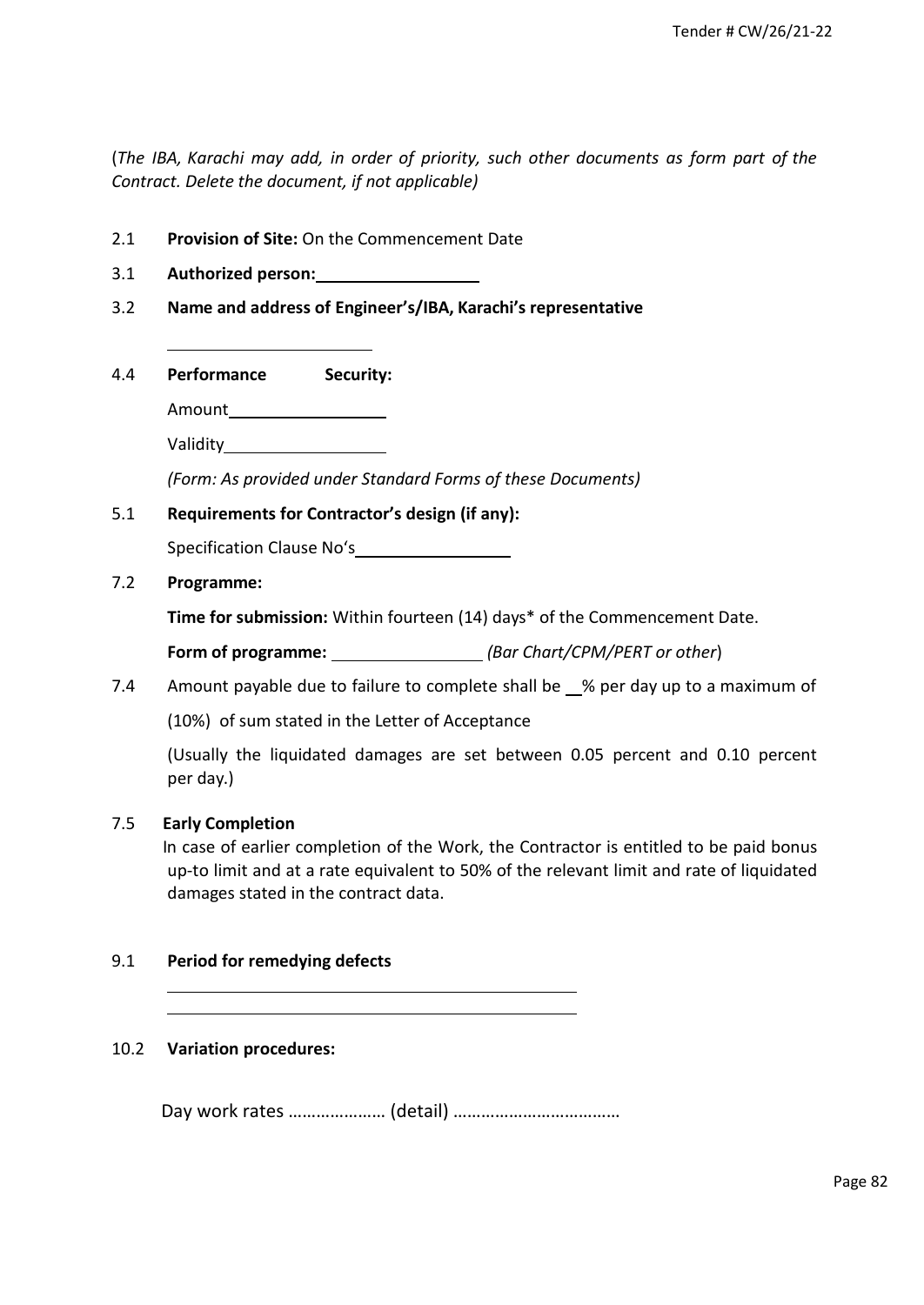#### 11.1 **Terms of Payments**

#### a) **Mobilization Advance**

- (1) Mobilization Advance up to 10 % of the Contract Price stated in the Letter of Acceptance shall be paid by the IBA, Karachi to the Contractor on the works costing Rs.2.5 million or above on following conditions:
	- (i) on submission by the Contractor of a Mobilization Advance Guarantee for the full amount of the Advance in the specified form from a Scheduled Bank in Pakistan to the IBA, Karachi;
	- (ii) Contractor will pay interest on the mobilization advance at the rate of 10% per annum on the advance; and
	- (iii) This Advance including the interest shall be recovered in 5 equal installments from the five (05) R.A bills and in case the number of bills is less than five (05) then  $1/5<sup>th</sup>$  of the advance **inclusive of the interest** thereon shall be recovered from each bill and the balance together with interest be recovered from the final bill. It may be insured that there is sufficient amount in the final bill to enable recovery of the Mobilization Advance.

OR

#### 2) **Secured Advance on Materials**

- (a) The Contractor shall be entitled to receive from the IBA, Karachi Secured Advance against an INDENTURE BOND in P W Account Form No. 31(Fin. R. Form No. 2 acceptable to the Procuring Agency of such sum as the Engineer may consider proper in respect of non-perishable materials brought at the Site but not yet incorporated in the Permanent Works provided that:
	- (i) The materials are in accordance with the Specifications for the Permanent Works;
	- (ii) Such materials have been delivered to the Site and are properly stored and protected against loss or damage or deterioration to the satisfaction and verification of the Engineer but at the risk and cost of the Contractor;
	- (iii) The Contractor's records of the requirements, orders, receipts and use of materials are kept in a form approved by the Engineer, and such records shall be available for inspection by the Engineer;
	- (iv) The Contractor shall submit with his monthly statement the estimated value of the materials on Site together with such documents as may be required by the Engineer for the purpose of valuation of materials and providing evidence of ownership and payment therefore;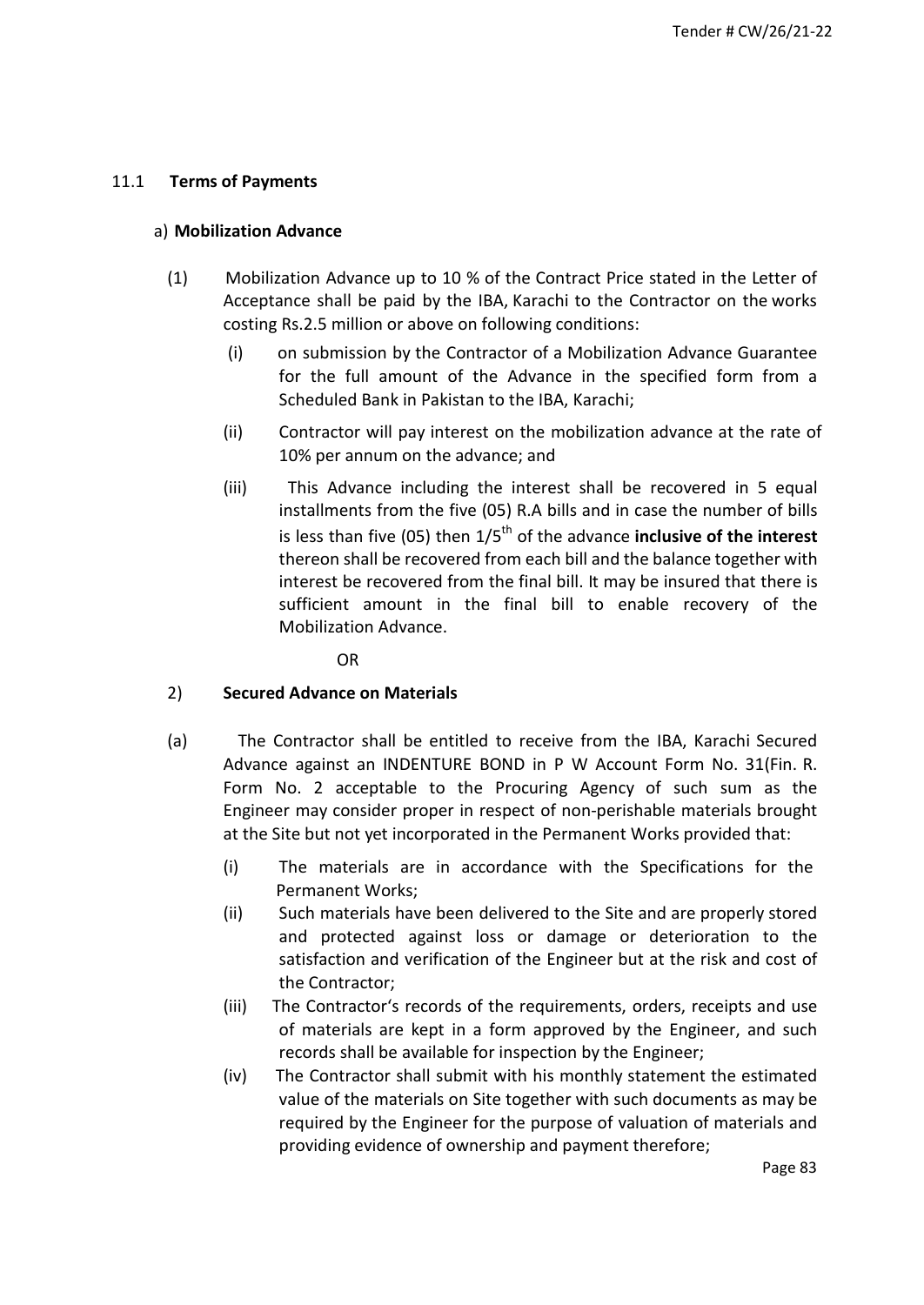(iii) Ownership of such materials shall be deemed to vest in the IBA, Karachi and these materials shall not be removed from the Site or otherwise disposed of without written permission of the IBA, Karachi;

(iv) The sum payable for such materials on Site shall not exceed 75 % of the (i) landed cost of imported materials, or (ii) ex-factory / ex-warehouse price of locally manufactured or produced materials, or (iii) market price of stands other materials;

(v) Secured Advance should not be allowed unless &until the previous advance, if an, fully recovered;

- (viii) Detailed account of advances must be kept in part II of running account bill; and
- (ix) Secured Advance may be permitted only against materials/quantities anticipated to be consumed / utilized on the work within a period of 2 months from the date of issue of secured advance and definitely not for full quantities of materials for the entire work/contract
- (b) Recovery of Secured Advance:
	- (i) Secured Advance paid to the Contractor under the above provisions shall be effected from the monthly payments on actual consumption basis, but not later than period specified in the rules not more than three months (even if unutilized); other conditions.
	- (ii) As recoveries are made the outstanding accounts of the items concerned in Part II should be reduced b making deduction entries in the column; ―deduct quantity utilized in work measured since previous bill,‖ equivalent to the quantities of materials used by the contractor on items of work shown as executed in part I of the bill.

(d) Interim payments: The Contractor shall submit to the Engineer monthly statements of the estimated value of the work completed less the cumulative amount certified previously.

- $\mathbf{b}$  (i) The value of work completed comprises the value of the quantities of the items in the Bill of Quantities completed.
	- (ii) value of secured advance on the materials and valuation of variations (if any).
	- (iii) Engineer may exclude any item certified in a previous certificate or reduce the proportion of any item previously certified in any certificate in the light of later information.
	- (v) Retention money and other advances are to be recovered from the bill submitted by contractor.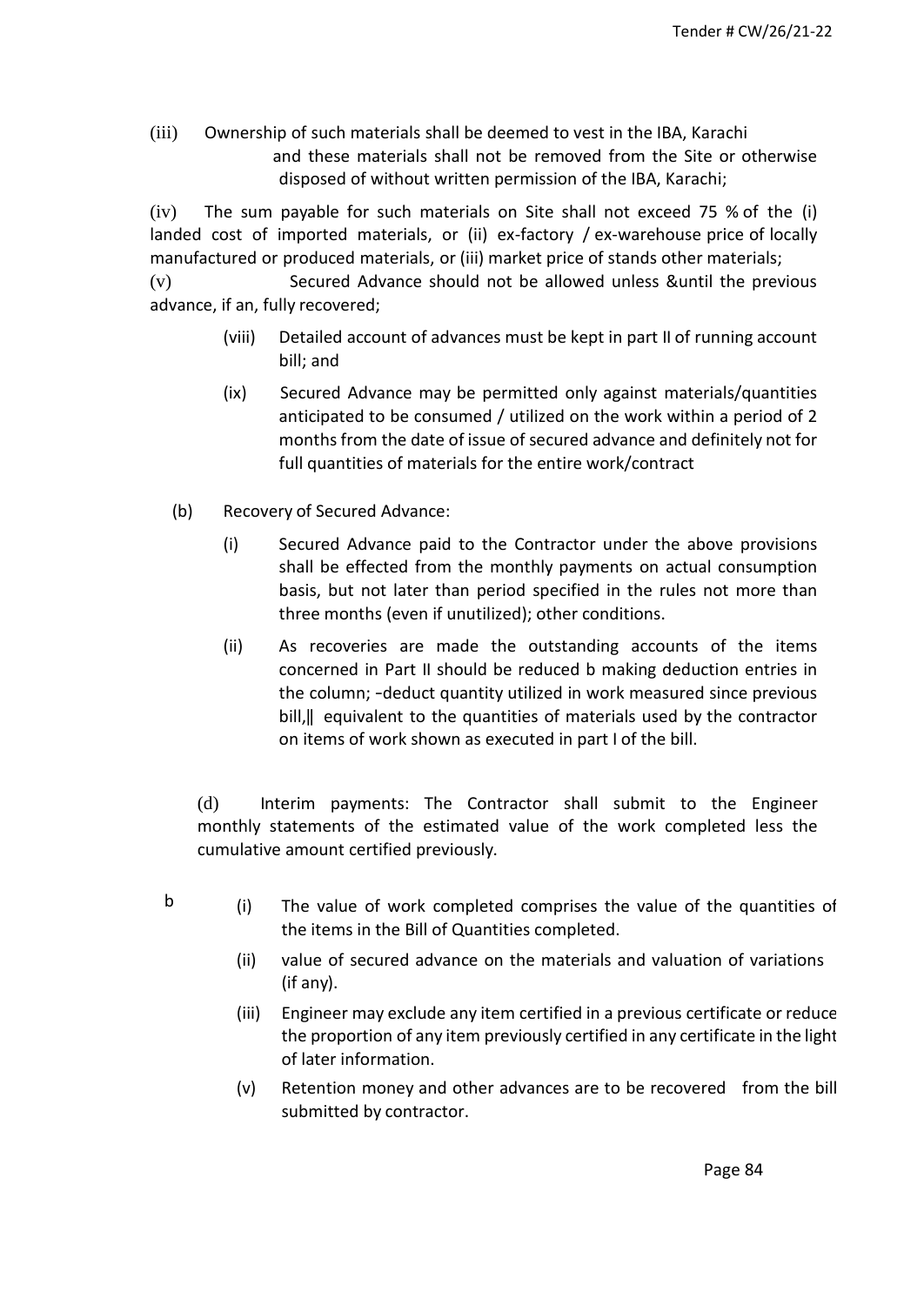- i) Lump sum price (details), or
- ii) Lump sum price with schedules of rates \_\_\_\_\_\_\_\_\_\_\_\_(details), or
- iii) Lump sum price with bill of quantities\_\_\_\_\_\_\_\_\_\_\_\_(details), or
- iv) Re-measurement with estimated/bid quantities in the Schedule of Prices or on premium above or below quoted on the rates mentioned in CSR \_\_\_\_\_\_\_\_\_\_\_\_\_\_\_(details), or/and
- v) Cost reimbursable (details)
- 11.3 **Percentage of retention\*:** *five (5%)*
- 11.6 **Currency of payment:** Pak. Rupees
- 14.1 **Insurances:** *(IBA, Karachi may decide, keeping in view the nature and the scope of the work)*

Type of cover The Works Amount of cover

The sum stated in the Letter of Acceptance plus fifteen percent (15%)

 Type of cover Contractor 's Equipment: Amount of cover Full replacement cost

#### **Type of cover**

Third Party-injury to persons and damage to property

*(The minimum amount of third party insurance should be assessed by the IBA, Karachi and entered).*

Workers:

Other cover\*:

*(In each case name of insured is Contractor and IBA, Karachi)*

#### 14.2 **Amount to be recovered**

Premium plus \_\_\_\_\_\_\_\_\_\_\_\_\_\_\_\_\_\_\_\_\_\_\_\_\_\_\_\_\_\_\_\_\_\_percent (\_\_\_\_%).

#### 15.3 **Arbitration\*\***

Place of Arbitration: Notifiantly a page 85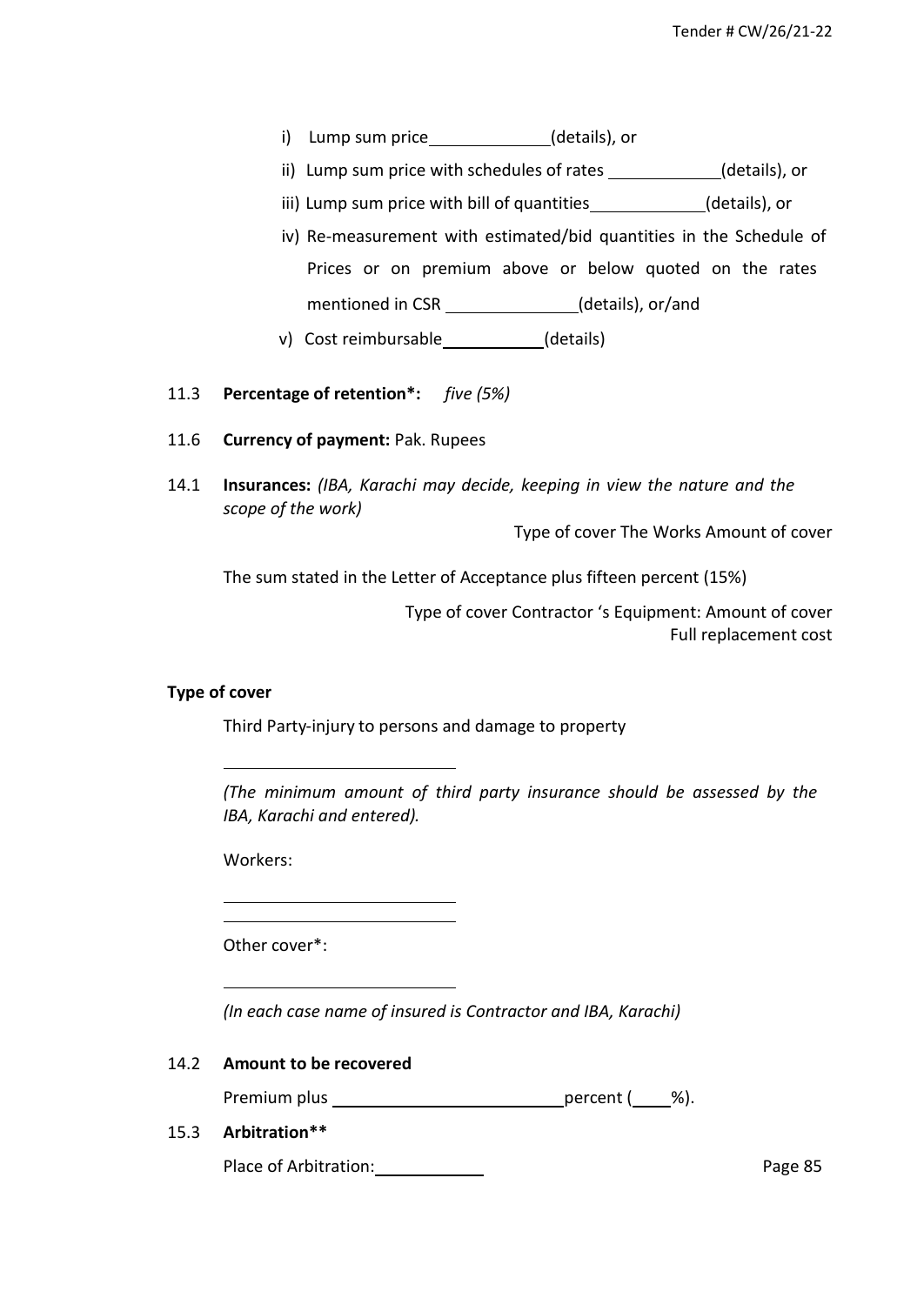*\* (IBA, Karachi to specify as appropriate) \*\* (It has to be in the Province of Sindh)*

# **STANDARD FORMS**

*(Note: Standard Forms provided in this document for securities are to be issued by a bank. In case the bidder chooses to issue a bond for accompanying his bid or performance of contract or receipt of advance, the relevant format shall be tailored accordingly without changing the spirit of the Forms of securities).*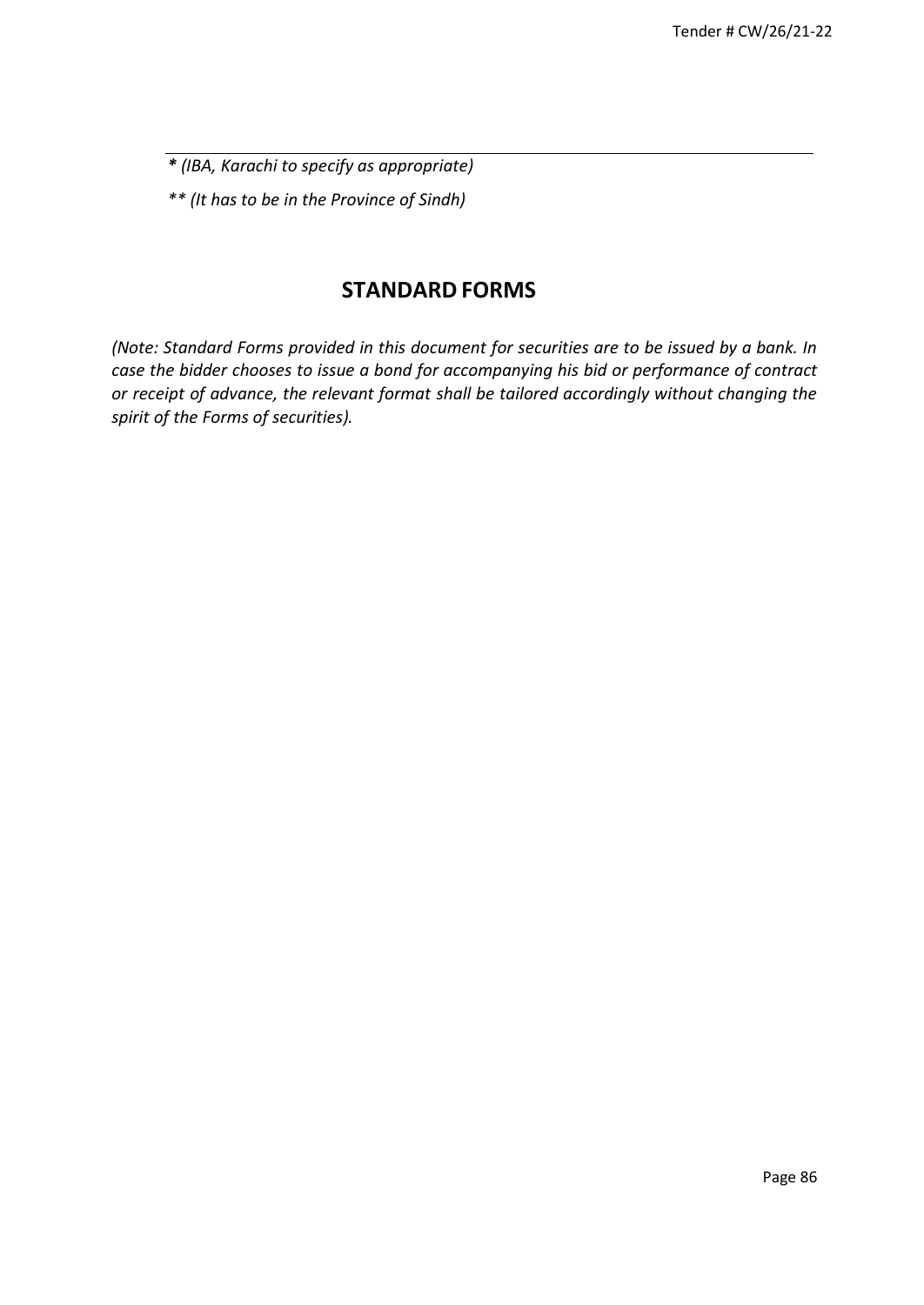### **FORM OF BID SECURITY**

(Bank Guarantee)

**(**Letter by the Guarantor to the IBA, Karachi)

Guarantee No. Executed on Name of Guarantor (Scheduled Bank in Pakistan) with address: Name of Principal (Bidder) with address:

Sum of Security (express in words and figures):

Bid Reference No.

Date of Bid

KNOW ALL MEN BY THESE PRESENTS, that in pursuance of the terms of the Bid and at the request of the said Principal, we the Guarantor above-named are held and firmly bound unto the

, (hereinafter called The ―Procuring

Agency]]) in the sum stated above, for the payment of which sum well and truly to be made, we bind ourselves, our heirs, executors, administrators and successors, jointly and severally, firmly by these presents.

THE CONDITION OF THIS OBLIGATION IS SUCH, that whereas the Principal has submitted the accompanying Bid numbered and dated as above for (Particulars of Bid) to the said Procuring Agency; and Agency; and

WHEREAS, the IBA, Karachi has required as a condition for considering the said Bid that the Principal furnishes a Bid Security in the above said sum to the IBA, Karachi, conditioned as under:

- (1) that the Bid Security shall remain valid for a period of twenty-eight (28) days beyond the period of validity of the bid;
- (2) that in the event of;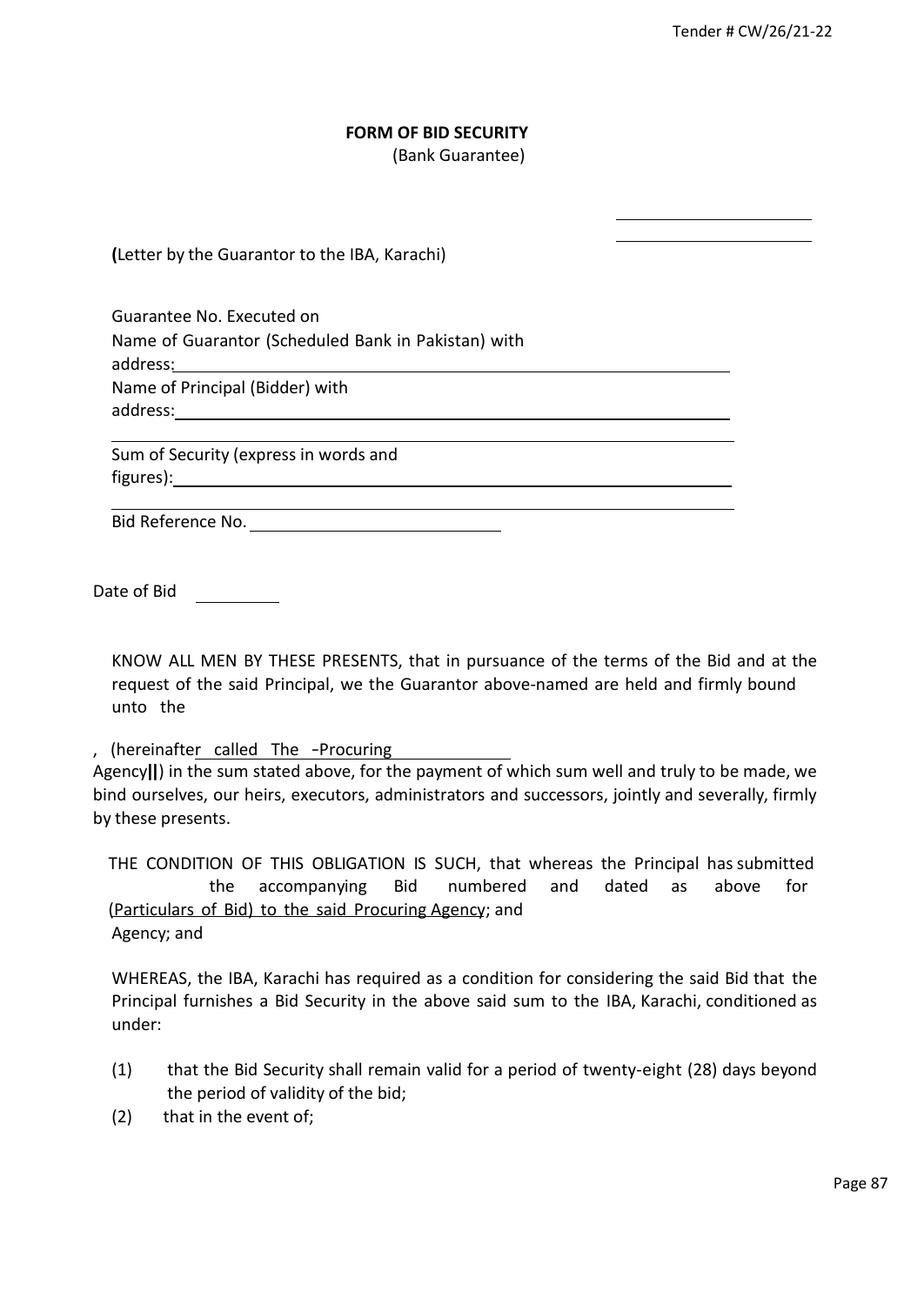- (a) the Principal withdraws his Bid during the period of validity of Bid, or
- (b) the Principal does not accept the correction of his Bid Price, pursuant to Sub-Clause 16.4 (b) of Instructions to Bidders, or
- (c) failure of the successful bidder to
	- (i) furnish the required Performance Security, in accordance with Sub-Clause IB-21**.**1 of Instructions to Bidders, or
	- (ii) sign the proposed Contract Agreement, in accordance with Sub-Clauses IB-20.2 & 20.3 of Instructions to Bidders,

the entire sum be paid immediately to the said Procuring Agency for delayed completion and not as penalty for the successful bidder's failure to perform.

NOW THEREFORE, if the successful bidder shall, within the period specified therefore, on the prescribed form presented to him for signature enter into a formal Contract Agreement with the said IBA, Karachi in accordance with his Bid as accepted and furnish within fourteen (14) days of receipt of Letter of Acceptance, a Performance Security with good and sufficient surety , as may be required, upon the form prescribed by the said IBA, Karachi for the faithful performance and proper fulfilment of the said Contract or in the event of non**-** withdrawal of the said Bid within the time specified then this obligation shall be void and of no effect, but otherwise to remain in full force and effect.

PROVIDED THAT the Guarantor shall forthwith pay to the IBA, Karachi the said sum stated above upon first written demand of the IBA, Karachi without cavil or argument and without requiring the IBA, Karachi to prove or to show grounds or reasons for such demand, notice of which shall be sent by the IBA, Karachi by registered post duly addressed to the Guarantor at its address given above.

PROVIDED ALSO THAT the Procuring Agency shall be the sole and final judge for deciding whether the Principal has duly performed his obligations to sign the Contract Agreement and to furnish the requisite Performance Security within the time stated above, or has defaulted in fulfilling said requirements and the Guarantor shall pay without objection the sum stated above upon first written demand from the IBA, Karachi forthwith and without any reference to the Principal or any other person.

IN WITNESS WHEREOF, the above bounded Guarantor has executed the instrument under its seal on the date indicated above, the name and seal of the Guarantor being hereto affixed and these presents duly signed by its undersigned representative pursuant to authority of its governing body.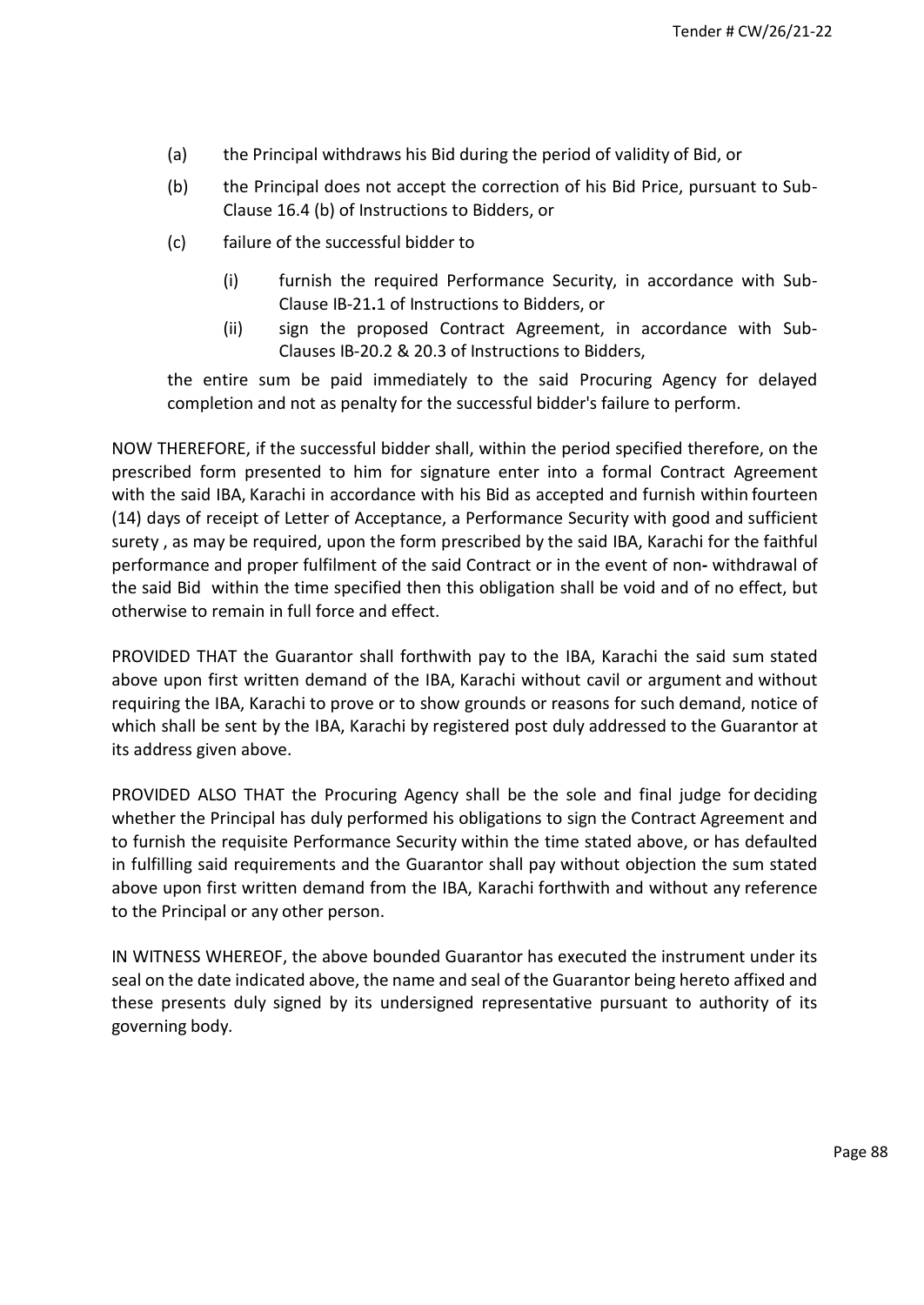Guarantor (Bank) 1. ------------------------

Witness:

Corporate Secretary (Seal)

3. Title

(Name, Title & Address)

Corporate Guarantor (Seal)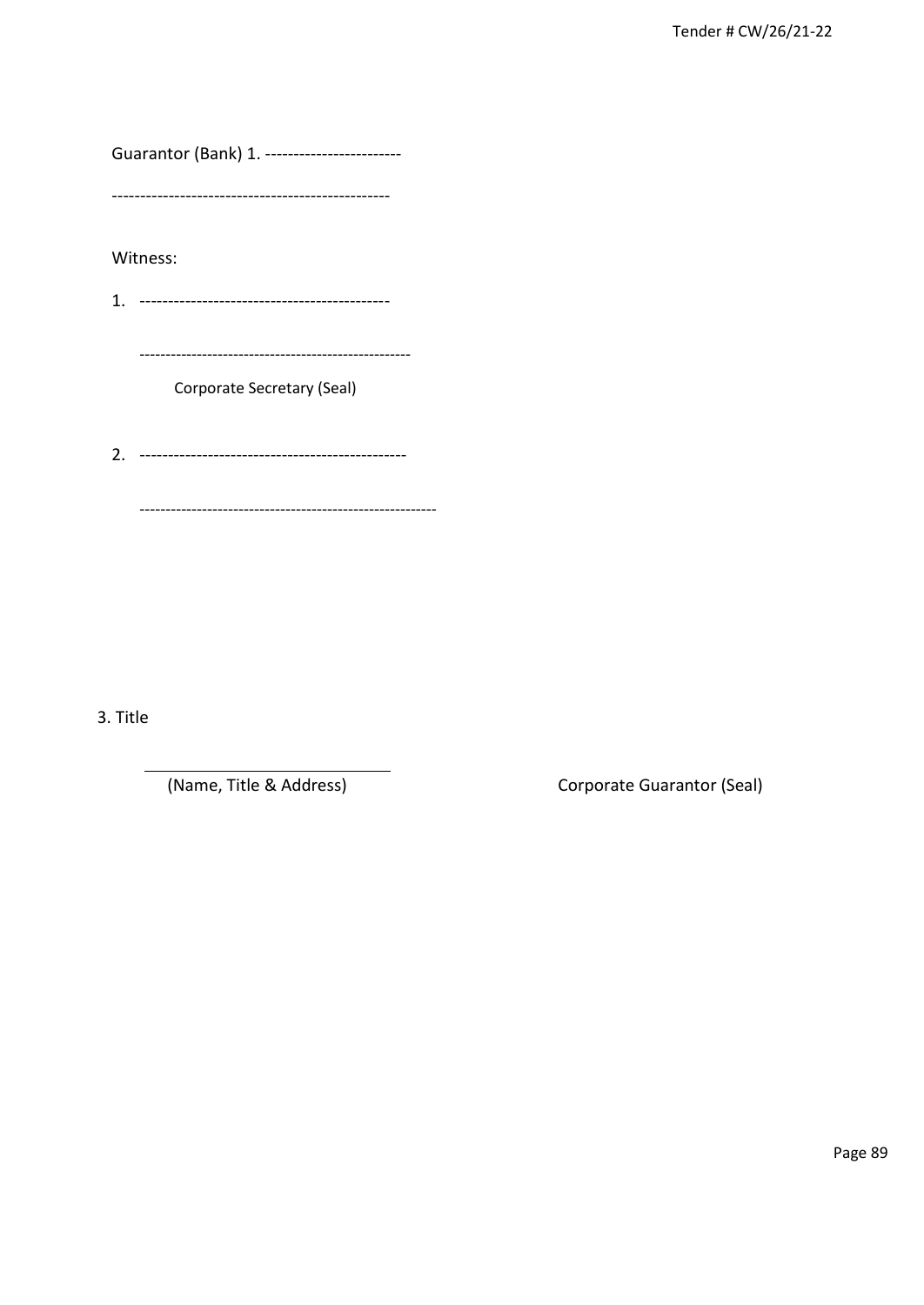### **FORM OF PERFORMANCE SECURITY (Bank Guarantee)**

Guarantee No. Executed on **Executed** Expiry Date

(Letter by the Guarantor to the IBA, Karachi) Name of Guarantor (Scheduled Bank in Pakistan) with address: and the state of the state of the state of the state of the state of the state of the state of the state of the state of the state of the state of the state of the state of the state of the state of the state of t

Name of Principal (Contractor) with address: and the state of the state of the state of the state of the state of the state of the state of the state of the state of the state of the state of the state of the state of the state of the state of the state of t

Penal Sum of Security (express in words and figures)

Letter of Acceptance No.

Dated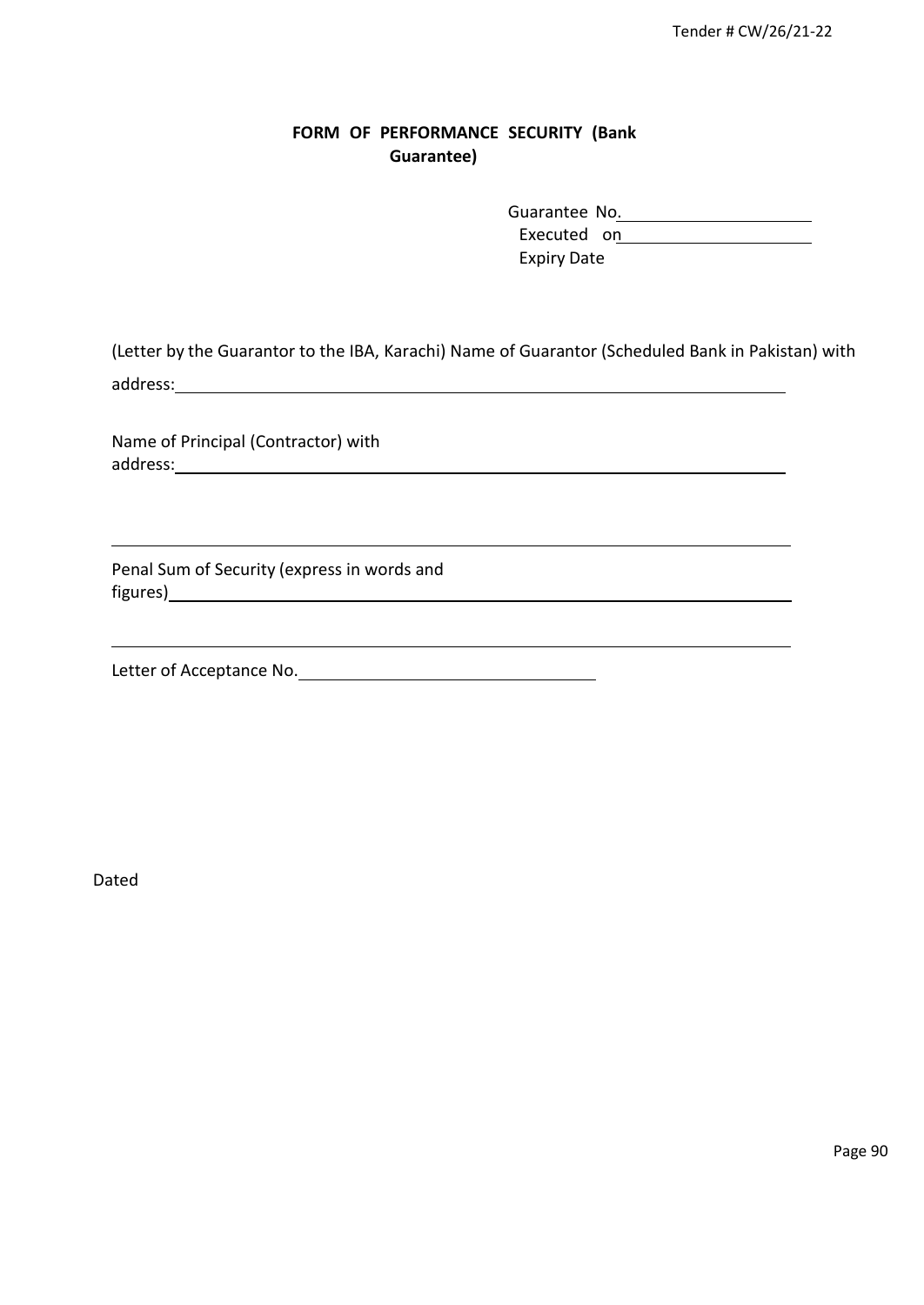NOW ALL MEN BY THESE PRESENTS, that in pursuance of the terms of the Bidding Documents and above said Letter of Acceptance (hereinafter called the Documents) and at the request of the said Principal we, the Guarantor above named, are held and firmly bound unto

The (hereinafter called the IBA, Karachi)

in the penal sum of the amount stated above*,* for the payment of which sum well and truly to be made to the said IBA, Karachi, we bind ourselves, our heirs, executors, administrators and successors, jointly and severally, firmly by these presents.

THE CONDITION OF THIS OBLIGATION IS SUCH, that whereas the Principal has accepted the Procuring Agency's above said Letter of Acceptance for

(Name of Contract) for the

(Name of Project).

NOW THEREFORE, if the Principal (Contractor) shall well and truly perform and fulfill all the undertakings, covenants, terms and conditions of the said Documents during the original terms of the said Documents and any extensions thereof that may be granted by the IBA, Karachi, with or without notice to the Guarantor, which notice is, hereby, waived and shall also well and truly perform and fulfill all the undertakings, covenants terms and conditions of the Contract and of any and all modifications of the said Documents that may hereafter be made, notice of which modifications to the Guarantor being hereby waived, then, this obligation to be void; otherwise to remain in full force and virtue till all requirements of Clause 9, Remedying Defects, of Conditions of Contract are fulfilled.

Our total liability under this Guarantee is limited to the sum stated above and it is a condition of any liability attaching to us under this Guarantee that the claim for payment in writing shall be received by us within the validity period of this Guarantee, failing which we shall be

### We, (the Guarantor), waiving all objections and

discharged of our liability, if any, under this Guarantee.

defenses under the Contract, do hereby irrevocably and independently guarantee to pay to the IBA, Karachi without delay upon the IBA, Karachi's first written demand without cavil or arguments and without requiring the IBA, Karachi to prove or to show grounds or reasons for such demand any sum or sums up to the amount stated above, against the IBA, Karachi's written declaration that the Principal hasrefused or failed to perform the obligations under the Contract, for which payment will be effected by the Guarantor to IBA, Karachi's designated Bank & Account Number.

PROVIDED ALSO THAT the Procuring Agency shall be the sole and final judge for deciding whether the Principal (Contractor) has duly performed his obligations under the Contract or has defaulted in fulfilling said obligations and the Guarantor shall pay without objection any sum or sums up to the amount stated above upon first written demand from the IBA, Karachi forthwith and without any reference to the Principal or any other person.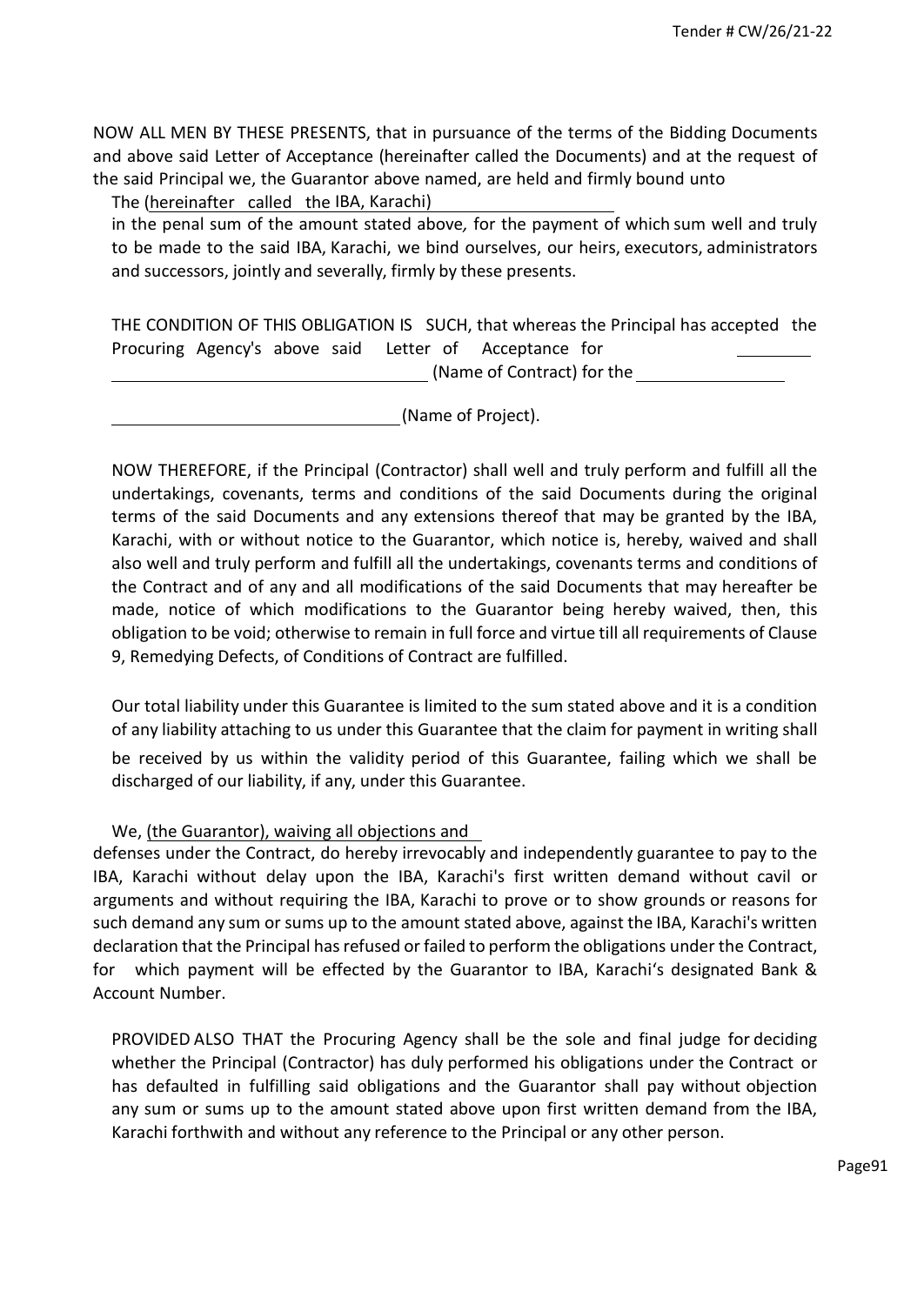IN WITNESS WHEREOF, the above bounded Guarantor has executed this Instrument under its seal on the date indicated above, the name and corporate seal of the Guarantor being hereto affixed and these presents duly signed by its undersigned representative, pursuant to authority of its governing body.

**Witness: 1. \_\_\_\_\_\_\_\_\_\_\_\_\_\_\_\_\_\_\_\_\_\_\_\_\_\_\_\_\_ \_\_\_\_\_\_\_\_\_\_\_\_\_\_\_\_\_\_\_\_\_\_\_\_\_\_\_\_\_\_\_\_** Guarantor (Bank) **2.** \_\_\_\_\_\_\_\_\_\_\_\_\_\_\_\_\_\_\_\_\_\_\_\_\_\_\_\_\_\_ \_\_\_\_\_\_\_\_\_\_\_\_\_\_\_\_\_\_\_\_\_\_\_\_\_\_\_\_\_\_\_\_\_ Corporate Secretary (Seal) **3. Title \_\_\_\_\_\_\_\_\_\_\_\_\_\_\_\_\_\_\_\_\_\_\_\_\_\_ \_\_\_\_\_\_\_\_\_\_\_\_\_\_\_\_\_\_\_\_\_\_\_\_\_\_\_\_\_ \_\_\_\_\_\_\_\_\_\_\_\_\_\_\_\_\_\_\_\_\_\_\_\_\_\_\_**

**(Name, Title & Address) Corporate Guarantor (Seal)**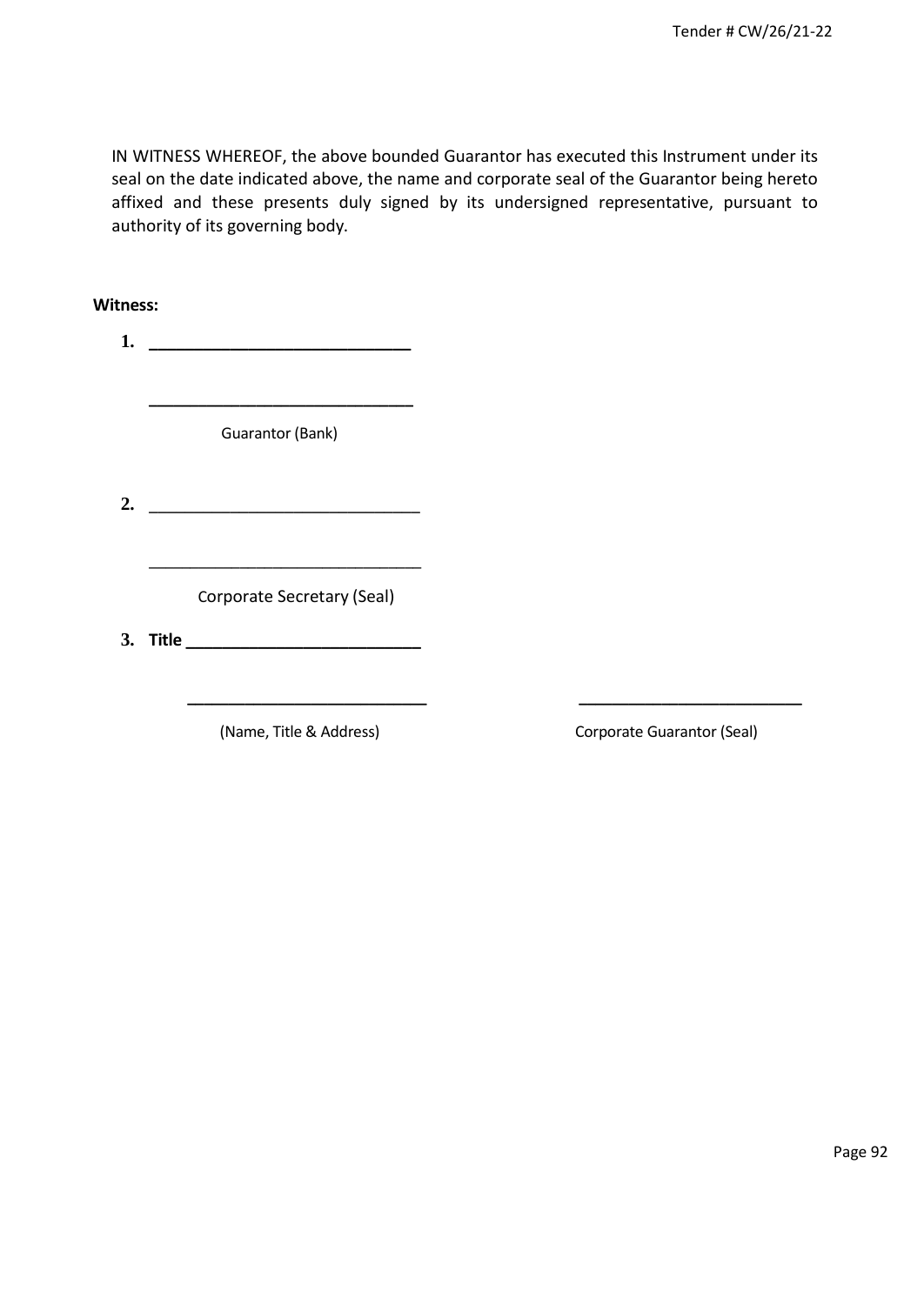### **FORM OF CONTRACT AGREEMENT**

THIS CONTRACT AGREEMENT (hereinafter called the -Agreement||) made on the day of 200 between

(hereinafter called the ―Procuring Agency‖) of the one part and ―Contractor‖) of the other part.

(hereinafter called the

WHEREAS the IBA, Karachi is desirous that certain Works, viz should be executed by the Contractor and has accepted a Bid by the Contractor for the execution and completion of such Works and the remedying of any defects therein.

NOW this Agreement witnesseth as follows:

- 1. In this Agreement words and expressions shall have the same meanings as are respectively assigned to them in the Conditions of Contract hereinafter referred to.
- 2. The following documents after incorporating addenda, if any except those parts relating to Instructions to Bidders, shall be deemed to form and be read and construed as part of this Agreement, viz:
	- (a) The Letter of Acceptance;
	- (b) The completed Form of Bid along with Schedules to Bid;
	- (c) Conditions of Contract & Contract Data;
	- (d) The priced Schedule of Prices/Bill of quantities (BoQ);
	- (e) The Specifications; and
	- (f) The Drawings
- 3. In consideration of the payments to be made by the Procuring Agency to the Contractor as hereinafter mentioned, the Contractor hereby covenants with the IBA, Karachi to execute and complete the Works and remedy defects therein in conformity and in all respects within the provisions of the Contract.
- 4. The IBA, Karachi hereby covenants to pay the Contractor, in consideration of the execution and completion of the Works as per provisions of the Contract, the Contract Price or such other sum as may become payable under the provisions of the Contract at the times and in the manner prescribed by the Contract.

IN WITNESS WHEREOF the parties hereto have caused this Contract Agreement to be executed on the day*,* month and year first before written in accordance with their respective laws.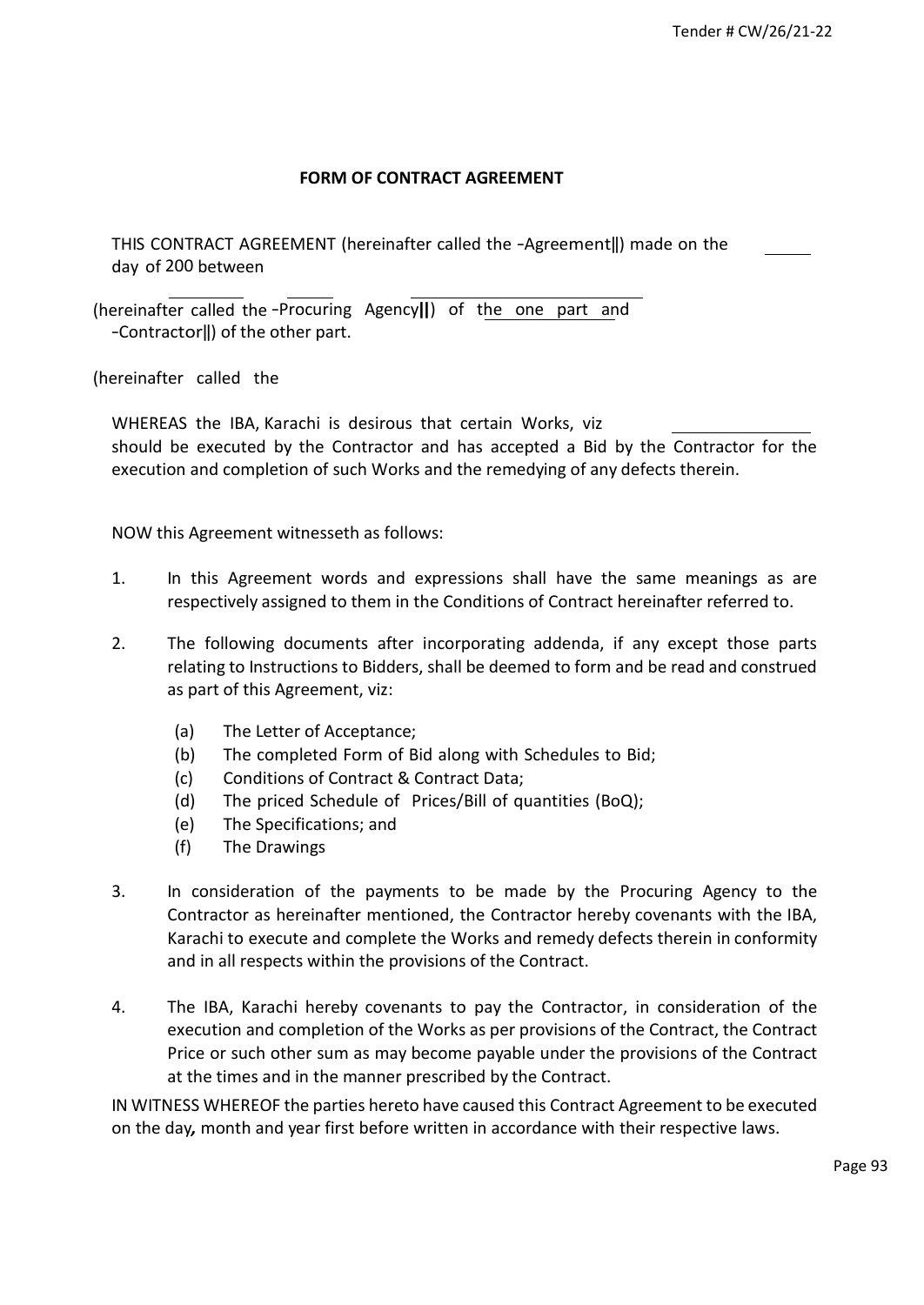Signature of the Contactor Signature of the IBA, Karachi

(Seal) (Seal)

Signed, Sealed and Delivered in the presence of:

Witness: Witness:

(Name, Title and Address) (Name, Title and Address)

Page 94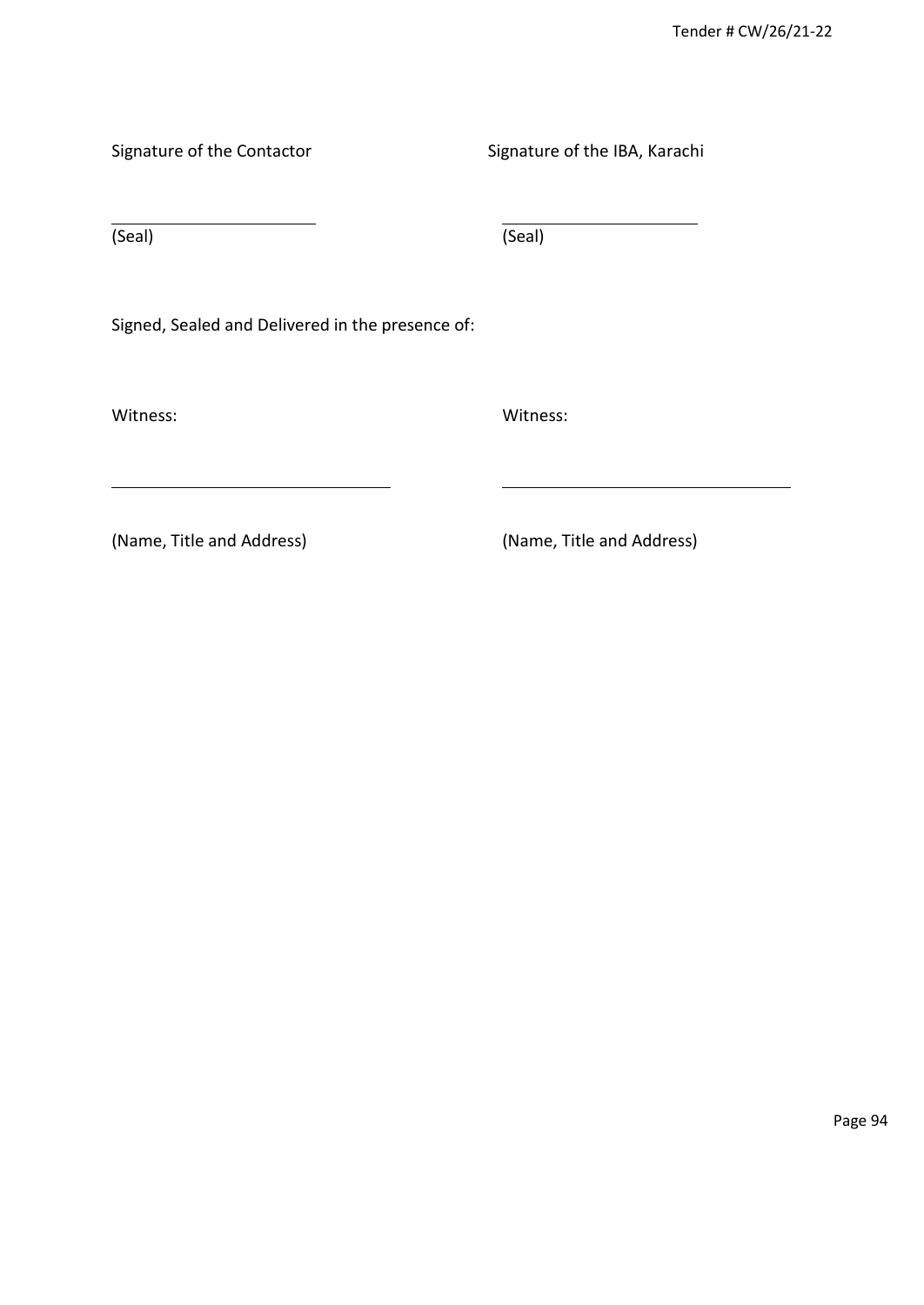#### **MOBILIZATION ADVANCE GUARANTEE**

| (Letter by the Guarantor to the IBA, Karachi) |           |                          |                                      |   |                                 |     |
|-----------------------------------------------|-----------|--------------------------|--------------------------------------|---|---------------------------------|-----|
|                                               |           |                          |                                      |   |                                 |     |
|                                               |           |                          |                                      |   |                                 |     |
| (hereinafter                                  |           |                          |                                      |   |                                 |     |
| called<br>the                                 | Procuring | Agency) has entered into |                                      | a | Contract                        | for |
|                                               |           |                          |                                      |   |                                 |     |
|                                               |           |                          |                                      |   | (Particulars of Contract), with |     |
|                                               |           |                          | (hereinafter called the Contractor). |   |                                 |     |

| AND WHEREAS the                                                                     |  |  |     | IBA, Karachi has agreed to advance to the Contractor, at the |        |
|-------------------------------------------------------------------------------------|--|--|-----|--------------------------------------------------------------|--------|
| Contractor's request, an amount of                                                  |  |  | Rs. |                                                              | Rupees |
| which amount shall be advanced to the Contractor as per provisions of the Contract. |  |  |     |                                                              |        |

AND WHEREAS the IBA, Karachi has asked the Contractor to furnish Guarantee to secure the advance payment for the performance of his obligations under the said Contract.

#### AND WHEREAS

(Scheduled Bank)

(hereinafter called the Guarantor) at the request of the Contractor and in consideration of the IBA, Karachi agreeing to make the above advance to the Contractor, has agreed to furnish the said Guarantee.

NOW THEREFORE the Guarantor hereby guarantees that the Contractor shall use the advance for the purpose of above mentioned Contract and if he fails, and commits default in fulfillment of any of his obligations for which the advance payment is made, the Guarantor shall be liable to the Procuring Agency for payment not exceeding the aforementioned amount.

Notice in writing of any default, of which the IBA, Karachi shall be the sole and final judge, as aforesaid, on the part of the Contractor, shall be given by the IBA, Karachi to the Guarantor, and on such first written demand payment shall be made by the Guarantor of all sums then due under this Guarantee without any reference to the Contractor and without any objection.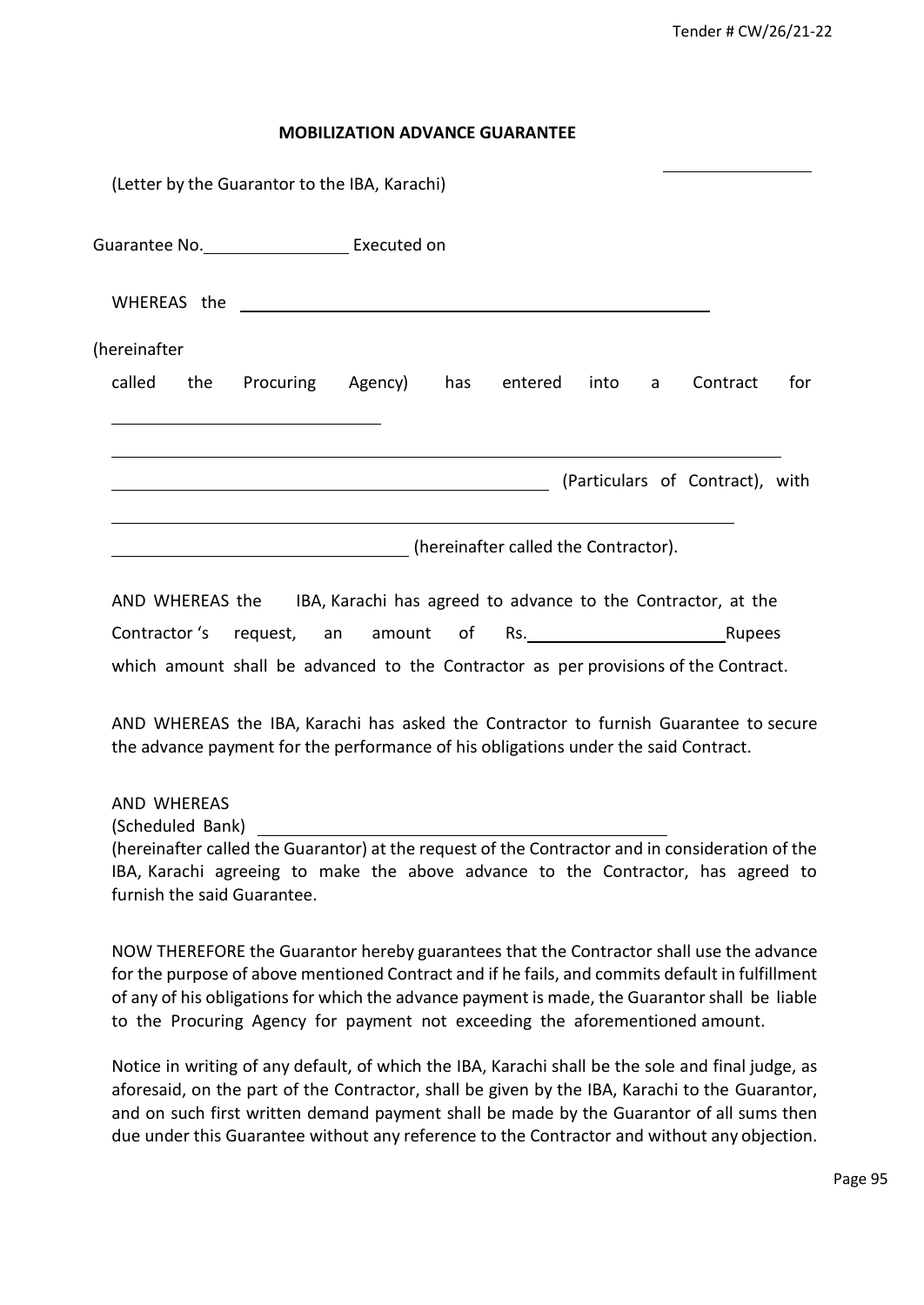This Guarantee shall come into force as soon as the advance payment has been credited to the account of the Contractor.

This Guarantee shall expire not later than

by which date we must have received any claims by registered letter, telegram, telex or telefax.

It is understood that you will return this Guarantee to us on expiry or after settlement of the total amount to be claimed hereunder.

Guarantor (Scheduled Bank)

|    | Witness: |                                                |
|----|----------|------------------------------------------------|
| 1. |          |                                                |
|    |          |                                                |
|    |          |                                                |
|    |          | Corporate Secretary (Seal)                     |
| 2. | Name     | <u>and the state of the state of the state</u> |
|    |          |                                                |
|    |          |                                                |
| 2. |          |                                                |
|    |          |                                                |

(Name, Title & Address) Corporate Guarantor (Seal)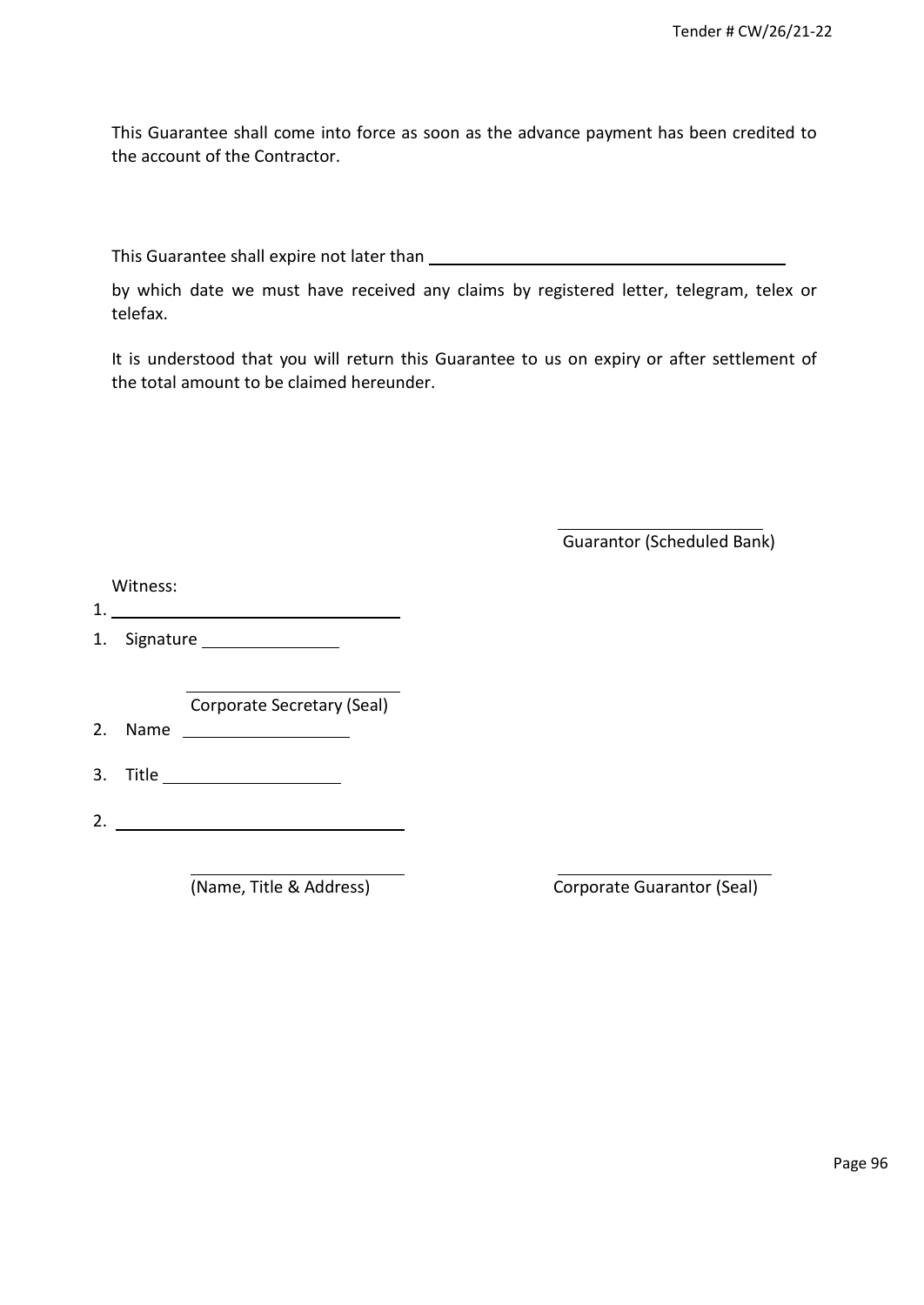#### **INDENTURE FOR SECURED ADVANCES.**

(For use in cases in which is contract is for finished work and the contractor has entered into an agreement for the execution of a certain specified quantity of work in a given time ).

This INDENTURE made the ............... ........................... day of ...................... ----- ....... ----------........-197--"- BETWEEN (hereinafter called "the Contractor" which expression shall where the context so admits or implied be deemed to include his heirs, executors, administrators and assigns) of the one part and THE GOVERNOR OF SINDH (hereinafter called "the Government" of the other part).

WHEREAS by an agreement, dated **the said** (hereinafter called the said agreement, the contractor has agreed to perform the under-mentioned works (hereinafter referred to as the said work):-

(Here enter (the description of the works).<sup>1</sup>

AND WHEREAS the contractor has applied to the ........... ................... .............. —....... ----- for an advance to him of Rupees -----------------------------------------------------. (Rs. ..................) on the security of materials absolutely belonging to him and brought by him to the site of the said works the subject of the said agreement for use in the construction of such of the said works as he has undertaken to execute at rates fixed for the finished work (inclusive of the cost of materials and labour and other charge) AND WHEREAS the Government has agreed to advance to the Contractor the sum of Rupees, (Rs. ...................... ) on the security of materials the quantities and other particulars of which are detailed in Part II of Running Account Bill (E). the said works signed by the contractor Fin R.Form.l7.A

on----------- ....... — and on such covenants and conditions as are hereinafter contained and the Government has reserved to itself the option of marking any further advance or advances on the security of other materials brought by the Contractor to the site of the said works.

NOW THIS INDENTURE WTTNESSETH that in pursuance of the said agreement and in consideration of the sum of Rupees...........------------- ......-........— ...... (Rs. ------ ...... ----- ) on or before the execution of these presents paid to the Contractor by the Government (the receipt whereof the Contractor doth hereby acknowledge) and of such further advances (if any) as may be made to him as aforesaid (all of which advances are hereinafter collectively referred to as the said amount) the Contractor doth hereby assign unto the Government the said materials by way of security for the said amount

follow :-

And doth hereby covenant and agree with the Government and declare ay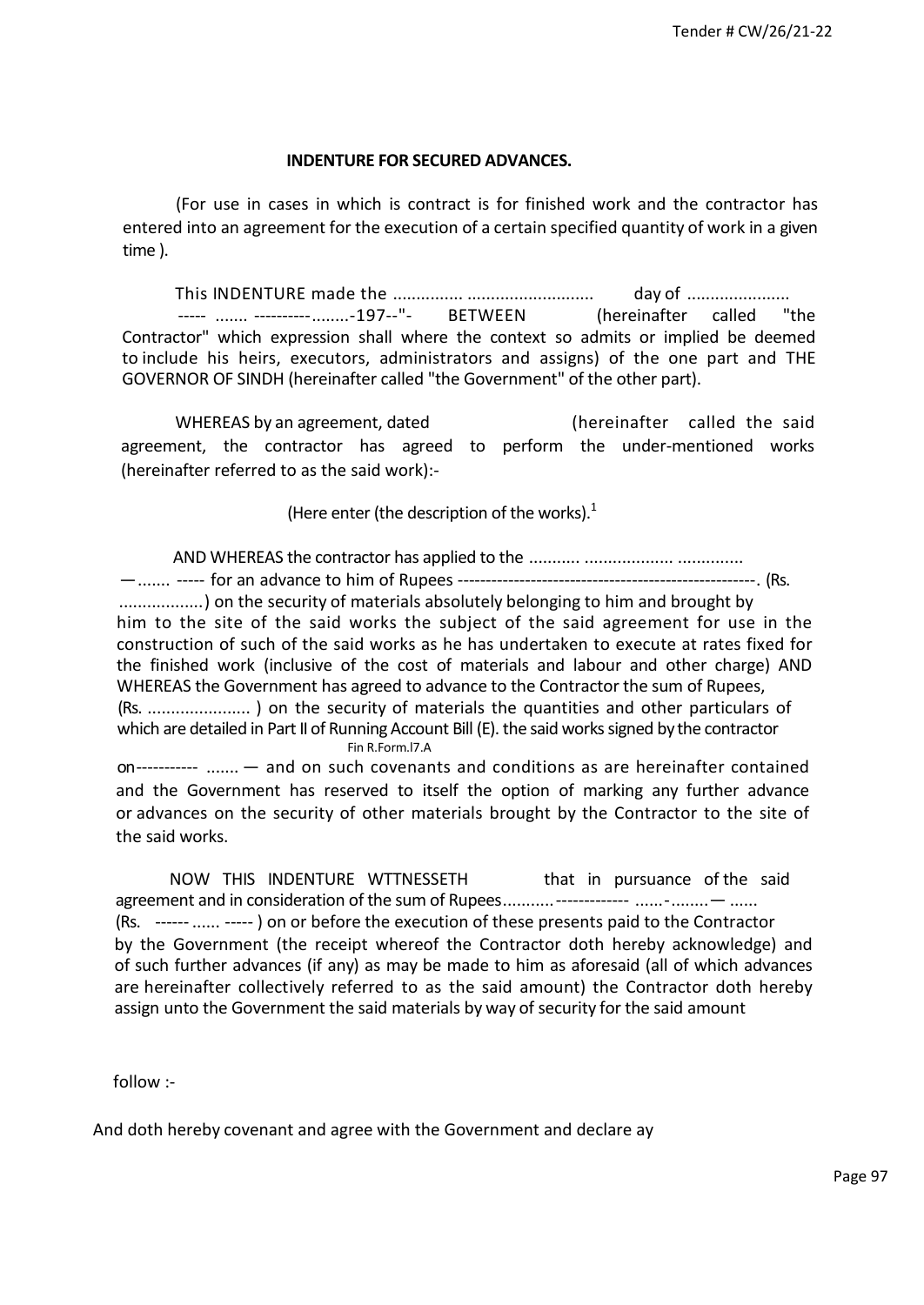(1) That the said sum of Rupees .........-................ -------------...... -------------- (RF.

------ ) so advanced by the Government to the Contractor as aforesaid and all or any further sum or sums which may be advanced aforesaid shall be employed by the contractor in or towards expending the execution of the said works and for no other purpose whatsoever.

(2) That the materials detailed in the said Running Account Bill (B) which have been Fin R Form No. 17-A

Offered to and accepted by (he Government as security for the said amount are absolutely by the Contractors own property free from encumbrances of any kind and the Contractor will not make any application for or receive a further advance on the security of materials which are not absolutely his own property and free from encumbrances of any kind and the contractor hereby agrees, at all times, to indemnify and save harmless the Government against all claims whatsoever to any materials in respect of which an advance has been made to him as aforesaid.

(3) That the said materials detailed in the said Running Account Bill (B) and all other

Fin. R. Form No. 17-A Materials on the security of which any further advance or advances may hereafter be made as aforesaid (hereinafter called the said materials) shall be used by the Contractor solely in *the* execution of the said works in accordance with the directions of the Divisional Officer---------------------------(hereinafter called the Divisional Officer) and in the terms of the said agreement.

(4) That the Contractor shall make at his own cost all necessary and adequate arrangement for the proper watch, safe custody and protection against all risks of the said material and that until used in construction as aforesaid the said materials shall remain at the site of the said works in the Contractor's custody and at his own risk and on his own responsibility and shall at all times be open to inspection by (he Divisional Officer or any officer authorized by him. In the event of the said materials of any part (hereof being stolen, destroyed or damaged or becoming deteriorated in a grater degree than is due to reasonable use and wear thereof Contractor will forthwith replace the same with other materials of like qualify or repair and make good the same as required by the Divisional Officer and the materials so brought to replace the said materials so repaired and made good shall also be considered as security for the said amount.

(5) 'Hurt the said materials shall not on any account be removed from the site of the said works except with the written permission of the Divisional Officer or an officer authorized by him in that behalf

(6) That the said amount shall be payable in full when or before the Contractor receives payment, from the Government of the price payable to him for the said works under the terms and provisions of the said agreement PROVIDED THAT if any intermediate payments are made to the contractor on account of work done then on the occasion of each such payment the Government will be at liberty to make a recovery from the Contractors Bill for such payment by deducting there from in the value of the said materials (hen actually used in the construction and in respect of which recovery has not been made previously the value for this purpose being determined in respect of each description of material at (he rates at which the amount of the advances made under these presents were calculated.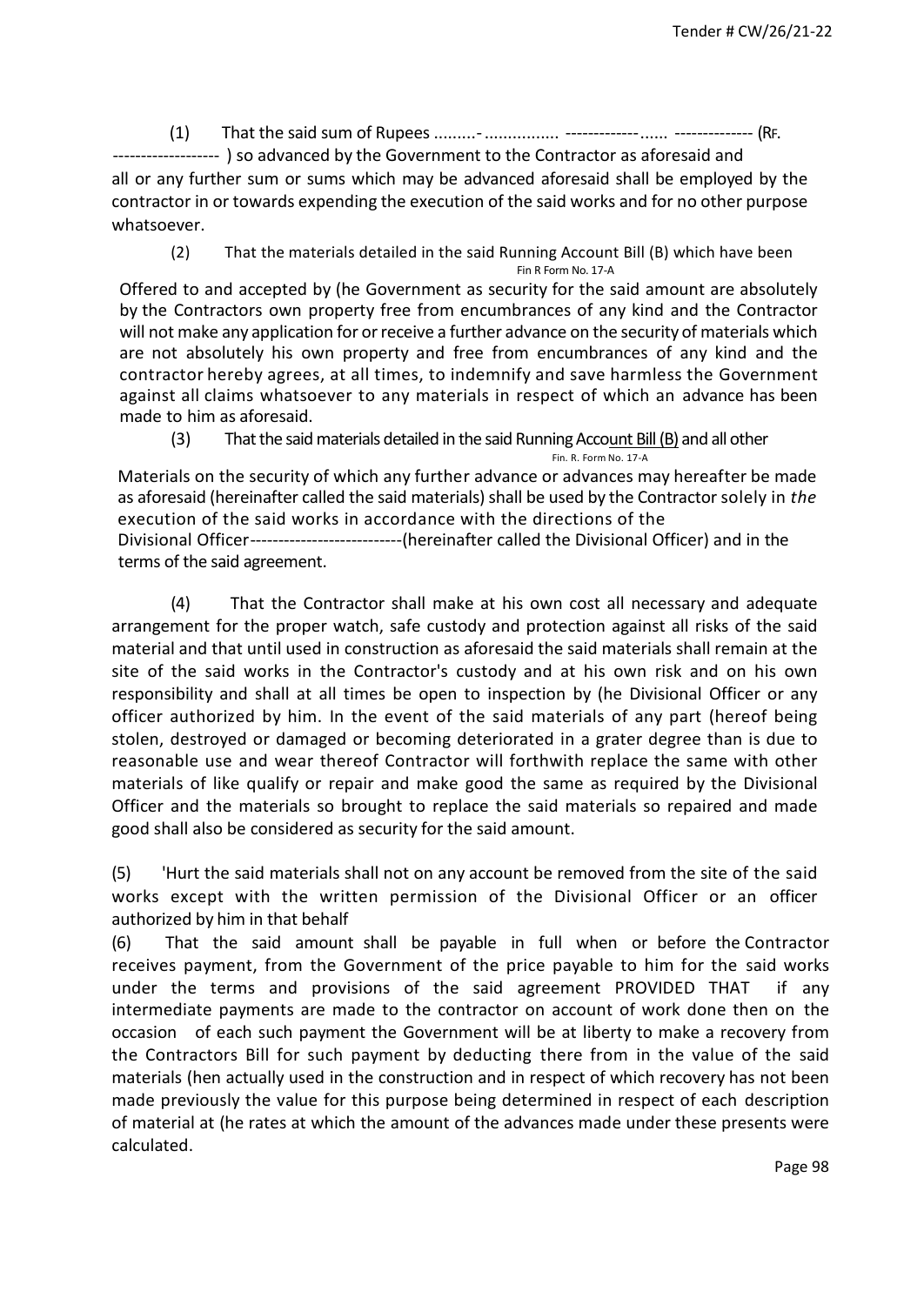(7) That if the Contractor shall at any time make any default in the performance or observation in any respect of any of the terms and provisions of the said agreement or of these presents the total amount of the advance or advances that may still be owing to the Government shall immediately on the happening of such default be repayable by the Contractor to the Government together with interest thereon at twelve

percent per annum from the date or respective dates of such advance or advances to the date or repayment and with all costs, charges, damages and expenses incurred by the Government in or for the recovery thereof or the enforcement of this security or otherwise by reason of (he default of the Contractor and any moneys so becoming due and payable shall constitute a debt due from the Contractor to the Government and the Contractor hereby covenants and agrees with the Government to repay and the same respectively to it accordingly.

(8) That the Contractor hereby charges all the said materials with the repayment to the Government of the said sum of Rupees ........................ - ............................. (Rs....................... ) and any further sum or sums which may be advanced as aforesaid and all costs charges damages and expenses payable under these present PROVIDED ALWAYS and it is hereby agreed and declared that not withstanding anything in the said agreement and without prejudice to the powers contained therein if and whether the

covenant for payment and repayment hereinbefore contained shall become enforceable and the money owing shall not be paid to accordingly.

Once therewith the Government may at any time thereafter adopt all or any of following courses as it may deem best ;-

- (a) Seize and utilize the said materials or any part thereof in the completion of the said works on behalf of the Contractor in accordance with the provisions in that behalf contained in the said agreement debiting the Contractor with the actual cost of effecting such completion the amount due in respect of advances under these presents and crediting the Contractor with the value of work done as he had carried it out in accordance with the said agreement and at the rates thereby provided. If the balance is against the Contractor he is to pay the same to the Government on demand.
- (b) Remove and sell by public auction the seized materials or any part thereof and out of the moneys arising from the sale retain all the sums aforesaid repayable to the Government under these presents and pay over the surplus (if any) to the Contractor.
- (c) Deduct all or any part of the moneys owing out of the security deposit or any sum due to the Contractor under the said agreement.

(9) That except as is expressly provided by the presents interest on the aid advance shall not be payable.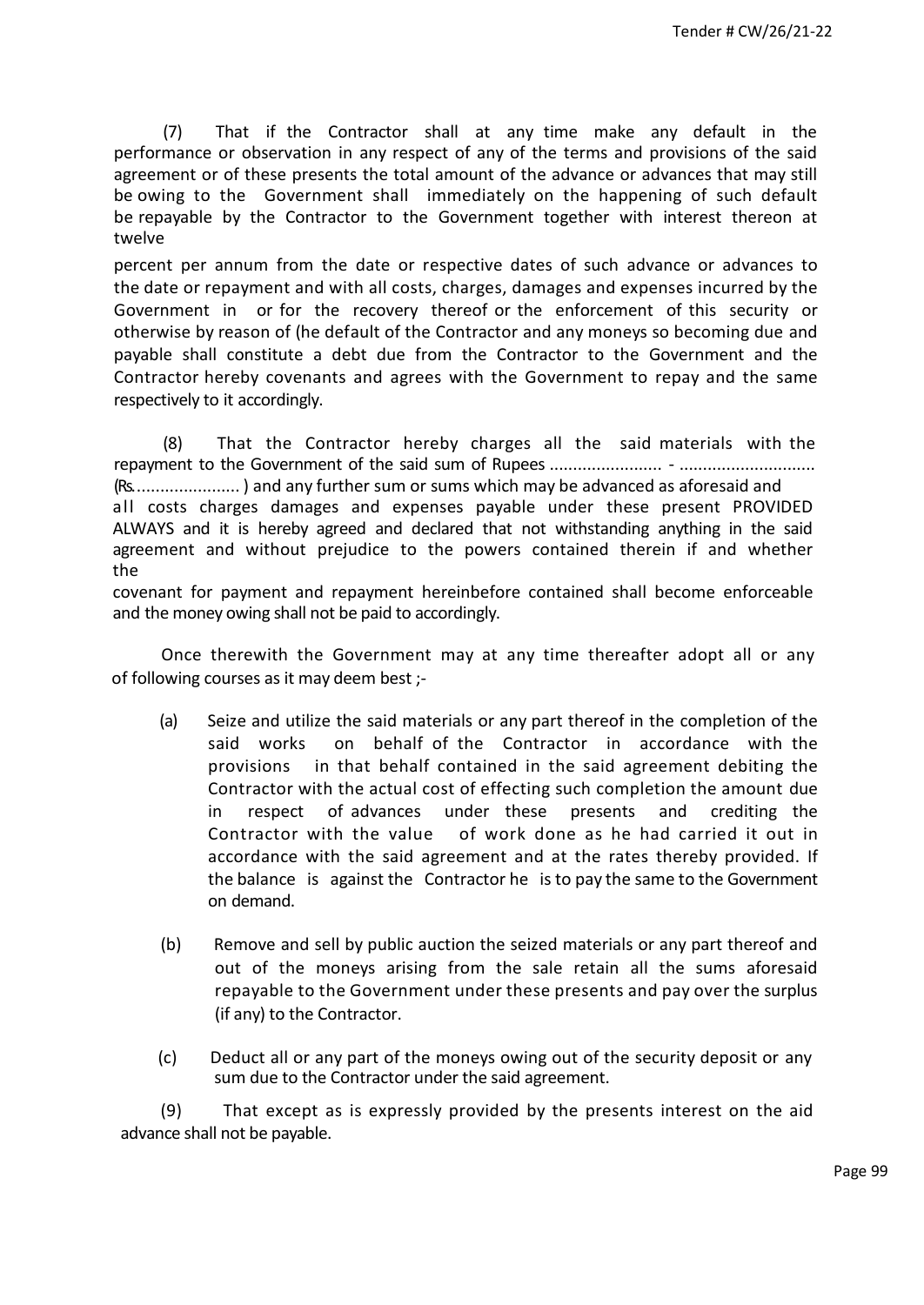(10) That in the event of any conflict between the provisions of these presents and the said agreement the provisions of these presents shall prevail and in the event of any dispute or difference arising over the construction or effect of these presents the settlement of which has not been hereinbefore expressly provided for the same shall be referred to the Superintending Engineer..................................... Circle whose……………. decision shall be final and the provisions of the Indian Arbitration Act for the time being in force so far as they are applicable shall apply to any such reference.

| In witnesses whereof the *------- manuming manuming on behalf of the |  |  |
|----------------------------------------------------------------------|--|--|
|                                                                      |  |  |
| their respective hands and seals the day and first above written.    |  |  |

Signed, sealed and delivered by\* In the presence of

Seal 1st witness 2<sup>nd</sup> witness

Signed, sealed and delivered by\* In the presence of

Seal

1st Witness 2<sup>nd</sup> witness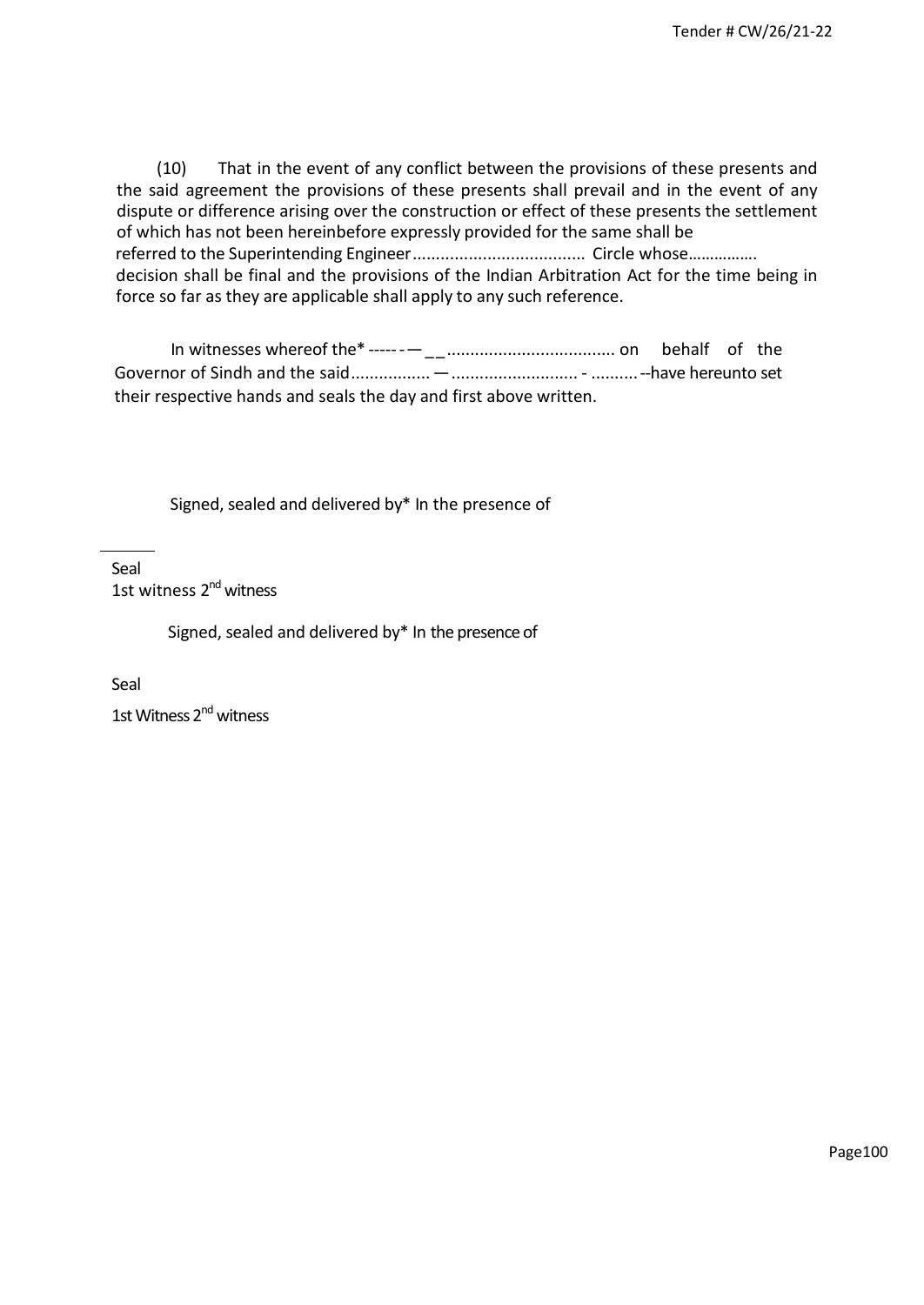# **SPECIFICATIONS**

#### *[Note for Preparing the Specifications]*

A set of precise and clear specifications is a prerequisite for bidders to respond realistically and competitively to the requirements of the user without qualifying their Bids. The specifications must be drafted to permit the widest possible competition and, at the same time, present a clear statement of the required standards of workmanship, materials, performance of the works. Only if this is done objectives of economy, efficiency, and fairness in procurement will be realized and responsiveness of Bids can be ensured, and the subsequent task of bid evaluation can be facilitated. The specifications should require that materials to be incorporated in the works be new, unused, and of the most recent or current models, and incorporated all recent improvements in design and materials unless provided for otherwise in the contract.

Samples of specifications from similar to previous procurements are useful in this respect. The use of metric units is encouraged. Depending on the complexity of the works and the repetitiveness of the type of procurement, it may be advantageous to standardize the Technical Specifications that should cover all classes of workmanship, materials and equipment although not necessarily to be used in a particular procurement.

Care must be taken in drafting specifications to ensure that they are not restrictive. In the specification of standards for equipment, materials, and workmanship, recognized international standards should be used as much as possible. The specifications shall consider all conditions but not limited to seismic conditions, weather conditions and environmental impact. The specifications should state that equipment, materials, and workmanship that meet other authoritative standards, and which ensure at least a substantially equal quality than the standards mentioned, will also be acceptable. The following clause may be inserted in the Specifications.

#### Sample Clause: Equivalency of Standards and Codes

Wherever reference is made in the Specifications to specific standards and codes to be met by Works to be furnished and tested, the provisions of the latest current edition or revision of the relevant shall apply, unless otherwise expressly stated in the Contract. Other authoritative standards that ensure equivalence to the standards and codes specified will be acceptable.